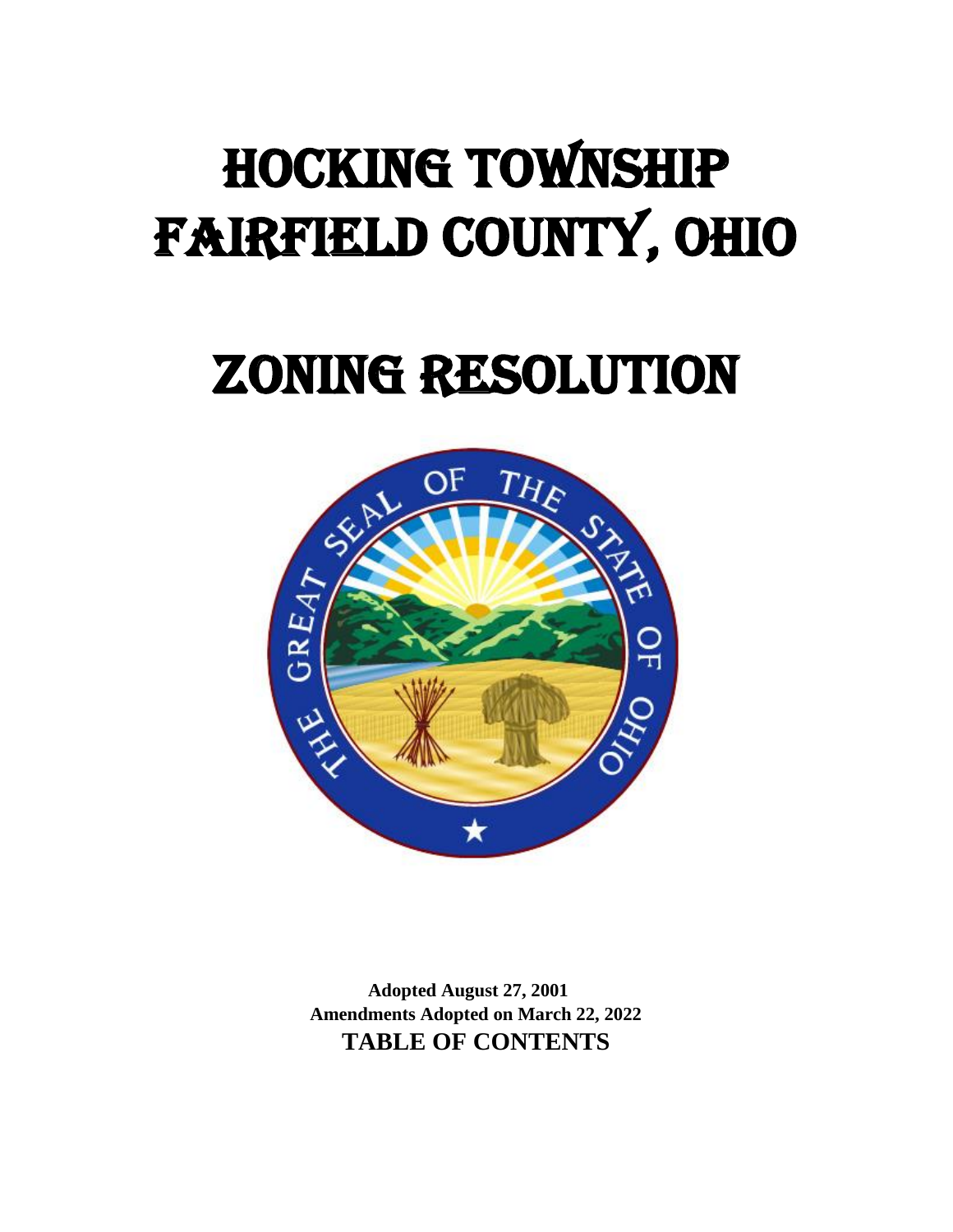| <b>Article I - Title, Purpose, Adoption, and Application</b>                    |
|---------------------------------------------------------------------------------|
|                                                                                 |
|                                                                                 |
|                                                                                 |
| <b>Article II - Interpretation, Exemption, Limitations, and Conformance</b>     |
|                                                                                 |
|                                                                                 |
|                                                                                 |
|                                                                                 |
|                                                                                 |
| <b>Article IV - Enforcement</b>                                                 |
|                                                                                 |
|                                                                                 |
|                                                                                 |
|                                                                                 |
|                                                                                 |
| Failure to Obtain Zoning Permit or Certificate of Zoning Compliance31           |
|                                                                                 |
| Construction and Use to be as Provided in Applications, Plans, Permits, and     |
|                                                                                 |
|                                                                                 |
| <b>Article V - Schedule of Fees, Charges &amp; Expenses</b>                     |
|                                                                                 |
|                                                                                 |
| <b>Article VI - Administration</b>                                              |
|                                                                                 |
|                                                                                 |
|                                                                                 |
|                                                                                 |
| Duties of the Zoning Inspector, Board of Zoning Appeals, Township Trustees, and |
|                                                                                 |
| <b>Article VII - Administrative Procedures</b>                                  |
|                                                                                 |
| Procedure and requirements for appeals and variances45                          |
| <b>Procedure &amp; Requirements for Approval of Conditional Uses49</b>          |
| Procedures for Amending to a Planned Unit Development District53                |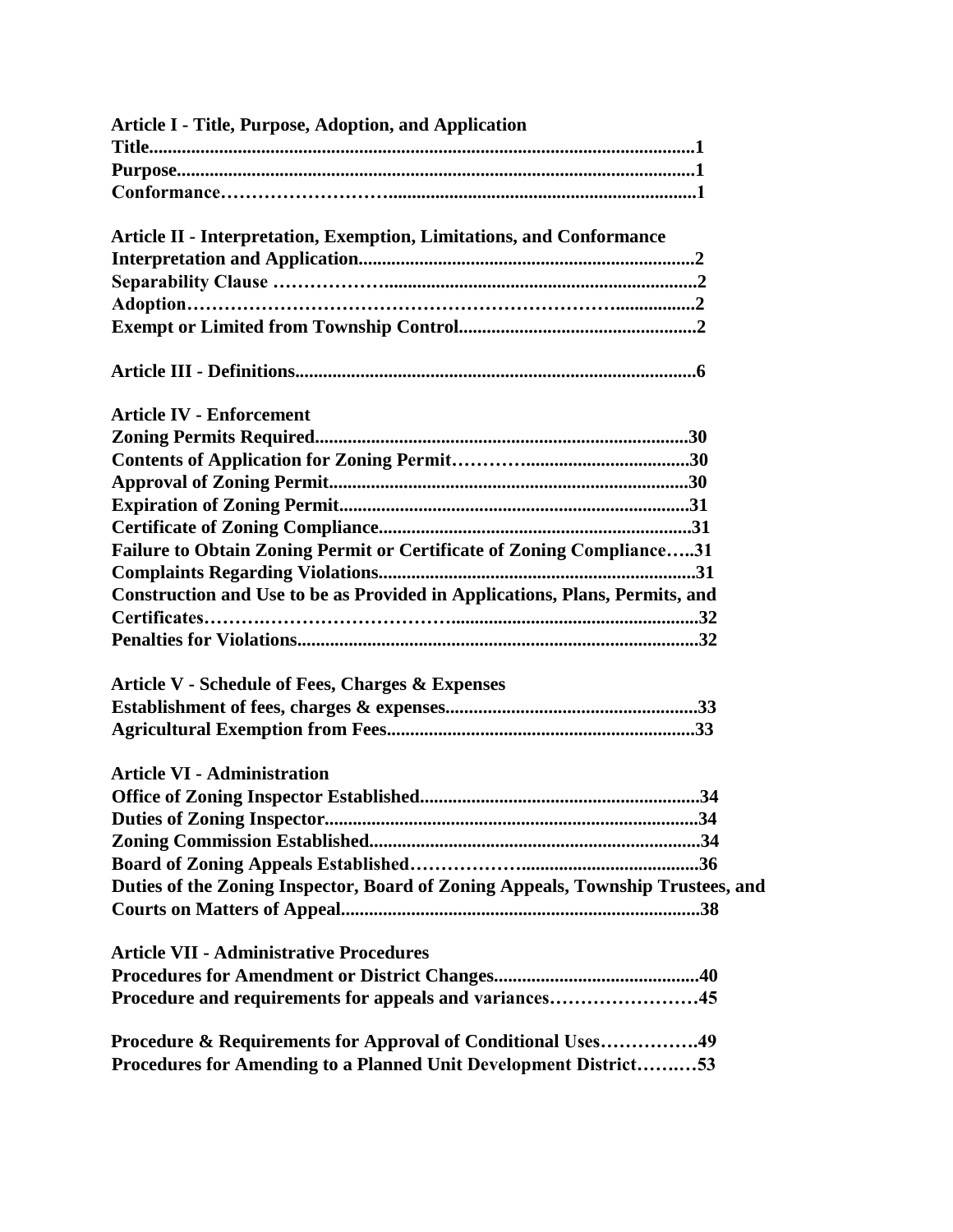# **Article VIII - Zoning Districts and Zoning Maps**

# **Article IX - Zoning Districts**

| <b>Article X - General Development Standards</b>                              |  |
|-------------------------------------------------------------------------------|--|
|                                                                               |  |
|                                                                               |  |
|                                                                               |  |
| <b>Construction in Easements and Locations of Easements in Platted Subs94</b> |  |
|                                                                               |  |
|                                                                               |  |
|                                                                               |  |
| <b>Increased Front Yard Requirements for Certain Dwellings95</b>              |  |
| Yard Requirements for Corner Lots or Through Lots96                           |  |
|                                                                               |  |
|                                                                               |  |
|                                                                               |  |
|                                                                               |  |
|                                                                               |  |
|                                                                               |  |
|                                                                               |  |
|                                                                               |  |
|                                                                               |  |
|                                                                               |  |
| Accessory Swimming Pools for Single Family Dwellings101                       |  |
|                                                                               |  |
|                                                                               |  |

|  |  | Parking and Storage of Mobile Homes and Vehicles other than Passenger Cars |
|--|--|----------------------------------------------------------------------------|
|  |  |                                                                            |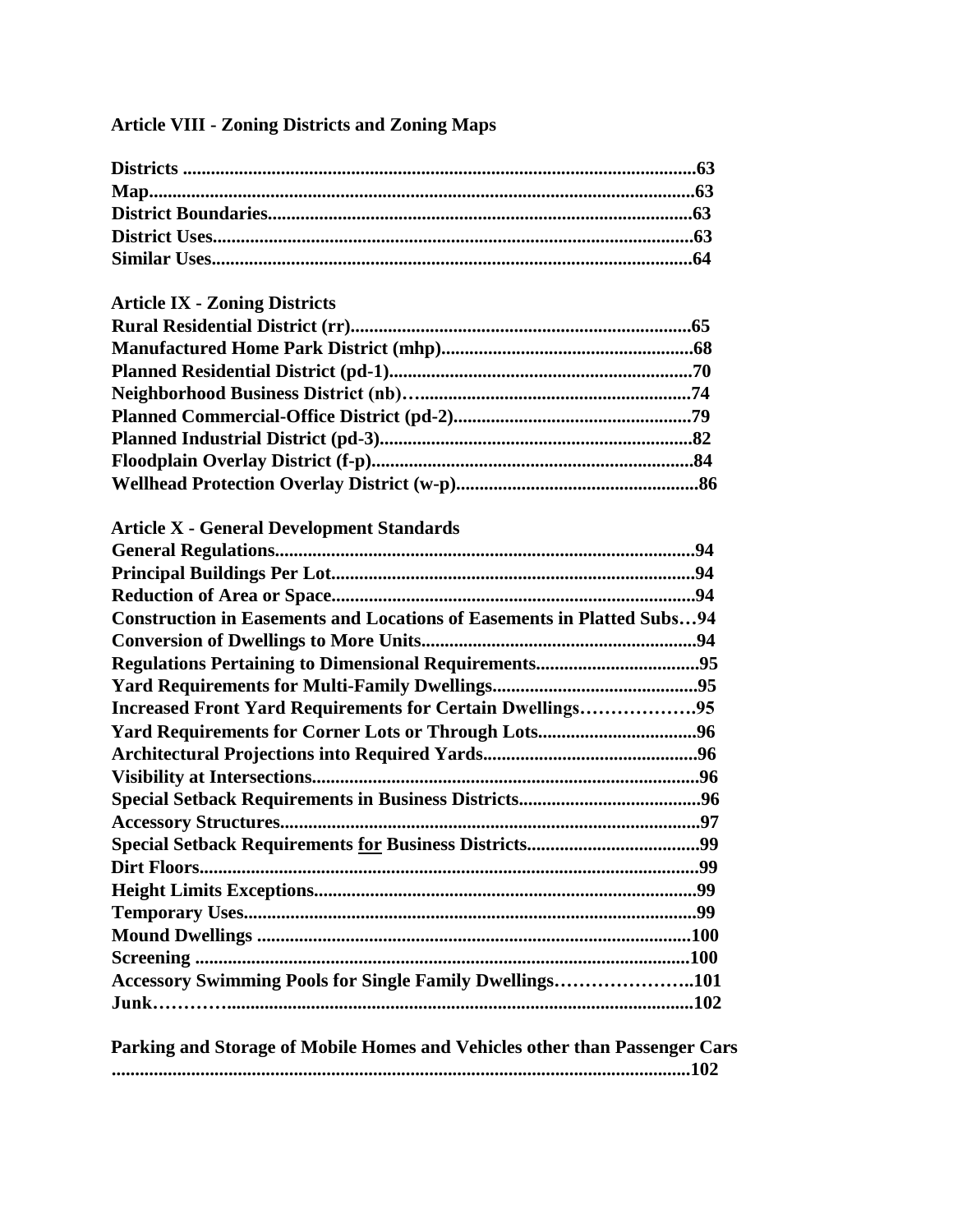| .103 |
|------|
|      |
| .103 |
| .106 |
| .107 |
|      |
|      |
|      |
| .112 |
|      |
| .114 |
|      |
|      |
|      |

| Adult Group Homes, Residential Facilities - Type B, Nursing Homes, Residential Care |
|-------------------------------------------------------------------------------------|
|                                                                                     |
|                                                                                     |
|                                                                                     |
|                                                                                     |
|                                                                                     |
|                                                                                     |
|                                                                                     |
|                                                                                     |
|                                                                                     |
|                                                                                     |
|                                                                                     |
|                                                                                     |
|                                                                                     |
|                                                                                     |
|                                                                                     |
|                                                                                     |
|                                                                                     |
|                                                                                     |
|                                                                                     |
|                                                                                     |
|                                                                                     |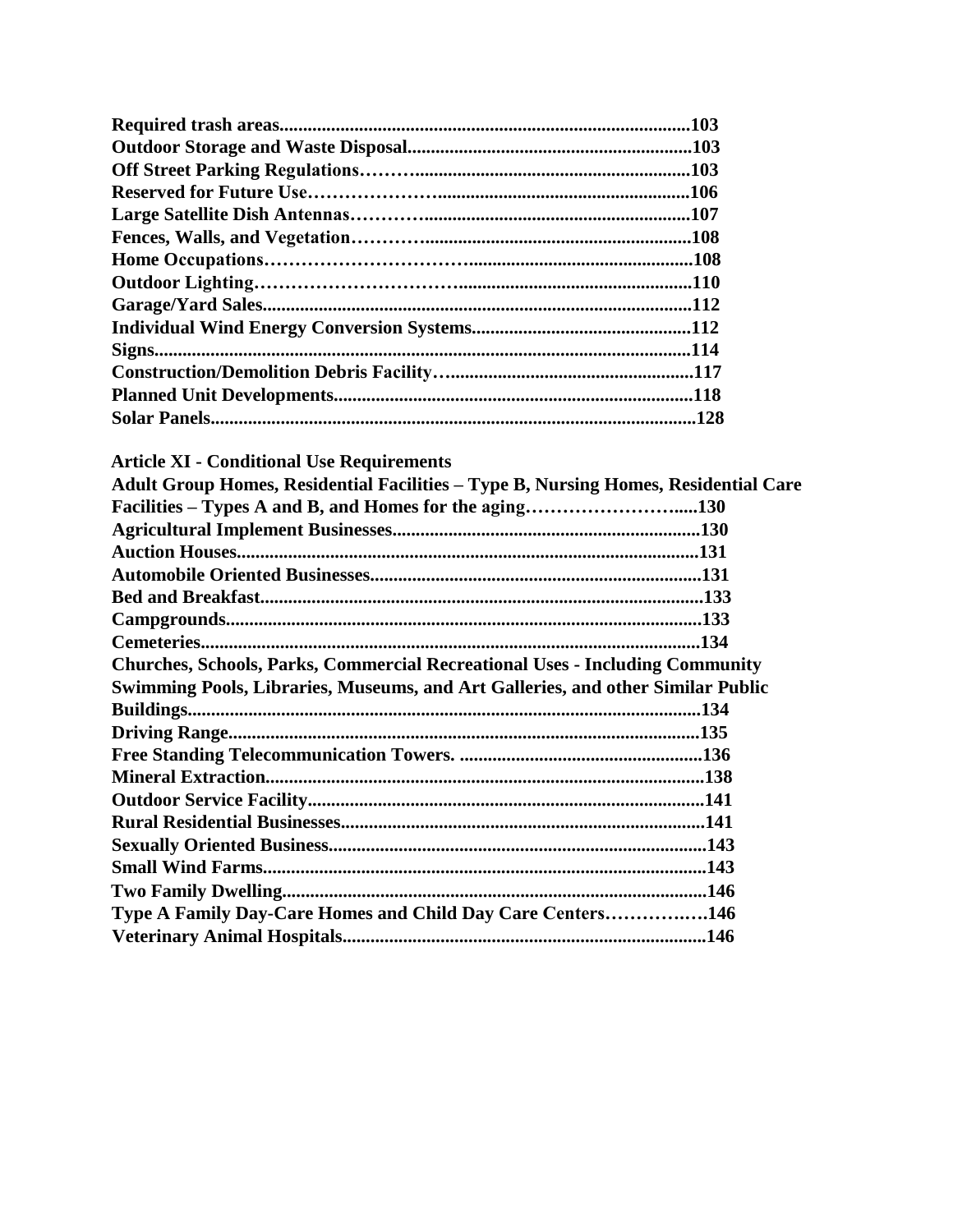# **Article XII - Non-Conforming Uses**

|                                                                              | .148 |
|------------------------------------------------------------------------------|------|
|                                                                              | .148 |
|                                                                              | .148 |
|                                                                              |      |
| <b>Expansion, Substitution, and Modification of Non-Conforming Uses149</b>   |      |
|                                                                              |      |
|                                                                              |      |
|                                                                              |      |
|                                                                              |      |
| <b>Expansion of Residential Structures in Non – Residential Districts150</b> |      |
|                                                                              | .150 |
|                                                                              |      |
| Uses Under Conditional Use Provisions not Non-Conforming Uses151             |      |
|                                                                              | 151  |
| Burned, Damaged, or Deteriorated Conforming Structures144                    |      |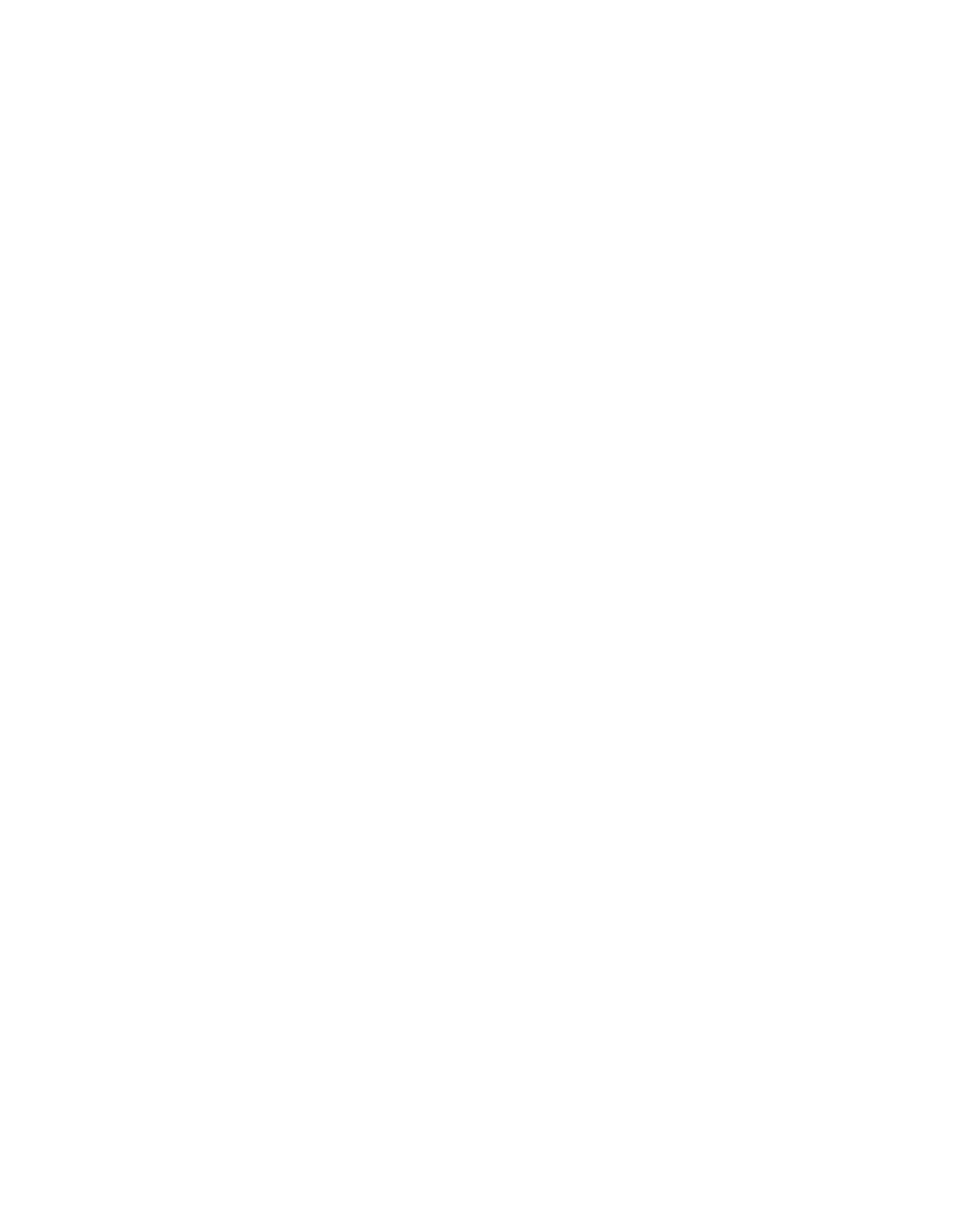#### **ARTICLE I TITLE, PURPOSE, AND CONFORMANCE**

### **1.1 TITLE**

This Zoning Resolution shall be known as and shall be cited and referred to as the "Zoning Resolution of Hocking Township, Fairfield County, Ohio." ("Zoning Resolution")

# **1.2 PURPOSE**

The purpose of this code is to promote public health, safety, convenience, comfort, prosperity, and general welfare for the residents of Hocking Township, Fairfield County, Ohio. It is further the purpose of this code to protect the property rights of all individuals by assuring the compatibility of uses and practices within zoning districts; assuring that reasonable standards and procedures are established for development within the township; ensuring the established standards enable the township to grow with the most appropriate uses and that development includes adequate access, utilities, and setbacks that will promote health and safety throughout the township; to provide for a mechanism for administering and enforcing the regulations found within this code, including the provision for penalties for violations of the code; and for any other purpose provided in this code, the Ohio Revised Code, or under common law rulings.

# **1.3 CONFORMANCE**

No building shall be located, erected, constructed, reconstructed, enlarged, changed, maintained, or used, and no land shall be used in violation of any resolution, or amendment or supplement to such resolution adopted by any Township Board of Trustees under Sections [519.02 to 519.25,](http://codes.ohio.gov/orc/519) inclusive, of the Ohio Revised Code. Each day of continuation in violation of this section may be deemed a separate offense. ORC Section [519.23](http://codes.ohio.gov/orc/519)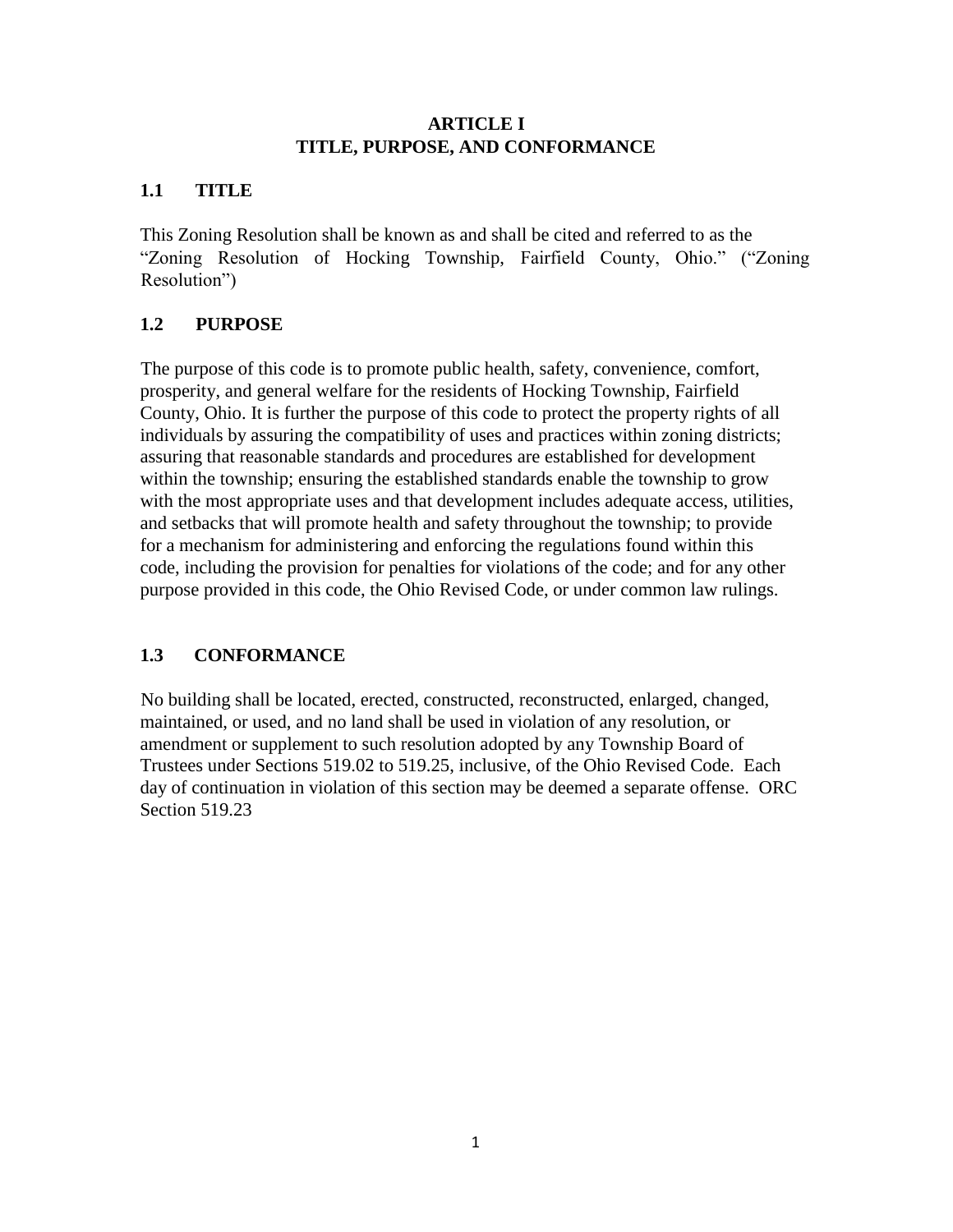#### **ARTICLE II INTERPRETATION OF STANDARDS—EXEMPTIONS AND LIMITATIONS**

# **2.1 INTERPRETATION AND APPLICATION**

The provisions of this Resolution shall be held to be minimum requirements. Where this Resolution imposes a greater restriction than is imposed by other provisions of law, or by other rules or regulations or resolutions, the provisions of this Resolution shall control.

It is not intended by this Resolution to interfere with abrogate, or annul any easements, covenants or other agreements between parties which do not violate this Resolution. Where any specific provisions of this Resolution conflict or conflicts with any other lawfully adopted rules, regulations, or resolutions, the most restrictive or those imposing a higher standard shall apply.

# **2.2 SEPARABILITY CLAUSE**

The invalidation of any clause, sentence, paragraph, or section of this Resolution by a court of competent jurisdiction shall not affect the validity of the remainder of this resolution either in whole or in part.

# **2.3 ADOPTION**

This Zoning Resolution shall become effective upon approval by the Hocking Township Zoning Commission and the Hocking Township Board of Trustees as set forth in Section [519.12 o](http://codes.ohio.gov/orc/519)f the Ohio Revised Code. Upon approval and effective date of this Zoning Resolution by the Hocking Township Zoning Commission and the Hocking Township Board of Trustees as set forth in Secti[on 519.12 o](http://codes.ohio.gov/orc/519)f the Revised Code all previous zoning resolutions in effect shall be deemed to be repealed.

# **2.4 USES EXEMPT OR LIMITED FROM TOWNSHIP CONTROL.**

# A. AGRICULTURE EXEMPTED.

1. Except as otherwise provided in Section 2.4 A. 2. of this section, Use of land or buildings for agricultural purposes is not affected. Sections [519.02 to 519.25,](http://codes.ohio.gov/orc/519) inclusive, of the Ohio Revised Code confer no power on any Township Board of Trustees, Township Zoning Commission, or Board of Zoning Appeals to prohibit the use of any land for agricultural purposes or the construction or use of buildings or structures incident to the use for agricultural purposes of the land on which such buildings or structures are located, including buildings or structures that are used primarily for vinting and selling wine and that are located on land any part of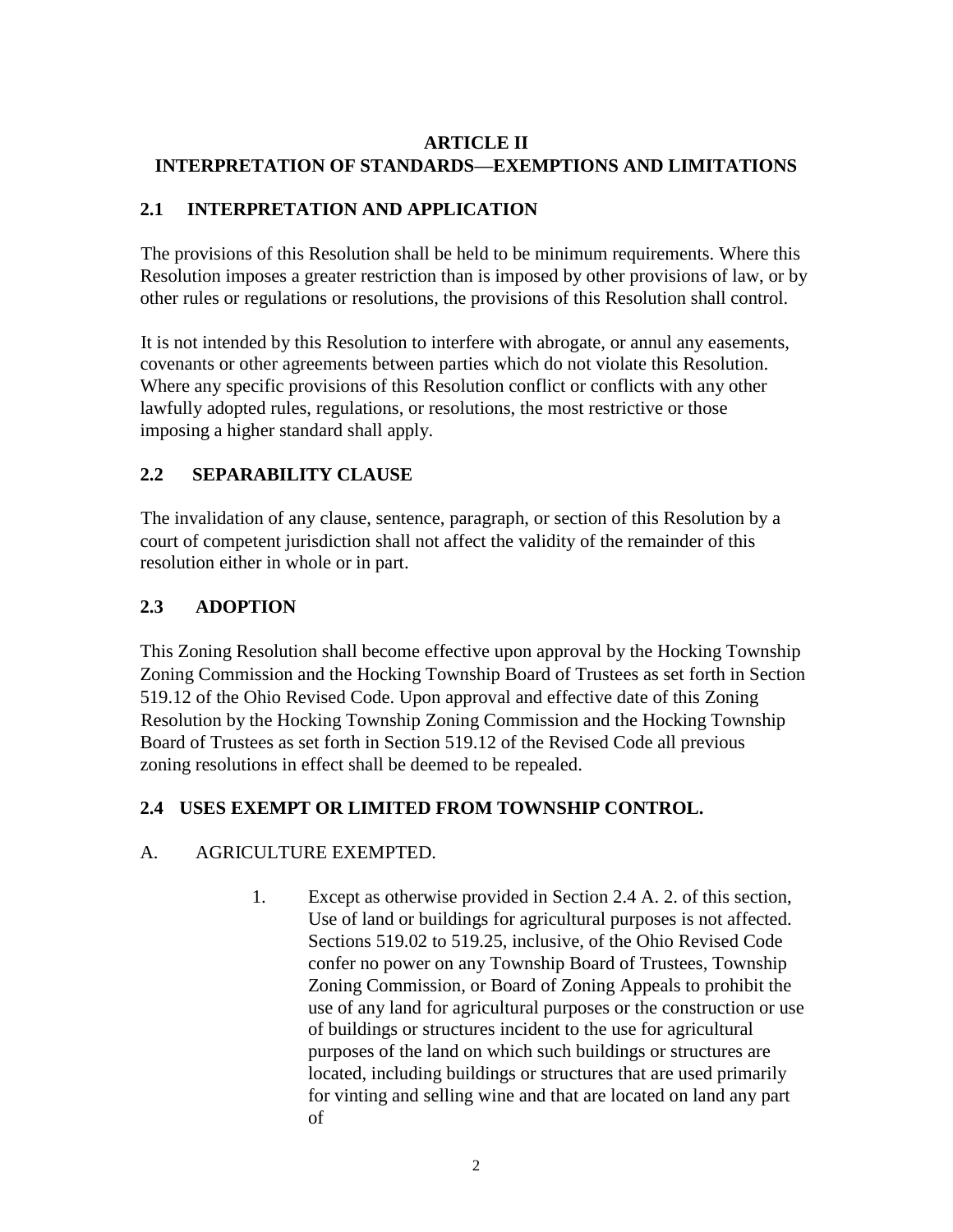which is used for viticulture, and no zoning certificate shall be required for any such building or structures. ORC Section [519.21](http://codes.ohio.gov/orc/519)

- 2. As permitted by Section [519.21\(B\),](http://codes.ohio.gov/orc/519) for any platted subdivision approved under Sections [711.05, 711.09,](http://codes.ohio.gov/orc/711) and [711.10 o](http://codes.ohio.gov/orc/711)f the Revised Code, or in any area consisting of fifteen (15) or more lots approved under Section [711.131](http://codes.ohio.gov/orc/711) of the Revised Code that are contiguous to one another, or some of which are contiguous to one another and adjacent to one side of a dedicated public road, and the balance of which are contiguous to one another and adjacent to the opposite side of the same dedicated public road, this zoning resolution hereby regulates:
	- a. Agriculture on lots of one (1) acre or less.
	- b. Buildings or structures incident to the use of land for agricultural purposes on lots greater than one acre but not greater than five (5) acres by: setback building lines, height and size. Such buildings or structures shall comply with the requirements within the applicable zoning district.
	- c. Dairying and animal and poultry husbandry on lots greater than one acre but not greater than five (5) acres when at least 35 percent (35%) of the lots in the subdivision are developed with at least one building, structure, or improvements that is subject to real property taxation or that is subject to the tax on manufactured homes under Secti[on 4503.06](http://codes.ohio.gov/orc/43) of the Revised Code. After thirty five percent (35%) of the lots are so developed, dairying and animal and poultry husbandry shall be considered nonconforming uses of land and buildings or structures pursuant to Section [519.19 o](http://codes.ohio.gov/orc/519)f the Revised Code and subject to the restrictions in Article XII of this Resolution.
- 3. Section 2.4 A. 2. confers no power on any township zoning commission, board of township trustees, or board of zoning appeals to regulate agriculture, buildings or structures, and dairying and animal and poultry husbandry on lots greater than five (5) acres.
- 4. Such sections confer no power on any township zoning commission, board of township trustees, or board of zoning appeals to prohibit in a district zoned for agricultural, industrial, residential, or commercial uses, the use of any land for a farm market where fifty percent (50%) or more of the gross income

#### **Article II Interpretation of Standards – Exemptions and Limitations**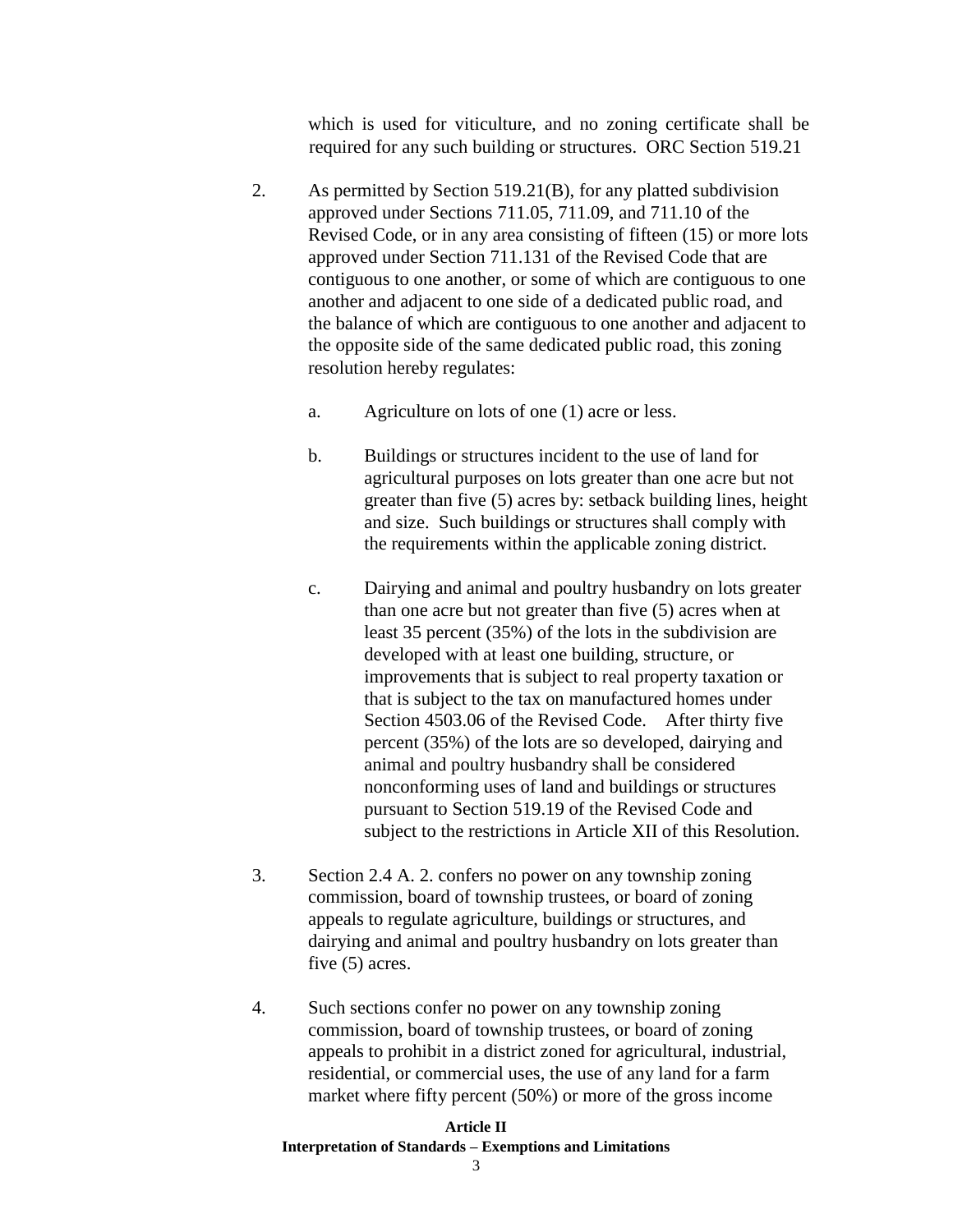received from the market is derived from produce raised on farms owned or operated by the market operator in a normal crop year.

### B. PUBLIC UTILITIES AND RAILROADS.

Except as otherwise provided in ORC Section [519.211\(B\) or \(C\),](http://codes.ohio.gov/orc/519) such sections confer no power on any Township Board of Trustees or Board of Zoning Appeals in respect to the location, erection, construction, reconstruction, change, alteration, maintenance, removal, use or enlargement of any buildings or structures of any public utility or railroad, whether publicly or privately owned, or the use of land by any public utility or railroad, for the operation of its business. (ORC Section [519.21\)](http://codes.ohio.gov/orc/519)

Per [ORC 519.21,](http://codes.ohio.gov/orc/519) "public utility" does not include a person that owns or operates a solid waste facility or a solid waste transfer facility, other than a publicly owned solid waste facility or a publicly owned solid waste transfer facility that has been issued a permit under Chapt[er 3734 of](http://codes.ohio.gov/orc/3734) the Revised Code or a construction and demolition debris facility that has been issued a permit under Chapt[er 3714 o](http://codes.ohio.gov/orc/3714)f the Revised Code. (ORC Section [519.21\)](http://codes.ohio.gov/orc/519)

As provided in ORC Section [519.211\(B\),](http://codes.ohio.gov/orc/519) telecommunication towers shall be regulated as a conditional use in the RR District and subject to the provisions of Section 11.10 (Free Standing Telecommunication Towers) of this Zoning Resolution.

As provided in ORC Secti[on 519.213,](http://codes.ohio.gov/orc/519) Individual Wind Energy Conversion Systems and Small Wind Farms (as defined in Article III), whether publicly or privately owned, shall hereby be regulated as set forth within this Zoning Resolution.

# C. RETAIL ESTABLISHMENTS AND ALCOHOLIC BEVERAGES.

Such sections confer no power on any Board of County Commissioners, Board of Township Trustees, or Board of Zoning Appeals to prohibit the sale or use of alcoholic beverages in areas where the establishment and operation of any Retail Business, Hotel, lunchroom, or Restaurant is permitted. ORC Section [519.211\(D\).](http://codes.ohio.gov/orc/519)

#### D. OUTDOOR ADVERTISING.

For the purpose of Sections [519.02 to 519.25,](http://codes.ohio.gov/orc/519) inclusive, of the Ohio Revised Code, outdoor advertising shall be classified as a business use and be permitted in all districts zoned for industry, business, or trade, or lands used for agricultural purposes. (See Section 10.38 (D) for Signs/Outdoor Advertising Regulations).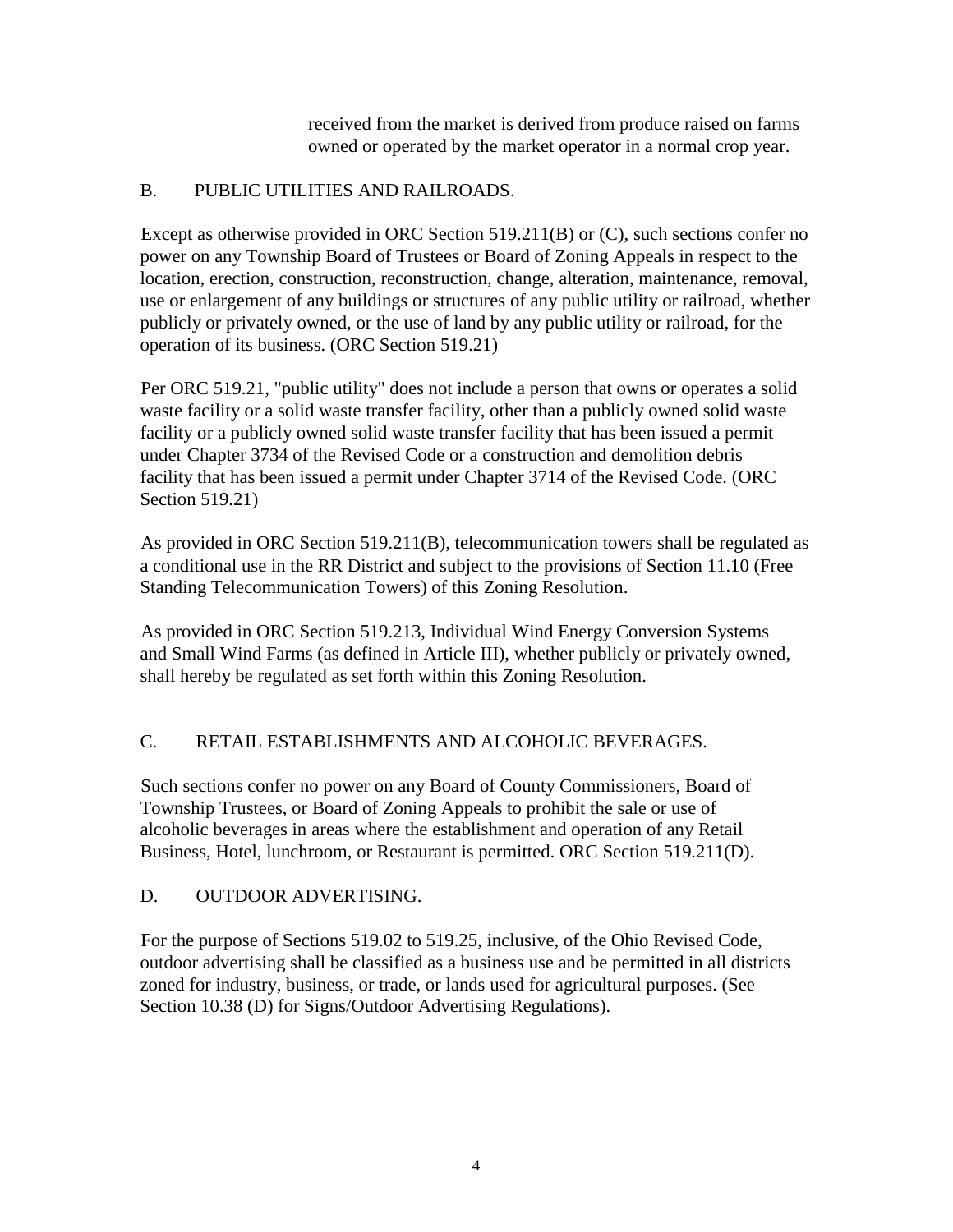#### **ARTICLE III – DEFINITIONS**

For the purpose of this Resolution, certain terms or words used herein shall be interpreted as follows:

The word "person"" includes a firm, association, organization, partnership, trust, company, or corporation as well as an individual.

The present tense includes the future tense, the singular number includes the plural, and the plural number includes the singular.

The word "shall"" is mandatory, the word "may"" is permissive.

The words "used" or "occupied" includes the words "intended, designed, or arranged to be used or occupied".

The word "lot" includes the words "plot" or "parcel".

There may be some definitions within this Section that are referenced as definitions from the Ohio Revised Code (ORC). Provided the state law should be changed which would affect one or more of these definitions said change shall be made a part of this Resolution the same as if adopted by the Hocking Township Board of Trustees.

ABOVE GROUND STORAGE TANK- Any tank, pipe, or other vessel, used singularly or in combination, more than ninety percent (90%) of which is above the surface of the ground and used for materials holding, storage or containment.

ACCESSORY STRUCTURE - A Structure detached from the Principal Building and subordinate to the principal Use of a Building on the Lot or tract and serving a purpose customarily incidental to the Use of the Principal Building. Accessory Structures are located on the same Lot as the Principal Building and are not designed for human occupancy as a Dwelling. Examples of Accessory Structures are detached private garages, sheds, pool houses, storage Buildings, and other similar type Buildings.

 $ACCESSORY USE - A subordinate Use which is incidental to and customary in$ connection with the primary Building and which is located on the same Lot with such primary Building or Use. An example of an Accessory Use would be an attached garage within a residential Dwelling Unit.

ADULT ARCADE - Any place to which the public is permitted or invited wherein coin operated or slug-operated or electronically, electrically or mechanically controlled still or motion picture machines, projectors, or other image-producing devices are maintained to show images to five or fewer persons per machine at any one time and where the images so displayed are distinguished or characterized by the depicting or describing of "specified sexual activities" or "specified anatomical areas."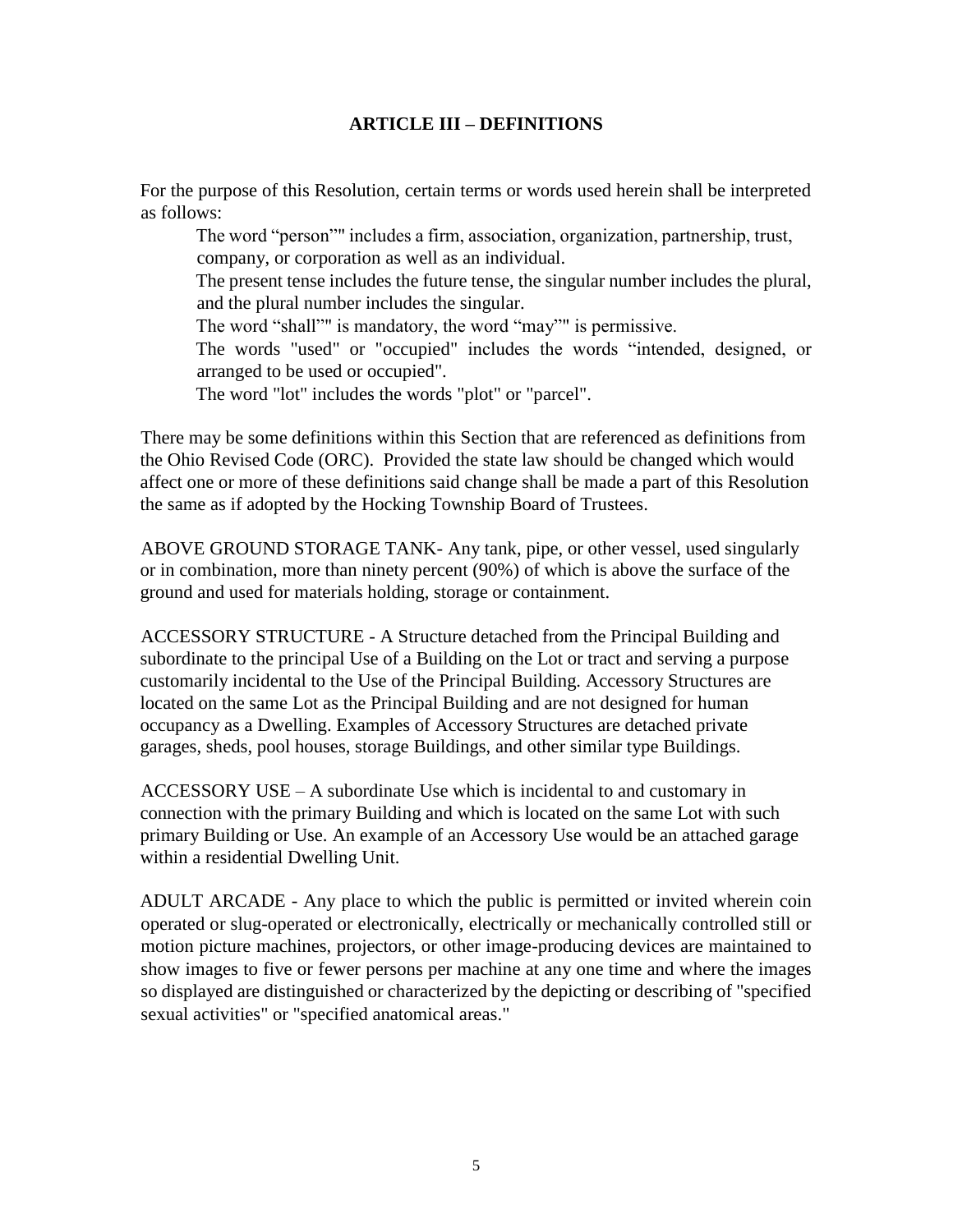ADULT BOOKSTORE OR ADULT VIDEO STORE - A commercial establishment which as one of its principal business purposes offers for sale or rental, for any form of consideration, any one or more of the following:

- a. Books, magazines, periodicals or other printed matter, or photographs, films, motion pictures, video cassettes or video reproductions, slides, or other visual representations which depict or describe "specified sexual activities" or "Specified anatomical areas" or
- b. Instruments, devices, or paraphernalia which are designed for use in connection with "specified sexual activities."

ADULT CABARET - A nightclub, bar, restaurant, or similar commercial establishment which regularly features:

- a. Persons who appear in a state of nudity; or
- b. Live performances which are characterized by the exposure of "specified anatomical areas" or by "specified sexual activities"; or
- c. Films, motion pictures, videocassettes, slides, or other photographic reproductions which are characterized by the depiction or description of "Specified sexual activities" or "specified anatomical areas."

ADULT MOTEL – A hotel, motel, or similar commercial establishment which:

- a. Offers accommodations to the public for any form of consideration; provides patrons with closed-circuit television transmissions, films, motion pictures, video cassettes, slides, or other photographic reproduction which are characterized by the depiction or description of "specified sexual activities;" or "specified anatomical areas"; and has a sign visible from the public right of way which advertises the availability of this adult type of photographic reproductions; or
- b. Offers a sleeping room for rent for a period of time that is less than ten (10) hours; or
- c. Allows a tenant or occupant of a sleeping room to sub rent the room for a period of time that is less than ten (10) hours

ADULT MOTION PICTURE THEATER - A commercial establishment where, for any form of consideration, films motion pictures, video cassettes, slides, or similar photographic reproductions are regularly shown which are characterized by the depiction or description of "specified sexual activities" or "specified anatomical areas."

ADULT THEATER - A theater, concert hall, auditorium, or similar commercial establishment which regularly features persons who appear in a state of nudity or live performances which are characterized by the exposure or performances which are characterized by the exposure of "specified anatomical areas" or by "specified sexual activities."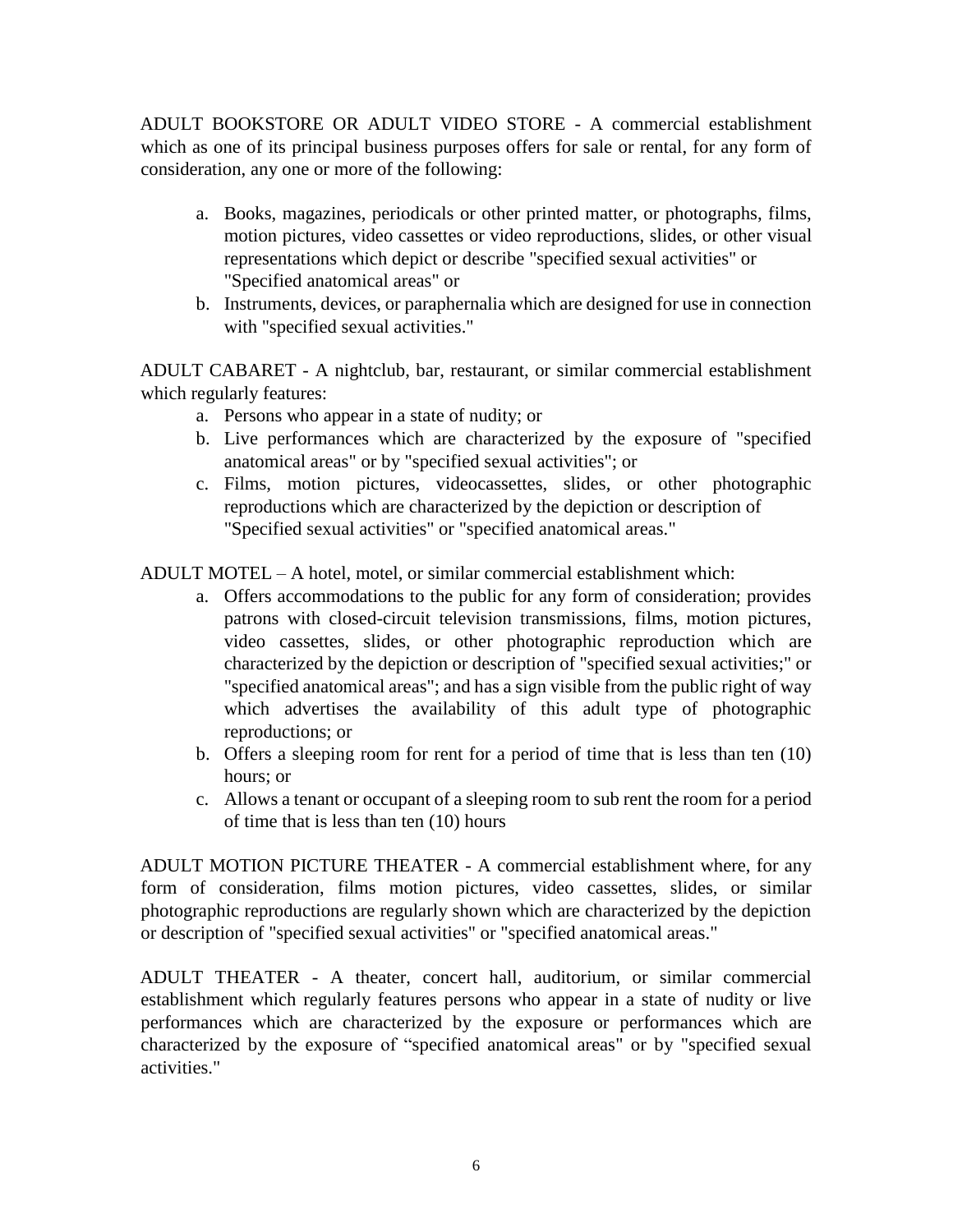AGRICULTURE- The use of land for any of the following purposes: farming; ranching; aquaculture; apiculture; horticulture; viticulture; animal husbandry, including, but not limited to, the care and raising of livestock, equine, and fur-bearing animals; poultry husbandry and the production of poultry and poultry products; dairy production; the production of field crops, tobacco, fruits, vegetables, nursery stock, ornamental shrubs, ornamental trees, flowers, sod, or mushrooms; timber; pasturage; any combination of the foregoing; the processing, drying, storing, and marketing of agricultural products when those activities are conducted in conjunction with, but are secondary to, such husbandry or production (ORC Section [519.01\).](http://codes.ohio.gov/orc/519)

AIRPORT - Any runway land area or other facility designed or used either publicly or privately by any person for the landing and taking off from an aircraft, including all necessary taxi ways, aircraft storage and tie down areas, hanger and other necessary buildings, and open spaces.

ALLEY – A public or private right-of-way affording secondary means of access to abutting property.

ALTERATIONS - Any change in the supporting members (foundations, bearing walls, beams, columns, girders, etc.) of a building or structure; or movement of a building or structure from one location to another.

AQUIFER - A consolidated or unconsolidated geologic formation or series of formations that are hydraulically interconnected and that have the ability to receive, store or transmit water to wells or springs.

AUTOMOBILE SALES OR RENTAL - A building, lot or both used for the display, sale, or rental of new or used vehicles in operable condition and where repair service is incidental.

AUTOMOTIVE REPAIR- The repair, rebuilding, or reconditioning of motor vehicles or parts thereof, including collision service, painting, and steam cleaning of vehicles.

AUTOMOTIVE MAINTENANCE- Any premises used for supplying vehicle fuel and oil, at retail direct to the customer, including minor accessories and services for automobiles.

BASEMENT - A story all or partly underground but having at least one-half of its height below the average level of the adjoining ground. (See STORY).

BED AND BREAKFAST FACILITY – Any place of lodging that provides four (4) or fewer rooms for rent on a temporary basis, is the Owner's personal residence, is occupied by the Owner at the time of rental, and where meals may be served to guests.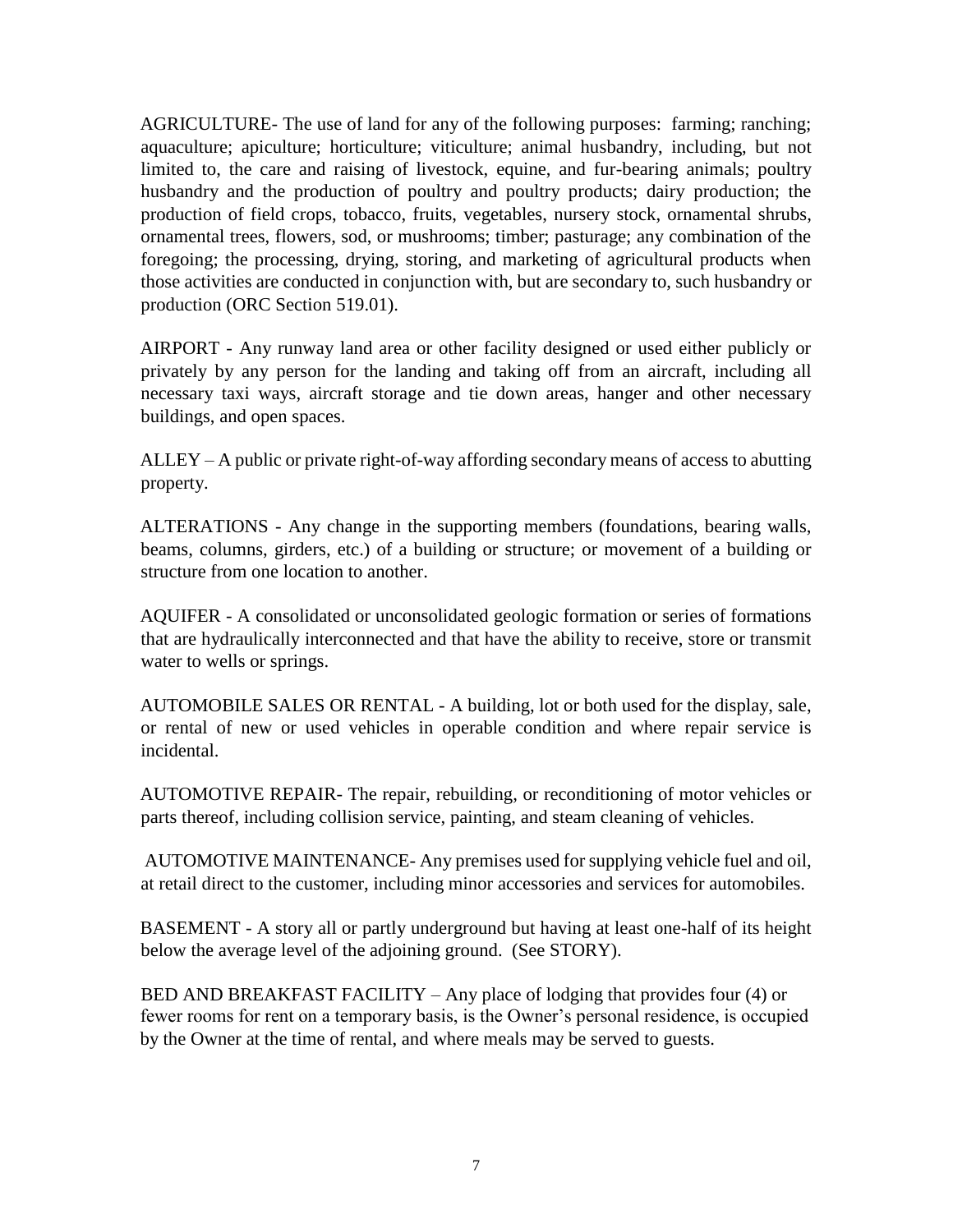BLOCK - A tract of land bounded by street, a combination of streets, railroad right of way, unsubdivided acreage, river or live stream or any other barrier to the continuity of development including corporation lines.

BOARD OF ZONING APPEALS - The Board of Zoning Appeals of Hocking Township, Fairfield County, Ohio.

BUILDING - A combination of materials to form a construction that is safe and stable and adapted to permanent or continuous occupancy for public, institutional, residential, business, or industrial purposes. All building structures shall also mean structures that are portable, permanent, or sectional.

BUILDING, PRINCIPAL - A building in which is conducted the main or principal use of the lot on which said building is situated.

BUILDING HEIGHT - The vertical distance from the average elevation of the finished grade at the front of the building to (a) the highest point of a flat roof, (b) the deck line of a mansard roof (c) the average height between the eaves and ridge for gable, hip, and gambrel roofs; or (d) the average height between high and low points for a shed roof.

BULK STORAGE- The holding or containment of dry, semi-dry or liquid materials in large quantities, either packaged or loose, usually dispensed in smaller quantities for sale, use or consumption. Large quantities are defined as "quantities greater than those associated with normal household use". Normal household use is the amount of regulated substance a prudent person would have available in their home (or office) for performing routine cleaning, insect control, or use at a place of residence.

BUSINESS, AGRICULTURAL IMPLEMENT – A use primarily engaged in the selling of items used for agricultural production and the rendering of services that is incidental to the sale of such items. Such uses include fertilizer sales, seed sales, agricultural machinery sales and repairs, and other similar uses.

BUSINESS, AUTOMOBILE ORIENTED - A facility where a service is rendered or a sales transaction is made while the patron is typically not required to exit his/her vehicle that includes services rendered directly on, to, or for vehicles. Automobile Oriented Business facilities include, but are not limited to, drive-through Restaurants, drive-in Restaurants, automated teller machines (ATMs), drive-thru banks, drive-in movie theaters, car washes (all types), gas stations, facilities specializing in oil changes, establishments installing car accessories, other similar automobile service facilities and standalone parking lots. Automobile Oriented Business also include facilities for automotive repair and automotive maintenance as defined in Article III. The sale of new or used vehicles is not included within this definition.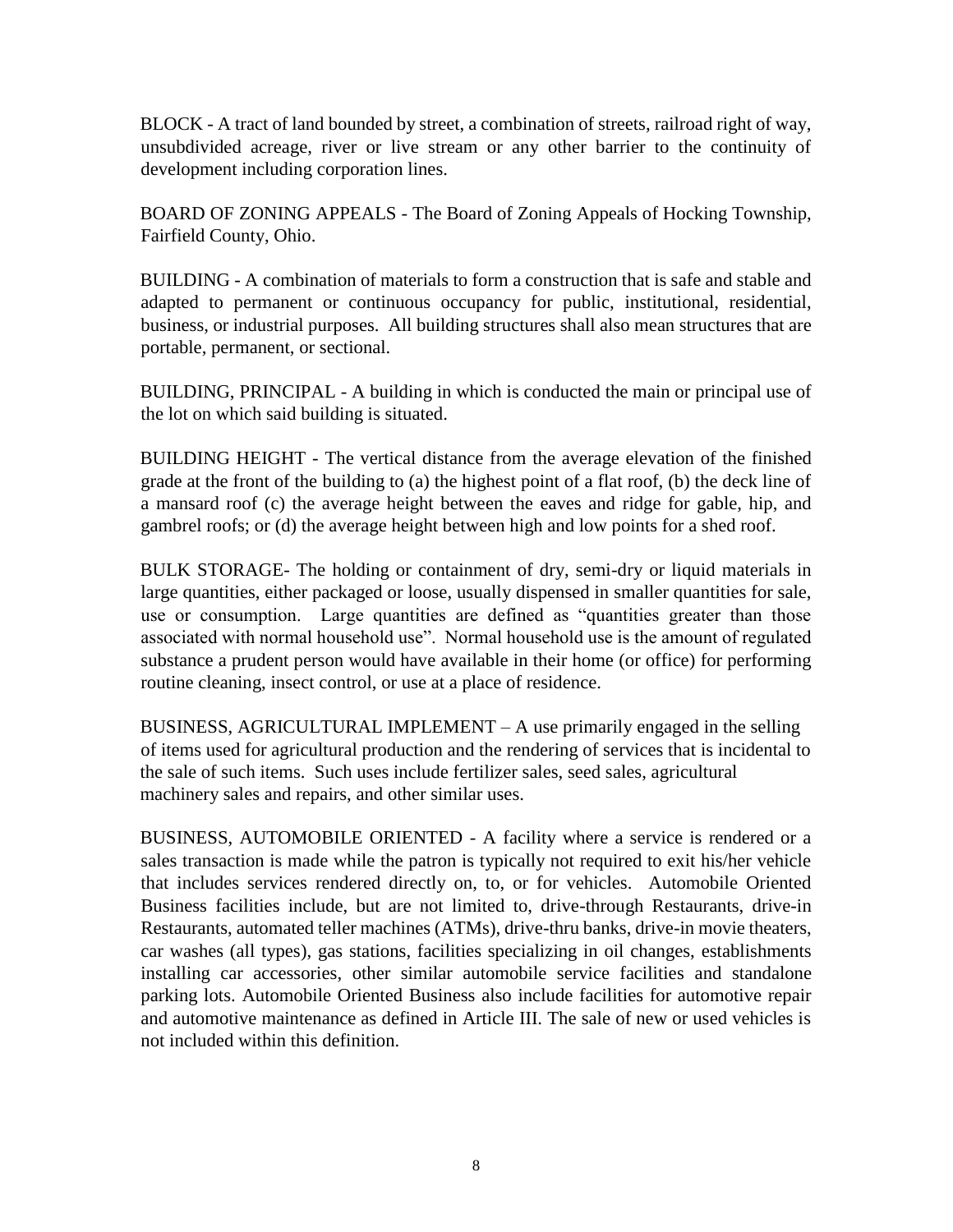BUSINESS, RETAIL – A Use primarily engaged in the selling of merchandise and the rendering of services that is incidental to the sale of the goods.

BUSINESS, HOME BASED RETAIL - A Retail Business where goods are sold in the home of the retail operator either using the Internet, a magazine, catalog or other similar mechanism, and in which the consumer is typically not required to visit the operator's home to choose, order, purchase or pick up the goods. Such Uses do not involve delivery trucks other than normal parcel delivery services.

BUSINESS, NEIGHBORHOOD RETAIL – A Retail or Wholesale business that is less than ten thousand (10,000) square feet in area and typically services nearby neighborhoods.

BUSINESS, MEDIUM RETAIL – A Retail or Wholesale business that is at least ten thousand (10,000) square feet in area, but less than twenty (20,000) square feet in area.

BUSINESS, LARGE RETAIL– A Retail or Wholesale business that is twenty thousand (20,000) square feet or larger.

BUSINESS, PERSONAL SERVICES – Uses that primarily provide services to a person or provide for the care and maintenance of personal goods. Such Uses include, but are not limited to, beauty shops, barber shops, salons, shoe repair shops, tailoring services, or garment repair services. This does not include laundry or dry-cleaning services.

BUSINESS, WHOLESALE – A Use that generally sells commodities in large quantities or by the piece to the general public, business members, retailers or other wholesale establishments.

CEMETERY - Land used or intended to be used for the burial of animal or human dead and dedicated for cemetery purposes, including crematories, mausoleums, and mortuaries if operated in connection with and within the boundaries of such cemetery.

CERTIFICATE OF ZONING COMPLIANCE - A certificate issued by the Zoning Inspector confirming that the requirements of this Zoning Resolution have been met and the building can be occupied, or the property can be utilized for the purpose stated in the Zoning Permit.

CHILD DAY CARE CENTER – Any place in which child day care or publicly funded child day care is provided for thirteen (13) or more children at one time or any place that is not the permanent residence of the licensee or administrator in which child day care or publicly funded child day care is provided for seven (7) to twelve (12) children at one time. In counting children for purposes of this code, any children under six (6) years of age who are related to a licensee, administrator, or employee and who are on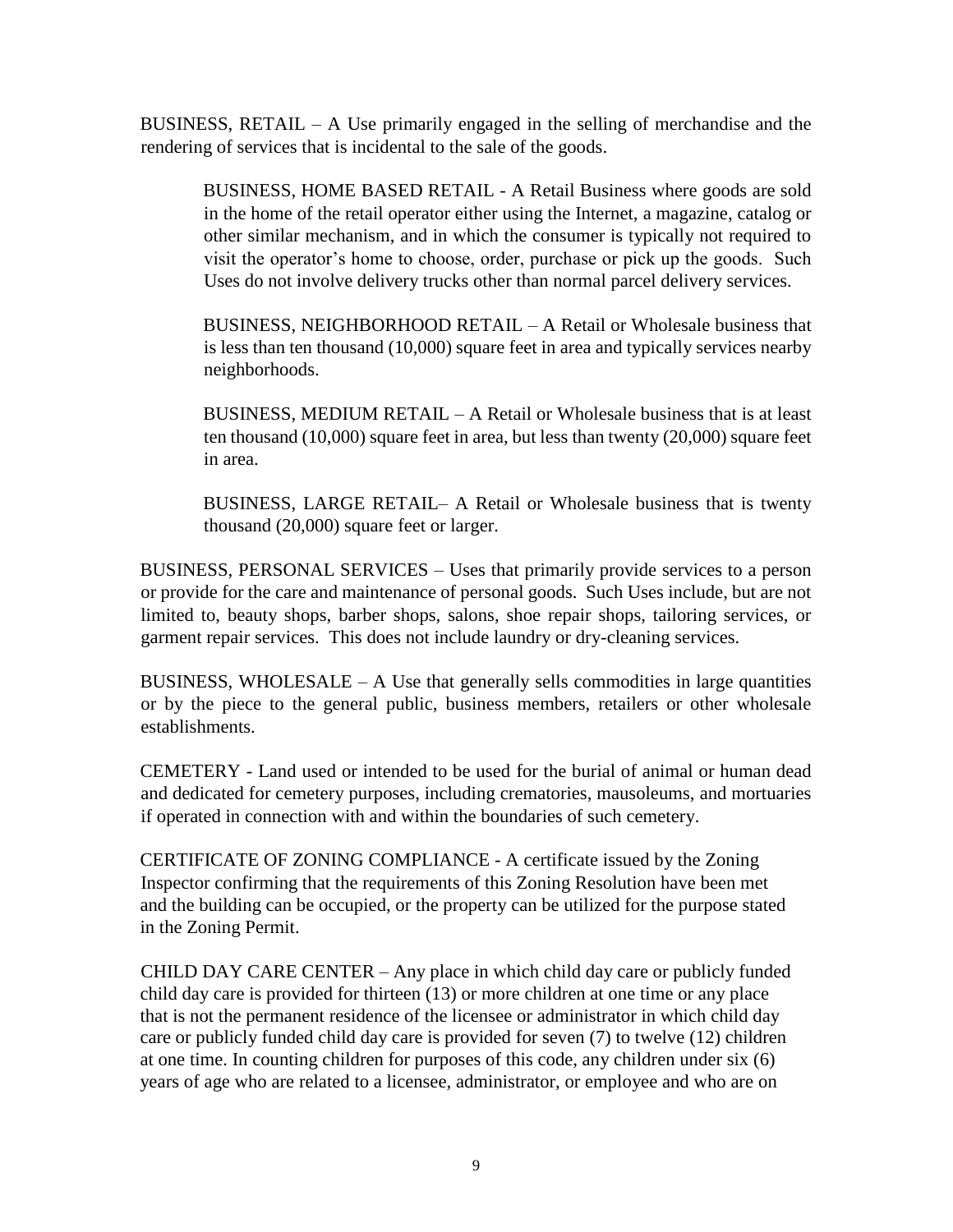the premises of the center shall be counted. Any facility listed in ORC Secti[on](http://codes.ohio.gov/orc/5104)  [5104.01\(L\)\(1\)-\(3\)](http://codes.ohio.gov/orc/5104) shall not be considered a Child Day-Care Center (ORC Secti[on](http://codes.ohio.gov/orc/5104)   $5104.01(L)$ ).

CHILD DAY CARE HOME – TYPE  $A - A$  permanent residence of the administrator in which child day care or publicly funded child day care is provided for seven (7) to twelve (12) children at one time or a permanent residence of the administrator in which child day care is provided for four (4) to twelve (12) children at one time if four (4) or more children at one time are under two (2) years of age. In counting children for the purposes of this code, any children under six (6) years of age who are related to a licensee, administrator, or employee and who are on the premises of the child day care shall be counted.

CHILD DAY CARE HOME – TYPE  $B - A$  permanent residence of the provider which child day care is provided for one (1) to six (6) children at one time and in which no more than three (3) children are under two (2) years of age at one time. In counting children for the purposes of this code, any children under six (6) years of age who are related to the provider and who are on the premises of the child day care shall be counted. This definition does not include a residence in which the needs of children are administered to if all of the children whose needs are being administered to are siblings of the same immediate family and the residence is the home of the siblings. This definition shall not be construed to include child day camps.

CLINIC - A place used for the care, diagnosis, and treatment of sick, ailing, infirm, or injured persons, and those who are in need of medical and surgical attention, but who are not provided with room or board or kept overnight on the premises.

CLUB - A premises owned or operated by a person or persons for a civic, social, cultural, religious, literary, political, recreational, or like activity, but not primarily for profit or to render a service which is customarily carried on as a business.

CLUSTER DEVELOPMENT - A development design technique that concentrates buildings in specific areas on a site to allow remaining land to be used for recreation, common open space, or the preservation of historically or environmentally sensitive areas.

CLUSTER, RESIDENTIAL - The placement of more than one building envelope on a single lot or parcel of land for the purpose of constructing single-family residential dwelling units in either attached or detached construction arrangement, and where the property ownership outside the building envelope is commonly held by all single-family dwellings on that lot or parcel of land.

COMMENCE (WORK) – The time at which physical improvements begin to be made to a Building or Structure so that it may be utilized for its intended purpose stated in the Zoning Permit.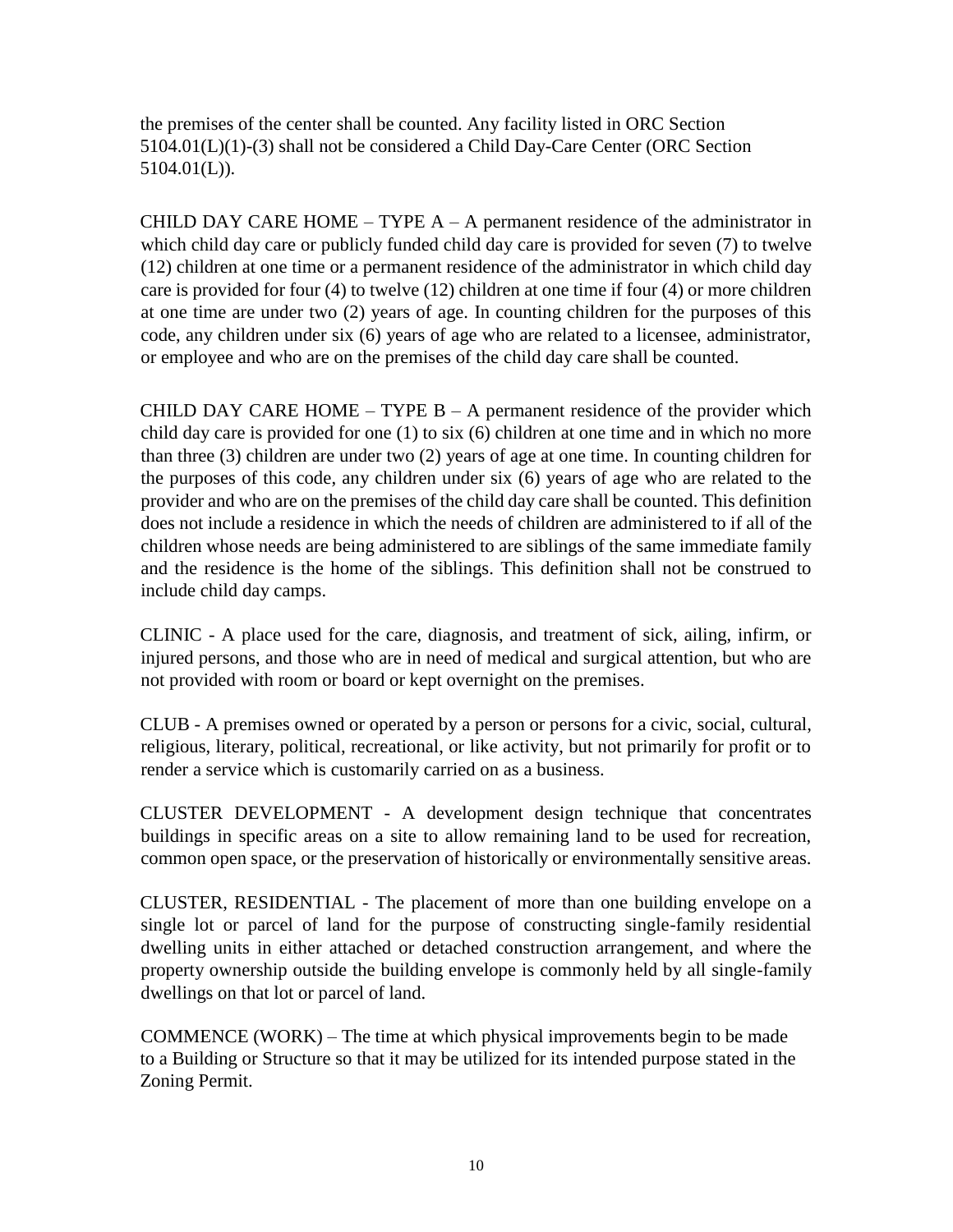COMMENCE (CONSTRUCTION) – The time at which physical improvements begin to be made to a property (excluding the clearing of the land) to comply with the requirements of an approved Development Plan within a Planned Residential District, Planned Commercial-Office District or Planned Industrial District.

COMMERCIAL ENTERTAINMENT FACILITY – Any profit-making activity which is generally related to the entertainment field, such as motion picture theaters, carnivals, nightclubs, cocktail lounges, dance halls, pools halls, bowling alleys, skating rinks, and similar entertainment activities.

COMMERCIAL RECREATIONAL USES – The recreational use of land or water for business or financial gain. Commercial recreational uses include but are not limited to business activities such as golf courses; tennis, soccer, or other sports clubs, guided sports fishing, guided or outfitted sport hunting, guided recreation, off-road vehicle uses, and other similar uses.

CONDITIONAL USE - A desirable use within a zoning district that may more intensely affect the surrounding area than would a permitted use in said district. Such uses may require supplementary conditions and safeguards to ensure they blend with the surrounding area.

CONDITIONAL USE PERMIT - A permit issued by the Zoning Inspector upon the approval by the Board of Zoning Appeals to allow a conditional use to be established within the district.

CONSTRUCTION/DEMOLITION FACILITY – Any site, location, tract of land, or building used for the disposal of materials resulting from the alteration, construction, destruction, or repair of any physical structure that is built by humans including, but not limited to houses, buildings, industrial or commercial facilities, or roadways. A construction/demolition facility also includes the particles and dust from the demolition activities but does not include materials identified as solid waste or hazard waste.

CONTAMINANT- Any substance which, if introduced into groundwater, would degrade the quality of said water.

CUL DE SAC - A short minor street having one (1) end open to traffic, the other end being permanently terminated by a circular vehicular turnaround.

DETERIORATED - A building or structure shall be deemed to be deteriorated when the Zoning Inspector determines that at least fifty percent (50%) of the main structural members have collapsed or appear to be in the condition of eminent collapse.

DENSITY (Residential)– The number of Dwelling Units developed on an acre of land.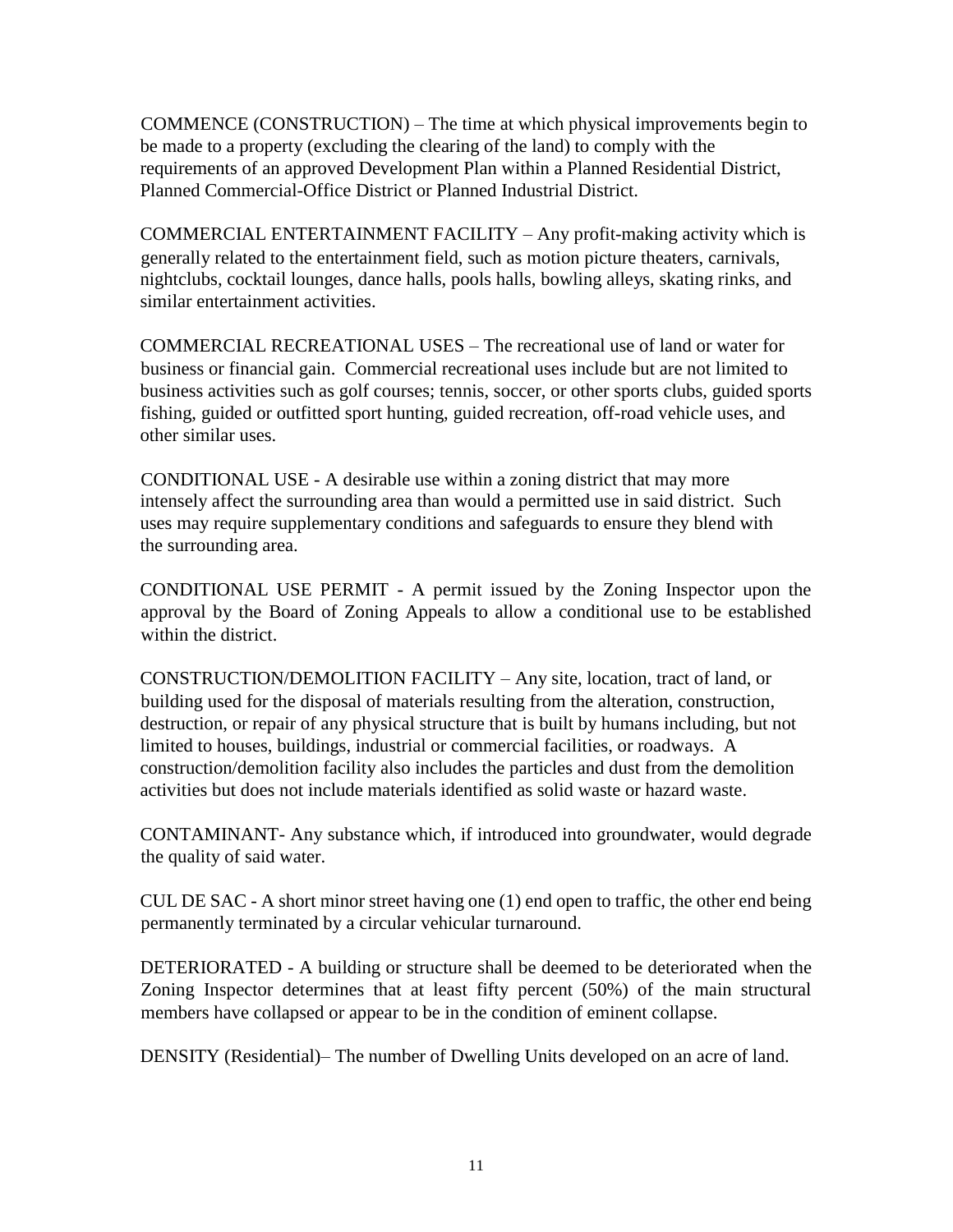DENSITY (RESIDENTIAL), GROSS – The number of Dwelling Units developed on a gross acre of land.

DENSITY (RESIDENTIAL), NET – The number of Dwelling Units developed on a net acre of land. A net acre of land is the total Acreage minus any wetlands, water bodies, public parks, Open Spaces, and roads.

DEVELOPER – An individual, subdivider, firm, association, syndicate, partnership, corporation, trust, or any other legal entity developing land.

DEVELOPMENT PLAN – A proposal including drawing(s) and map(s) for a planned residential development, planned commercial-office development, or planned Industrial development, prepared in accordance with these regulations, illustrating the proposed design, layout, and other features for the development.

DISTRICT- A section or sections of the unincorporated territory of the Township for which the regulations governing the use of buildings and premises.

DRINKING WATER SOURCE PROTECTION AREA (Zone 2) - At a minimum, the area within or inside the five-year time-of-travel contour, and outside the one (1) year time-oftravel contour. The boundary can be changed to add area outside the five (5) year time-oftravel contour to ease its definition (i.e., use of street or road boundaries or property lines).

DWELLING - A building or portion thereof, conforming to all requirements applicable to the district in which it is located and that it is used exclusively for residential occupancy, including single-family dwelling units, two-family dwelling units, and multi-family dwelling units, but excluding hotels, and motels.

DWELLING, SINGLE FAMILY - A building consisting of one (1) single dwelling unit on an individual lot, separated from other dwelling units by open space.

DWELLING, TWO FAMILY - A building consisting of two (2) dwelling units on an individual lot, which shall be either attached side by side or one above the other.

DWELLING. MULTI-FAMILY - A building consisting of three (3) or more dwelling units, including condominiums, townhouses, quadruplexes, and garden apartments with varying arrangements of entrances and party walls.

EASEMENT - Authorization by a property owner for the use by another and for a specified purpose of any designated part of the owner's property.

ESCORT - A person who, for consideration, agrees or offers to act as a companion, guide, or date for another person, or who agrees or offers to model privately lingerie or to perform privately a striptease for another person.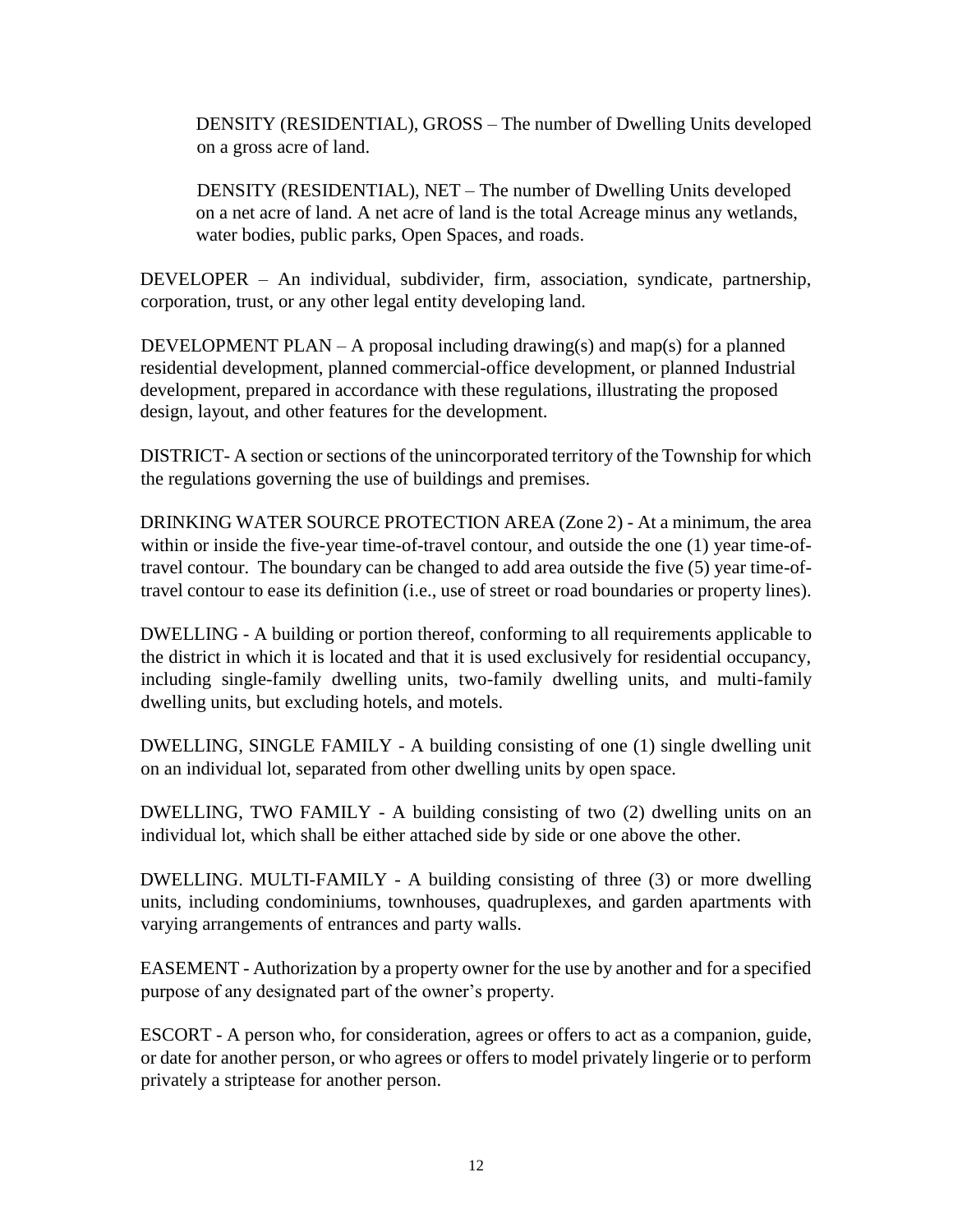ESCORT AGENCY - A person or business association who furnishes, offers to furnish, or advertises to furnish escorts as one of its primary business purposes, for a fee, tip, or other consideration.

FARM MARKET – A temporary vehicle or temporary stand without foundation used for the sale of agricultural produce where fifty percent (50%) or more of the gross income received from the market is derived from produce raised on farm(s) owned or operated by the market operator in a normal crop year, in accordance with Ohio Revised Code Section [519.21,](http://codes.ohio.gov/orc/519) as amended June 29, 1982.

FEDERAL EMERGENCY MANAGEMENT AGENCY (FEMA): The agency with the overall responsibility for administering the National Flood Insurance Program.

FEED LOT - Land used for the confining and commercial feeding of livestock for mass production and marketing, and not necessarily connected with any general farming upon the same lot. All feed lots shall obtain appropriate permits of waste treatment and disposal from the Ohio Environmental Protection Agency prior to the issuance of a Zoning Permit.

FIVE YEAR TIME OF TRAVEL ZONE - The area around the public water supply wellfield delineated by the five (5) year time-of-travel contour.

FLAG LOT –A Lot that is only accessible by a long narrow strip of land not less than sixty (60) feet in width leading from the Public Street. Such lots sometimes resemble the shape of a flag or the letter T.

FLOOD HAZARD AREA: An area defined on the Flood Insurance Rate Map as having a one percent or greater chance of flooding in a given year (also defined as the 100-year flood).

FLOOD INSURANCE RATE MAP- An official map on which the Federal Emergency Management Agency has delineated the areas of special flood hazards within Hocking Township and/or Fairfield County.

FLOOR AREA, RESIDENTIAL - The portion of floor area of a dwelling unit that is constructed, completed, and usable for living purposes with normal living facilities which includes sleeping, dining, cooking, entertainment, common space, areas for personal hygiene, or combination thereof. Unheated rooms, unfinished garages, unfinished basements, attic space or rooms used exclusively for utilities or storage shall not be considered as residential floor area. Breezeways, open porches, and uncovered steps shall also not be considered as residential floor area. In no case shall an area less than six (6) feet in height be considered residential floor area.

FRONTAGE - That portion of a lot that directly abuts the street or street right of way and provides the principal access to the property. Lot frontage shall be measured only from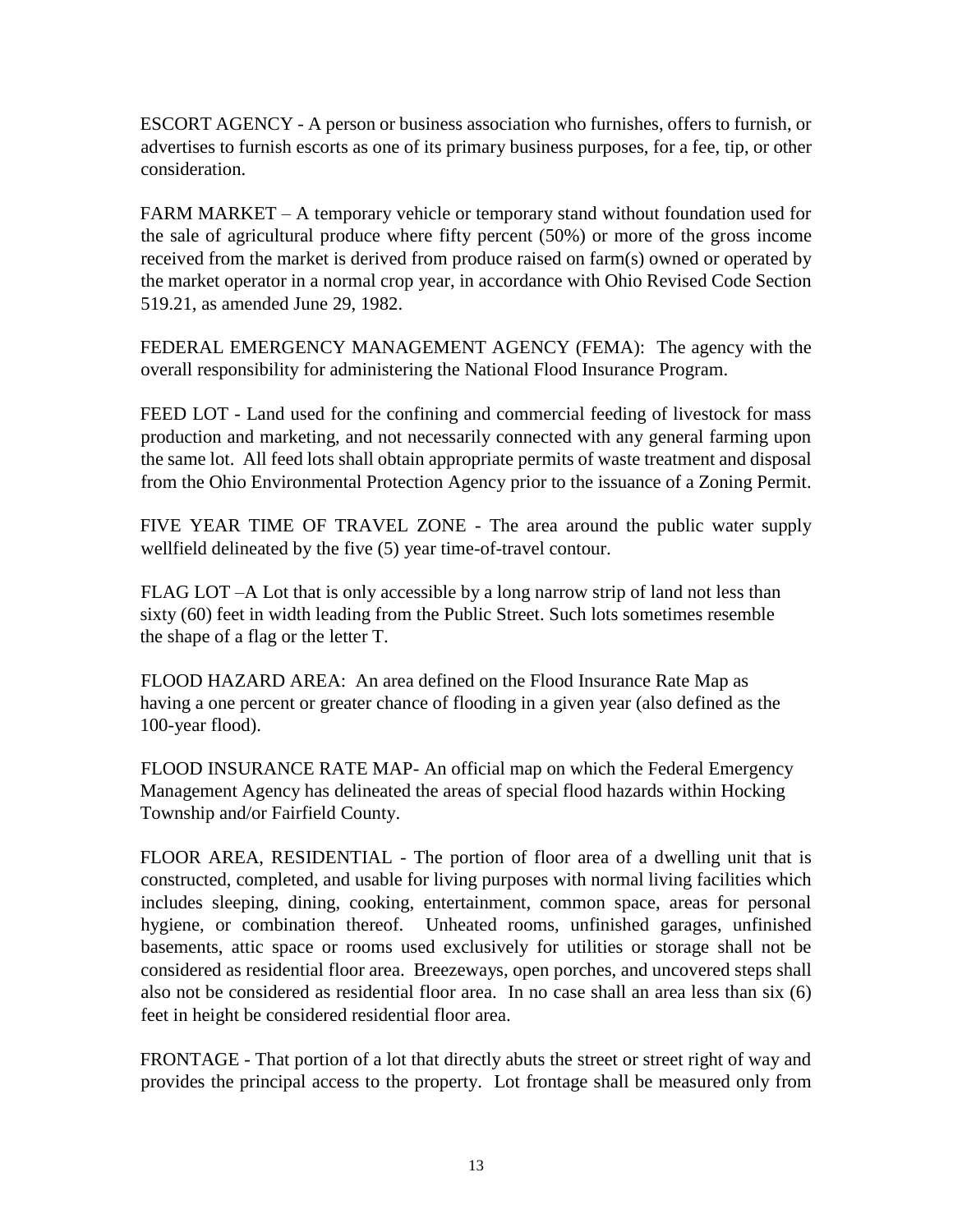the address side (front) for the purpose of determining road frontage on corner and double frontage lots. All sides of a lot abutting a street shall be considered frontage for the purpose of determining yard requirements only. Property lines that abut limited access roads shall not be construed to be included within any calculation of frontage.

GARAGE, PRIVATE - A detached accessory building or a portion of a main building, intended for the parking or storage of automobiles, recreational vehicles, or boats of the occupants of the premises.

GARAGE, PUBLIC - A principal or accessory building other than a private garage, intended for the parking or storage of automobiles, recreational vehicles, boats, or other vehicles.

GARAGE AND YARD SALES- A sale of personal property to the general public conducted in or on any property, to include, without limitation, garages sales, patio sales, yard sales, porch sales, driveway sales and the like.

GLARE - Excessively bright illumination. See Article X, Section 10.35 Outdoor Lighting.

GRADE, AVERAGE - The average elevation of the finished surface of the ground at the exterior walls of a building or structure.

GROUNDWATER - Any water below the surface of the earth in a zone of saturation.

GROUNDWATER PROFESSIONAL - Any person certified by the American Institute of Professional Geologists to conduct hydrogeologic studies.

HAZARDOUS WASTE – Any waste or combination of wastes in solid, liquid, semisolid, or contained gaseous form that in the determination of the director of environmental protection (see [ORC 3134.01\(B\)\)](http://codes.ohio.gov/orc/3745), because of its quantity, concentration, or physical or chemical characteristics, may do either of the following:

(1) Cause or significantly contribute to an increase in mortality or an increase in serious irreversible or incapacitating reversible illness.

(2) Pose a substantial present or potential hazard to human health or safety or to the environment when improperly stored, treated, transported, disposed of, or otherwise managed.

Hazardous Waste includes any substance identified by regulation as hazardous waste under the "Resource Conservation and Recovery Act of 1976," 90 Stat. 2806, 42 U.S.C.A. 6921, as amended, and does not include any substance that is subject to the "Atomic Energy Act of 1954," 68 Stat. 919, 42 U.S.C.A. 2011, as amended. (ORC 3134.01(J).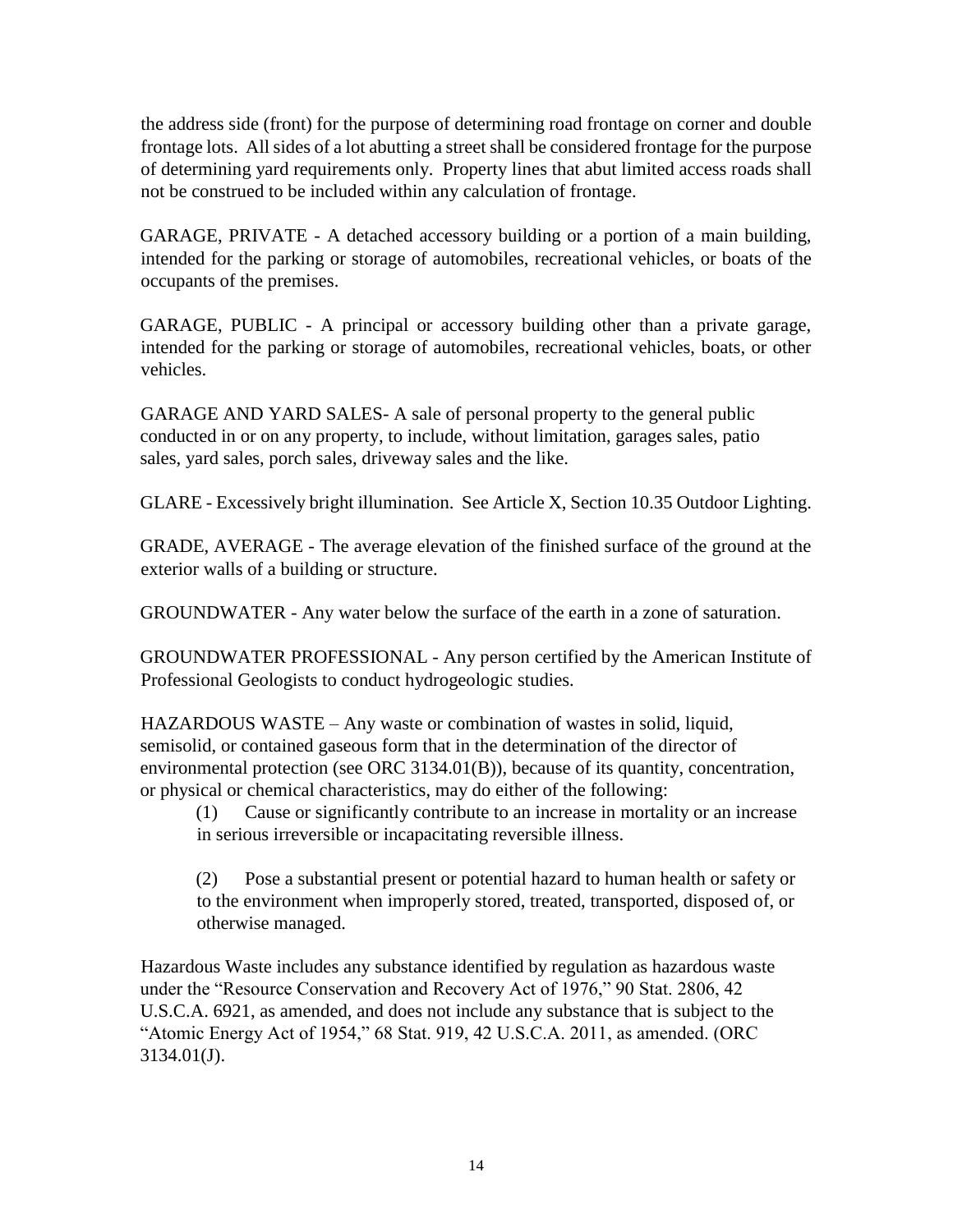HOMES FOR THE AGING –A home that provides services as a Residential Care Facility and a Nursing Home, except that the home provides its services only to individuals who are dependent on the services of others by reason of both age and physical or mental impairment (ORC Section [3721.01\(A\)\(8\)\).](http://codes.ohio.gov/orc/3721)

HOME OCCUPATION - An accessory use which is an activity, profession, occupation, service, craft, or revenue-enhancing hobby conducted by a person on the same premises as his principal place of residence which is clearly subordinate and incidental to use of the premises for residential purposes. Home occupations may include, but are not limited to, home offices for insurance agents, financial planners, real estate agents, consultants, lawyers, architects, engineers, accountants, or other similar professional services, sewing, tailoring, teaching of music, dance lessons, or tutoring, or other similar uses that do not change the character of the residential neighborhood. Family Day-Care Homes, Types A and B shall not be considered to be home occupations and shall be treated as permitted and conditional uses as listed in the applicable zoning district.

HOSPITAL – An institution providing health and services primarily for in-patient medical or surgical care of the sick or injured and including related facilities such as laboratories, out-patient departments, training facilities, central service facilities, and staff offices which are an integral part of the facility. The term Hospital shall specifically not include tuberculosis, mental, or penal hospitals, rest homes, or Nursing Homes.

HOTEL - A Building in which temporary lodging for boarding and lodging are provided and offered to the public for compensation and in which ingress and egress to and from all rooms is made through an inside lobby or office supervised by a person in charge. Compensation is usually assessed on a day-to-day basis.

INDUSTRIALIZED UNIT – A Building unit or assembly of closed construction fabrication in an off-site facility, that is substantially self-sufficient as a unit or as part of a greater Structure, and that requires transportation to the site of intended Use, including units installed on the site as independent units, as part of a group of units, or incorporated with standard construction methods to form a completed structural entity, but does not include a Permanently Sited Manufactured Home or Mobile Home as defined in Article III of the Hocking Township Zoning Resolution (ORC Sectio[n](http://codes.ohio.gov/orc/3781) [3781.06\(C\)\(3\)\).](http://codes.ohio.gov/orc/3781)

INFECTIOUS WASTE – Any of the substances or categories of substances listed in OR[C](http://codes.ohio.gov/orc/3734)  $3734.01(R)(1) - (8)$  $3734.01(R)(1) - (8)$ .

INNER MANAGEMENT ZONE (Zone 1) - At a minimum, the area within the one (1) year time-of-travel contour. The boundary can be changed to add areas outside the one (1) year time-of-travel contour to ease its definition (i.e. use of street or road boundaries or property lines).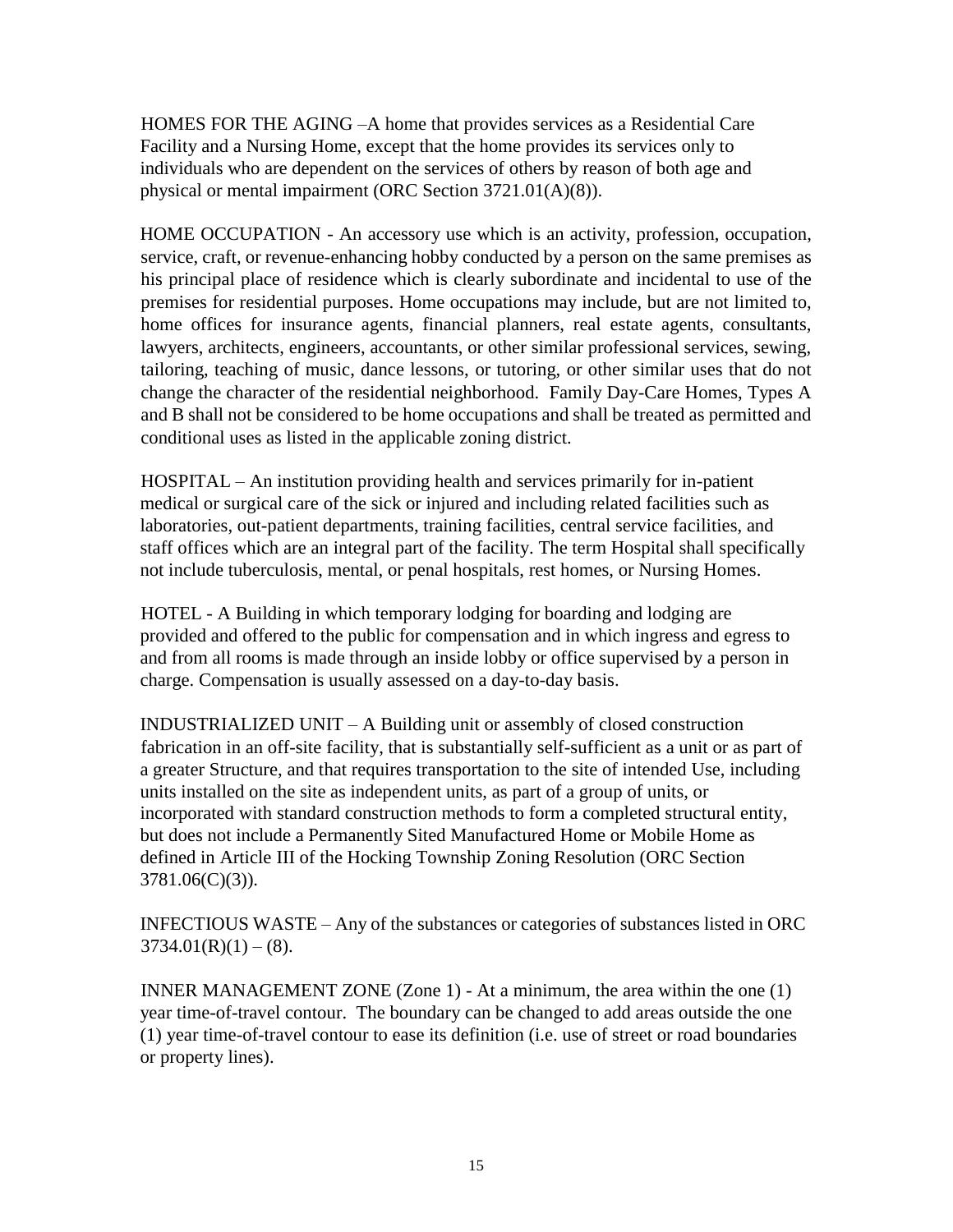JUNK OR INOPERABLE VEHICLE - A vehicle shall be deemed junk or an inoperable vehicle whenever any of the following occur for a period of two weeks prior to the filing of a cease-and-desist order:

The vehicle is without a valid, current registration and/or license plate.

The vehicle cannot be started and moved without the assistance of another vehicle.

The vehicle is without fully inflated tires and/or has a type of support under it.

The vehicle has a missing or shattered window or windshield and/or.

The vehicle has an extensively damaged or missing door, motor, transmission, or other similar major part.

LANDLOCKED - Any parcel of land which is not abutting to and cannot be accessed from a dedicated public right of way for a minimum continuous dimension of at least sixty (60) feet.

LOT - A piece or parcel of land occupied or intended to be occupied by a principal building or a group of such buildings and its accessory building and uses, including such open spaces as are required under the provisions of this Resolution. Every lot shall have the minimum required frontage upon a public street. Such lot shall be of record in the County Recorder's Office.

LOT AREA - The area of a lot computed exclusive of any portion of the right of way of any public or private street. Where this term is used in the tables in Article III of the Resolution, it shall be interpreted to mean the total area for the use irrespective of the number of dwelling units or other structures permitted unless otherwise specifically noted in the tables.

LOT, CORNER - A lot abutting upon two (2) or more streets at their intersection, or upon two parts of the same street, and in either case forming an interior angle of one hundred thirty-five (135) degrees or less as measured at the centerline of the road or the interior right of way line as applicable.

LOT COVERAGE – A measure of intensity of land use that represents the portion of a site that is impervious. This portion includes, but is not limited to, all areas covered by buildings, parked structures, driveways, roads, sidewalks, and any area of concrete asphalt.

LOT, DOUBLE FRONTAGE - A lot having frontage on two (2) non-intersecting streets or two approximately perpendicular portions of the same street.

LOT, INTERIOR - A lot, other than a corner lot, with only one frontage on a public street.

LOT LINES - Lines bounding the lot as shown in the accepted plat or survey record.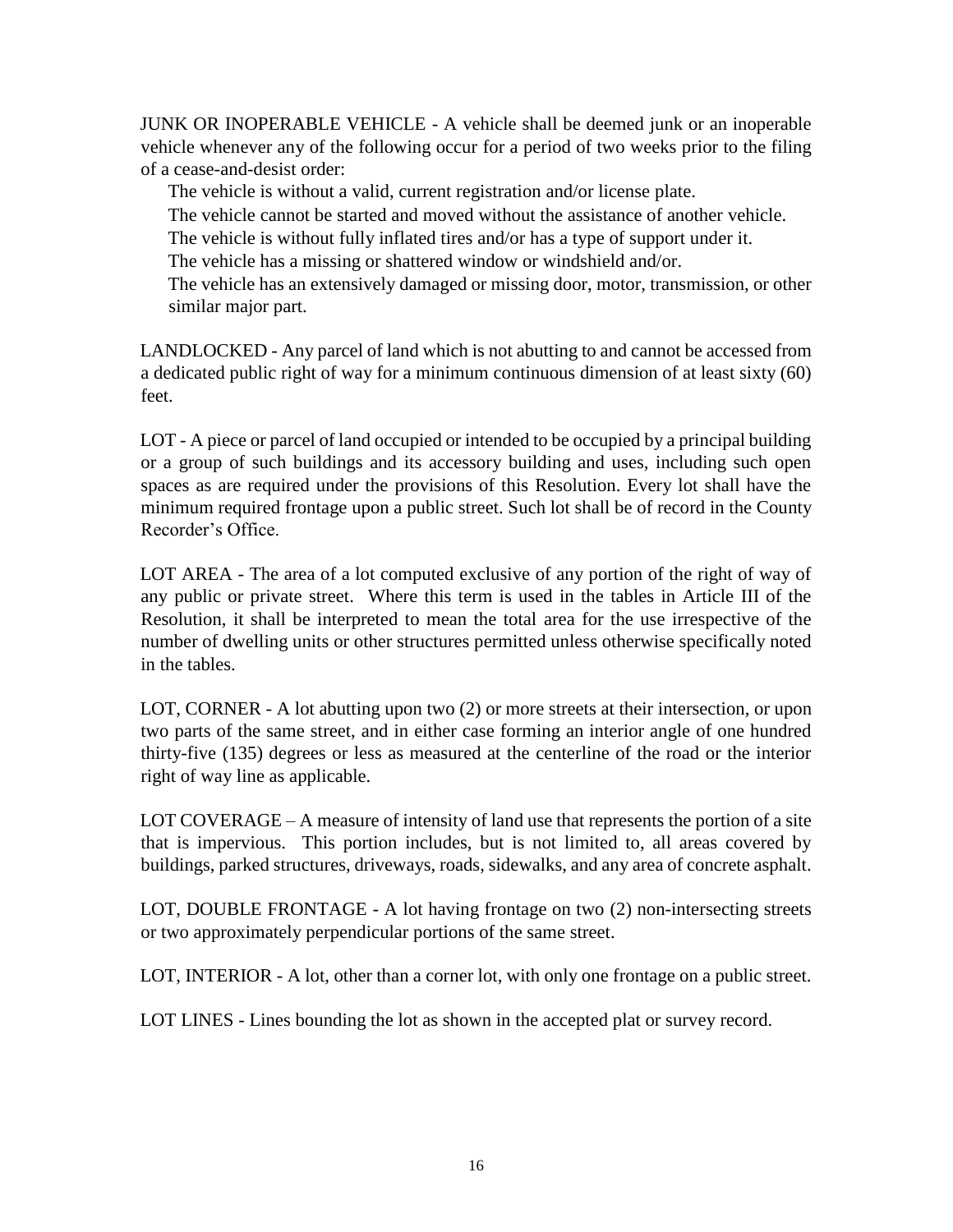LOT LINE, FRONT -

- 1. For an Interior or Through Lot: the line marking the boundary between the Lot and the single abutting Street.
- 2. For a Corner Lot: the line marking the boundary between the Lot and eachof the abutting Streets.
- 3. For a Flag Lot: the line that is closest to the Street Right-of-way and that is (a) most parallel to the Street Right-of-way and (b) excludes the Lot Frontage. In such cases, this line typically marks the boundary between the Flag Lot and an adjacent Lot.

LOT LINE, REAR - The lot line that is most distant from, and most nearly parallel to, the front lot line. If a rear lot line is less than fifteen (15) feet long, or if the lot comes to a point, the rear lot line shall be a line at least fifteen (15) feet long, lying wholly within the lot, parallel to, and a maximum distance from the front lot line. In the case of a corner lot, the rear lot line shall be the lot opposite the shortest front lot line.

LOT LINE, SIDE - A lot line that is neither a front lot line nor a rear lot line.

LOT WIDTH - The mean width of the lot measured at right angles to its depth.

LOT OF RECORD - A lot, which is part of a subdivision, the plat of which has been recorded in the office of the Recorder of Fairfield County; or a parcel of land, the deed or land contract to which was of record as of the effective date of this Resolution or any appropriate amendment thereto.

#### MANUFACTURED, MODULAR, MOBILE FACTORY BUILT HOUSING

1. FACTORY BUILT HOUSING - Factory built housing means a factory-built structure designed for long-term residential use, the components of which are essentially constructed or assembled prior to its delivery to and installation upon a site. For the purposes of this Resolution, factory-built housing shall include the following:

a. MANUFACTURED HOME - A Building unit or assembly of closed construction fabricated in an off-site facility, and constructed in conformance with the federal construction and safety standards established by the secretary of housing and urban development pursuant to the "Manufactured Housing Construction and Safety Standards Act of 1974" and that has a label or tag permanently affixed to it, as specified in 42 U.S.C.A. 5415, certifying compliance with all applicable federal construction and safety standards (ORC Section [3781.06\(C\)\(4\)\).](http://codes.ohio.gov/orc/3781)

b. MOBILE HOME - A Building unit or assembly of closed construction that is fabricated in an off-site facility, is more than thirty-five (35) body feet in length, or, when erected on site, is three hundred twenty (320) or more square feet, that is built on a permanent chassis and is transportable in one (1) or more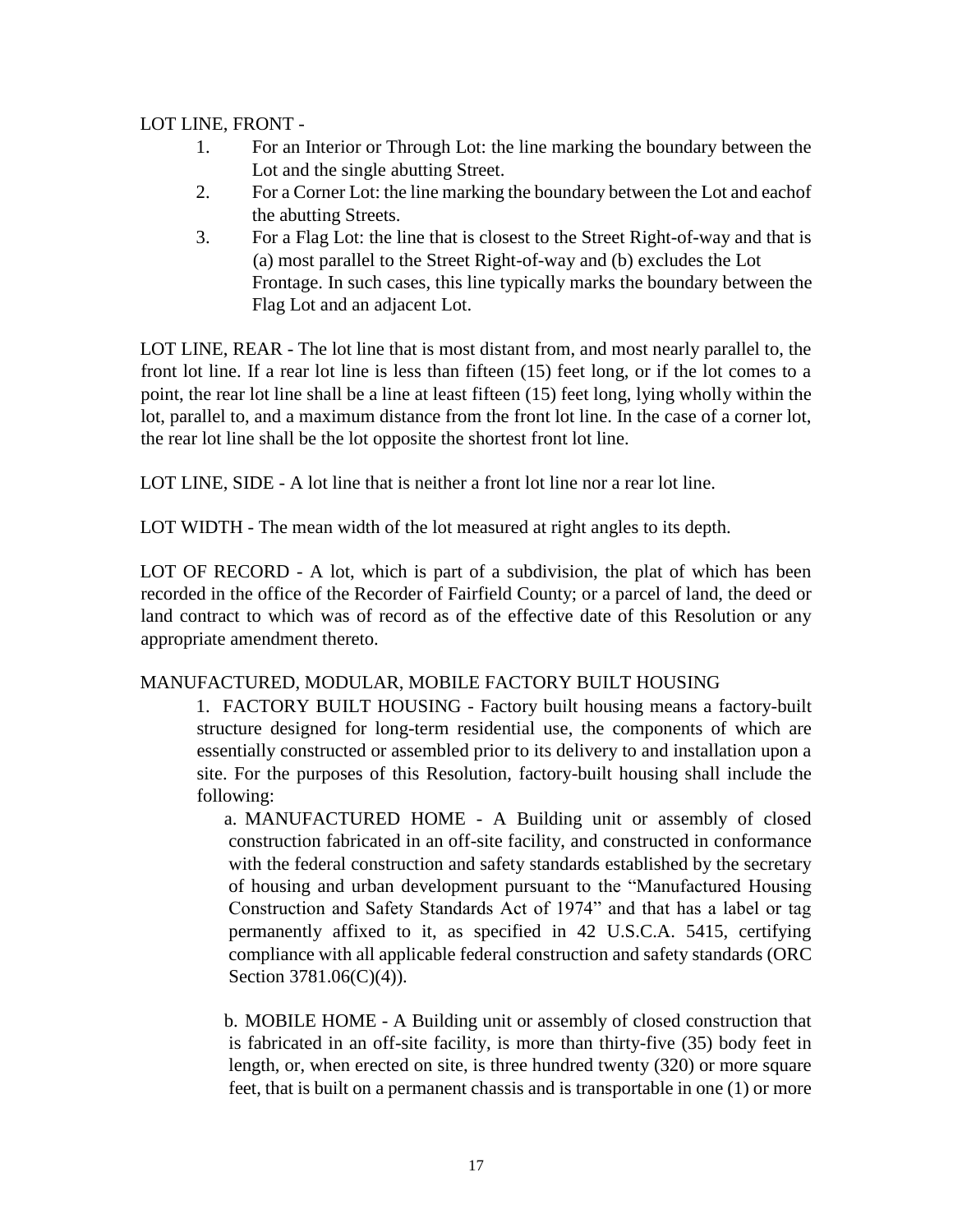sections, and does not qualify as a Permanently Sited Manufactured Home or industrialized unit as defined by Article III of the Hocking Zoning Resolution (ORC Section [4501.01\(O\)\).](http://codes.ohio.gov/orc/4501)

c. MODULAR HOME - Factory built housing certified as meeting the local or state building codes as applicable to modular housing. Once certified by the state, modular homes shall be subject to the same standards as site-built homes. Modular homes are required to be placed upon a solid masonry foundation.

MANUFACTURED HOME PARK – Per ORC Section [3733.01\(A\), a](http://codes.ohio.gov/orc/3733)ny tract of land upon which three (3) or more Manufactured or Mobile Homes Used for habitation are parked, either free of charge or for revenue purposes, and include any roadway, Building, Structure, vehicle, or enclosure Used or intended for Use as a part of the facilities of such park. Pe r ORC Section [3733.01\(A\), M](http://codes.ohio.gov/orc/3733)anufactured Home Park does not include any of the following:

- 1. A tract of land Used solely for the storage or display for sale of Manufactured or Mobile Homes or solely as a temporary park-camp as defined in section [3729.01](http://codes.ohio.gov/orc/3729) of the Ohio Revised Code.
- 2. A tract of land that is subdivided and the individual Lots are for sale or sold for the purpose of installation of Manufactured or Mobile Homes Used for habitation and the roadways are dedicated to the local government authority.
- 3. A tract of land within an area that is subject to local zoning authority and subdivision requirements and is subdivided, and the individual Lots are for sale or sold for the purpose of installation of Manufactured or Mobile Homes for habitation.

#### MANUFACTURED HOME, PERMANENTLY SITED – Per ORC Section

 $3781.06(C)(6)$ , a Manufactured Home, as defined herein, that meets all the following criteria:

- 1. The Structure is affixed to a permanent foundation such as masonry or concrete and is connected to appropriate facilities.
- 2. The Structure, excluding any addition, has a width of at least twenty-two (22) feet at one point, a length of least twenty-two (22) feet at one point, and a total living area of at least nine hundred (900) square feet, excluding garages, porches, or attachments.
- 3. The Structure has a minimum 3:12 roof pitch, conventional residential siding, and a six (6) inch minimum eave overhang, including appropriate guttering.
- 4. The Structure was manufactured after January 1, 1995.
- 5. The Structure is not located within a Manufactured Home Park as defined in ORC Section [3733.01\(A\).](http://codes.ohio.gov/orc/3733)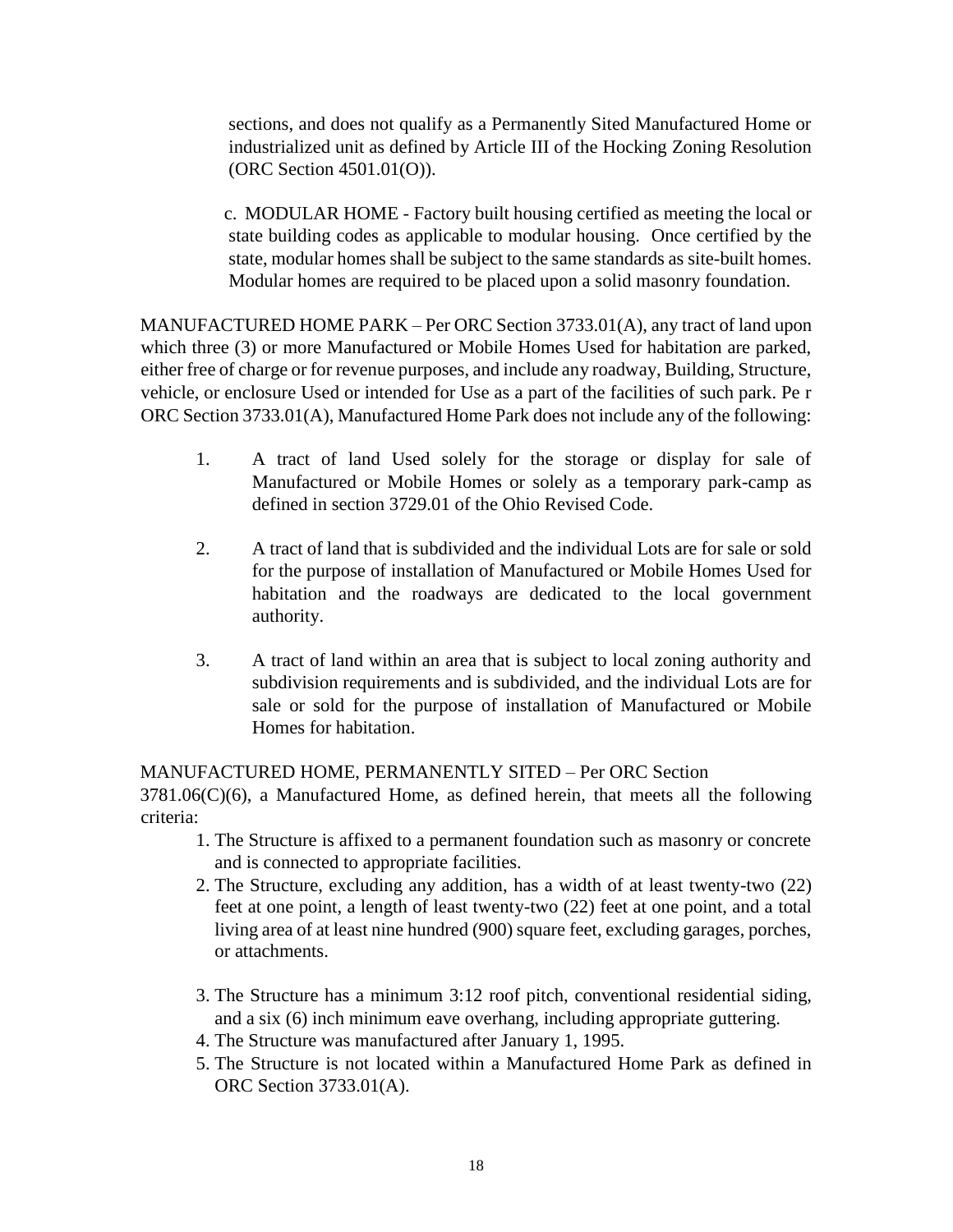MINERAL EXTRACTION- Means all or any part of a process followed in the removal or production of minerals from the earth or from the surface of the land by mechanical surface excavation methods, such as, but not limited to, open pit mining, dredging, placering, or quarrying, and includes the removal of overburden for the purpose of determining the location, quantity, or quality of mineral deposits.

MONOPOLE – A support Structure constructed of a single, self-supporting hollow metal tube securely anchored to a foundation.

MOTEL - A building or a group of buildings in which lodging is provided and offered to the public for compensation. As such, it is open to the public in contradistinction to a boarding or lodging home, or a multiple dwelling. A motel shall be distinguished from a hotel in that the building is usually designed to serve tourists traveling by automobile where the entrances and exists to rooms need not be through a lobby or office, and parking is usually adjacent to the unit. The term MOTEL shall include various other terms, such as, Inn, Motor Lodge, Motor Inn, Motor Hotel and similar terms.

NON-CONFORMING BUILDING OR STRUCTURE - A building or structure lawfully existing at the time of enactment of this Resolution or subsequent amendments, which does not conform to the regulations of the district in which it is situated, or to other applicable provisions of this Resolution.

NON-CONFORMING FACILITY OR USE (Wellhead Protection Overlay District) - Any facility or land use which, if new, would not be allowed under the provisions of this resolution. It includes structures and land uses which became located within Zone 1 and Zone 2 because of a change in the zone boundaries or by the adoption of this resolution.

NON-CONFORMING LOT - A lot existing at the time of enactment of this Resolution or any subsequent amendments which does not conform to the lot area and frontage requirements of the district in which it is located.

NON-CONFORMING USE - A use of land, buildings, or structures lawfully existing at the time of enactment of the Resolution or subsequent amendments, which does not conform to the regulations of the district in which it is situated or other applicable provisions of this Resolution.

NUDE MODEL STUDIO- Any place where a person who appears in a state of nudity or displays "specified anatomical areas" is provided to be observed, sketched, drawn, painted, sculptured, photographed, or similarly depicted by other persons who pay money or any form of consideration.

NUDITY OR A STATE OF NUDITY- The appearance of a human bare buttock, anus, male genitals, female genitals, or female breast.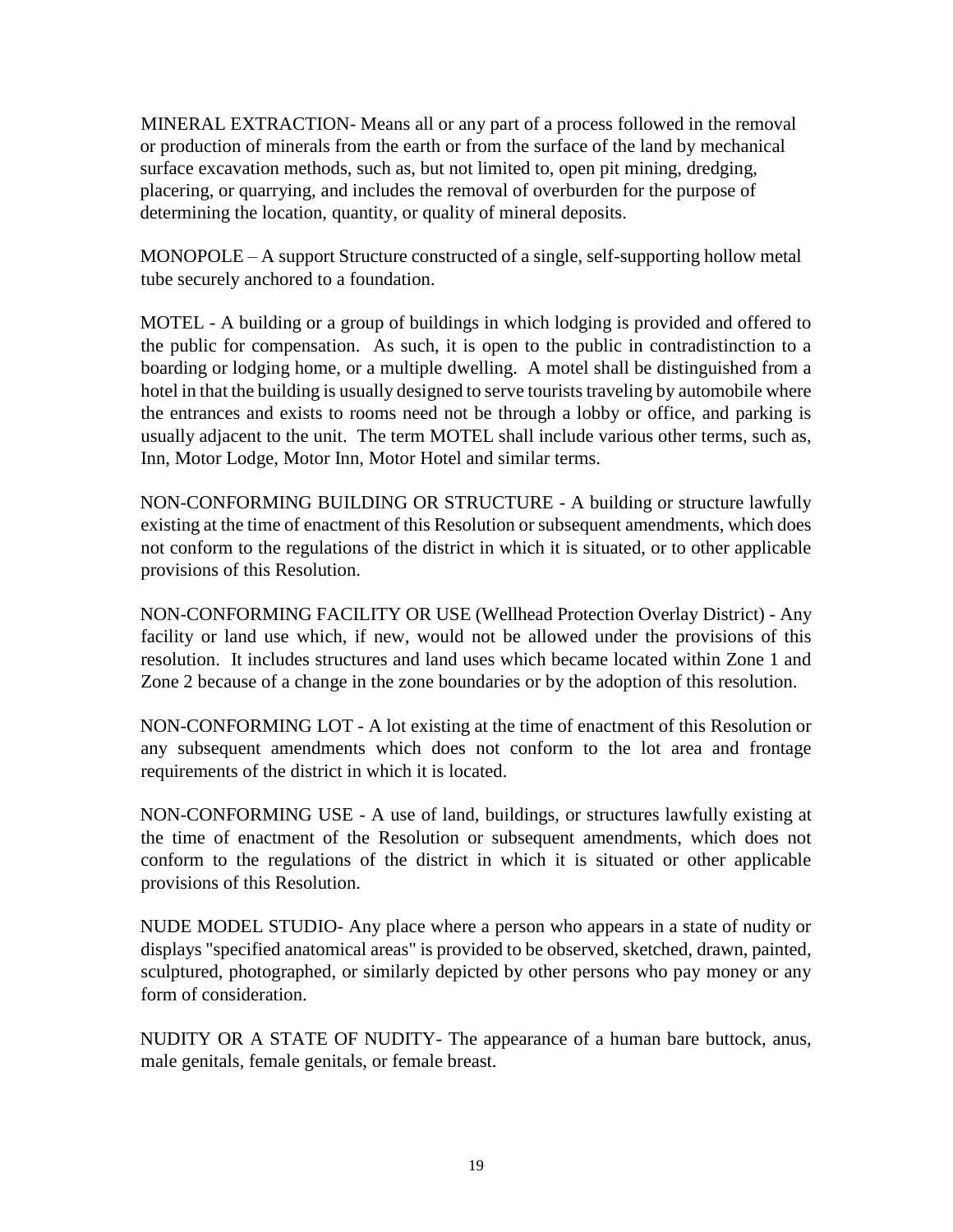NURSING HOME – A home Used for the reception and care of individuals who by reason of illness or physical impairment require skilled nursing care and of individuals who require personal care services but not skilled nursing. A Nursing Home is licensed to provide personal care services and skilled nursing care (ORC Section [3721.01\(A\)\(6\)\).](http://codes.ohio.gov/orc/3721)

NURSERY, RETAIL - Land, buildings structures or a combination thereof, for the storage of live trees, shrubs, or plants offered for retail sale on the premises, including products used for gardening or landscaping.

ONE YEAR TIME OF TRAVEL ZONE - The area around the public water supply wellfields delineated by the one-year time-of-travel contour.

OPEN SPACE - Any land or area, the preservation of which in its present use would: (1) conserve and enhance natural or scenic resources; (2) protect streams or water supply; (3) promote conservation of soils or wetlands; (4) enhance the value to the public of abutting or neighboring parks, forests, wildlife preserves, nature reservations, or sanctuaries; or (5) enhance recreation opportunities.

OPEN SPACE, COMMON - An open space within a residential development reserved for the exclusive use of residents of the development and their guests.

OUTDOOR SERVICE FACILITY – An area that is not fully enclosed by solid walls and a roof and where services are rendered, or goods are permanently displayed, sold or stored. For the purposes of this Resolution, outdoor service facilities include, but are not limited to, restaurant patios, outdoor storage areas, garden stores, and the conduct of a use in an area not fully enclosed by solid walls and a roof.

PERSON - An individual, proprietorship, partnership, corporation, association, or other legal entity.

POTABLE WATER - Water which is satisfactory for drinking, culinary and domestic purposes.

REGULATED SUBSTANCES (Wellhead Protection Overlay Zone) - Shall include but not be limited to the following:

- (1) Every substance, material or waste found listed in 40CFR Part 261 or 40CFR Part 302;
- (2) All materials which exhibit the characteristics of hazardous waste (Ignitability, corrosivity, reactivity and toxicity) as identified in 40CFR Part 261;
- (3) Petroleum products, including fuels and waste oils; and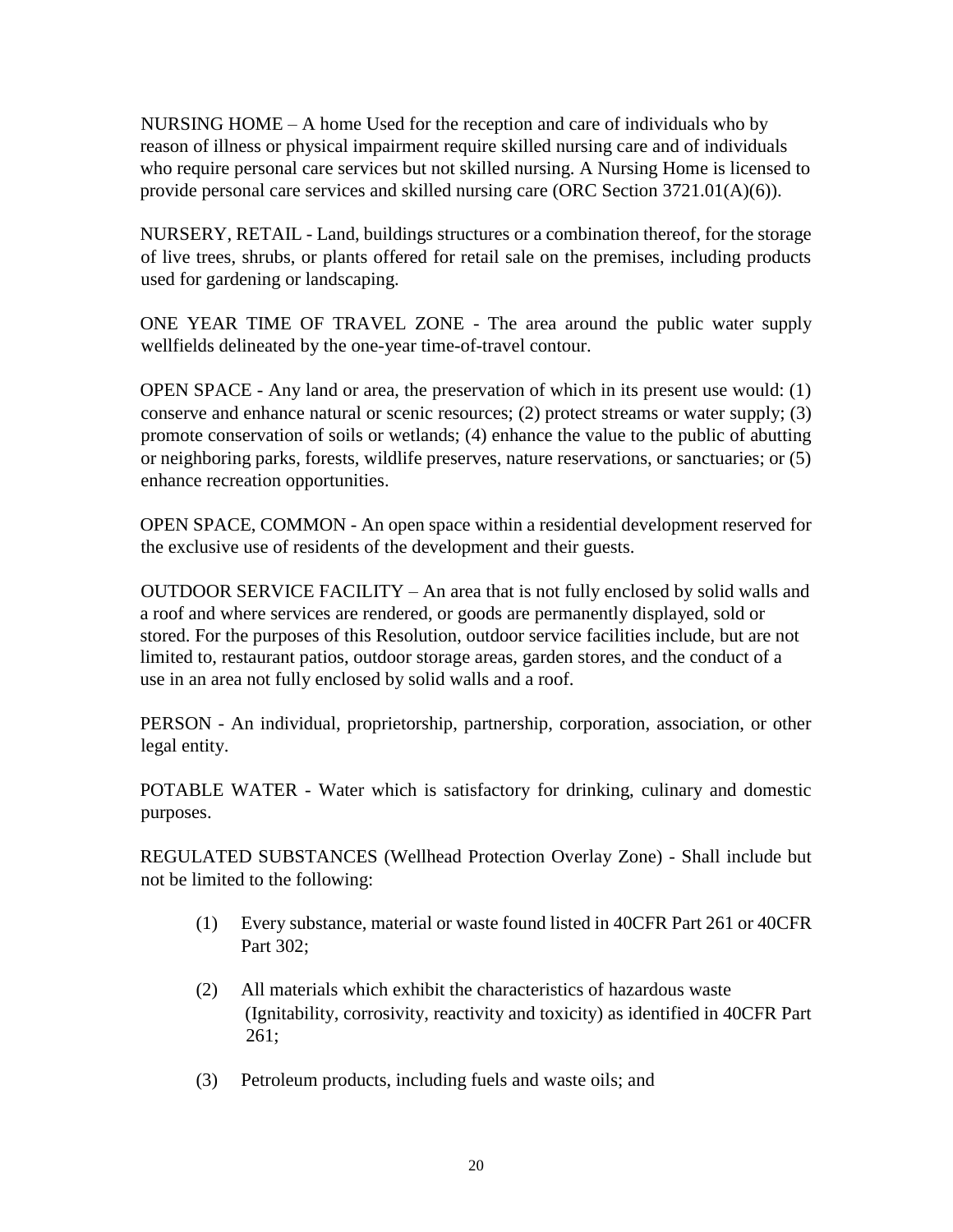(4) Any solid or semi-solid material which, if left to stand or if exposed to water will leach out or wholly or partially dissolve forming hazardous materials as defined in subsections  $(1)$ ,  $(2)$  or  $(3)$ .

RESIDENTIAL CARE FACILITY – TYPE A – Accommodations for three (3) or more unrelated individuals, supervision or personal care services for at least three (3) of those individuals who are dependent on the services of others by reason of age or physical or mental impairment, and to at least one (1) of those individuals, skilled nursing care as authorized by Section [3721.011 o](http://codes.ohio.gov/orc/3721)f the ORC (ORC Section [3721.01\(A\)\(7\)\(b\)\).](http://codes.ohio.gov/orc/3721)

RESIDENTIAL CARE FACILITY – TYPE B – Accommodations for seventeen (17) or more unrelated individuals and supervision and personal care services for three (3) or more of those individuals who are dependent on the services of others by reason of age or physical or mental impairment (ORC Section [3721.01\(A\)\(7\)\(b\)\).](http://codes.ohio.gov/orc/3721)

RESIDENTIAL FACILITY – A home or facility in which a developmental disability or developmentally disabled person resides, except the home of a relative or legal guardian in which a developmental disability or developmentally disabled person resides, a respite care home certified under Section [5126.05](http://codes.ohio.gov/orc/5126) of the ORC, a county home or District home operating pursuant to Section [5155 o](http://codes.ohio.gov/orc/5155)f the ORC, or a Dwelling in which the only developmental disability or developmentally disabled residents are in the independent living arrangement or are being provided supported living (ORC Section [5123.19\(A\)\(1\)\(a\).](http://codes.ohio.gov/orc/5123)

RESIDENTIAL FACILITY – TYPE A – A licensed Residential Facility as defined herein that provides room and board, personal care, habilitation services and supervision in a family setting for at least six (6) but not more than eight (8) persons with developmental disability or developmental disability.

RESIDENTIAL FACILITY – TYPE B – A licensed Residential Facility as defined herein that provides room and board, personal care, habilitation services and supervision in a family setting for at least nine (9) but not more than sixteen (16) persons with developmental disability or developmental disability.

RESOLUTION, ZONING – This Resolution, which shall be known as and shall be cited and referred to as the "Zoning Resolution of Hocking Township, Fairfield County, Ohio ("Zoning Resolution").

SCRAP METAL PROCESSING FACILITY – An establishment having facilities for processing iron, steel, or nonferrous scrap and whose principal product is scrap iron and steel or nonferrous scrap for sale for remodeling or re-melting purposes.

RIGHT OF WAY (ROW) – A strip of land purchased or dedicated for use as a public way. In addition to the roadway, it normally incorporates the curbs, lawn strips, sidewalks,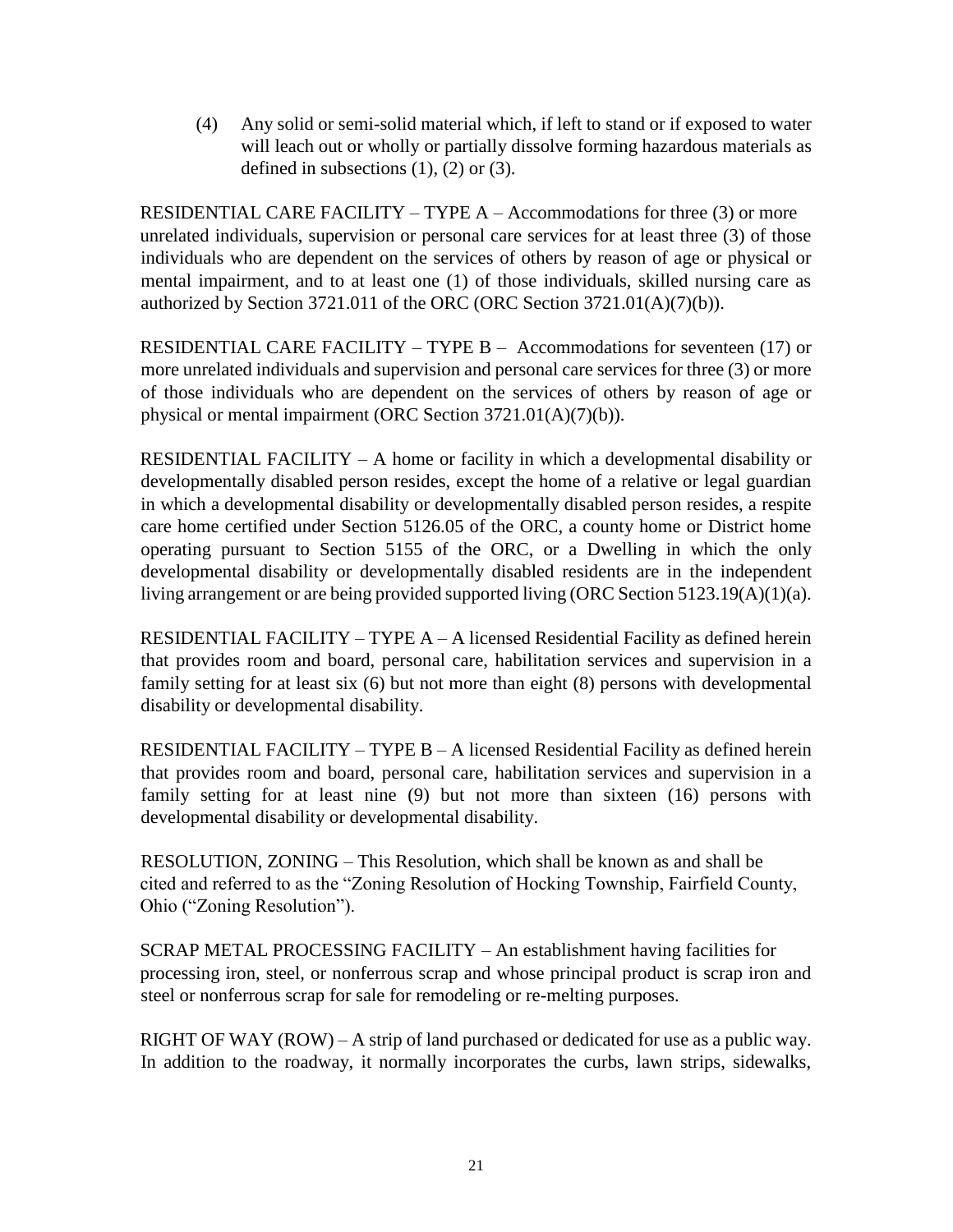lighting, and drainage facilities, and may include special features (required by the topography or treatment) such as grade separation, landscaped areas, viaducts, and bridges.

SATELLITE DISH ANTENNA, LARGE- Any antenna greater than one meter in diameter that is designed to receive or transmit signals, either directly or indirectly, to or from satellites. This definition does not include any antenna used for AM/FM radio, amateur ("ham") radio, Citizen's Band ("CB") radio, Digital Audio Radio Services ("DARS") or short-wave listeners.

SATELLITE DISH ANTENNA, SMALL- Any antenna that is one meter or less in diameter and is designed to receive direct broadcast satellite service, including direct-to home satellite service, or to receive or transmit fixed wireless signals via satellite. It further means any antenna that is one meter or less in diameter or diagonal measurement and is designed to receive video programming services via MMDS (wireless cable) or to receive or transmit fixed wireless signals other than via satellite.

SEAT - For purposes of determining the number of off-street parking spaces for certain uses, the number of seats is the number of seating units installed or indicated, or each twenty-four (24) lineal inches of benches, pews, or space for loose chairs.

SEMI-NUDE - A state of dress in which clothing covers no more than the genitals, pubic region, and areola of the female breast, as well as portions of the body covered by supporting straps or devices.

SETBACK – The minimum required distance between a Structure and a Lot Line, Street Right-of-Way, pavement, or other delineated site feature.

SETBACK, FRONT YARD – The minimum distance required (measured horizontally and in accordance with Section 10.7) between any part of a Building and the Street Right-of-way line.

SETBACK, REAR YARD – The minimum distance required (measured horizontally and in accordance with Section 10.7) between any part of a Building and the Rear Lot Line.

SETBACK, SIDE YARD – The minimum distance required (measured horizontally and in accordance with Section 10.7) between any part of a Building and the nearest Side Lot Line.

SEXUAL ENCOUNTER CENTER - A business or commercial enterprise that, as one of its primary business purposes, offers for any form of consideration:

Physical contact in the form of wrestling or tumbling between persons of the opposite sex; or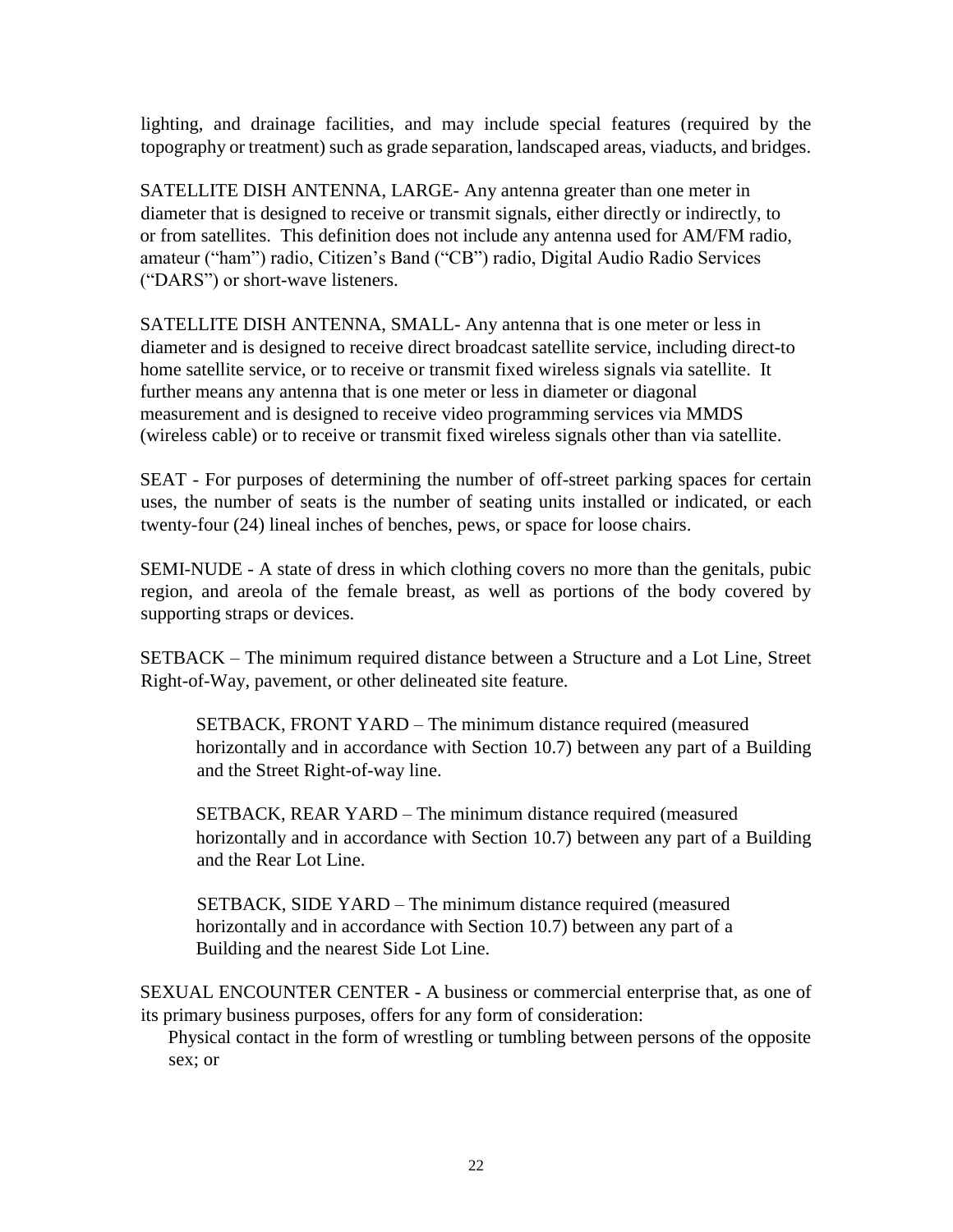Activities between male and female persons and/or persons, of the same sex when one or more of the persons is in a state of nudity or semi-nude.

SEXUALLY ORIENTED BUSINESS - An adult arcade, adult bookstore or adult video store, adult cabaret, adult motel, adult motion picture theater, adult theater, escort agency, nude model studio, or sexual encounter center.

SIGN – Any device for visual communication which is designed, intended, or used to convey a message, advertise, inform or otherwise direct attention to a person, institution, organization, activity, business, place, object, or product.

SIGN, ANIMATED - Any Sign that uses movement or change of artificial and natural lighting or noise to depict action or create a special effect or scene.

SIGN, GROUND – Any Sign which is physically attached to a foundation. These are commonly known as pole, pylon, or Monument Signs.

SIGN, MONUMENT – Any Sign which is physically attached to a base constructed specifically for the display of the Sign.

SIGN, OUTDOOR ADVERTISING (BILLBOARD) - Any Sign that exceeds sixty (60) square feet in area.

SIGN, TEMPORARY – A display, banner, or type of Sign constructed of cloth, canvas, fabric, wood, or other temporary material, with or without a structural frame, including but not limited to portable Signs, political Signs, development Signs, community event Signs, garage sale Signs, real estate Signs, sandwich type Signs, sidewalk or curb Signs, and balloon or other air or gas filled figures.

SIGN, WALL – Any Sign attached to a Building face, with the exposed face in a plane parallel to the plane of the wall. Wall Signs include painted murals, messages, graphics, and other designs painted along with any letters or numerals mounted directly on Buildings.

SOLAR ENERGY COMMERCIAL OPERATION – Solar energy systems whose main purpose is to generate energy for sale back into the energy grid system, rather than being consumed on site.

SOLAR PANEL – A solar photovoltaic panel, or solar hot air or water panel collector device, which relies upon solar radiation as an energy source for the generation of electricity or transfer of stored heat.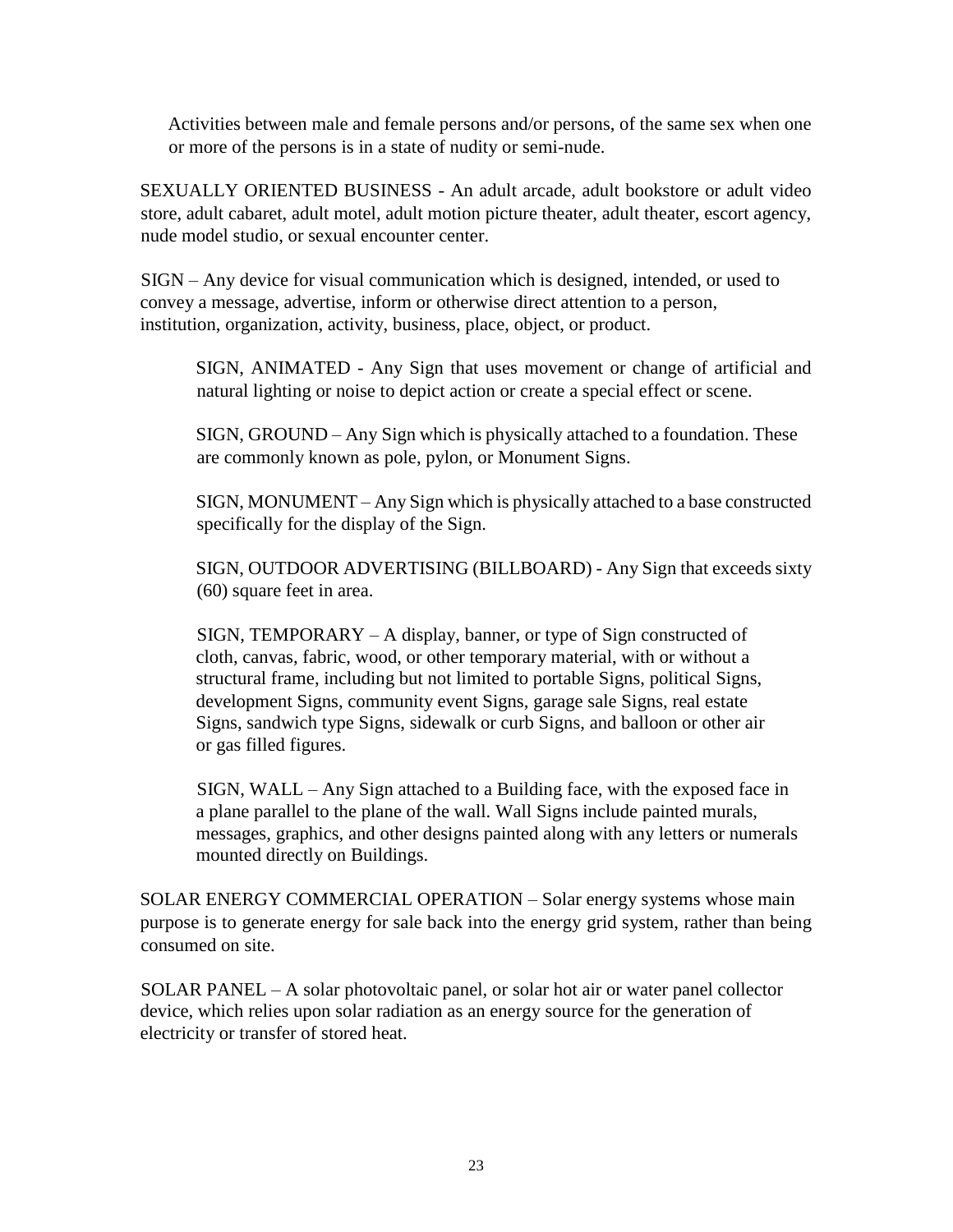SOLID WASTE – Any unwanted residual solid or semi-solid material that results from industrial, commercial, or community operations. Solid Waste includes but is not limited to garbage, scrap tires, combustible and noncombustible materials, Street dirt, and debris. Solid Waste does not include earth material from construction, mining, demolition operations (or other waste material that would normally be included in demolition debris), or material that is an infectious waste or hazardous waste.

SOLID WASTE FACILITY – Any site, location, tract of land, installation, or Building Used for incineration, composting, sanitary landfilling, or other methods of disposal of solid wastes, or if the solid wastes consist of scrap tires, for the collection, storage, or processing of solid wastes; or for the transferring of solid wastes.

SPECIFIED ANATOMICAL AREAS - Human genitals in a state of sexual arousal.

SPECIFIED SEXUAL ACTIVITIES- Means and includes any of the following:

- a. The fondling or other erotic touching of human genitals, pubic region, buttocks, anus or female breasts.
- b. Sex acts, normal or perverted, actual or simulated, including intercourse, oral copulation, or sodomy.
- c. Masturbation, actual or simulated, or
- d. Excretory functions as part of or in connection with any of the activities set forth in (a) through (c) above.

STABLES - Facilities designed or used for the commercial boarding of horses including any barns, exercise areas, and field areas to be used in the stable operation.

STORY - The part of a building, except a mezzanine, included between the surface of one floor & the surface of the next floor above; or if there is not a floor above, then the ceiling level next above. The floor of a story may have split-levels provided that there not be more than four (4) feet difference in elevation between the different levels of the floor. A basement shall not be counted as a story.

STORY, HALF - An uppermost story lying under a gambrel, hip, gable, or shed roof that is used, in whole or part, for dwelling or habitable purposes.

STREET – A right-of-way which provides a means of access to abutting property. The term Street shall include avenue, drive, circle, road, lane, court, parkway, boulevard, highway, thoroughfare, or any other similar term.

STRUCTURE - Anything constructed or erected, the use of which requires location on the ground or attachment to the ground. Among other things, structures include buildings, mobile homes, walls, fences, porches, decks, swimming pools, tennis courts, signs, and billboards.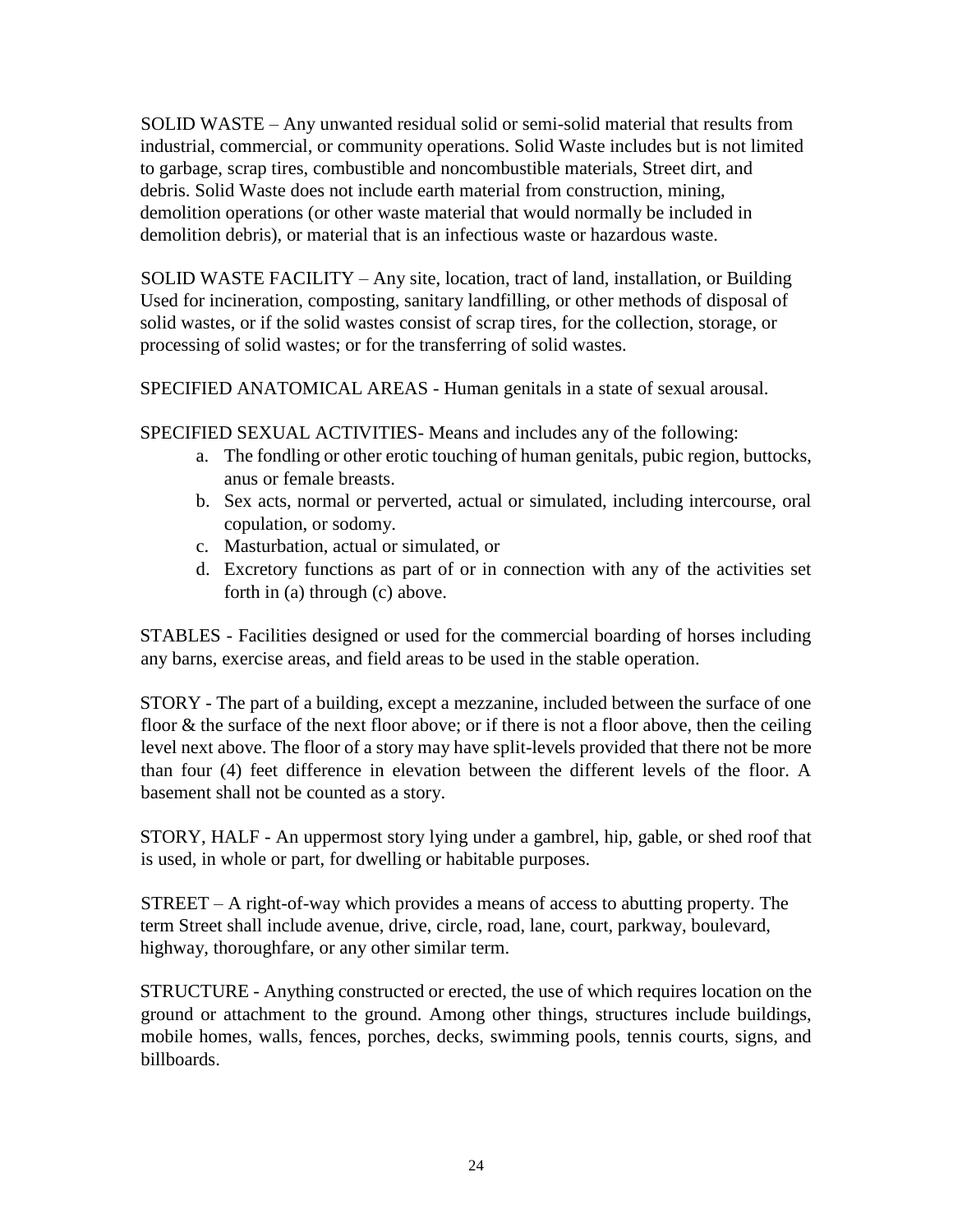STRUCTURAL ALTERATIONS – Any change in the supporting members of a Structure, such as bearing walls or partitions, columns, beams or girders, or any increase in the area or cubical contents of a Building.

SUBSTANTIALLY COMPLETE – The stage in which the work, as described in the Zoning Permit is finished to a point that the applicant/Owner can occupy or utilize the land or Building for its intended purpose.

SWIMMING POOL, COMMUNITY - Any pool, open tank, pond, lake, or other structure containing or capable of containing water to a depth of greater than one and one half  $(1 \frac{1}{2})$ feet and more than twelve (12) feet in diameter, owned or operated by an individual, private non-profit organization, governmental body, homeowners' association, or similar organization. It includes walkways, bathhouses, open areas for sunning or picnicking, & associated buildings or structures.

SWIMMING POOL, PRIVATE - Any pool, open tank, or other structure not located within a completely enclosed building and containing or capable of containing water to a depth of greater than one and one half (1  $\frac{1}{2}$ ) feet and more than twelve (12) feet in diameter. Swimming pool does not include a farm pond but includes walkways and associated buildings.

TELECOMMUNICATION TOWER – Per ORC Section [519.211\(B\)\(1\),](http://codes.ohio.gov/orc/519) any Free Standing Structure, or any Structure to be attached to a Building or Structure, that meets all of the following criteria:

- a. The free-standing or attached Structure is proposed to be constructed on or after October 31, 1996.
- b. The free-standing or attached Structure is proposed to be owned or principally used by a public utility (or equivalent provider) engaged in the provision of telecommunication services.
- c. The free-standing or attached Structure is proposed to be located in the unincorporated area of a township, in an area zoned for residential Use.
- d(i). The free-standing Structure is proposed to top at a height that is greater than either the maximum allowable height of residential Structures within the zoned area as set forth in the applicable zoning regulations, or the maximum allowable height of such a free-standing Structure as set forth in any applicable zoning regulations in effect immediately prior to October 31, 1996, or as those regulations subsequently are amended.
- d(ii). The attached Structure is proposed to top at a height that is greater than either the height of the building or other Structure to which it is to be attached, or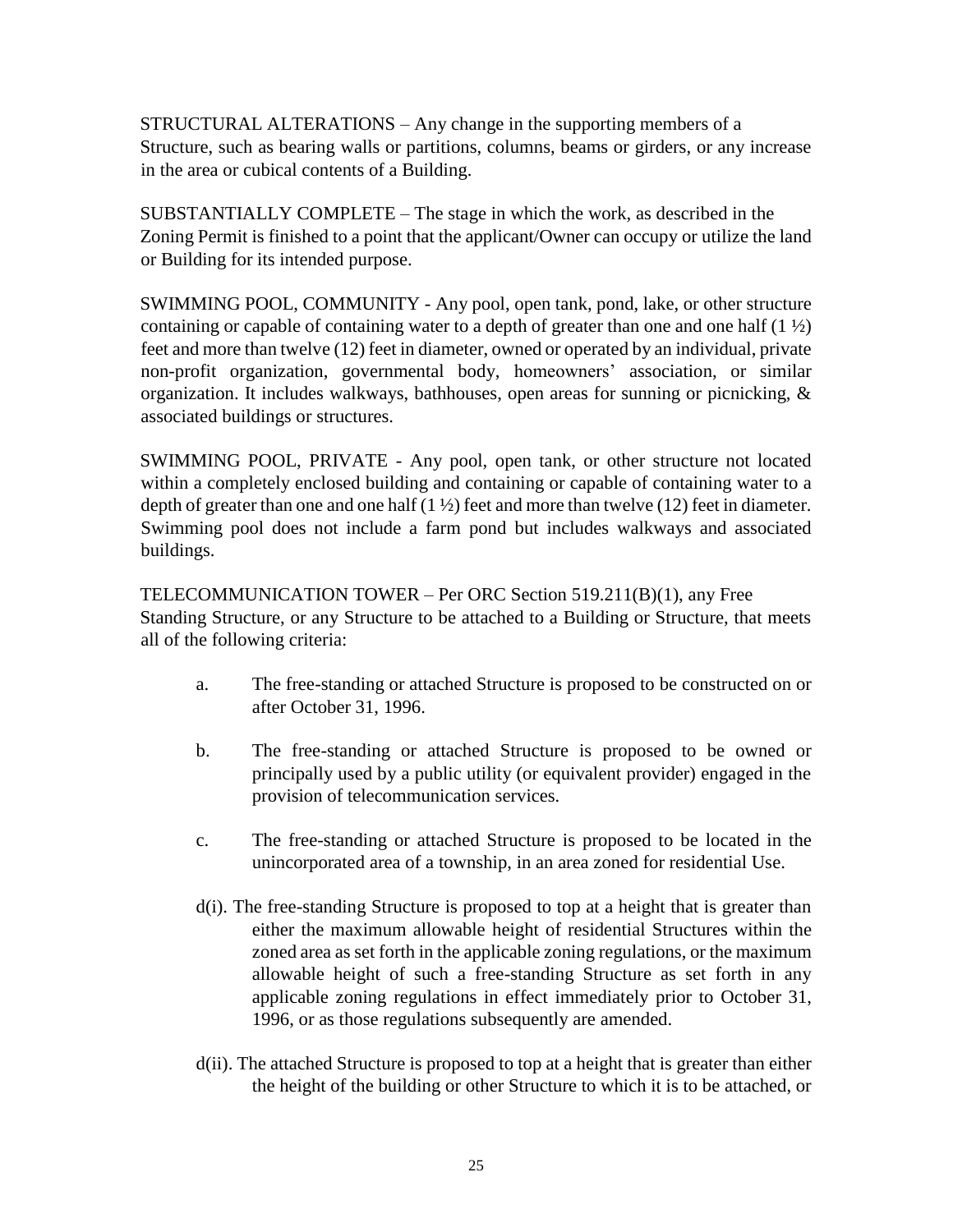the maximum allowable height of such an attached Structure as set forth in any applicable zoning regulations in effect immediately prior to October 31, 1996, or as those regulations subsequently are amended.

e. The free-standing or attached Structure is proposed to have attached to it radio frequency transmission or reception equipment.

TELECOMMUNICATION TOWER, ATTACHED – Any Structure that will be attached to a Building or other Structure that meets the criteria for a Telecommunication Tower, as defined herein.

TELECOMMUNICATION TOWER, CO – LOCATION – The use of a Telecommunication Tower by more than one (1) telecommunications provider.

TELECOMMUNICATIONS TOWER, FREE STANDING – Any free-standing Structure that meets the criteria for a Telecommunication Tower, as defined herein.

TELECOMMUNICATION TOWER, FREESTANDING (HEIGHT OF) – The distance measured from the base of the tower, at grade, to the highest point of the tower, including the antenna.

TEMPORARY USE OR STRUCTURE - A transient, non-permanent use or structure permitted to exist for a designated period of time during periods of construction of the principal use or structure, or for special events. A temporary structure shall not be intended to be permanently affixed to the ground.

TENANT FARM DWELLING - A dwelling unit constructed or occupied for the purpose of providing housing for a farmer and his family who are engaged in assisting the owner in the practice of agriculture and/or maintenance of his farm. A farm dwelling shall be considered a tenant farm dwelling only if a principal farm dwelling also exists upon a lot, otherwise the dwelling shall be considered a principal farm dwelling.

TIME-OF-TRAVEL CONTOUR - A series of points when connected form a boundary from which water takes an equal amount of time to reach a given destination such as a well or wellfield.

TOWNSHIP TRUSTEES - The Board of Township Trustees of Hocking Township, Fairfield County, Ohio.

UNDERGROUND STORAGE TANK ("UST") - One or any combination of tanks, including underground pipes connected thereto, that are used to contain an accumulation of regulated substances, the volume of which, including the volume of underground pipes connected thereto, is ten percent (10%) or more beneath the surface of the ground, as defined in O[AC 1301:7-9-02.](http://codes.ohio.gov/oac/1301%3A7-9)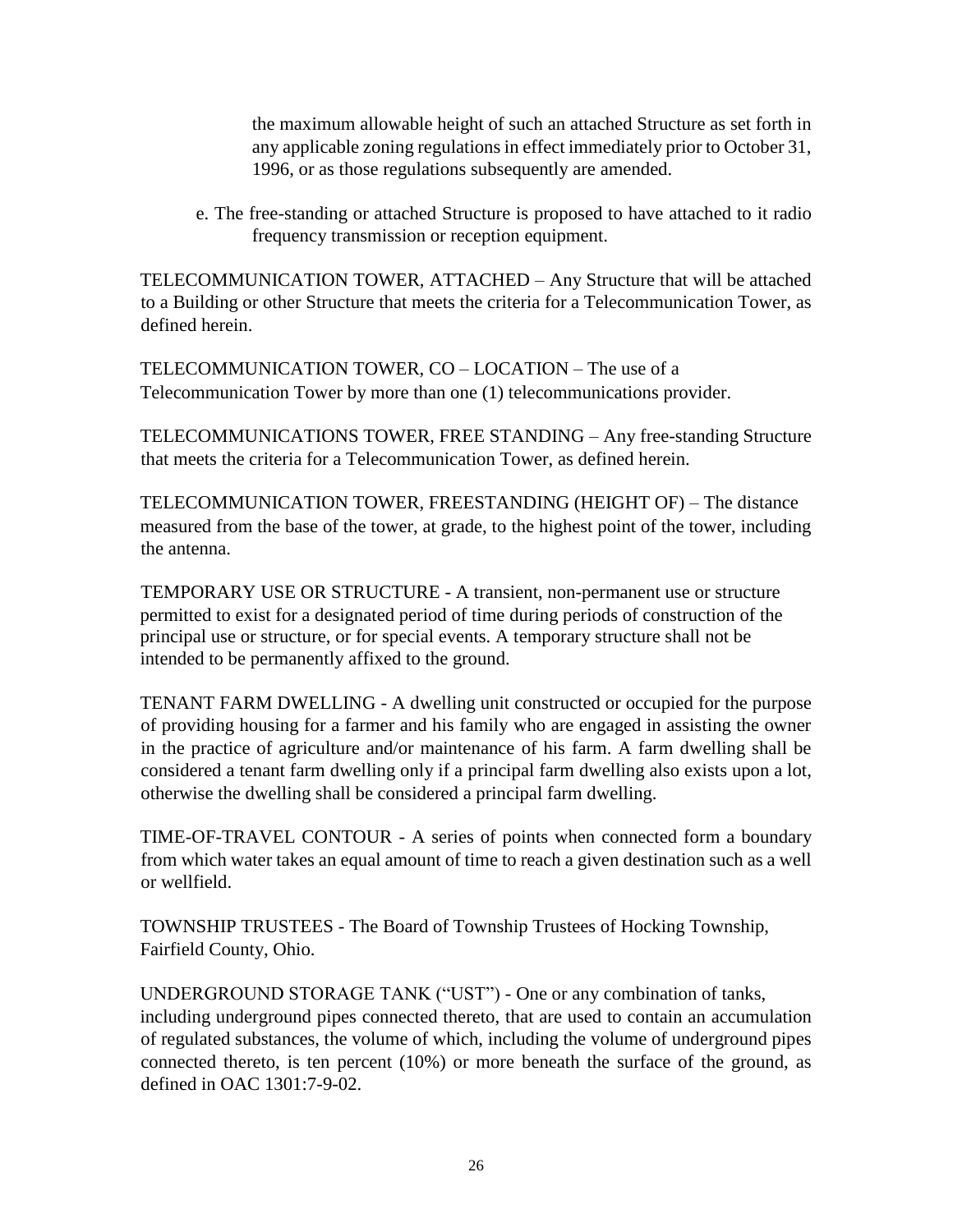USE - The specified purpose for which land, a structure, or a building is designed, arranged, intended, occupied, or maintained.

USE, PRINCIPAL - The main use to which the premises are devoted and the main purpose for which the premises exist.

VARIANCE – A departure from any provision of the zoning requirements for a specific parcel, except use, without changing the zoning resolution or the underlying zoning of the parcel.

VETERINARY ANIMAL HOSPITAL - A place used for the care, grooming, diagnosis, and treatment of sick, ailing, infirm, or injured animals, and those who are in need of medical attention. Such use may include overnight accommodations on the premises for treatment, observation, and/or recuperation.

WELL - Any excavation, regardless of design or method of construction, used for the purpose of removing groundwater from an aquifer, or for the purpose of determining the quality, quantity, or level of groundwater on a continuing basis.

WELLFIELD – The track of land that contains a number of wells for supplying water.

WELLHEAD PROTECTION ZONE - The Inner Management Zone (Zone 1) and Drinking Water Source Protection Area (Zone 2) defined below.

WELLHEAD PROTECTION ZONE MAP - An official map adopted by Hocking Township and delineated to indicate the area(s) of Hocking Township which lie inside the wellhead protection zones.

WIND ENERGY CONVERSION SYSTEM – An energy system consisting of a wind turbine, a tower, and associated control or conversion electronics.

WIND ENERGY CONVERSION SYSTEM, INDIVIDUAL – A Wind Energy Conversion System consisting of a wind turbine, a tower, and associated control or conversion electronics, which has a single interconnection to the electrical grid, an aggregate rated capacity of not more than 100 kilowatts and is intended to primarily reduce on-site consumption of utility power.

WIND ENERGY CONVERSION SYSTEM, TOWER – The support structure to which the nacelle and the rotor are attached.

WIND ENERGY CONVERSION SYSTEM, TOWER HEIGHT OF – The distance from the rotor blade at its highest point to the top surface of the tower foundation.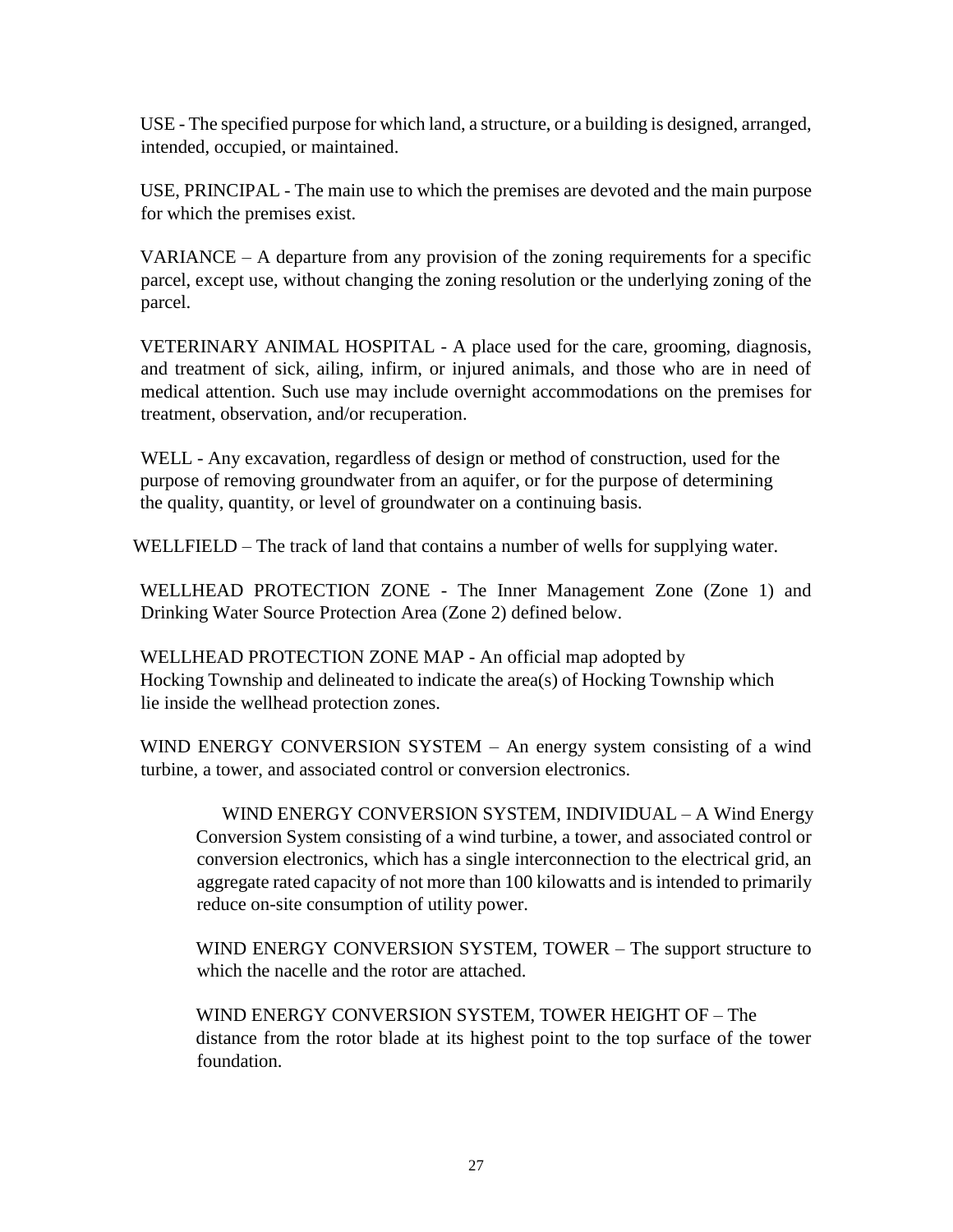WIND FARM, SMALL – A Wind Energy Conversion System consisting of wind turbine(s), tower(s) and associated control or conversion electronics, which have an aggregate rated capacity of 100kW or more, but less than 5 megawatts and has a single interconnection to the electrical grid. Any Wind Energy Conversion System that is 5 megawatts or larger shall be reviewed by the Ohio Power Siting Board and shall not be subject to the regulations within this Zoning Resolution.

WOODLAND - A grouping of twenty (20) or more trees with a dbh of ten (10).

YARD – An open space on the same Lot with a Building, unoccupied and unobstructed by any portion of a Structure from the ground upward, except as otherwise provided herein.

YARD, FRONT  $-$  A yard extending across the full width of a Lot and being the perpendicular distance between the Street Right-of-way line and the nearest portion of any Building or Structure existing or proposed for construction on said Lot.

YARD, REAR – A yard extending across the full width of a Lot between the Side Lot Lines and being the perpendicular distance between the Rear Lot Line and the nearest portions of any Building or Structure existing or proposed to be constructed on said Lot. In both Corner Lots and Interior Lots, the rear yard shall be in all cases at the opposite end of the Lot from the front yard.

YARD, SIDE – An open area extending from the nearest portion of a Building or Structure existing or proposed to be constructed on a Lot and side lines of said Lot and extending from the front yard to the rear yard, unoccupied and unobstructed from the ground upward.

ZONING INSPECTOR – The Zoning Inspector or his authorized representative, appointed by the Township Trustees.

ZONING MAP – A map of Hocking Township, Fairfield County, Ohio, included as part of this code and all amendments subsequently adopted that shows the zoning districts for the properties within the township.

ZONING PERMIT – A document issued by the Zoning Inspector authorizing the construction or alteration of a Building, Structure, or Use consistent with the terms of this Zoning Resolution.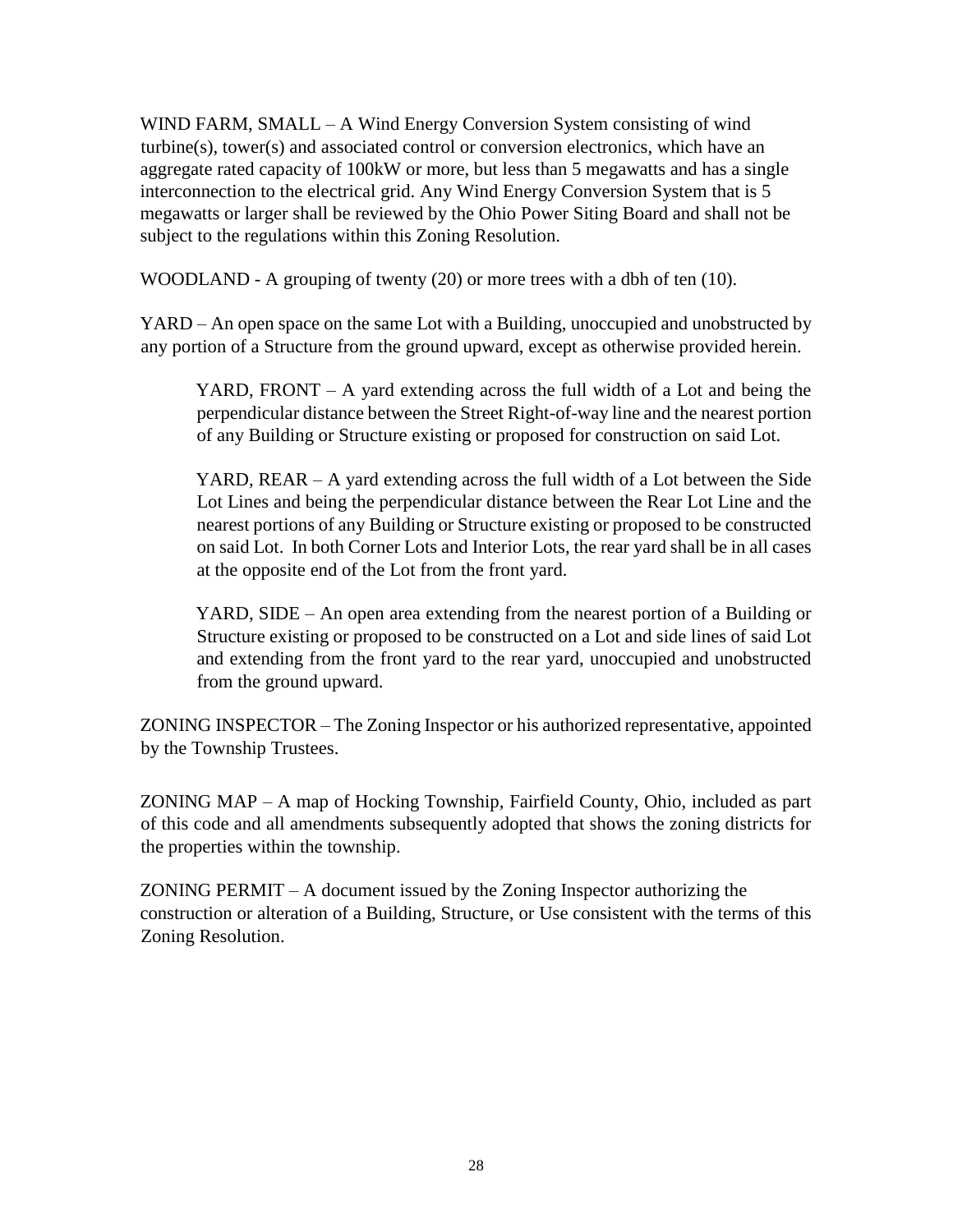#### **ARTICLE IV ENFORCEMENT**

#### **4.1 ZONING PERMIT REQUIRED.**

No building or other structure shall be erected, moved, added to, structurally altered, nor shall any building, structure, or land be established or changed in use without a permit therefore, issued by the Zoning Inspector, that does not conform with the provisions of this code, except agricultural structures or uses as defined in Section [519.01 o](http://codes.ohio.gov/orc/519)f the Ohio Revised Code.

#### **4.2 CONTENTS OF APPLICATION FOR ZONING PERMIT.**

The application for zoning permit shall be signed by the owner or applicant attesting to the truth and exactness of all information supplied on the application. Each application shall clearly state that the permit shall expire and may be revoked if work has not begun within one year or substantially completed within two and onehalf  $(2 \frac{1}{2})$  years. At a minimum, the application shall contain the following information:

- 1) Name, address, and phone number of applicant.
- 2) Legal description of property.
- 3) Existing use.
- 4) Proposed use.
- 5) Zoning district.
- 6) Plans in triplicate drawn to scale, showing the actual dimensions and the shape of the lot to be built upon; the exact size and location of existing buildings on the lot, if any; and the location and dimensions of the proposed building(s) or alteration.
- 7) Building heights.
- 8) Number of off-street parking spaces or loading berths.
- 9) Number of dwelling units.
- 10) Such other matters as may be necessary to determine conformance with and provide for the enforcement of this Resolution.
- 11) Proof of well and sewage permits from the Fairfield Department of Health; 12) A fee as established in Article V

#### **4.3 APPROVAL OF ZONING PERMIT.**

Within ten (10) days (not including Saturdays, Sundays, and legal holidays) after the receipt of an application, the Zoning Inspector shall either approve or disapprove the application. One copy of the application shall be returned to the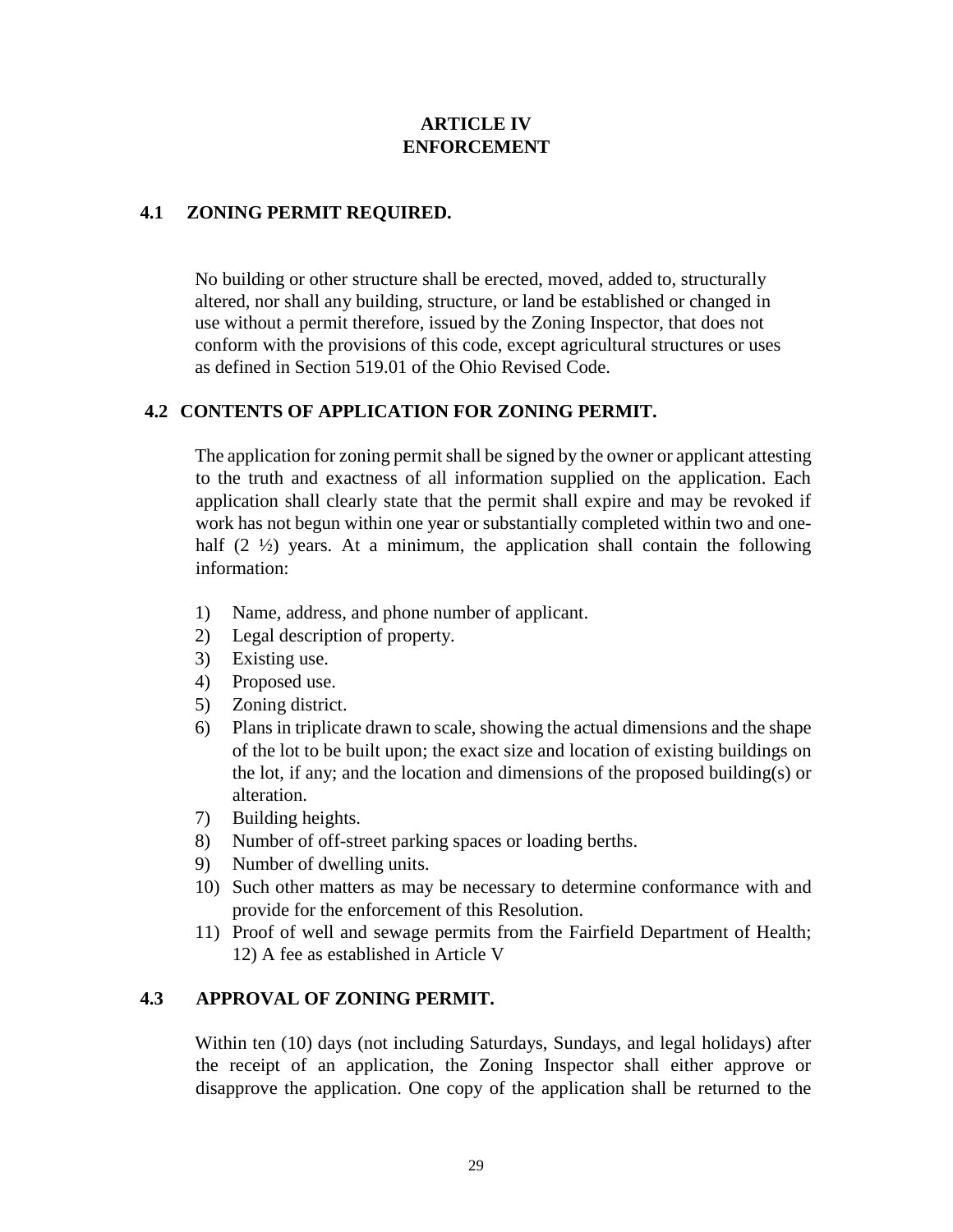applicant by the Zoning Inspector, after the Zoning Inspector shall have marked such copy either as approved or disapproved and signed, it. The Zoning Inspector shall maintain a record of all zoning permits and all site reviews, inspections, and the actions associated with the permit including dates, comments, communications with the applicant, photographs, newspaper articles, and such other items that might be used as evidence in a court of law. The Zoning Inspector shall issue a placard, to be posted in a conspicuous place on the property in question, attesting to the fact that the use or alteration is in conformance with the provisions of this Resolution.

#### **4.4 EXPIRATION OF ZONING PERMIT.**

If the work described in any zoning permit has not begun within one year from the date of issuance thereof, said permit shall expire; it shall be revoked by the Zoning Inspector; and written notice thereof shall be given to the persons affected. If the work described in any zoning permit has not been substantially completed within two and one half  $(2 \frac{1}{2})$  years of the date of issuance thereof, said permit shall expire and be revoked by the Zoning Inspector, and written notice thereof shall be given to the persons affected, together with notice that further work as described in the canceled permit shall not proceed unless and until a new zoning permit has been obtained or extension granted. Extensions may be requested by submitting a letter to the Board or Zoning Appeals stating the reasons the extension is needed.

#### **4.5 CERTIFICATE OF ZONING COMPLIANCE.**

It shall be unlawful to use or occupy or permit the use or occupancy of any building or premises, or both, or part thereof hereafter created, erected, changed, converted, or wholly or partly altered or enlarged in its use or structure until a certificate of zoning compliance shall have been issued therefore by the Zoning Inspector stating that the proposed use of the building or land conforms to the requirements of the Resolution and the previously issued zoning permit.

#### **4.6 FAILURE TO OBTAIN ZONING PERMIT OR CERTIFICATE OF ZONING COMPLIANCE**

Failure to obtain a zoning permit or certificate of zoning compliance shall be a violation of this Resolution and punishable under Section 4.9 of this Resolution.

#### **4.7 COMPLAINTS REGARDING VIOLATIONS.**

Whenever a violation of this Resolution occurs, or is alleged to have occurred, any person including the Board of Township Trustees, the County Prosecuting Attorney, the Zoning Inspector, or any neighboring property owner who would be damaged by such violation, shall contact the Zoning Inspector. Such complaint stating fully the causes and basis thereof shall be recorded with the Zoning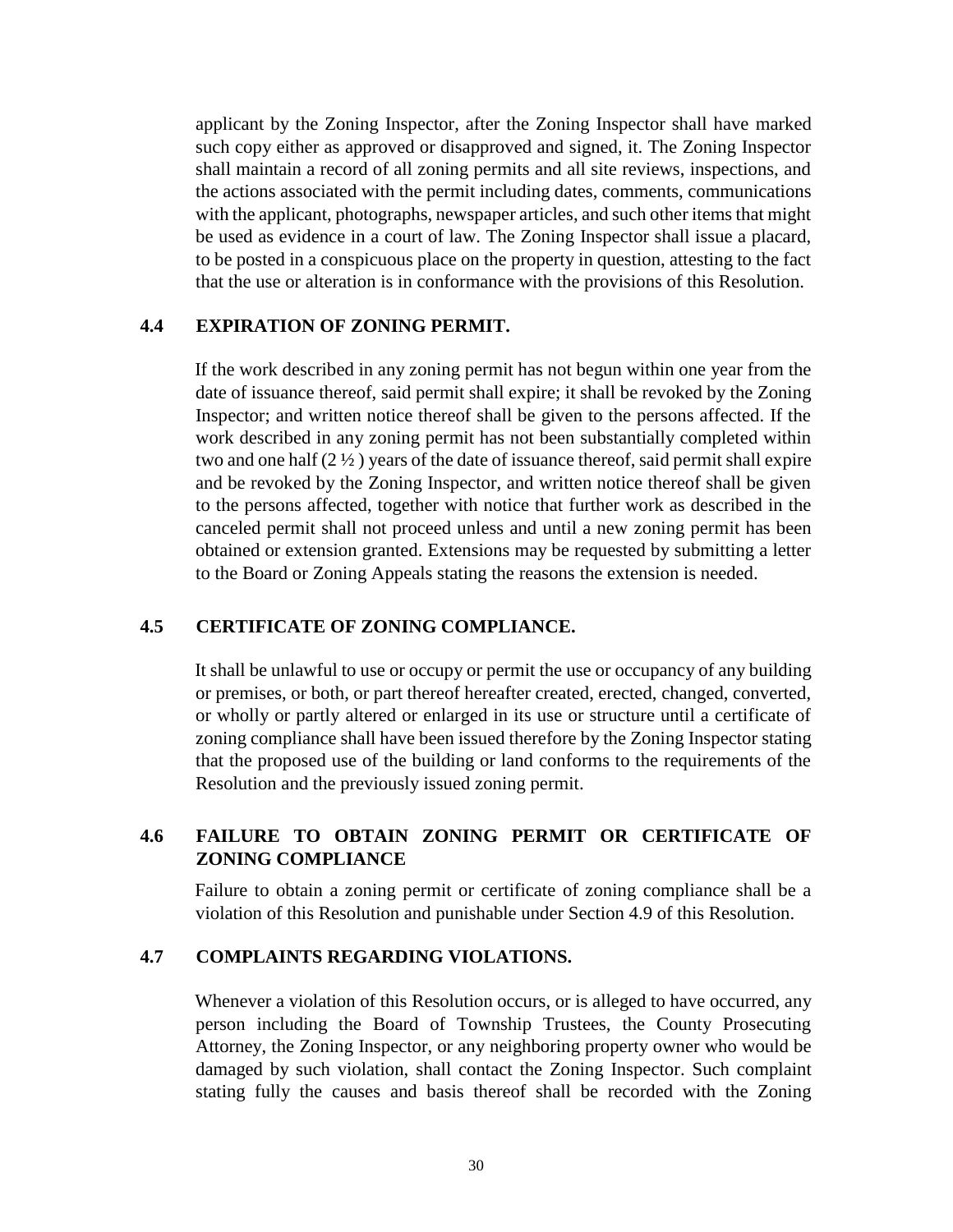Inspector. The Zoning Inspector shall record properly such complaint, immediately investigate, and take action thereon as provided by this Resolution.

Whenever a violation of this Resolution occurs, the Board of Township Trustees, the County Prosecuting Attorney, the Township Zoning Inspector, or any neighboring property owner who would be damaged by such violation, in addition to other remedies provided by law and in Section 4.9, may institute injunction, mandamus, abatement, or any other appropriate action or proceeding to prevent, enjoin, abate, or remove such unlawful location, erection, construction, reconstruction, enlargement, change maintenance or use.

## **4.8 CONSTRUCTION AND USE TO BE AS PROVIDED IN APPLICATIONS, PLANS, PERMITS, AND CERTIFICATES.**

Zoning permits or certificates of zoning compliance issued on the basis of plans and applications approved by the Zoning Inspector authorize only the use, and arrangement, set forth in such approved plans and applications or amendments thereto approved by the Zoning Inspector, and no other use arrangement, or construction. Use, arrangement, or construction contrary to that authorized shall be deemed a violation of this Resolution, and punishable as provided in Section 4.9 of this Resolution.

### **4.9 PENALTIES FOR VIOLATIONS.**

Any Person who violates this Zoning Resolution or fails to comply with any of its requirements (including violations of conditions and safeguards established in various sections of this Zoning Resolution) upon conviction in the Court of Common Pleas, shall be fined up to the greater of \$500 or the maximum amount permitted under Section [519.99 o](http://codes.ohio.gov/orc/519)f the ORC, and in addition shall pay all costs and expenses involved in the case. Each day such violation continues after receipt of a violation notice shall be considered a separate offense. The Owner or tenant of any Building, contractor, agent, or other Person who commits, participates in, assists in, or maintains such violation may be found guilty of a separate offense and shall be subject to the above stated penalties. Nothing within this Zoning Resolution shall prevent the Township Board of Trustees from taking such other lawful action as is necessary to prevent or remedy any violations.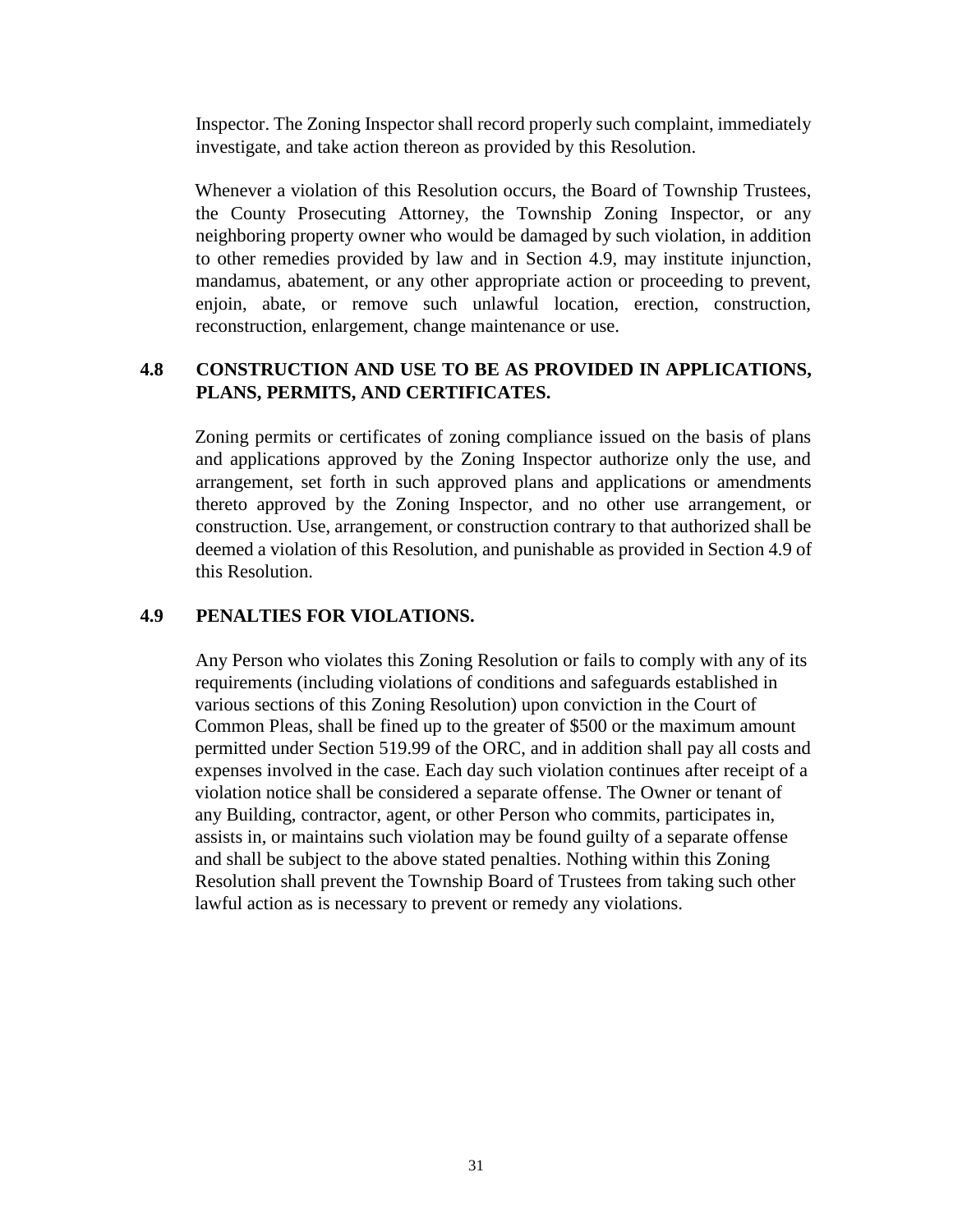## **ARTICLE V**

## **SCHEDULE OF FEES, CHARGES, & EXPENSES**

## **5.1 ESTABLISHMENT OF FEES, CHARGES AND EXPENSES.**

The Board of Township Trustees shall establish a schedule of fees, charges, and expenses and a collection procedure for zoning permits, certificates of zoning compliance, appeals, and other matters pertaining to this code. The schedule of fees shall be posted in the office of the Zoning Inspector and may be altered or amended only by the Board of Township Trustees. Until all applicable fees, charges, and expenses have been paid in full, no action shall be taken on any application of appeal.

### **5.2 AGRICULTURE EXEMPTION FROM FEES.**

Legitimate agricultural activities are exempt from zoning permit fees. In order to be exempt from the collection of a fee for this reason, however, the applicant must prove to the Zoning Inspector that the use of the building or structure for agricultural purposes related to the farm will be the primary use for the building or structure and that the applicant's principal source of income is derived from agriculture as follows:

- 1. Owner must submit proof that parcel is qualified and registered as Certified Agricultural Use Valuation (CAUV) with the County Auditor for property tax purposes.
- 2. It is further the intent of this section to provide that any building or structure attached to a residence is not eligible for an exemption from the fee on the basis that the use is an agricultural use.
- 3. It is further the stated purpose of this section to declare that no residence shall be exempt from a zoning fee because it as an agricultural use.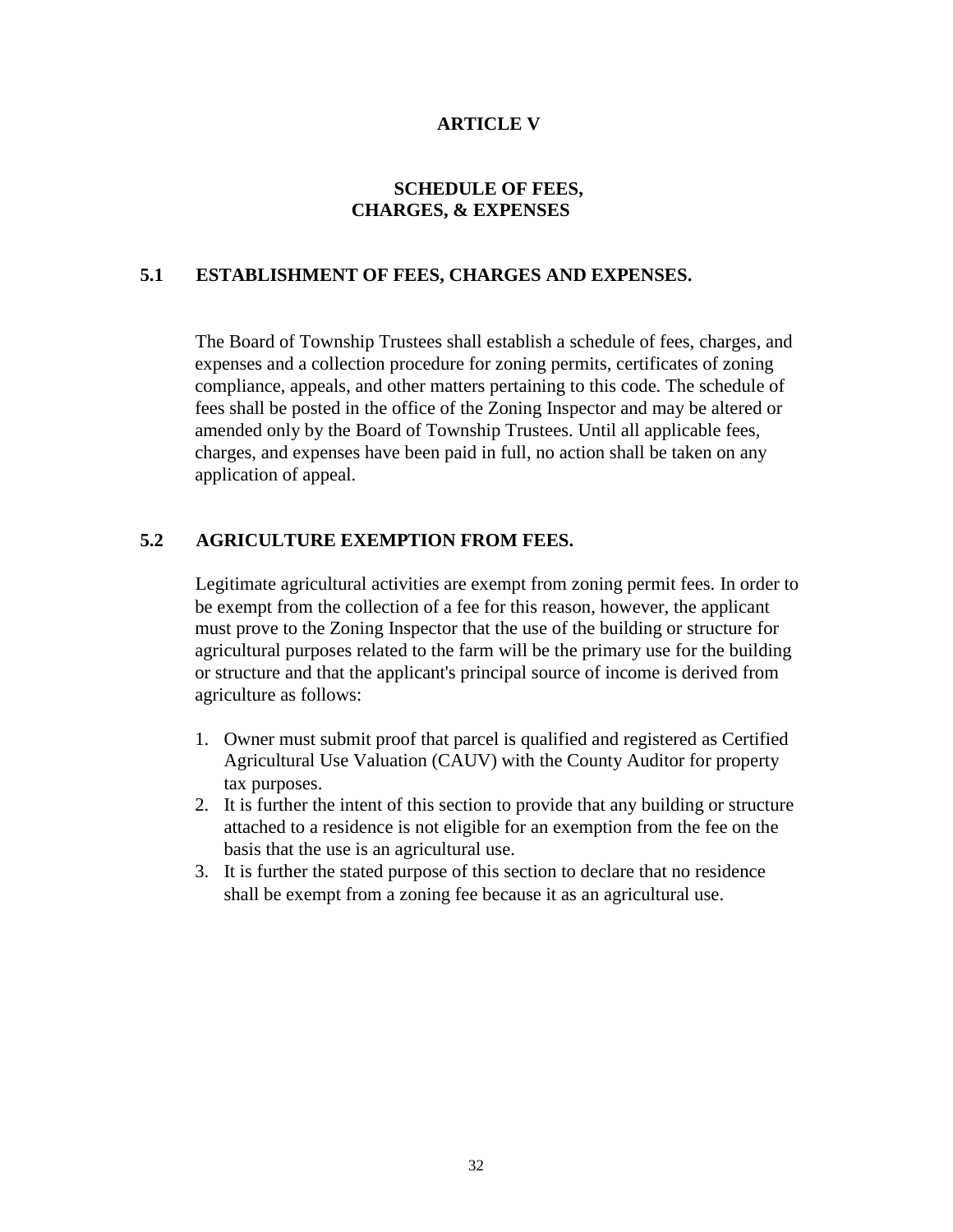## **ARTICLE VI ADMINISTRATION 6.1 OFFICE OF ZONING INSPECTOR ESTABLISHED.**

A Zoning Inspector designated by the Township Trustees shall administer and enforce this Resolution. The Township Zoning Inspector shall give bond as specified in Section [519.161,](http://codes.ohio.gov/orc/519) Ohio Revised Code. The Zoning Inspector shall carry proper identification that shall be shown upon the request of any person.

### **6.2 DUTIES OF ZONING INSPECTOR.**

For the purpose of this Resolution, the Zoning Inspector shall have the following duties:

- a. Upon finding that any of the provisions of this Resolution are being violated, he shall notify in writing the person responsible, ordering the action necessary to correct such violation.
- b. Order discontinuance of illegal uses of land, buildings, or structures.
- c. Order removal of illegal buildings or structures or illegal additions or structural alterations.
- d. Order discontinuance of any illegal work being done.
- e. Take any other action authorized by this Resolution to ensure compliance with or to prevent the violation of this Resolution. This includes the issuance of and action on zoning and certificate of zoning compliance and such similar administrative duties as are permissible under the law. The Zoning Inspector may act only in conformance with the strict provisions of this Resolution and is prohibited to grant any variance from this Resolution or make any exceptions.
- f. To assist residents of the Township to understand the provisions of this Resolution and to assist residents in preparing applications and making appeals.
- g. To collect all fees in accordance with this Resolution. All funds so collected shall be properly recorded, a receipt given, and transmitted to the Township Fiscal Officer.

### **6.3 ZONING COMMISSION ESTABLISHED.**

### A. Establishment

The Board of Township Trustees of any township proceeding under sections [519.01 to 519.99 o](http://codes.ohio.gov/orc/519)f the Revised Code, shall create and establish a township Zoning Commission. The commission shall be composed of five (5) members who reside in the unincorporated area of the township, to be appointed by the Board of Trustees. The Board of Trustees may appoint two (2) alternate members to the township Zoning Commission, for terms to be determined by the Board of Trustees. An alternate member shall take the place of an absent regular member at any meeting of the township Zoning Commission, according to the procedures outlined in the adopted rules and regulations for the Zoning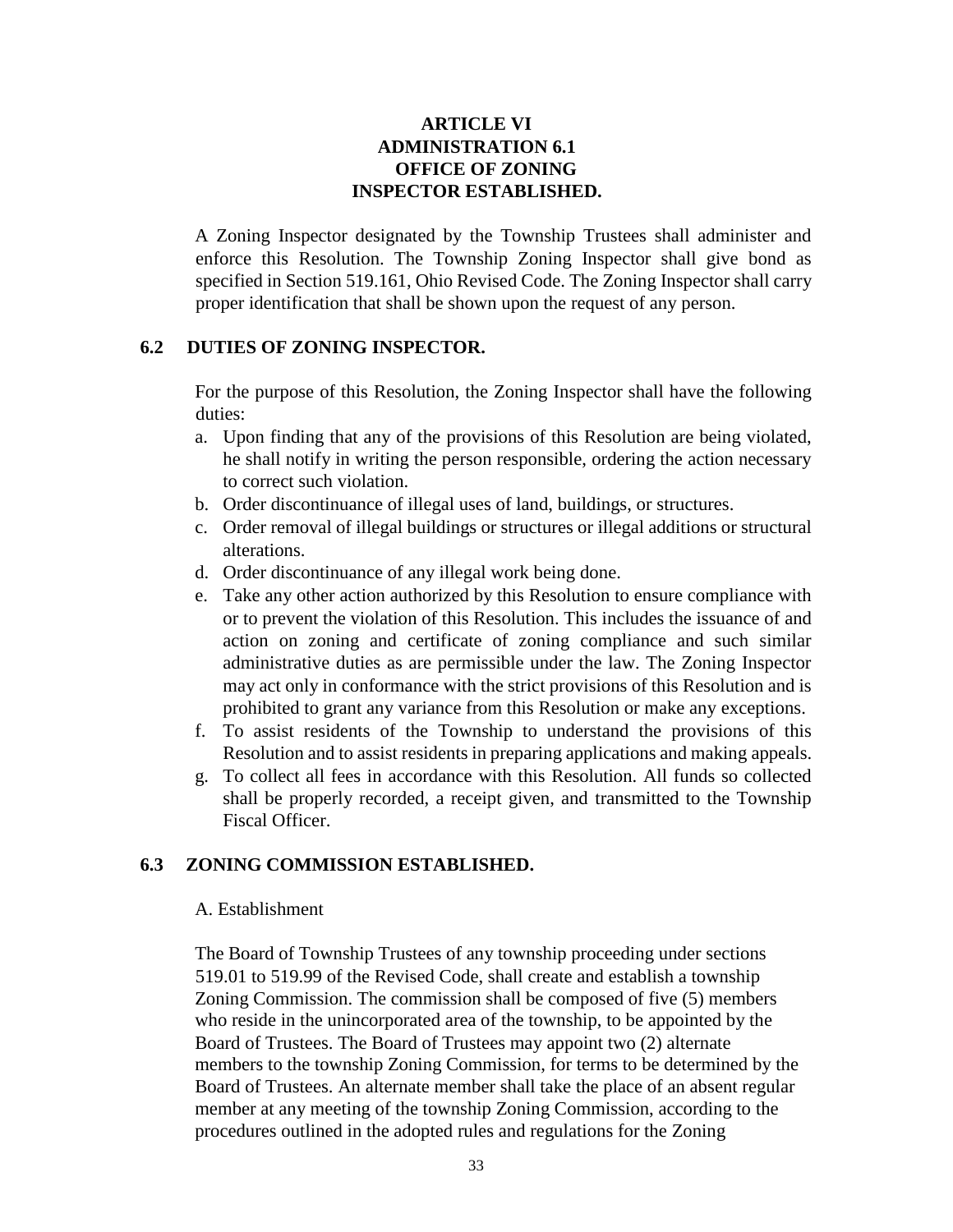Commission. An alternate member shall meet the same appointment criteria as a regular member.

Each member shall serve for five (5) years, and terms shall be so arranged that the term of one member will expire each year. Where there is a county or regional planning commission the Board of Trustees may appoint qualified members of such commission to serve on the township Zoning Commission. Each regular or alternate member shall serve until the member's successor is appointed and qualified. Members of the Zoning Commission shall be removable for nonperformance of duty, misconduct in office, or other cause by the Board of Trustees, upon written charges being filed with the Board of Trustees, after a public hearing has been held regarding such charges, and after a copy of the charges has been served upon the member so charged at least ten (10) days prior to the hearing, either personally, by certified mail, or by leaving such copy at the member's usual place of residence. The member shall be given an opportunity to be heard and answer such charges. Vacancies shall be filled by the Board of Trustees and shall be for the unexpired term.

### B. Organization

The Zoning Commission shall elect a chairman from its membership and shall adopt written rules and regulations for the conduct of its affairs as stated in ORC [519.05.](http://codes.ohio.gov/orc/519) The Zoning Commission shall file such rules with its secretary (who is appointed by the Board of Trustees) and the Zoning Inspector and shall make the rules available to the public.

### C. Quorum

A majority of the members of the Zoning Commission present at a meeting constitutes a quorum, and a quorum must be present in order for the commission to transact business.

### D. Meetings

The Zoning Commission shall meet at the call of its chairman or two (2) other members and at such other times as the Zoning Commission may determine by resolution. Notwithstanding anything else contained herein, any meeting of the Zoning Commission may be adjourned on the vote of a majority of the members present. All meetings of the Commission shall be open to the public.

### E. Records

The Zoning Commission's secretary shall keep minutes of each meeting and a record of all proceedings and other official actions. The minutes of each meeting shall show the vote of each member (including abstentions) upon each question and shall also show any absent members. The minutes shall be approved by the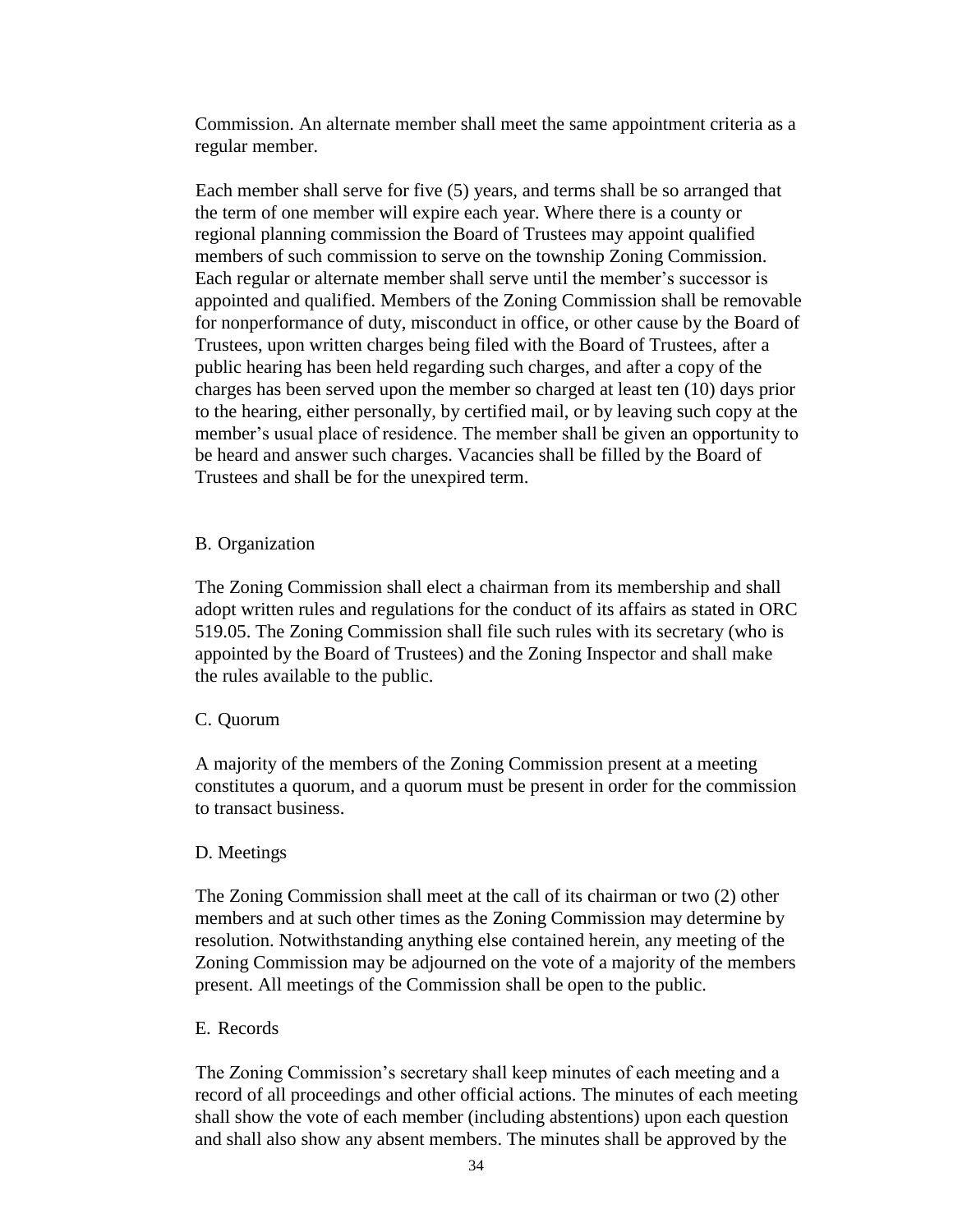Zoning Commission at the next available meeting after the minutes have been completed by the secretary. Upon the approval of the minutes of meetings involving matters described in Section 6.3F, the Zoning Commission's secretary shall mail a copy of the record of action to the applicant. Minutes and any other records required by this Section shall be considered public records, and the secretary shall file such records in the office of the Board of Trustees.

F. Duties of Zoning Commission

For the purpose of this Zoning Resolution, the Zoning Commission shall have the following duties:

- 1. Initiate amendments to this Zoning Resolution, pursuant to Section 7.1(B)(2) and [ORC 519.12.](http://codes.ohio.gov/orc/519)
- 2. Review all proposed amendments to this Zoning Resolution in accordance with Section 7.1 and [ORC 519.12 a](http://codes.ohio.gov/orc/519)nd make recommendations to the Board of Trustees.
- 3. Review all Planned Residential Developments, Planned Commercial-Office and Planned Industrial Districts and make related recommendations to the Board of Trustees.

### **6.4 BOARD OF ZONING APPEALS ESTABLISHED.**

#### A. Establishment

A Board of Zoning Appeals is hereby established in accordance with [ORC 519.13](http://codes.ohio.gov/orc/519)  and [519.14.](http://codes.ohio.gov/orc/519) Said Board of Zoning Appeals shall consist of five (5) members appointed by the Board of Trustees. Every member shall be a legal resident of the unincorporated territory of Hocking Township included in the area zoned. Members shall be appointed for a term of five (5) years and shall be arranged so that the term of one member will expire each year.

The Board of Trustees may appoint two (2) alternate members to the Board of Zoning Appeals for the terms to be determined by the Board of Trustees. An alternate member shall meet the same appointment criteria as a regular member. An alternate member shall take the place of an absent regular member at any meeting of the Board of Zoning Appeals, according to the procedures outlined in the adopted by-laws for the Board of Zoning Appeals. Each regular or alternate member shall serve until the member's successor is appointed and qualified. Members of the Board of Zoning Appeals shall be removable for nonperformance of duty, misconduct in office, or other cause by the Board of Trustees, upon written charges being filed with the Board of Trustees, after a public hearing has been held regarding such charges, and after a copy of the charges has been served upon the member so charged at least ten (10) days prior to the hearing, either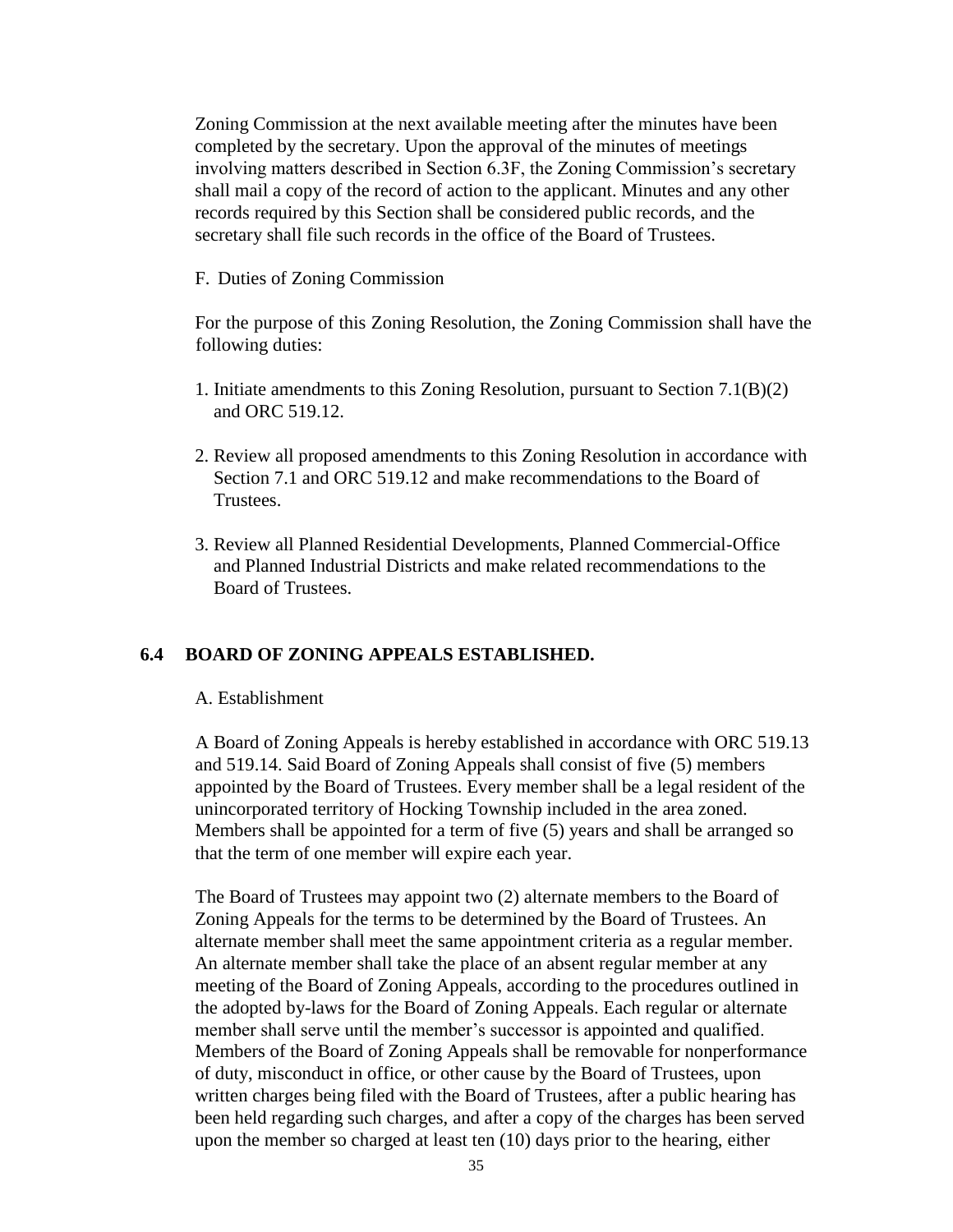personally, by certified mail, or by leaving such copy at the member's usual place of residence. The member shall be given an opportunity to be heard and answer such charges.

### B. Organization

The Board of Zoning Appeals (BZA) shall elect a chairman from its membership and shall adopt written by laws for the conduct of its affairs. The Board of Zoning Appeals shall file such rules with its secretary (who is appointed by the Board of Trustees) and the Zoning Inspector and shall make the rules available to the public.

### C. Quorum.

A majority of the members of the BZA present at a meeting constitutes a quorum, and a quorum must be present in order for the BZA to transact business.

### D. Meetings

The Board of Zoning Appeals shall meet at the call of its chairman or two (2) other members and at such other times as the Board of Zoning Appeals may by resolution determine. All meetings of the Board of Zoning Appeals shall be open to the public. During the meetings, the chair, or in his/her absence the acting chair, may administer oaths, and the Board of Zoning Appeals may compel the attendance of witnesses. Notwithstanding anything else contained herein, any meeting of the Board of Zoning Appeals may be adjourned on the vote of a majority of the members present.

### E. Records

The secretary of the Board of Zoning Appeals shall keep minutes of each meeting and a record of all proceedings and other official actions. The minutes of each meeting shall show the vote of each member (including abstentions) upon each question and shall also show any absent members. The minutes shall be approved by the Board of Zoning Appeals at the next available meeting after the minutes have been completed by the secretary. Upon the approval of the minutes of meetings involving matters described in Section 6.4F, the secretary shall mail a copy of the record of action to the applicant. Minutes and other records required by this Section shall be considered public records, and the secretary shall file such records in the office of the Board of Trustees.

### F. Duties of the Board of Zoning Appeals

As long as such action is in conformity with the terms of this Zoning Resolution, the Board of Zoning Appeals may reverse, affirm wholly or partly, or modify the order, requirement, decision, or determination being appealed and may make such order, requirement, decision, or determination as ought to be made. To that end, it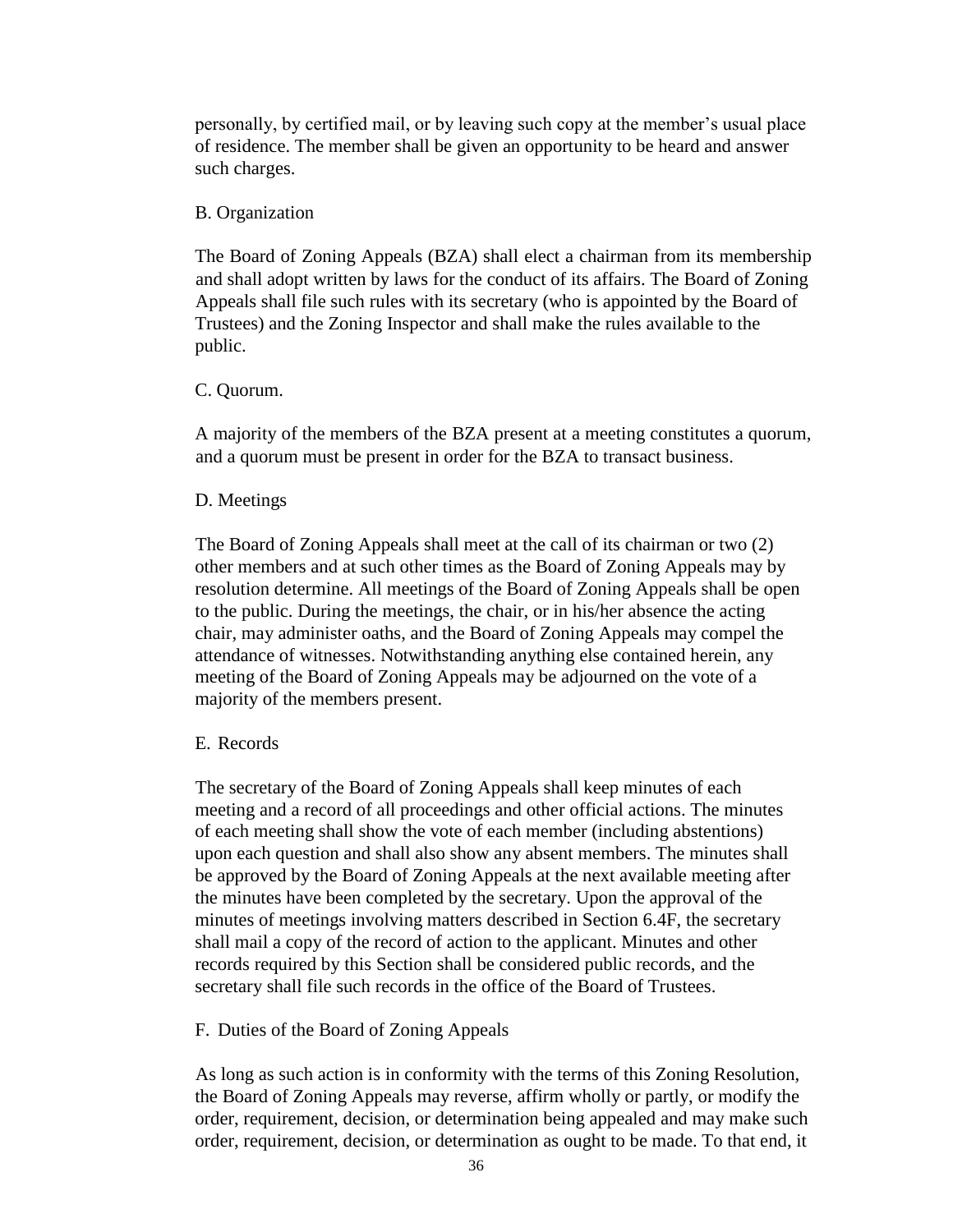shall have the powers of the Zoning Inspector from whom the appeal is taken. For the purpose of this Zoning Resolution the Board of Zoning Appeals has the following specific responsibilities:

1. To hear and decide appeals where it is alleged there is an error in any order, requirements, decision, or determination made by the Zoning Inspector.

2. To authorize such Variance from the terms of this Zoning Resolution as will not be contrary to the public interest, where, owing to the special conditions, a literal enforcement of this Zoning Resolution will result in an unnecessary hardship in accordance with the provisions of Section 7.2 of this Zoning Resolution.

3. To grant Conditional Use permits as listed in each District in Article 7.3 and under conditions specified in Article XI as well as additional safeguards specified by the Board of Zoning Appeals in order to uphold the intent of this Zoning Resolution.

4. To authorize the substitution of Nonconforming Uses in accordance with Section 12.6 or the expansion of a Nonconforming Use in accordance with Section 12.7.

5. To determine similar Uses in conformance with the provisions of Section 8.5

## **6.5 DUTIES OF ZONING INSPECTOR, BOARD OF ZONING APPEALS, TOWNSHIP TRUSTEES, AND COURTS ON MATTERS OF APPEAL.**

It is the intent of this Resolution that all questions of enforcement shall be first presented to the Zoning Inspector, and that such questions shall be presented to the Board of Zoning Appeals only on appeal from the decision to the Zoning Inspector, and that recourse from the decisions of the Board of Zoning Appeals shall be to the courts as provided by law. It is further the intent of this Resolution that the duties of the Township Trustees in connection with this Resolution shall not include hearing and deciding questions of interpretation and enforcement that may arise. The Township Trustees shall have only the duties of considering and adopting or rejecting proposed amendments, approving or rejecting the recommendation of the Zoning Inspector that a use is substantially similar, or the repeal of this Resolution as provided by law, and of establishing a schedule of fees and charges. Nothing in this Resolution shall be interpreted to prevent any official of the Township from appealing a decision of the Board of Zoning Appeals to the courts as provided in Chapters [2505 a](http://codes.ohio.gov/orc/2505)nd [2506 o](http://codes.ohio.gov/orc/2506)f the Ohio Revised Code. Any such appeal shall be made within thirty (30) days of the Board's written decision.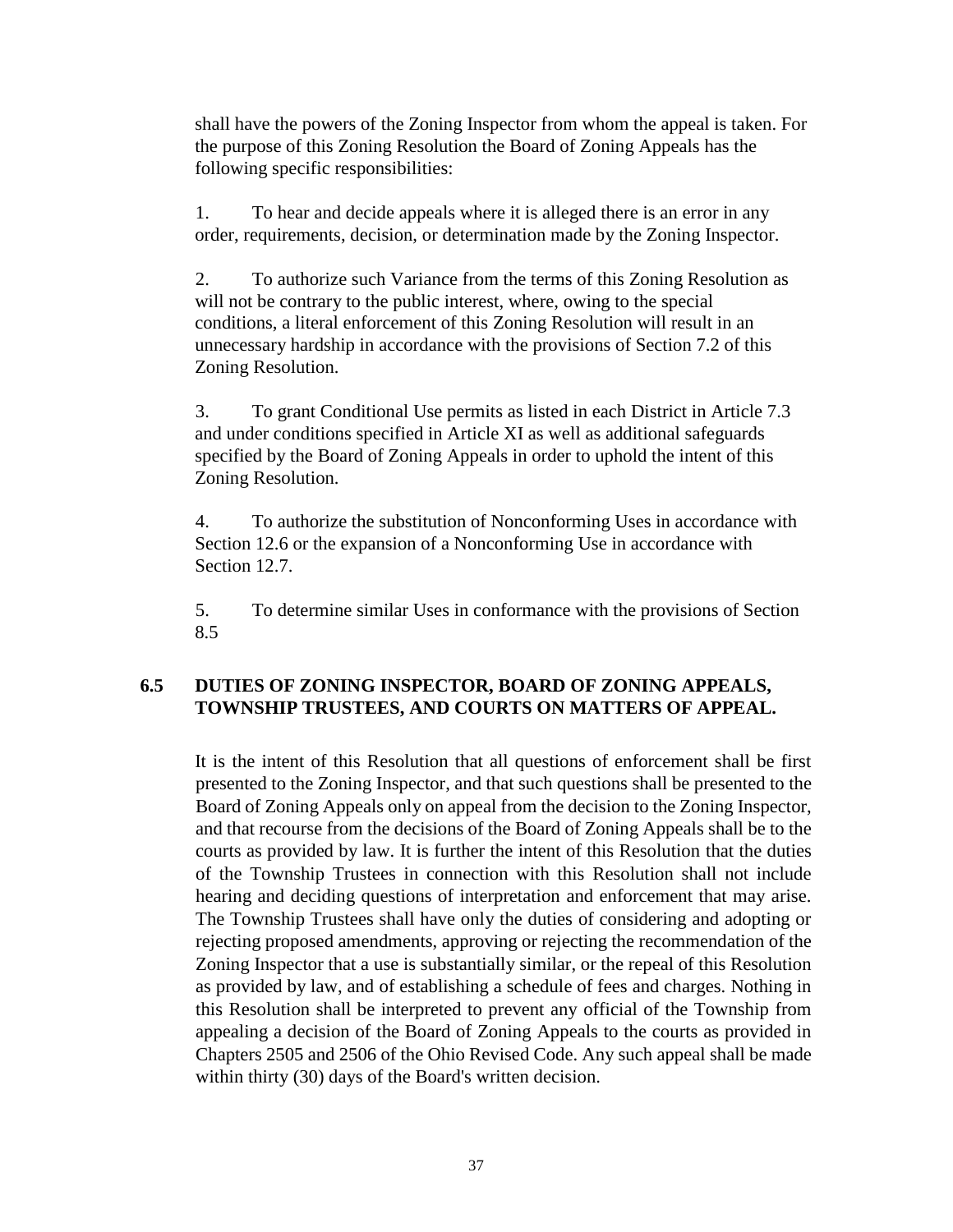## **ARTICLE VII**

## **ADMINISTRATIVE PROCEDURES 7.1 - PROCEDURES FOR AMENDMENT OR DISTRICT CHANGES.**

This Zoning Resolution may be amended by using the procedure specified in Section 7.1A through 7.1O. See Section 7.4 if a map amendment to a Planned Residential (PD-1), Planned Commercial-Office (PD-2) or a Planned Industrial (PD-3) District.

A. Whenever the public necessity, general welfare or good zoning practice requires, the Board of Trustees may by resolution amend, supplement, change or repeal the regulations, restrictions, boundaries, or classifications of property, subject to the procedures required by law. The Board of Trustees must obtain the recommendation from the Zoning Commission before taking any action on a proposed zoning amendment.

B. Initiation of Zoning Amendments

Initiation of Zoning Amendments may be done in one of the following ways:

- 1. By adoption of a resolution by the Board of Trustees and certification of that resolution to the Zoning Commission.
- 2. By adoption of a motion by the Township Zoning Commission.
- 3. By a filing with the Zoning Commission of an application by at least one(1) or more Owners or lessees of the property proposed to be changed by such amendment. If a lessee of a property files an application for rezoning, the application shall include the signature of the Owner.
- C. Number and Contents of Application for Zoning Amendment

The applicant for a district change shall submit twelve (12) hard copies or twelve (12) hard copies along with one (1) Printed Document Format (.pdf) document of an application for a zoning amendment. All applications for zoning amendments shall contain at a minimum the following information:

1. Name, address, and phone number of such Owners for any parcel to be rezoned. 2. The language of any proposed amendment to the text of the Zoning Resolution, if applicable.

3. A statement as to how the proposed amendment relates to the Hocking Township Comprehensive Land Use Plan, when and if adopted, or in the absence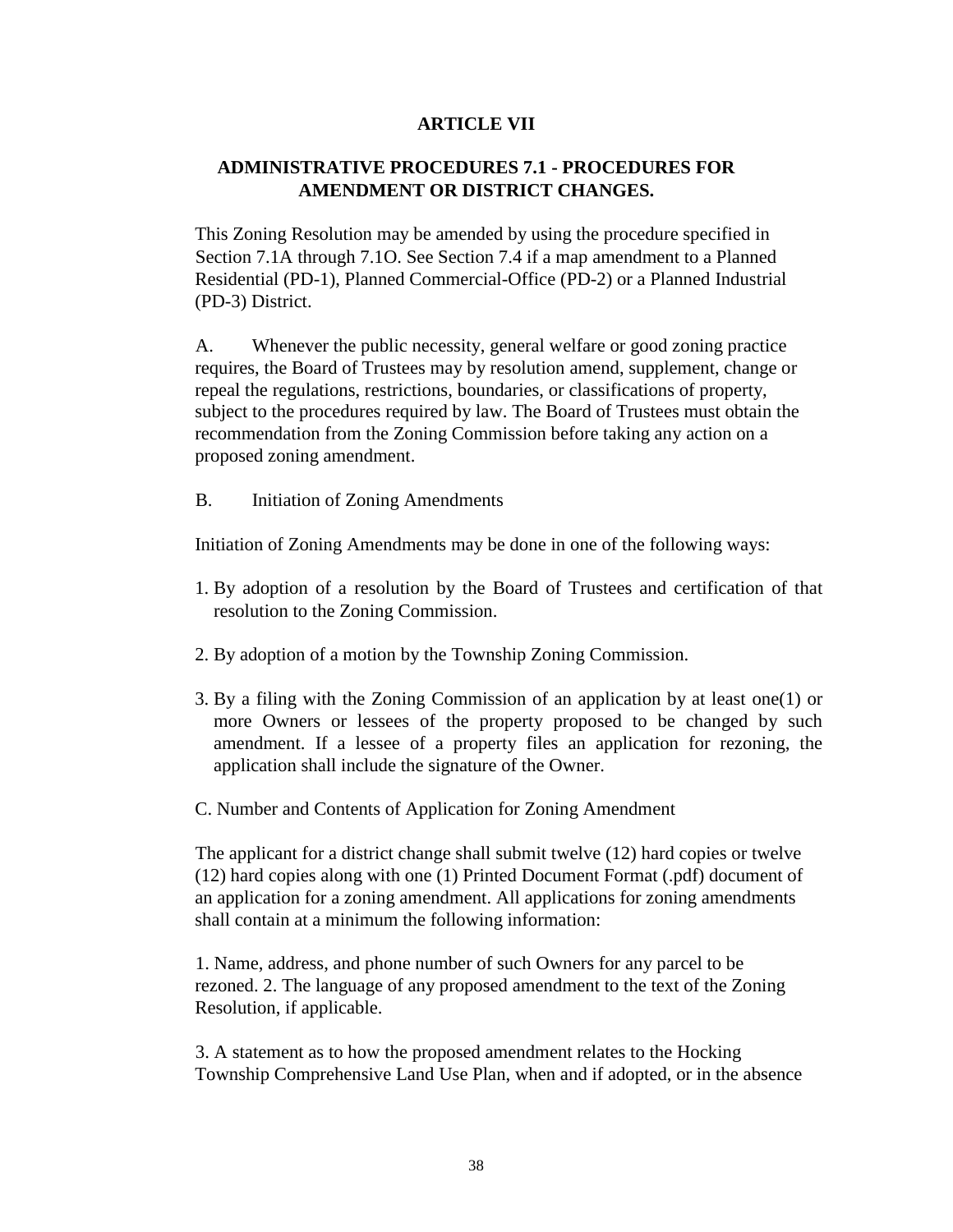of such plan, to the Fairfield County Comprehensive Plan, when and if adopted, and to the neighborhood properties.

In addition to the items listed above, an application for a proposed map Amendment shall include the following:

- 1. The legal description of the parcel(s) to be rezoned prepared by a Professional Surveyor in the State of Ohio.
- 2. Current Use and current zoning classification.
- 3. Proposed Use and proposed zoning classification.
- 4. A vicinity map at a scale approved by the Zoning Inspector showing property lines, Streets, existing and proposed zoning, and such other items as the Zoning Inspector may require.
- 5. A list of all Owners within, contiguous to, and directly across the Street from the parcel(s) to be rezoned and their respective addresses as appearing on the County Auditor's current tax list. The requirement for addresses may be waived by the Zoning Inspector when more than ten (10) parcels are proposed to be rezoned.
- 6. Any fee established by the Board of Trustees (see Section 5.1) to defray the cost of advertising, mailing, filing with the county recorder, and other expenses.
- D. Transmittal to Zoning Commission

Immediately after the adoption of a resolution by the Board of Trustees, said resolution shall be certified to the Zoning Commission (Reference: ORC [519.12\(A\)\(2\)\).](http://codes.ohio.gov/orc/519)

E. Submission to the Regional Planning Commission

Within five (5) days after action taken in 7.1(B), the Zoning Commission shall transmit a copy of such documents together with the text and map pertaining to the case to the Fairfield County Regional Planning Commission. The Regional Planning Commission shall recommend approval, denial, or approval with some modification of the proposed amendment and shall submit such recommendation to the Zoning Commission. The Zoning Commission shall consider the recommendation of the Regional Planning Commission at a public hearing.

F. Submission to the Director of the Department of Transportation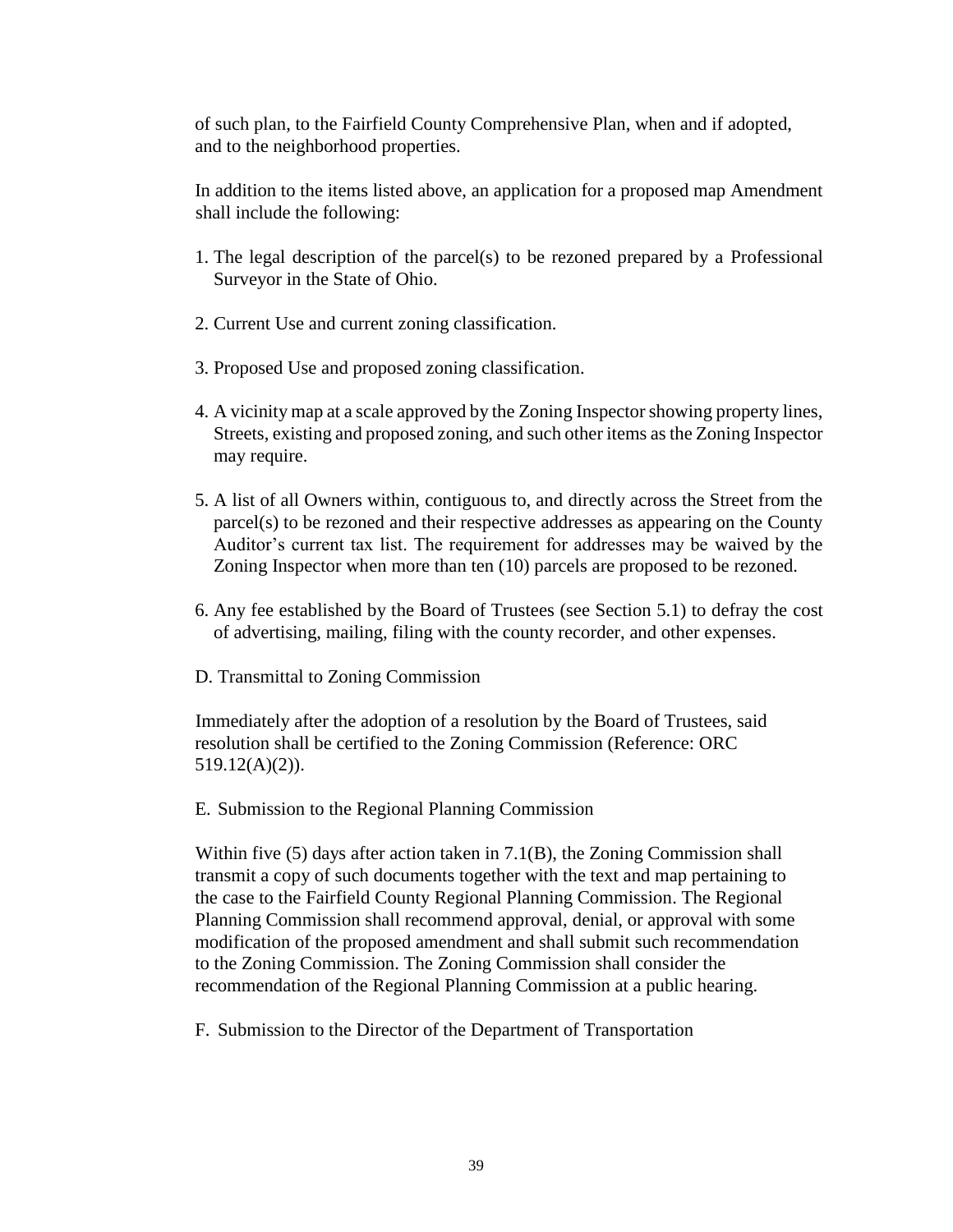Before any zoning amendment is approved affecting any land within three hundred (300) feet of the centerline of a proposed new highway or highway for which changes are proposed as described in the certification to local officials by the Director of the Department of Transportation, or within a radius of five hundred (500) feet from the point of intersection of said centerline with any public road or highway, the Commission shall give notice by certified mail to the Director of the Department of Transportation. The Zoning Commission may proceed as required by law; however, the Board of Trustees shall not approve the amendment for one hundred twenty (120) days from the date the notice is received by the Director of the Department of Transportation. In accordance with ORC [Section 5511.01,](http://codes.ohio.gov/orc/5511) upon being notified that the Director of the Department of Transportation has purchased or initiated proceedings to appropriate the land, the Board of Township Trustees shall not rezone the land that includes the land which the Director has purchased or has initiated proceedings to appropriate. If the Director of the Department of Transportation notifies the Board of Township Trustees that acquisition at this time is not in the public interest or upon the expiration of the one hundred twenty (120) day period or any extension thereof agreed upon by the Director of the Department of Transportation and the property Owner, the Board of Trustees shall proceed in accordance with law (Reference: [ORC 5511.01\).](http://codes.ohio.gov/orc/5511)

#### G. Public Hearing by Zoning Commission

The Zoning Commission shall schedule a public hearing upon the initiation of a zoning amendment in accordance with Section 7.1(B). Such hearing shall not be less than twenty (20) days nor more than forty (40) days from the date the zoning amendment was initiated in accordance with Section 7.1(B).

#### H. Notice of Public Hearing in Newspaper

Before holding the public hearing required in Section 7.1(G), notice of such hearing shall be given by the Zoning Commission in one (1) or more newspapers of general circulation in the township at least ten (10) days before the date of said hearing. This notice shall set forth the time and place of the public hearing by the Hocking Township Zoning Commission, the nature of the proposed amendment, the name of the Person giving notice of the public hearing, the time and place where the proposed amendment will be available for examination for a period of at least ten (10) days before the public hearing, and a statement that after the conclusion of such public hearing, the matter will be referred to the township Board of Trustees for further determination. If the proposed amendment intends to rezone or redistrict ten (10) or fewer parcels, the notice shall also include a list of the names and addresses of all properties to be rezoned or redistricted by the proposed amendment as such appear on the County Auditor's then current tax list, as well as the present zoning classification of the subject property.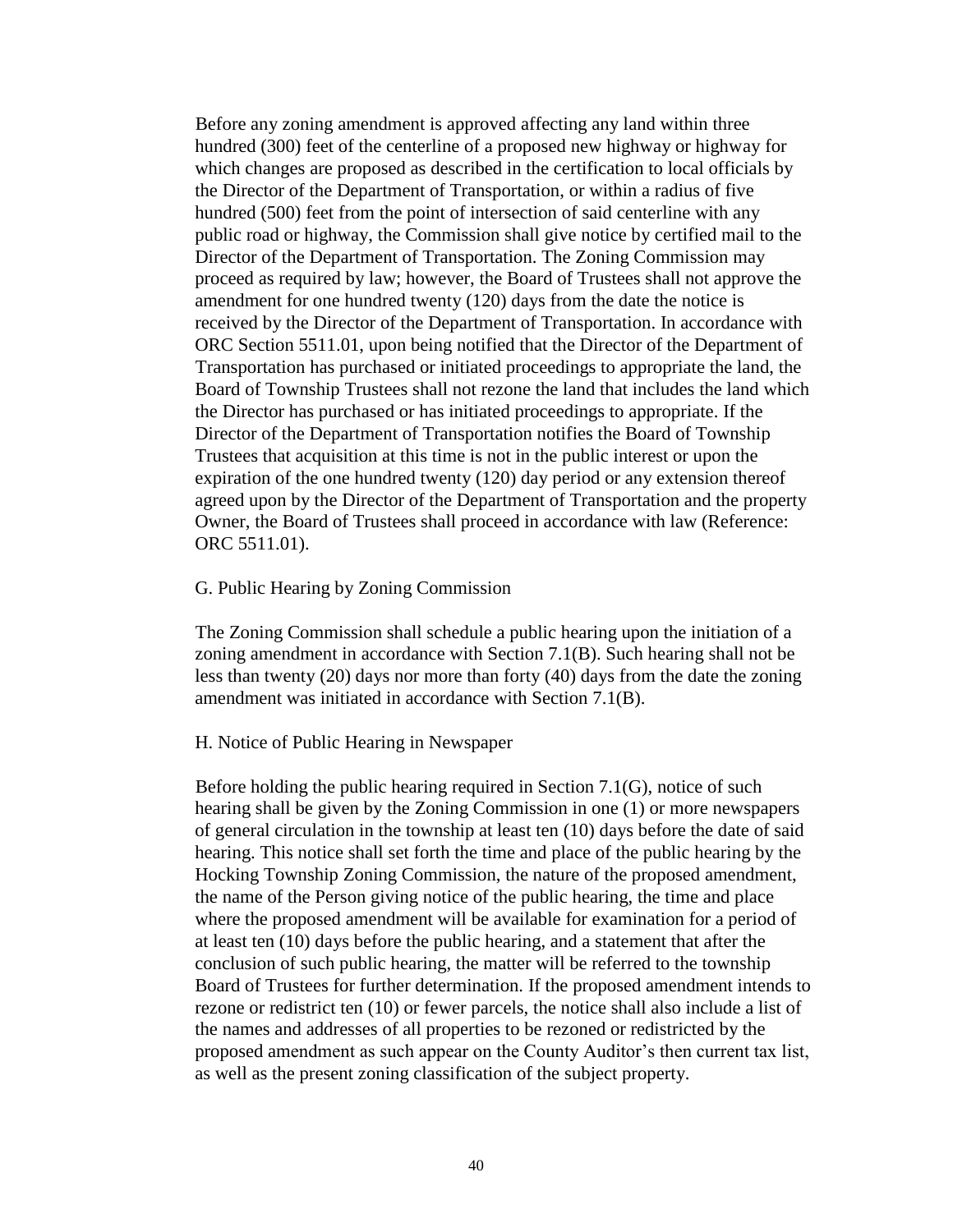I. Notice of to Property Owners by Zoning Commission

If the proposed amendment intends to rezone or redistrict ten (10) or fewer parcels of land, as listed on the county auditor's current tax list, the Zoning Commission secretary shall give written notice of the hearing, by first class mail, at least ten (10) days before the date of the public hearing to all Owners of property within, contiguous to, and directly across the Street from such area proposed to be rezoned or redistricted. The address of such Owners as appearing on the county auditor's current tax list shall be used. The failure of delivery of the notice, as provided in this section, shall not invalidate any such amendment. The notice shall contain the same information as required of notices published in newspapers as specified in Section 7.1(H).

J. Recommendation by Zoning Commission to the Board of Trustees

Within thirty (30) days after the public hearing required by Section 7.1(G), the Zoning Commission shall recommend to the Board of Trustees that the proposed zoning amendment be approved, approved with some modification, or denied. The Zoning Commission shall submit concurrently to the Board of Trustees the following:

- 1. The Zoning Commission's recommendation on the proposed amendment.
- 2. The motion, application, or resolution involved.
- 3. The text and map pertaining to the proposed amendment.
- 4. The Regional Planning Commission's recommendation on the proposed amendment; and
- 5. Any required Development Plan (if a map amendment to the PD-1, PD-2 or PD-3 District is proposed).
- K. Public Hearing by the Board of Trustees

Upon receipt of the Zoning Commission's recommendation, the Board of Trustees shall schedule a public hearing. The date of said hearing shall be not more than thirty (30) days from the date of receipt of the Zoning Commission's recommendation.

L. Notice of Public Hearing by Board of Trustees

Notice of the public hearing required in Section 7.1(K) shall be given by the Board of Trustees in one (1) or more newspapers of general circulation in the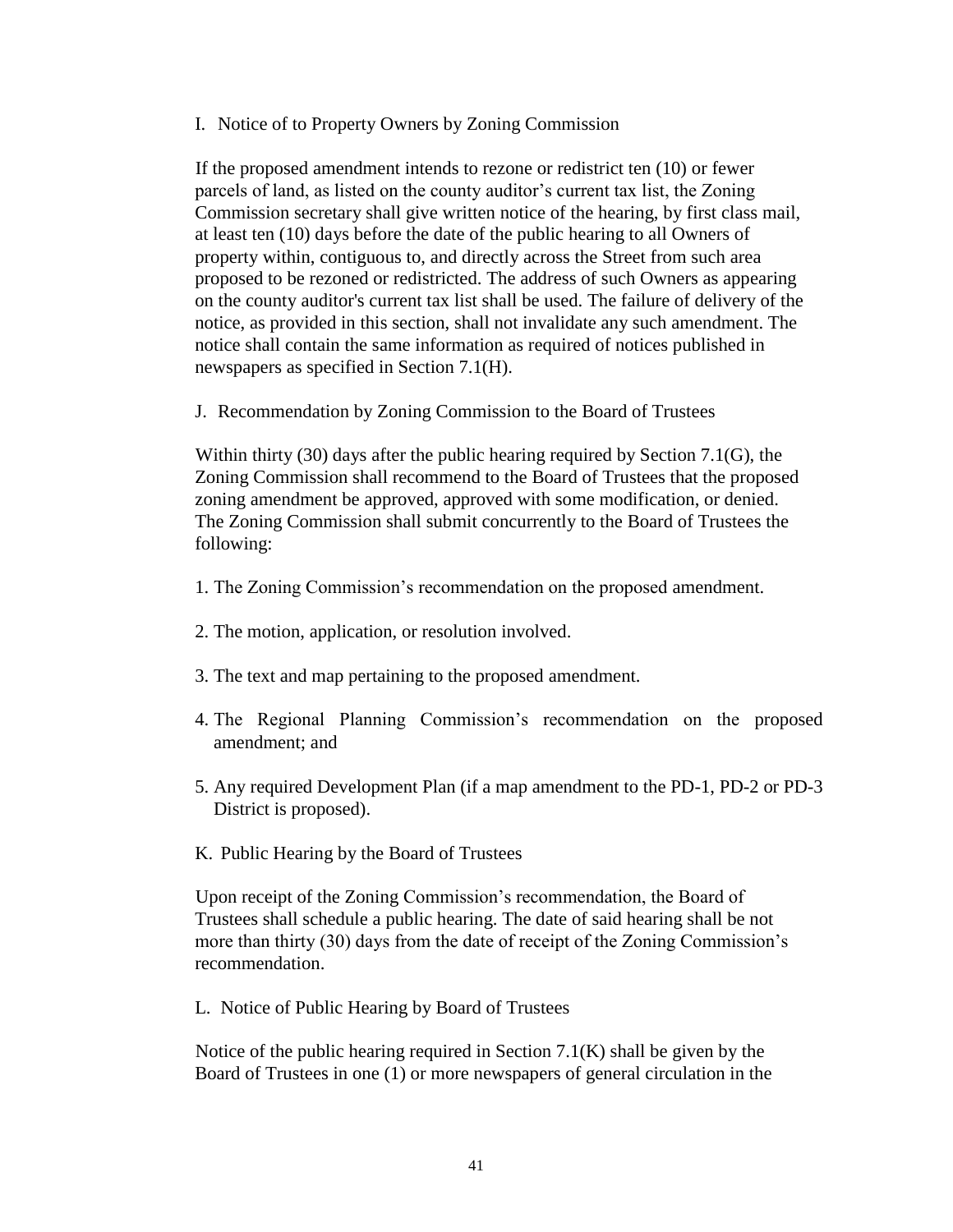township. Said notice shall be published at least ten (10) days before the date of the required hearing. The published notice shall set forth the date, time and place of the public hearing by the Hocking Township Board of Trustees, the nature of the proposed rezoning, the name of the Board of Township Trustees that will be conducting the hearing, a statement indicating that the motion, application, or resolution is an amendment to the Hocking Township Zoning Resolution, and the time and place where the texts and maps of the proposed amendment will be available for examination for a period of at least ten (10) days before the public hearing. If the proposed amendment intends to rezone or redistrict ten (10) or fewer parcels, the notice shall also include a list of the names and addresses of all properties to be rezoned or redistricted by the proposed amendment, as they appear on the County Auditor's then current tax list, as well as the present zoning classification and the proposed zoning classification of the subject property.

M. Notice to Owners by Township Board of Trustees

If the proposed amendment intends to rezone or redistrict ten (10) or fewer parcels of land, as listed on the tax duplicate, written notice of the hearing may be mailed by the Fiscal Officer of the Township Board of Trustees, by first class mail, at least ten (10) days before the day of the public hearing to all Owners of property within, contiguous to, and directly across the Street from such area proposed to be rezoned or redistricted to the address of such Owners appearing on the County Auditor's current tax list and to such other list or lists that may be specified by the Township Board of Trustees. The notice shall contain the same information as required of notices published in newspapers as specified in Section 7.1(L).

#### N. Action by Board of Trustees

Within twenty  $(20)$  days after the public hearing required in Section 7.1 $(K)$ , the Board of Trustees shall either adopt or deny the recommendation of the Zoning Commission or adopt some modification thereof.

#### O. Effective Date and Referendum

Such amendment adopted by the Township Board of Trustees shall become effective thirty (30) days after the date of such adoption unless, within thirty (30) days after the adoption of the amendment, there is presented to the Board of Trustees a petition, signed by a number of qualified voters residing in the unincorporated area of the township or part thereof included in the zoning plan equal to not less than eight (8) percent of the total votes cast for all candidates for Governor in such area at the last preceding general election at which a Governor was elected. Such petition shall request the Board of Trustees to submit the amendment to the electors of such area, for approval or rejection, at the next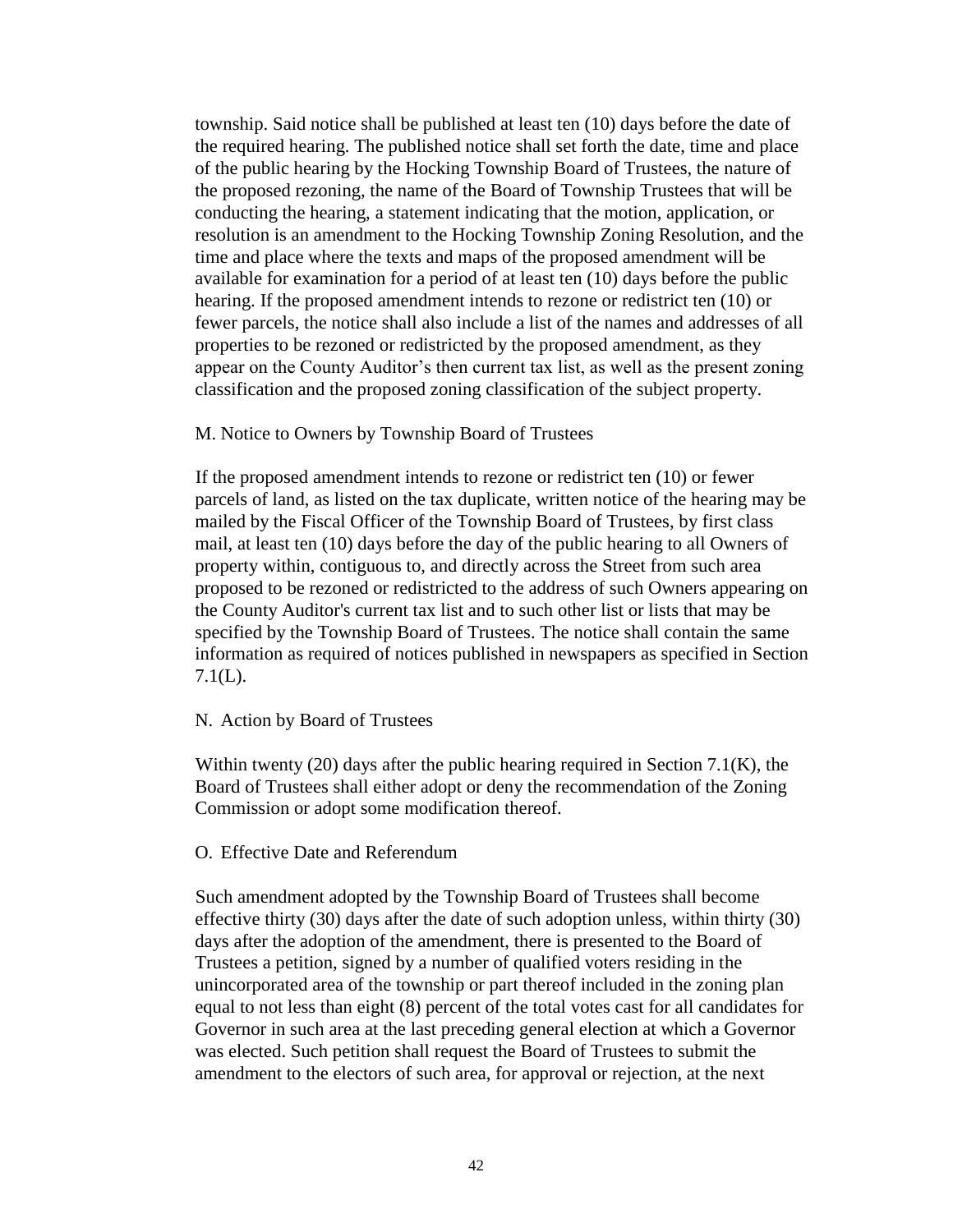primary or general election. No amendment for which such referendum vote has been requested shall be put into effect unless a majority of the votes cast on the issue is in favor of the amendment.

Upon certification by the Board of Elections that the amendment has been approved by the voters, it shall take immediate effect.

# **7.2 PROCEDURE AND REQUIREMENTS FOR APPEALS AND VARIANCES.**

Appeals and Variances shall conform to the procedures and requirements of Section  $A - J$  inclusive.

## A. Appeals

1. Any Person aggrieved by a decision of the Zoning Inspector may appeal such decision to the Board of Zoning Appeals. Such appeal shall be made by filing an application that complies with Section 7.2(C) and (D) within twenty (20) calendar days of the decision that is being appealed. The application for appeal shall be submitted to the Zoning Inspector who shall transmit it, along with all the papers constituting the record upon which the appeal is made, to the Board of Zoning Appeals.

2. An appeal shall stay all proceedings in furtherance of the action being appealed. However, by reason of facts stated within the application, the Zoning Inspector may certify to the Board of Zoning Appeals that a stay would cause imminent peril to life or property in the Zoning Inspector's opinion. In such case, proceedings shall not be stayed other than by a restraining order which may, on due cause shown, be granted by the Board of Zoning Appeals after notice to the Zoning Inspector, or by judicial proceedings.

## B. Variances

Upon appeal in specific cases, the Board of Zoning Appeals shall have the power to authorize such Variances from the provisions of this Zoning Resolution. Such Variances shall only be granted in cases of exceptional conditions involving irregular, narrow, shallow, steep, or other exceptional physical conditions of a Lot. Furthermore, a Variance shall only be granted if it will not be detrimental to the public interest and will not impair the intent and purpose of these regulations. The procedure for the filing and review of a Variance application shall follow Section  $7.2(C) - (J)$ . The Board of Zoning Appeals shall not grant a Variance from the strict application of any provision of this Zoning Resolution unless the Board of Zoning Appeals finds that all of the following facts and conditions exist: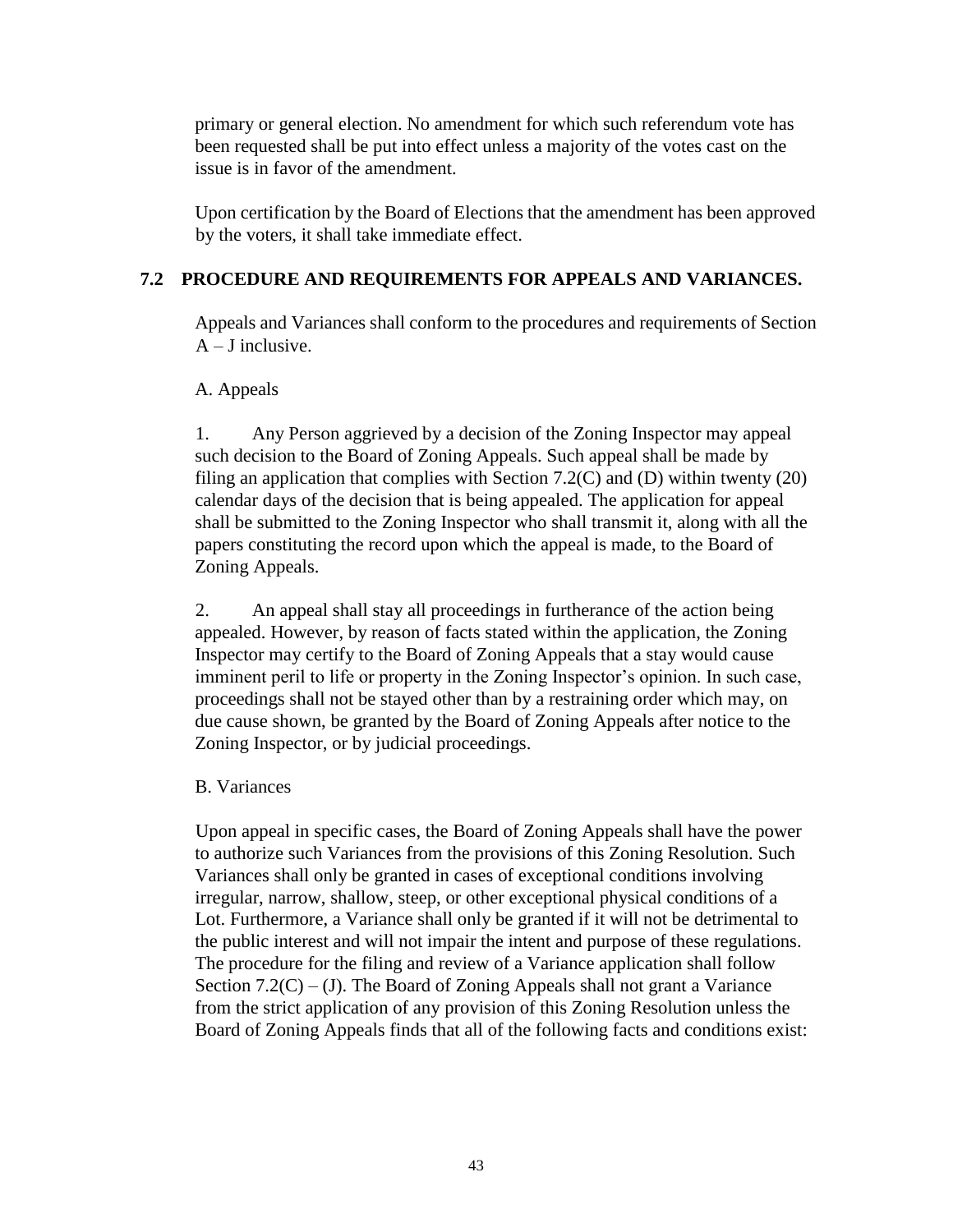1. That there are special circumstances or conditions, which are fully described in the Board of Zoning Appeal's decision applying to the land or building for which the Variance is sought. These circumstances or conditions must be unique to the land or Buildings in question and must not apply generally to land or Buildings in the neighborhood.

Furthermore, these circumstances or conditions would result in practical difficulty and unnecessary hardship and deprive the applicant of the reasonable Use of the land and/or building if the strict application of this Zoning Resolution were to be applied.

2. That the Variance as granted by the Board of Zoning Appeals is the minimum Variance that will accomplish the reasonable Use of the subject land or building.

3. That the granting of the Variance will be in harmony with the general purpose and intent of this Zoning Resolution and will not be injurious to the neighborhood or otherwise detrimental to the public welfare. In addition to considering the character and Use of adjoining Buildings and those in the vicinity, the Board of Zoning Appeals, in determining its findings, shall take into account the number of persons residing or working in such Buildings or upon such land and traffic conditions in the vicinity.

4. That the condition or situation of the land or building in question is not so general or recurrent in nature that such condition or situation should be made a part of this Zoning Resolution.

C. Number of Copies and Procedure for Variance or Appeals Application

Any Person owning or intending to buy property may file an application to obtain a Variance to the zoning requirements that apply to that Owner's property or purposed owned property. Any Person who is aggrieved by any decision of the Zoning Inspector may file an appeal to such decision, provided the application is made within twenty (20) days of the decision that is being appealed. The application for a Variance or an appeal shall be filed with the Zoning Inspector who shall immediately forward it to the Board of Zoning Appeals. The applicant for a variance or appeal shall submit eight (8) hard copies along with one (1) Printed Document Format (.pdf) document of an application for a variance or appeal.

### D. Contents of Application

The application for a Variance or an appeal shall contain the following information: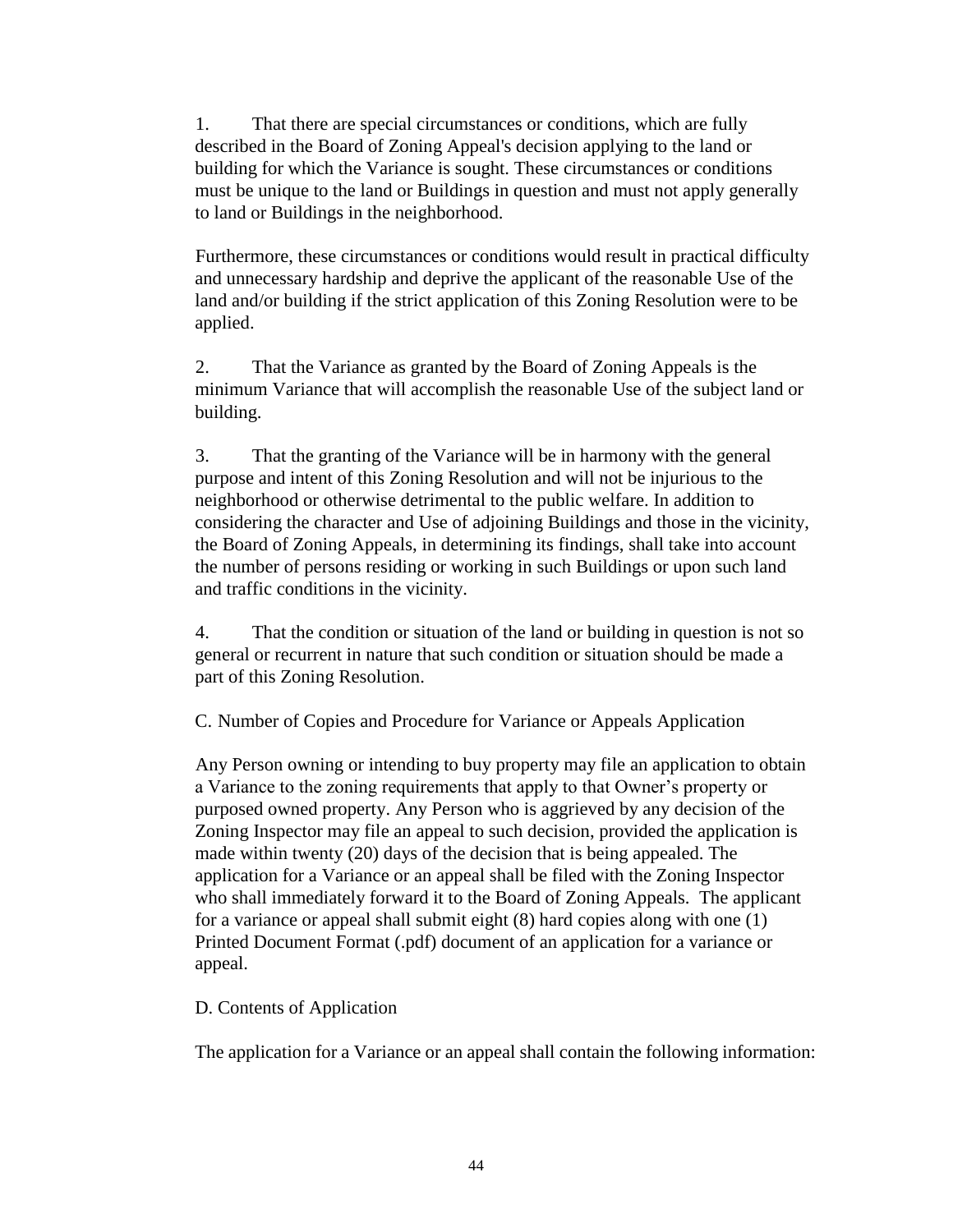- 1. Name, address, and phone number of the applicant.
- 2. Legal description of the related property.
- 3. Reference to the specific provisions of this Zoning Resolution involved.

4. A list of Owners within, contiguous to, and directly across the Street from the parcel being considered and addresses of such Owners as appearing on the County Auditor's then current tax list.

- 5. Each application for a Variance also shall set forth:
- a. The Use for which special exception is sought.
- b. Details of the requested Variance that is applied for and the grounds on which itis claimed that the Variance should be granted.
- c. A sketch layout that includes property lines, existing Buildings, and other information related to the specific case.
- d. How the requirements of Section 7.2(B) (1-4) will be satisfied.
- 6. The required fee as established in Section 5.1.
- E. Supplementary Conditions and Safeguards

In granting any appeal or Variance, the Board of Zoning Appeals may prescribe appropriate conditions and safeguards in conformity with this Zoning Resolution.

Violation of such conditions and safeguards, when made a part of the terms under which the appeal or Variance is granted, shall be deemed a violation of this Zoning Resolution, punishable under Section 4.9. Under no circumstances shall the Board of Zoning Appeals grant an appeal or Variance to allow a Use not permissible under the terms of this Zoning Resolution in the District involved or any Use expressed or by implication prohibited by the terms of this Zoning Resolution in such District.

F. Public Hearing by the Board of Zoning Appeals

The Board of Zoning Appeals shall hold a public hearing within sixty (60) days from the date that the application for an appeal or Variance was submitted to the Zoning Inspector.

G. Notice of Public Hearing in Newspaper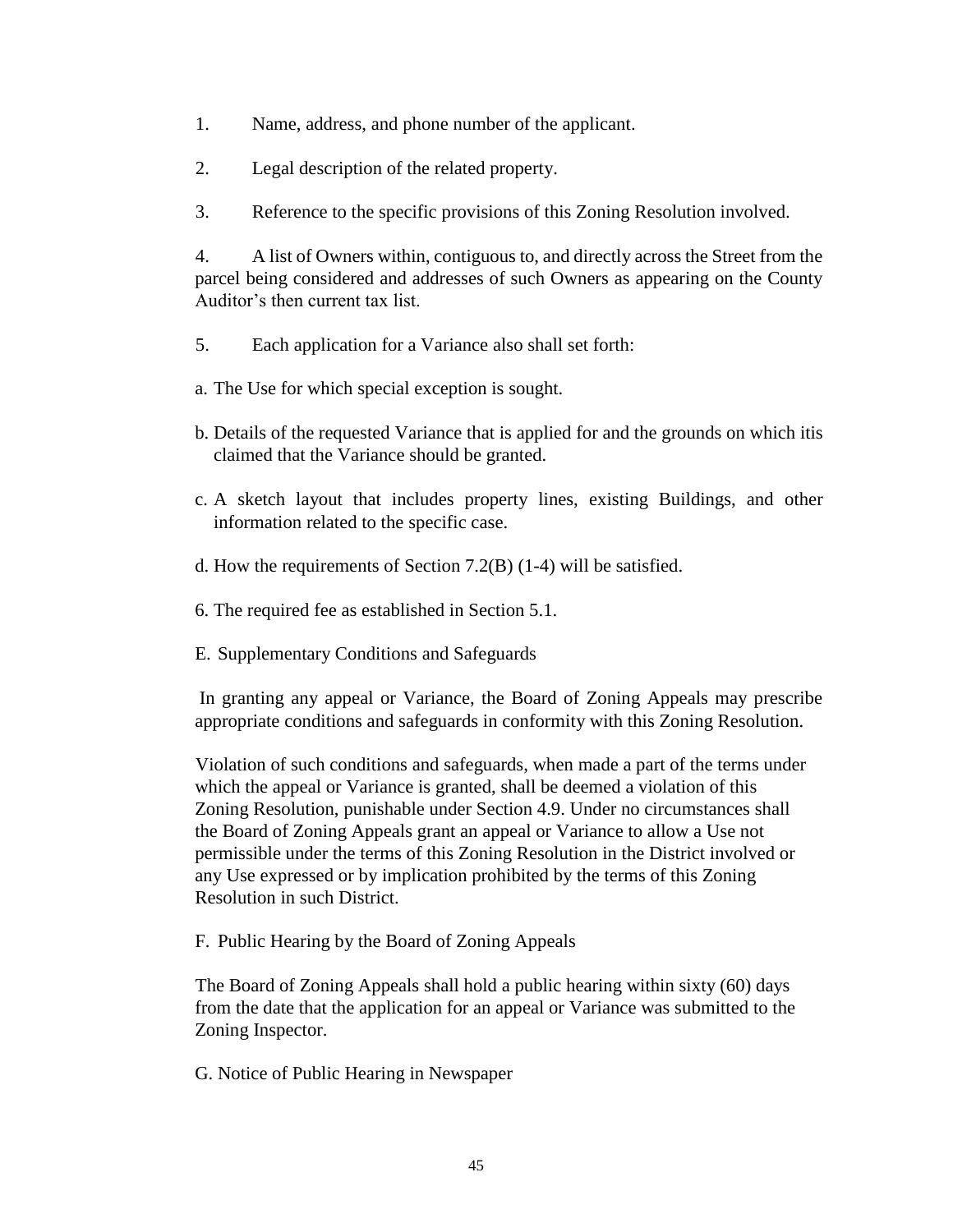Before holding the public hearing required in Section 7.2(F), notice of such hearing shall be given in one or more newspapers of general circulation in the township at least ten (10) days before the date of said hearing. The notice shall set forth the time and place of the public hearing, and the nature of the proposed appeal or Variance.

### H. Notice of Parties of Interest

Before holding the public hearing required in Section 7.2(F), written notice of such hearing shall be mailed by the secretary of the Board of Zoning Appeals, by first class mail, at least ten (10) days before the day of the hearing to all parties of interest. The notice shall contain the same information required of notices published in newspapers as specified in Section 7.2(G). Parties of interest shall include, the Owners of the property being considered, property contiguous to, and the property directly across the Street from the property being considered.

### I. Adjournment of Hearings

During the public hearing for any Variance or appeal, the Board of Zoning Appeals may adjourn the hearing in order to permit additional information to be secured or to provide notice to other interested parties who were not originally notified, but who the Board of Zoning Appeals decides should be notified. In the case of an adjourned hearing, Persons previously notified, and Persons already heard need not be notified of the time when the hearing will be resumed, unless the Board of Zoning Appeals so decides.

### J. Decisions of the Board of Zoning Appeals

The Board of Zoning Appeals shall decide all applications and appeals within thirty (30) days after completion of the hearing and such decision shall become effective upon certification of the decision of the Board of Zoning Appeals. A certified copy of the Board of Zoning Appeals' decision shall be binding upon and observed by the Zoning Inspector, and the terms and conditions of the decision shall be incorporated into the permit to the applicant or appellant whenever a permit is authorized by the Board of Zoning Appeals.

After the Board of Zoning Appeals certifies its approval or disapproval on any Variance or appeal there shall be no further hearings upon such case. If the Board of Zoning Appeals denies an appeal or Variance, the applicant has all rights of appeal as set forth in any applicable section of the Ohio Revised Code. When the Board of Zoning Appeals has denied a Variance, a new Variance application may be filed subject to the same procedure as the original application. If a new application is filed with the Board of Zoning Appeals within one (1) year of the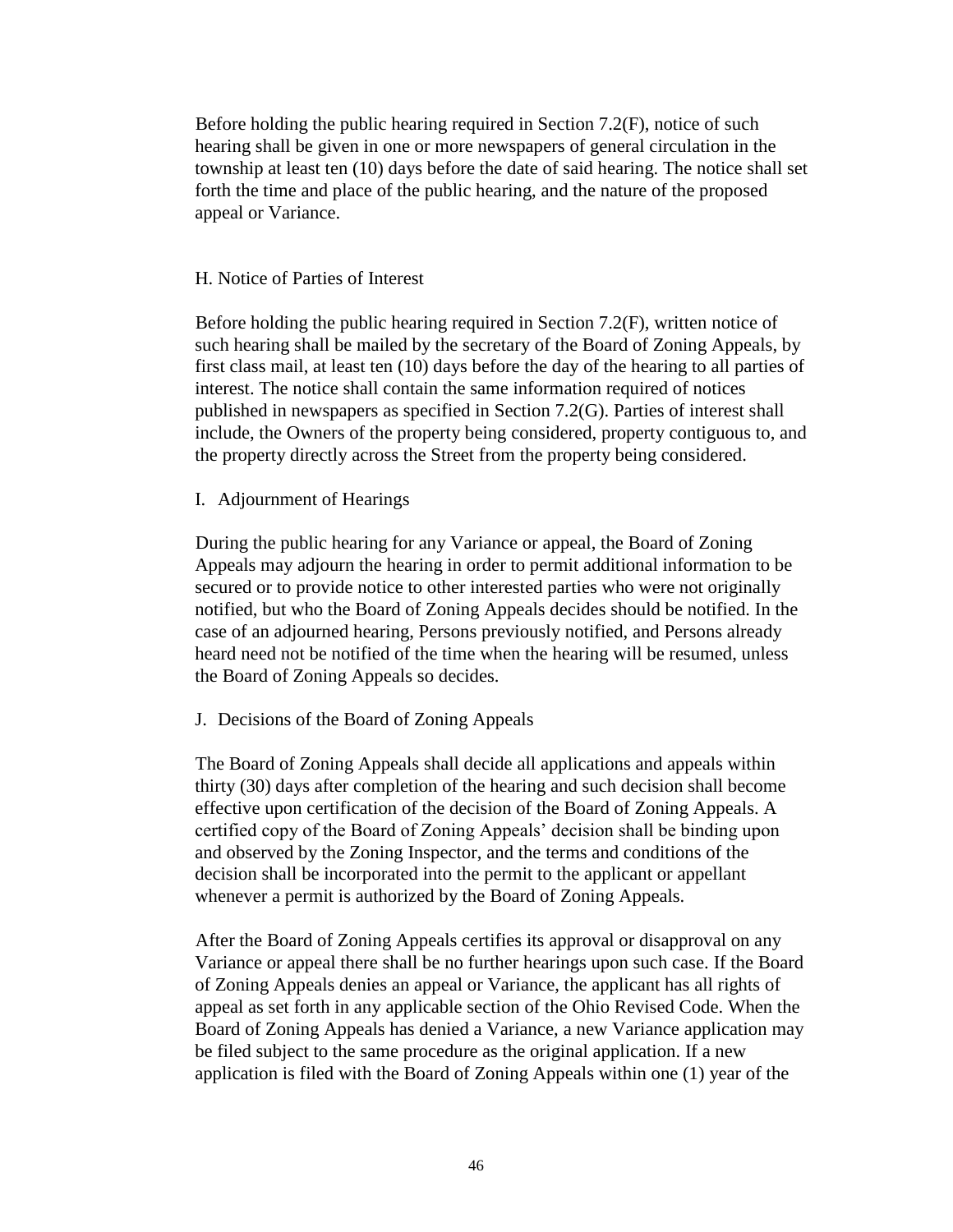date of the Board of Zoning Appeals' decision, the Zoning Inspector shall not schedule any hearing until the Board of Zoning Appeals has received the application and decided that there is new matter, evidence, or facts to be heard by the Board of Zoning Appeals.

### **7.3 PROCEDURE AND REQUIREMENTS FOR APPROVAL OF CONDITIONAL**

### **USES.**

### A. Authorization

Each District includes Conditional Uses in recognition that such Uses, although often desirable, will more intensely affect the surrounding area in which they are located than the permitted Uses of such District. The Conditional Use procedures set forth development standards and criteria for locating and developing a Conditional Use to ensure such Use will not negatively impact the surrounding area in which it is located.

### B. Application for Conditional Use

Any Person owning or intending to buy property may file an application for one (1) or more Conditional Uses listed within the district in which the property is located. An application for a Conditional Use shall be filed with the Zoning Inspector who shall immediately forward the application to the Board of Zoning Appeals. The applicant for a Conditional Use shall submit eight (8) hard copies to the Zoning Inspector. The applicant will fully understand that the Conditional Use will not go into effect until the property is fully owned as presented by a deed in hand, recorded on the auditor's website, and given to the Zoning Inspector for final approval.

- 1. Name, address, and phone number of the applicant.
- 2. The legal description of the property where such Use will be located (as recorded in the Fairfield County Recorder's Office).
- 3. The proposed Use of the property.
- 4. A statement of the desirability and compatibility of the proposed Use to the surrounding neighborhood or community.
- 5. Eleven (11) copies of a site plan for the proposed development showing the location of proposed Buildings, parking, traffic circulation; Open Spaces; Landscaping; refuse and service areas; utilities; signs; architectural renderings; dimensions and Setbacks from the right-of-way and property lines of proposed Structures and such other information required by the Board of Zoning Appeals.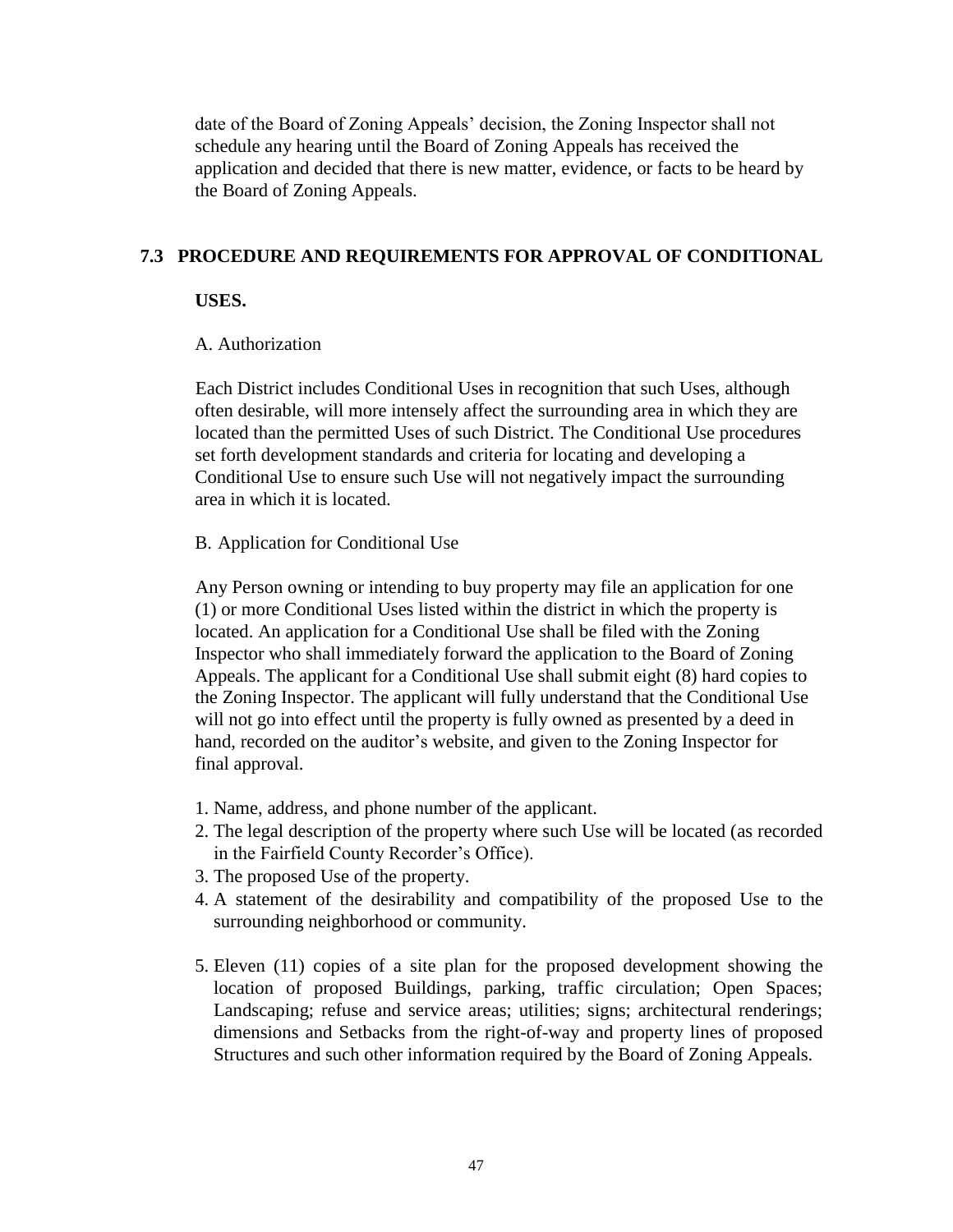6. Such other information regarding the property, proposed Use, or surrounding area as may be pertinent to the Board of Zoning Appeals.

7. The required fee as established in Section 5.1.

C. Standards for Conditional Use

1. In order for the Board of Zoning Appeals to grant approval of a Conditional Use, the proposed Use and development must meet the following general standards:

a. The proposed Use will be designed, constructed, and operated and maintained so as to be harmonious and appropriate in appearance with the existing or intended character of the general vicinity and the Use will not change the essential character of the area in which it is to be located. Furthermore, the proposed Use is of such design, is located and proposed to be operated so that the public health, safety, and welfare will be protected.

b. The proposed Use will be served adequately by essential public facilities and services such as highways, Streets, police and fire protection, drainage structures, refuse disposal, water and sewers, and schools; or the Persons or agencies responsible for the establishment of the proposed Use shall be able to (demonstrate their ability to) adequately provide any such services.

c. The location and size of the Conditional Use, the nature and intensity of the operation involved or conducted in connection with the proposed Use; the size of the site in relationship to the proposed Use; and the location of the site with respect to Streets giving access to the proposed Use, shall be such that it will be in harmony with the appropriate and orderly development of the district in which it is located.

d. The location, nature, and height of Buildings, Structures, walls, fences, and other similar features on the site and the nature and extent of Landscaping and screening on the site shall be such that the Use will not unreasonably hinder or discourage the appropriate development, Use, and enjoyment of adjacent land, Buildings or Structures.

e. The proposed Use will not involve activities, processes, materials, equipment, and conditions of operation that will be detrimental to any Persons, property, or the general welfare by reason of production of traffic, noise, smoke, dust, lights, vibration, fumes, or odors.

f. The Use will not result in the destruction, loss, or damage of natural, scenic, or historic features of major importance.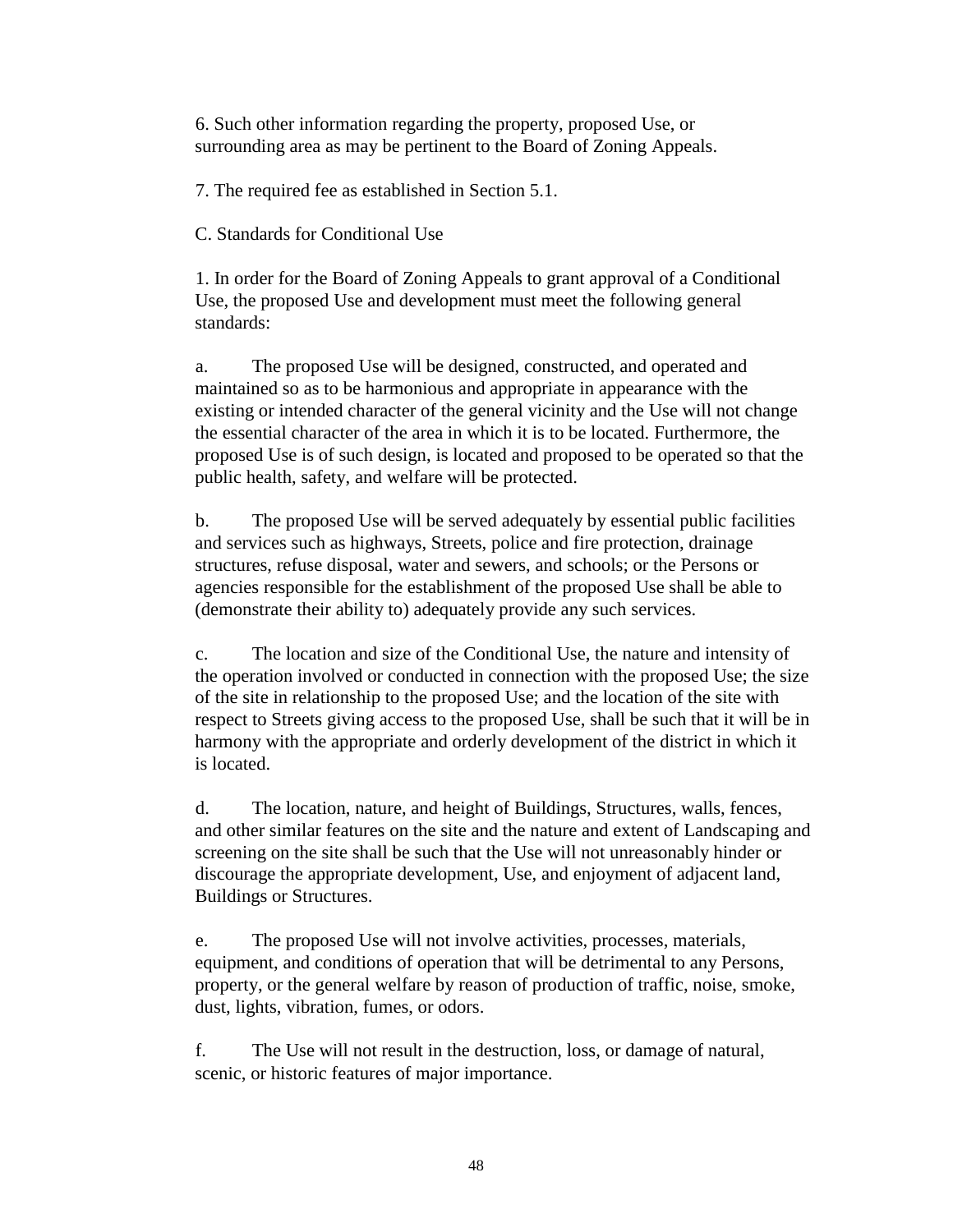g. The proposed Use is in accordance with the general objectives and purposes of this Zoning Resolution.

h. Copies of all applicable licenses and/or permits required by the State of Ohio for operation of the proposed use shall be provided to the Zoning Inspector prior to a zoning permit being issued.

2. In addition to the general standards listed above in Section  $7.3(C)(1)$ , additional conditions that are specific to a particular listed Conditional Use may also apply to ensure such Use is compatible with its surrounding areas. Such conditions are listed in Article XI. The Board of Zoning Appeals shall not grant approval of a Conditional Use unless it finds that the proposed Use complies with both the general standards in Section 7.3(C)(1) and the applicable conditions in Article XI.

D. Supplementary Conditions and Safeguards

In granting any Conditional Use, the Board of Zoning Appeals may prescribe appropriate conditions and safeguards as it deems necessary to address each of the following factors to ensure that the Use will be conducted in the best interest of the district:

- 1. Traffic.
- 2. Parking.
- 3. Noise.
- 4. Smoke, fumes, and/or odors.
- 5. Dust.
- 6. External lighting not offensive to the neighborhood.
- 7. Vibration.
- 8. The preservation of natural, scenic, or historic features of any major importance.
- 9. Utilities.

Violations of such conditions and safeguards, when made a part of the terms under which the Conditional Use is granted, shall be deemed a violation of this Zoning Resolution punishable under Section 4.9 of this Zoning Resolution.

E. Public Hearing by the Board of Zoning Appeals

The Board of Zoning Appeals shall hold a public hearing within sixty (60) days from the date the application required in Section 7.3(B) was submitted to the Zoning Inspector.

F. Notice of Public Hearing in Newspaper.

Before holding the public hearing required in Section 7.3(E), notice of such hearings shall be given in one (1) or more newspapers of general circulation in the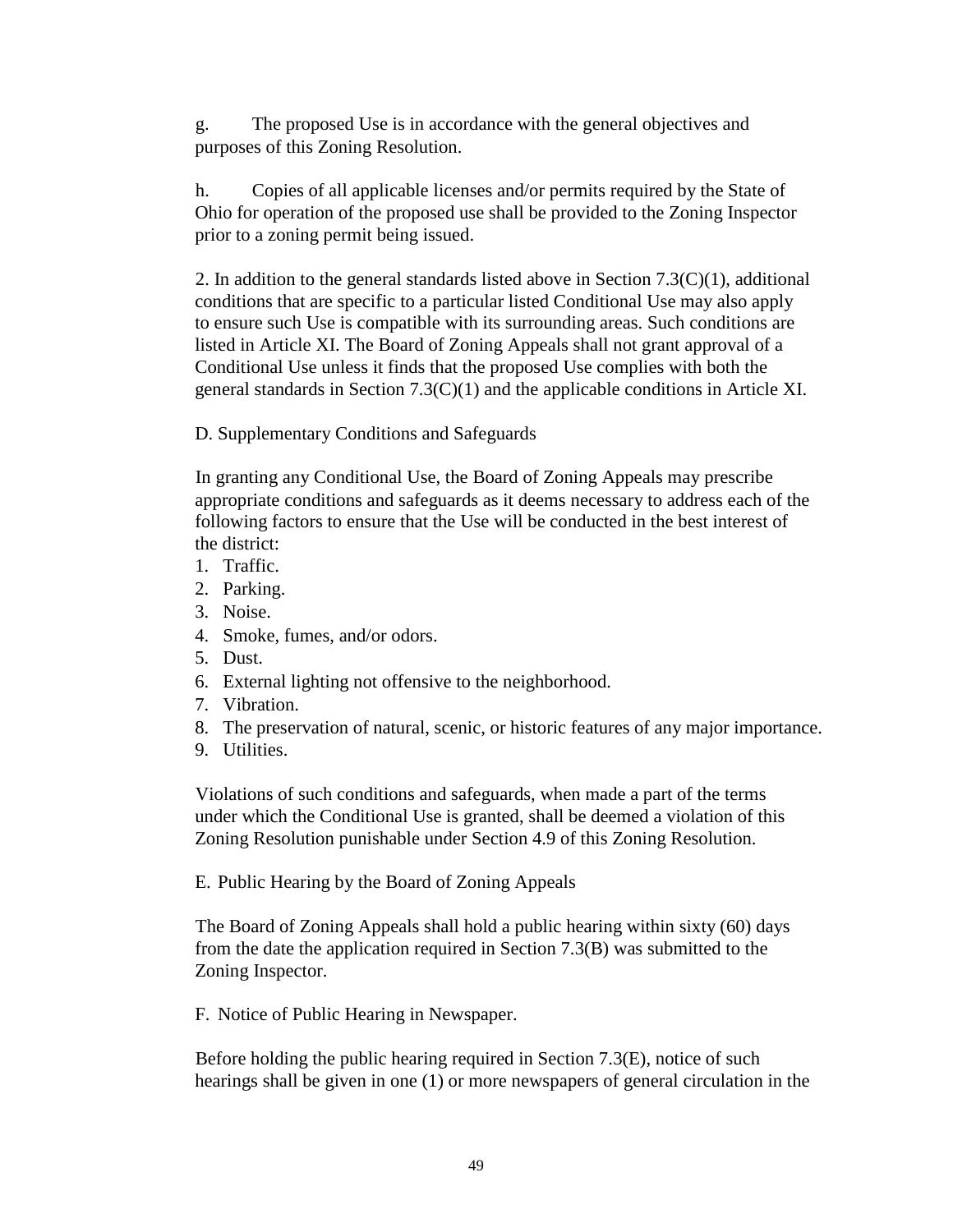Township at least ten (10) days before the date of said hearing. The notice shall set forth the time and place of the public hearing, and the nature of the proposed Conditional Use.

### G. Notices to Parties of Interest

Before holding the public hearing required in Section 7.3(E), written notice of such hearing shall be mailed by the secretary of the Board of Zoning Appeals, by first class mail, at least ten (10) days before the day of the hearing to all parties of interest. The notice shall contain the same information as required of notices published in newspapers as specified in Section 7.3(F). Parties of interest shall include Owners of property contiguous to and directly across the Street from the property being considered.

### H. Action by the Board of Zoning Appeals

Within thirty (30) days after the public hearing required in Section 7.3(E), The Board of Zoning Appeals shall approve, approve with supplementary conditions as specified in Section 7.3(D), or disapprove the application as presented. If the application is approved or approved with modifications, the Board of Zoning Appeals shall direct the Zoning Inspector to issue a conditional

Zoning Permit listing the specific conditions specified by the Board of Zoning Appeals for approval. If the application is disapproved by the Board of Zoning Appeals, the applicant has all rights of appeal as set forth in any applicable section of the Ohio Revised Code.

I. Expiration of Conditional Use Permit

A Conditional Use permit shall be deemed to authorize only one particular Conditional Use and said permit shall automatically expire, if for any reason, the Conditional Use shall cease for more than six (6) months.

## 7.4 PROCEDURES FOR AMENDING TO A PLANNED UNIT DEVELOPMENT DISTRICT.

This Section establishes the procedures for amending to a Planned Residential, Planned Commercial-Office and Planned Industrial Districts. Such districts may be permitted as amendments to the official zoning map upon application and approval of specific and detailed plans. Approval for planned development rezoning will be granted only when the plan for the project is such that public health, safety, comfort, morals, and general welfare will be promoted.

A. Objectives of Planned Development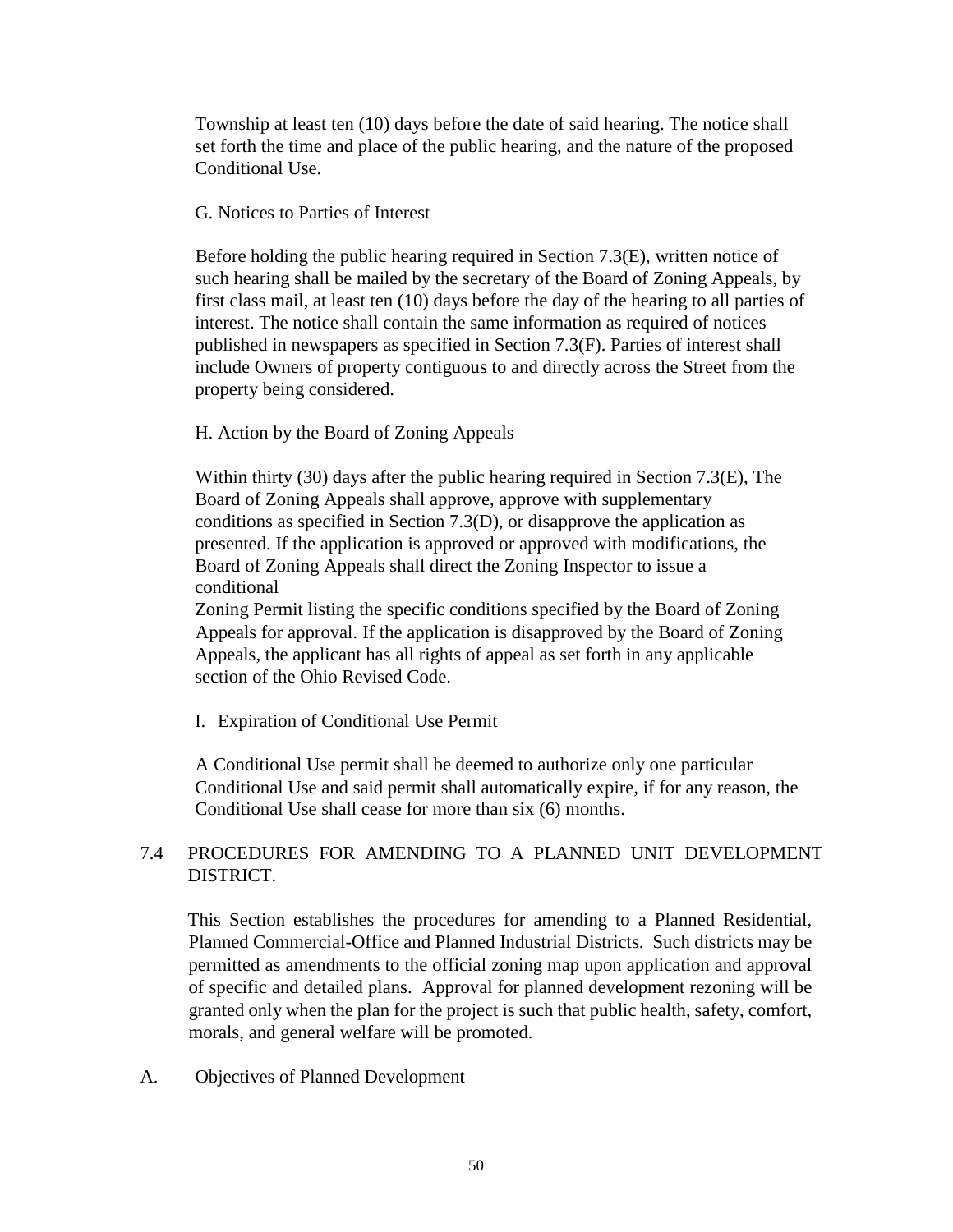- 1.It is the policy of the Township to permit the creation of planned development districts to:
- a. Preserve and extend the charm and beauty existent in and inherent to the rural residential character of Hocking Township.
- b. Provide the economic and social advantages resulting from an orderly planned use of large parcels of land.
- c. Provide a more useful pattern of open space and recreation areas.
- d. Promote development patterns which preserve and utilize natural topography and geologic features, scenic vistas, trees, and other vegetation, and prevent the disruption of natural drainage patterns.

e. Promote a more efficient use of land than is generally achieved through conventional development resulting in substantial savings in utility and street extensions.

- f. Promote development patterns in harmony with land use density, transportation facilities and community facilities.
- B. Types of Planned Development 1."PD-1" Planned Residential District 2."PD-2" Planned Commercial-Office District 3."PD-3" Planned Industrial District
- C. Project Ownership

The planned development area shall be under contract for purchase by a single entity or owned by a single entity at the time of application. For the purposes of this subsection a single entity may include the following: a husband and wife; corporation; partnership; or two (2) or more property owners who have entered into a general development plan for a planned development.

D. Conflict With Other Sections

Because of the special characteristics of planned developments, special provisions governing the development of land for this purpose are required. Whenever there is a conflict or difference between the provisions of Section 10.40 and those of the other Sections of this Resolution, the provisions of Section 10.40 shall prevail.

Subjects not covered by this Section shall be governed by the respective provisions found elsewhere in this Resolution.

E. Relationship to the Subdivision Regulations

The uniqueness of each proposal for a planned development may require that there be modification from the specifications established in the Subdivision Regulations of Fairfield County, Ohio. Modifications may be incorporated into the plan by the developer only after the review of the Fairfield County Regional Planning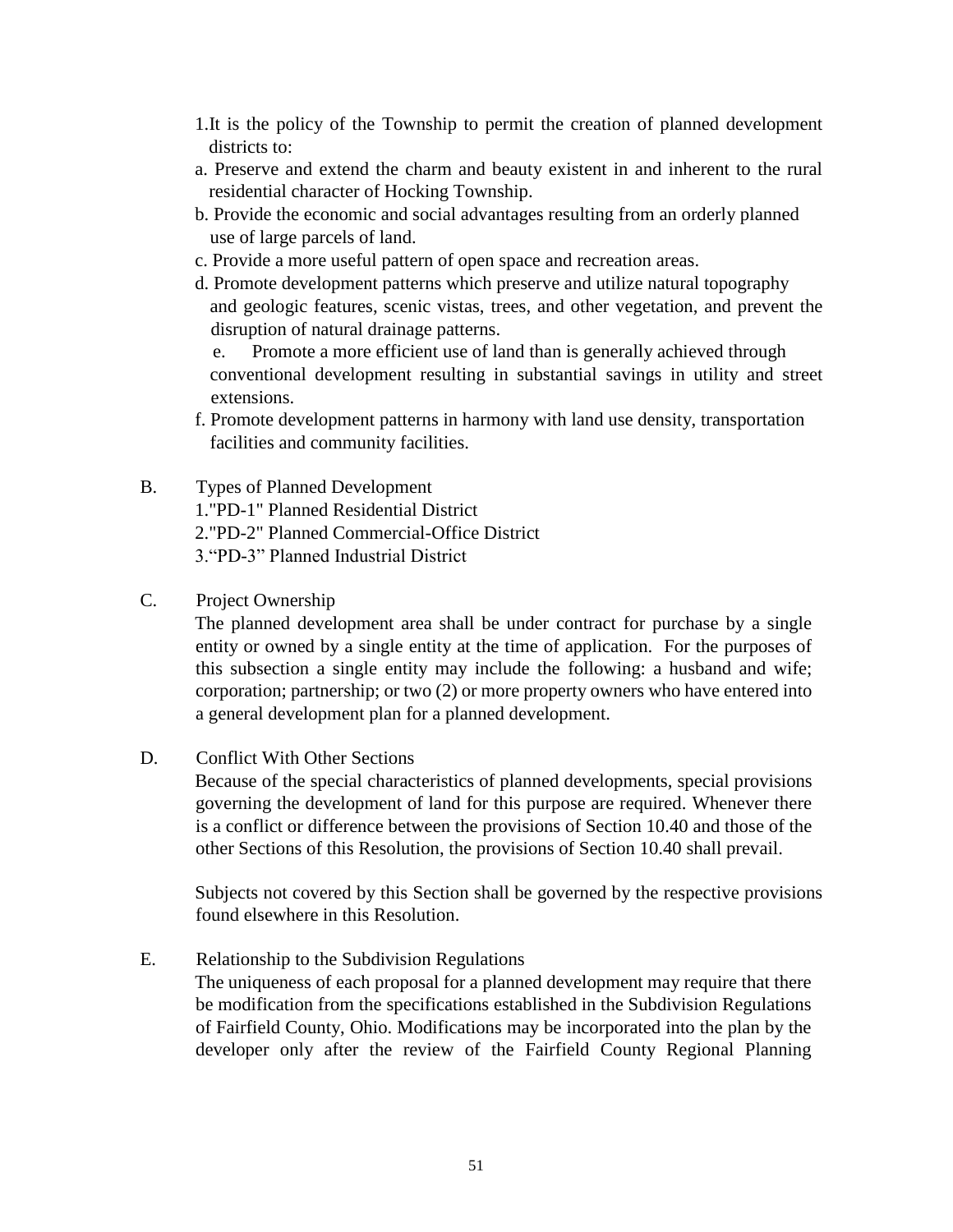Commission and the County Engineer for consideration by the Zoning Commission and the Board of Trustees.

F. Planning Process Overview

The following sequence of actions herein prescribed should be followed when applying for a change in zoning to the PD-1, PD-2 and PD-3 classifications. These steps should be followed sequentially and may be combined only at the discretion of the Zoning Commission.

- 1. Pre-application Discussion. A pre-application discussion is suggested between the applicant, and the Zoning Commission. The purpose of this informal meeting is to introduce the applicant and his/her representatives to the Township's Conservation Concept, and to discuss the applicant's objectives in relation to the Township's official policies and other related requirements, it being understood that no statement by officials of the township or county shall be binding on either.
- 2. Existing Features Plan (Site Analysis). Plans analyzing each site's special features are required for all proposed developments, as they form the basis of the design process for greenway lands, building location, street alignments, and lot lines. Plans shall contain, at a minimum, the basic information contained within the Fairfield County Auditor's Geographic Information System (GIS) including:
- a. A contour map based upon the most recent U.S. Geological Survey.
- b. The location of severely constraining elements such as steep slopes (over 25%), wetlands, watercourses, intermittent streams and 100-year floodplain, and all rights-of-way and easements.
- c. Soil boundaries as shown on the USDA Natural Resource Conservation Service maps.
- d. The location of significant features such as woodlands, tree lines, open fields or meadows, scenic views into or from the site, watershed divides and drainage ways, existing fences or stone walls, rock outcrops, and existing structures, roads, tracks and trails, and sites or buildings of historic importance. Similar data shall be made available regarding adjacent properties and existing developments in order to provide continuity of plans including streets, paths and walkways.

This data and the accompanying analysis shall comprise the initial base for negotiating, with the Zoning Commission, the framework for the conceptual Preliminary Plan.

e. On Site Walkabout. Following the preparation of the Site Analysis, the Zoning Commission should schedule a mutually convenient date to walk the property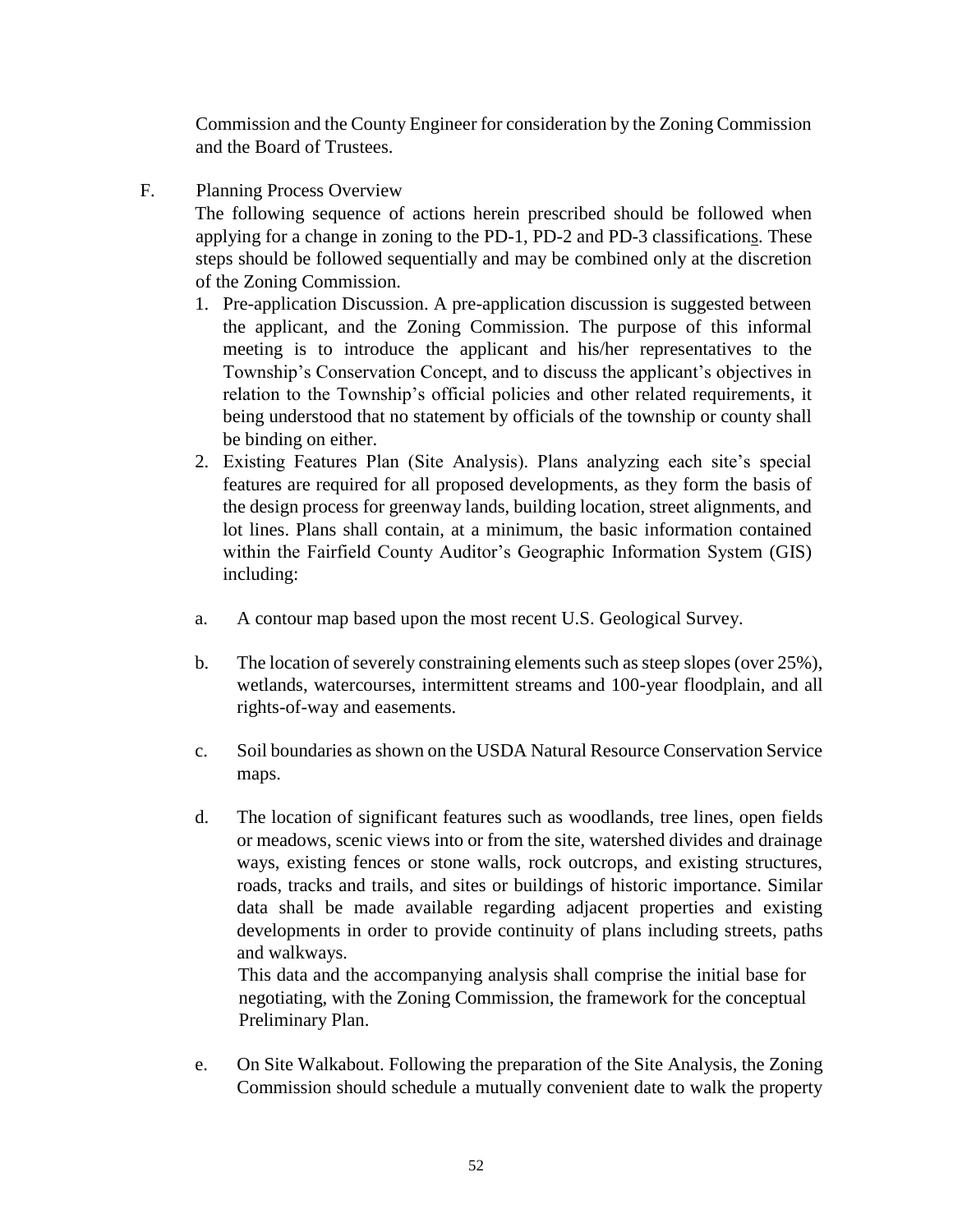with the applicant and his/her representatives. The purpose of this site visit is to familiarize the township officials with the property's special features and provide the opportunity to discuss with the applicant their plans and the public interests.

- f. Conceptual Preliminary Plan. A Conceptual Preliminary Plan refers to a preliminarily engineered sketch plan drawn to illustrate initial thoughts about a layout for greenway lands, house sites, and street alignments. This stage is undertaken before heavy engineering costs are incurred or commitments made to a final concept.
- g. The Conceptual Preliminary Plan should be submitted by the applicant to the Township Zoning Commission for review for the purpose of securing early agreement on an overall pattern of streets, house lots and conservation lands prior to any significant expenditure on engineering costs in the design of streets, storm water management, or the accurate delineation of site details.
- h. Design Process.
- i. Each Sketch Plan or Conceptual Preliminary Plan should follow a design process described below:
	- 1) Designating Open Space. During the first step, all potential conservation areas shall be identified, using the existing features plan (site analysis). Conservation areas shall consist of wetlands, floodplain, slopes over twenty five percent (25%), and soils susceptible to slumping. The remainder of the open space conservation areas shall include the most sensitive and noteworthy natural, scenic, and cultural resources on the remaining property. Guidance concerning Township values relating to desired open space shall be provided by the Zoning Commission. Mandatory setbacks from major roads may be counted, in whole or part, as open space.
	- 2) Location of Building Sites. During the second step, potential building sites are tentatively located. This includes both residential and nonresidential structures. Structure location represents a significant decision impacting the site therefore applicants shall identify general location of building sites on the Conceptual Plan and proposed house

sites on the detailed Final Plan. Building sites shall not be located closer than thirty (30) feet of Conservation Areas. Actual building footprints of proposed structures may be changed with approval of a majority vote of the Zoning Commission.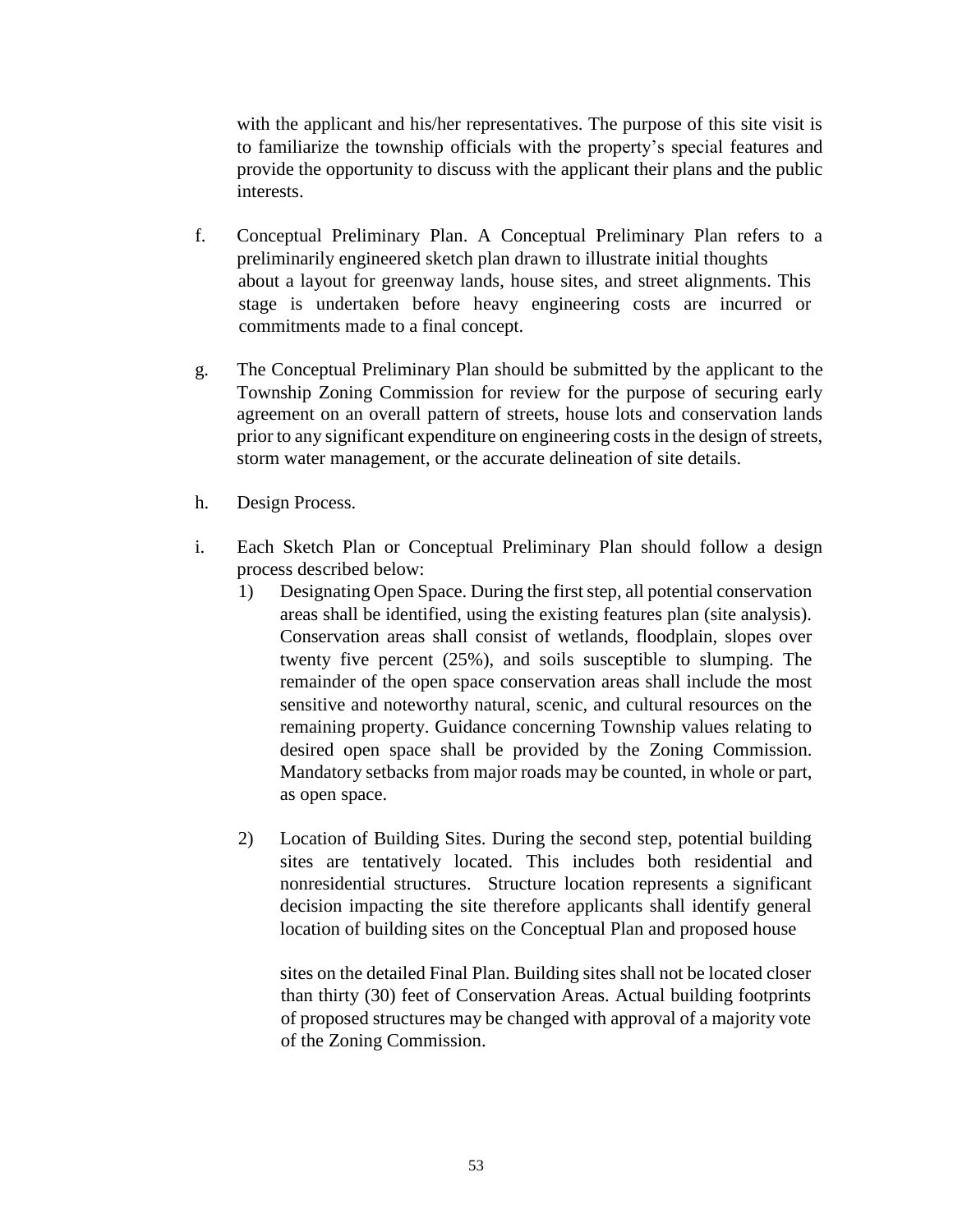- 3) Street and Lot Layout. The third step consists of aligning proposed streets to provide vehicular access to each house in the most reasonable and economic way. When streets and lots are laid out, they shall be located in a way that avoids or minimizes adverse impacts on the Conservation Areas. Wetland crossings and streets traversing existing slopes over fifteen percent (15%) shall be strongly discouraged. Street connections shall generally be encouraged to minimize the number of cul-de-sacs to be maintained by the township and to facilitate ease of access to adjacent properties. Cul-de-sacs serving more than six homes shall generally be designed with a central island containing plantings to be maintained by a homeowner's association. The use of eyebrows for the purpose of increasing the number of lots shall not be permitted. Dedicated streets shall not be considered as land counted as Conservation Area. Fifty percent (50%) of the land area within private street rights-of- way may be considered as a portion of the required Conservation Area.
- 4) Lot Lines. The fourth step is simply to draw the lot lines (where applicable). These generally are drawn midway between house locations and may include innovative design creations.
- G. Application Procedure

In addition to any other procedures set out in this resolution, all applications for amendments to the zoning map to rezone lands to this district shall follow the procedures hereinafter set forth:

- 1. Application The owner or owners of lots and lands within the township may request that the zoning map be amended to include such tracts in the Planned Development District in accordance with Section 7.1 of this Resolution. Fifteen copies of the application, together with one (1) electronic version on compact disk in Printed Document Formation (.pdf) format, or other such format as is acceptable to Zoning Inspector, for the proposed amendment shall be submitted to the Zoning Inspector and shall contain at a minimum, the following information:
	- a. Name, address, and telephone number of applicant.
	- b. Date.
	- c. Legal description of the property.
	- d. Present use.
	- e. Present zoning district.
	- f. Proposed use.
	- g. Proposed zoning district.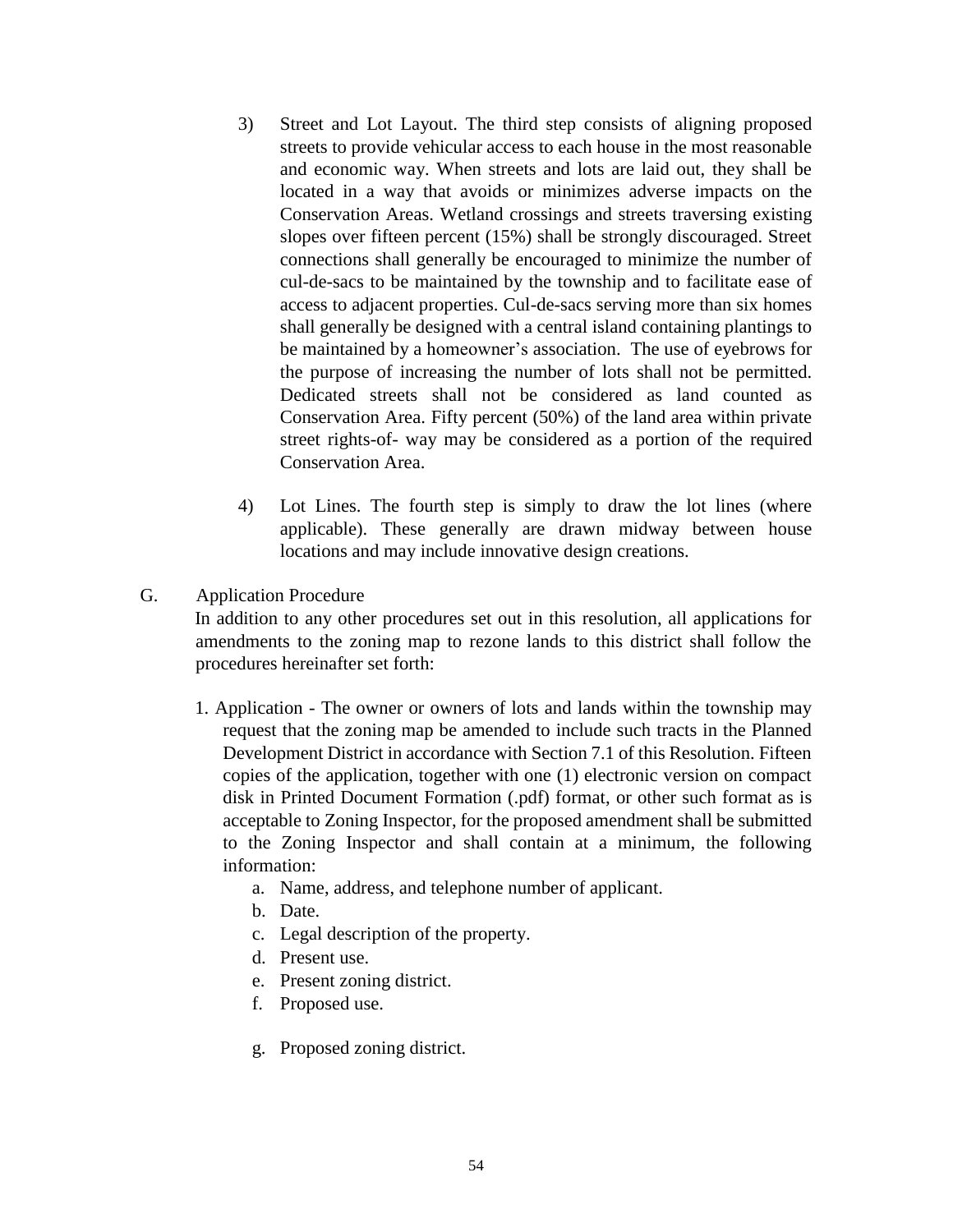- h. Existing Features Plan (Site Analysis). Plans analyzing each site's special features are required for all proposed developments, as they form the basis of the design process for greenway lands, building location, street alignments, and lot lines. Plans shall contain, at a minimum, the basic information contained within the Fairfield County Auditor's Geographic Information System (GIS) including:
- 1) A contour map based upon the most recent U.S. Geological Survey.
- 2) The location of severely constraining elements such as steep slopes (over 25%), wetlands, watercourses, intermittent streams and 100-year floodplain, and all rights-of-way and easements.
- 3) Soil boundaries as shown on the USDA Natural Resource Conservation Service maps.
- 4) The location of significant features such as woodlands, tree lines, open fields or meadows, scenic views into or from the site, watershed divides and drainage ways, existing fences or stone walls, rock outcrops, and existing structures, roads, tracks and trails, and sites or buildings of historic importance.
- 5) An aerial photograph of the site and surrounding area. Similar data shall be made available regarding adjacent properties and existing developments in order to provide continuity of plans including streets, paths, and walkways.
- 2. A development plan for the site.
- 3. A landscape plan.
- 4. A plan for any signage.
- 5. A vicinity map at a scale approved by the Zoning Commission showing property lines, streets, structures within five hundred (500) feet of the property's boundary, existing and proposed zoning, and such other items as the Zoning Commission may require.
- 6. A site review conducted by Fairfield County Regional Planning and their comments.
- 7. A traffic study, unless waived by the Zoning Commission.
- 8. A list of all property owners, as appearing on the county auditor's current tax list within five hundred (500) feet of, contiguous to, and directly across the street from the parcel(s) proposed to be rezoned, and others that may have a substantial interest in the case. For each of the property owners the applicant shall provide two sets of pre-addressed, stamped letter-size envelopes with postage sufficient to send a notice via first class mail.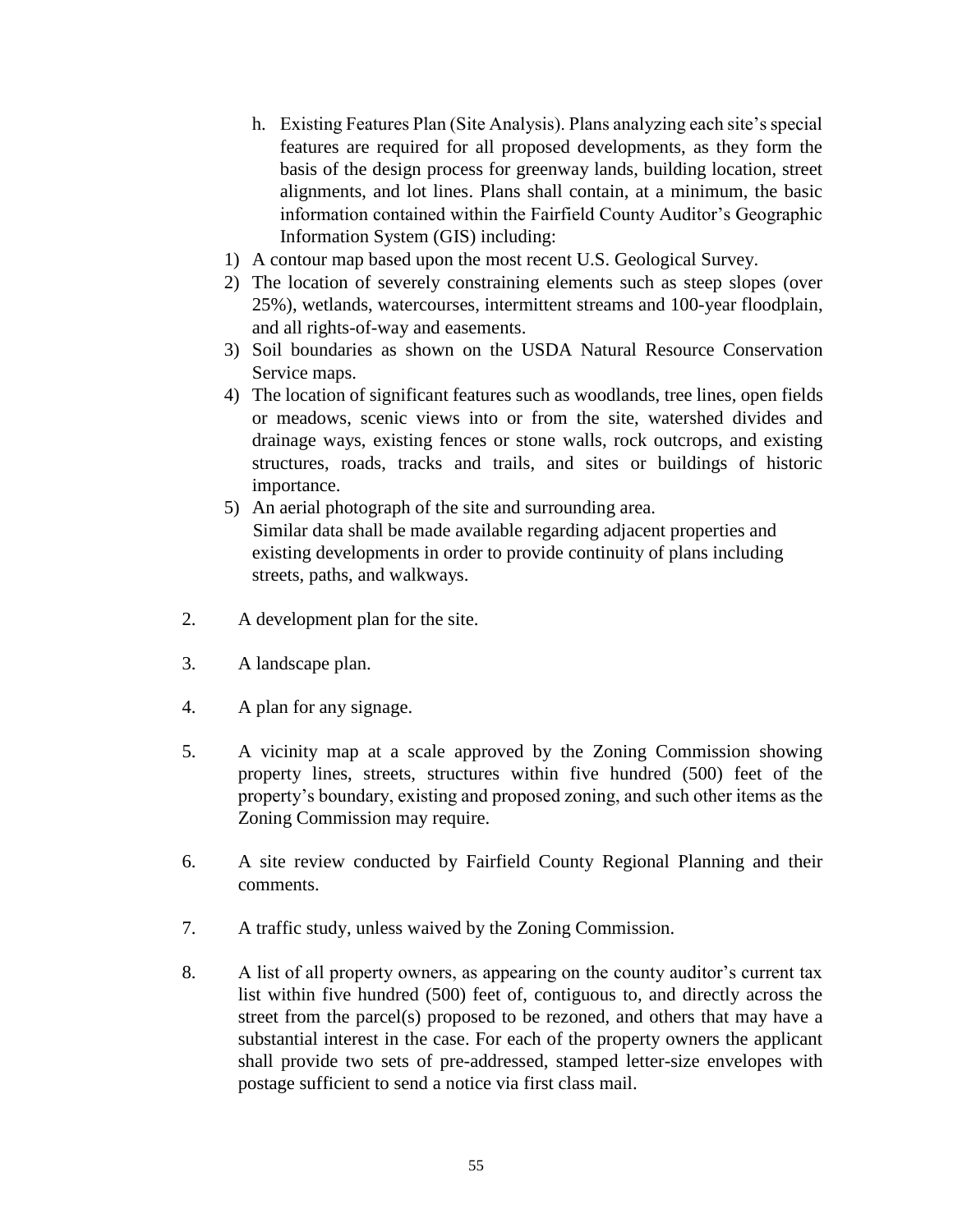- 9. A fee as established by the Township Trustees.
- 10. Development Plan Fifteen (15) copies of the development plan, together with one (1) electronic version on compact disk in a Printed Document Format (.pdf) format, or other such format as is acceptable to Zoning Inspector, shall be submitted with the application which plan shall include in the text and map form:
	- a. The proposed size and location of the Planned Residential District (PD-1), Planned Commercial-Office District (PD-2) or the Planned Industrial District (PD-3).
	- b. The general development character of the tract including the limitations or controls to be placed on residential and related uses, with probable lot sizes, minimum set back requirements and other development features including landscaping.
	- c. Architectural design criteria for all structures and criteria for proposed signs with proposed control procedures.
	- d. The proposed provisions for water, sanitary sewer and surface drainage with engineering feasibility studies or other evidence of reasonableness.
	- e. The proposed traffic patterns showing public and private streets and other transportation facilities, including their relationship to existing conditions, topographically and otherwise.
	- f. A traffic study examining the impact of the development on the existing infrastructure, modifications required to handle the increased traffic and the mechanism proposed to complete the necessary improvements.
	- g. The relationship of the proposed development to existing and probable uses of surrounding areas during the development timetable.
	- h. Location of schools, parks, and other facility sites, if any.
	- i. The proposed time schedule for development of the site including streets, buildings, utilities, and other facilities.
	- j. If the proposed timetable for development includes developing the land in phases, all phases to be developed after the first, which in no event shall be less than five (5) acres or the whole tract (whichever is smaller), shall be fully described in textural form in a manner calculated to give township officials definitive guidelines for approval of future phases.
	- k. The ability of the applicant to carry forth its plan by control of the land and the engineering feasibility of the plan.
	- 11. Administrative Review All plats, construction drawings, restrictive covenants and other necessary documents shall be submitted to the Zoning Inspector or designated technical advisors for administrative review to insure substantial compliance with the development plan as approved.
- H. Action by Zoning Commission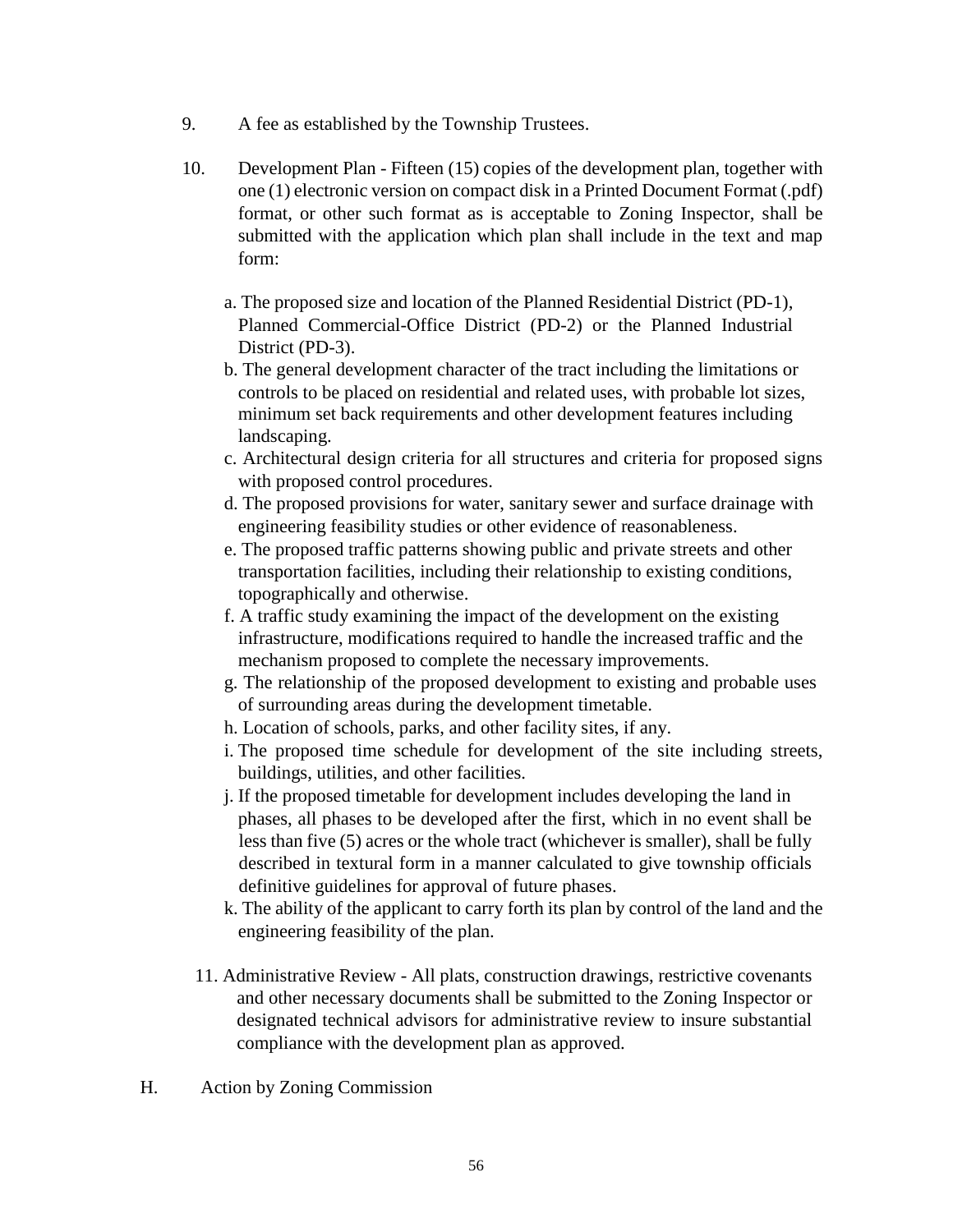The Zoning Commission shall hold a public hearing on the Final Development Plan. Such public hearing shall consider all aspects of the Final Development Plan including any proposed stages and/or units of development. Within thirty (30) days after the public hearing on such plan the Zoning Commission shall prepare and transmit to the Township Trustees and to the applicant specific findings of fact with respect to the extent to which the Final Development Plan complies with the standards of Section 7.4 of this Article, together with its recommendations to the Township Trustees with respect to the action to be taken on the Final Development Plan. The Zoning Commission may recommend disapproval, approval, or approval with amendments, conditions, or restrictions. Copies of the findings and recommendations of the Zoning Commission shall be made available to any other interested persons.

I. Criteria for Approval

In approving an application for a Planned District, the reviewing authorities shall determine:

- 1. If the proposed development is consistent in all respects with the purpose, intent, and general standards of this Zoning Resolution.
- 2. If the proposed development advances the general welfare of the township and the immediate vicinity.
- J. Effect of Approval

The development plan as approved by the Hocking Township Board of Trustees shall constitute an amendment to the Zoning Resolution as it applies to the property included in the approved amendment. The approval shall be for a period of three (3) years to allow the preparation of plats required by the Subdivision Regulations of Fairfield County, Ohio. Where the property is to be developed in phases, plans for phases subsequent to the first phase shall be submitted in accordance with the timetable in the approved development plan. Any required plats shall be properly recorded, and work on the development shall be commenced within the approved time limit or the approval shall be voided, and the property shall automatically revert to the Pre-existing District unless an application for time extension is timely submitted and approved.

K. Action by the Township Trustees

The Township Trustees shall hold a public hearing on the Final Development Plan. If the application is granted, the area of land involved shall be re-designated as a planned development district by resolution, and such resolution shall incorporate the Final Development Plan, including any condition or restriction or safeguard that may be imposed by the Township Trustees. Violations of such conditions, restrictions, or safeguards when made a part of the terms under which the Final Development Plan is approved, shall be deemed a violation of this Resolution and subject to the provisions of Article X of this Resolution.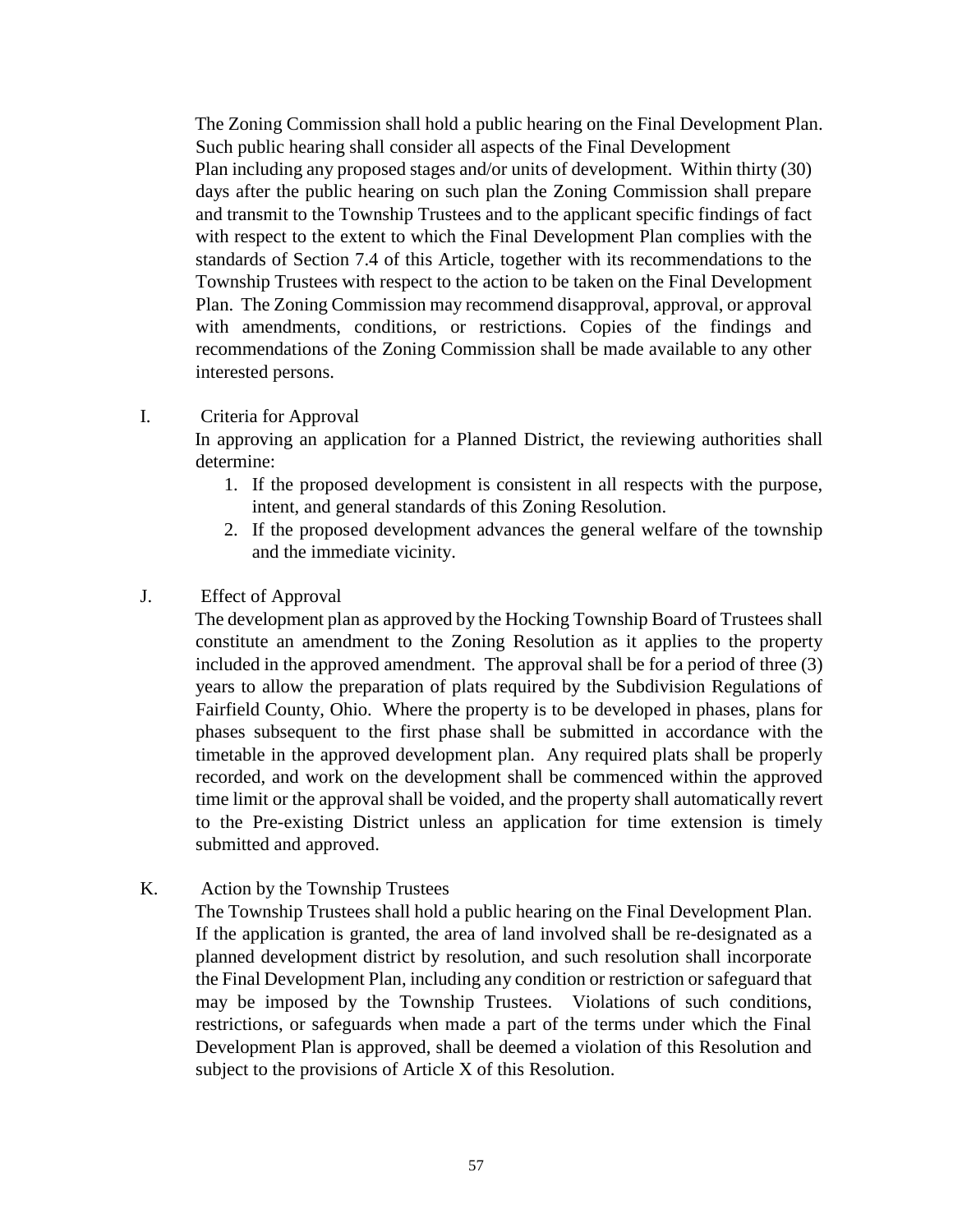## L. Submission of Final Development Plan Without an Approved Preliminary Development Plan

The applicant need not file a Preliminary Development Plan if a Final Development Plan is filed for the entire site incorporating all requirements of both the Preliminary and Final Development Plans as described in this Section. Fifteen (15) copies of the Final Development Plan and one (1) 11" x 17" photocopy of the Final Development Plan shall be submitted and shall include in text and map form information described in subsections

## M. Subdivision Plat

In the Planned Districts (PD-1, PD-2, and PD-3), no use shall be established or changed, and no structure shall be constructed or altered until the required subdivision plat has been prepared and recorded in accordance with the Subdivision Regulations for Fairfield County, Ohio, and these regulations. The subdivision plat shall be in accord with the approved development plan and shall include:

- 1. Site arrangement, including building setback lines and space to be built upon within the site; water, fire hydrants, sewer, all underground public utility installations, including sanitary sewers, surface drainage and waste disposal facilities; easements, access points to public rights-of-way, parking areas and pedestrian ways; and property reserved for non-highway service use with indication of the nature of such use.
- 2. Deed restrictions, covenants, easements, and encumbrances to be used to control the use, development and maintenance of the property, the improvements thereon, and the activities of occupants.
- 3. In the event that any public service facilities not to be otherwise guaranteed by a public utility have not been constructed prior to recordation of the plat, the owner of the project shall post a performance bond in favor of the appropriate public officers in a satisfactory amount assuring expeditious completion of said facilities within one (1) year after the recording of said plat. In no event, however, shall any zoning certificate be issued for any building or use until such time as the facilities, including but not limited to water, sanitary sewer and surface drainage improvements, and public and private streets, for the phase in which the building or use is located are completed.
- 4. A full size and an 11"x 17" copy have been filed with the Zoning Inspector.

No modification of the provisions of the Final Development Plan, or part thereof, as finally approved and recorded shall be made unless the provisions of subsection 7.4 O are followed.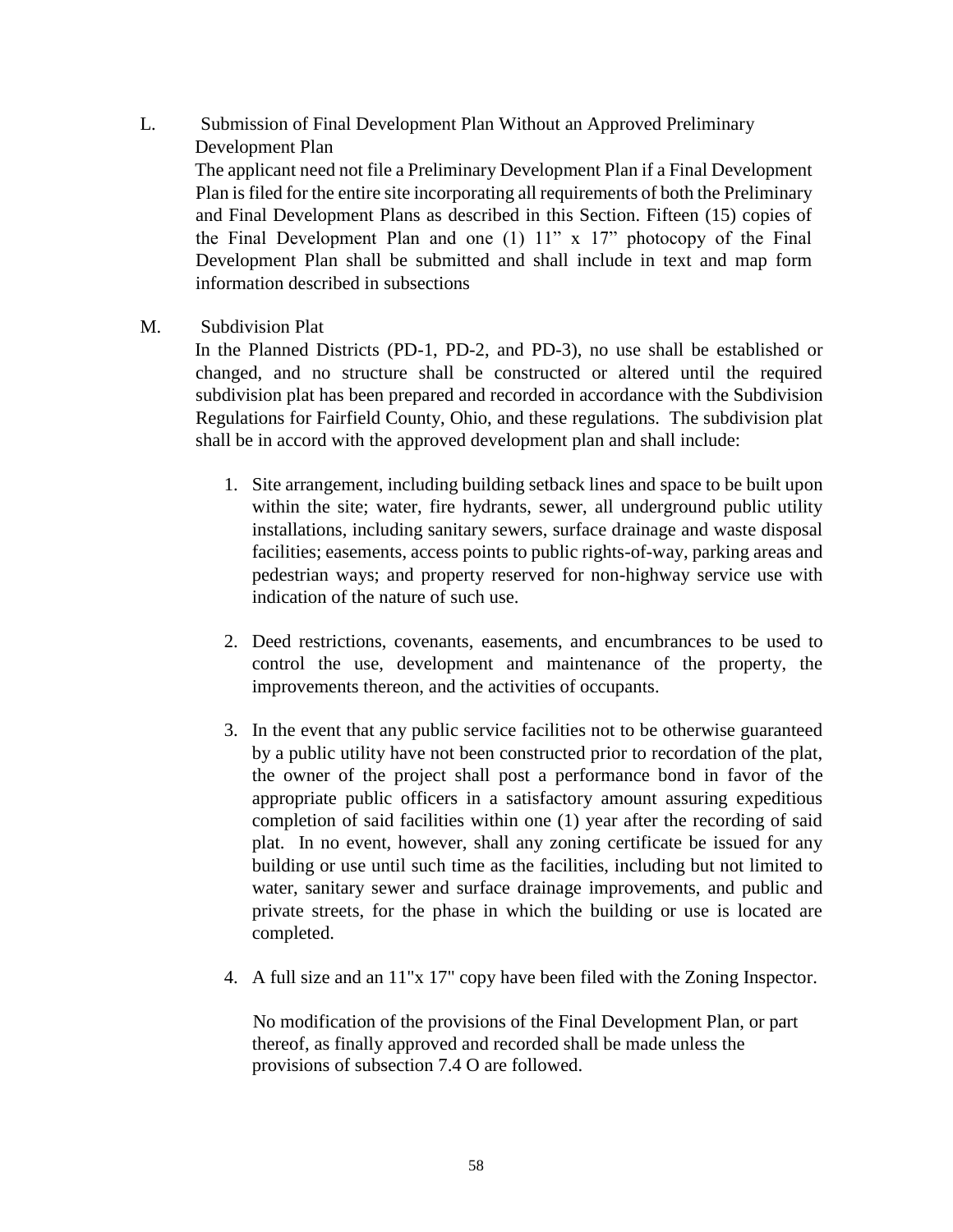## N. Zoning Certificate

After the Final Development Plan is recorded the Zoning Inspector may issue a zoning permit upon payment of the required fees and submission of the detailed landscaping plan for each platted lot. The zoning permit for a planned development shall be for a period not to exceed three (3) years or that period approved in the final development plan. If no construction has begun within three (3) years after approval is granted the Final Development Plan approval shall be void.

## O. Extension or Modification of Final Development Plan

An extension of the time limit or a minor change to the approved development plan may be approved by the Hocking Township Board of Trustees. Such approval shall be given only upon a finding of the purpose and necessity for such change or extension and evidence of reasonable effort toward the accomplishment of the original development plan, and that such change or extension is not in conflict with the general health, welfare, and safety of the public or development standards of the district.

- 1. No extension of time shall be granted except on application filed with the zoning inspector not later than ninety (90) days before the expiration of the then current time limit.
- 2. The following shall not be considered a minor change to the approved development plan, unless approved by a unanimous resolution of all the members elected to the Hocking Township Board of Trustees and adopted at a public meeting:
	- a. A change in the use or character of the development.
	- b. An increase in overall lot coverage of structures and off-street parking.
	- c. An increase in the density.
	- d. An increase in the problems of traffic circulation and public utilities.
	- e. A reduction in approved open space.
	- f. A reduction of off-street parking and loading space.
	- g. A reduction in required pavement widths.
	- h. A reduction of the acreage in the planned development.
	- i. Any other departure from the approved development plan which is deemed not to be in substantial compliance with the approved development plan.
- 3. Major Deviation and Public Hearing: Any major deviation from the approved Development Plan shall not be considered by the Township Trustees until the owner of the property makes a detailed written Application to the Township Trustees. The Application shall specifically detail the changes requested and the reasons for the change. A major deviation shall include, but not be limited to, changes in use and/or character of the development, and/or increase of density.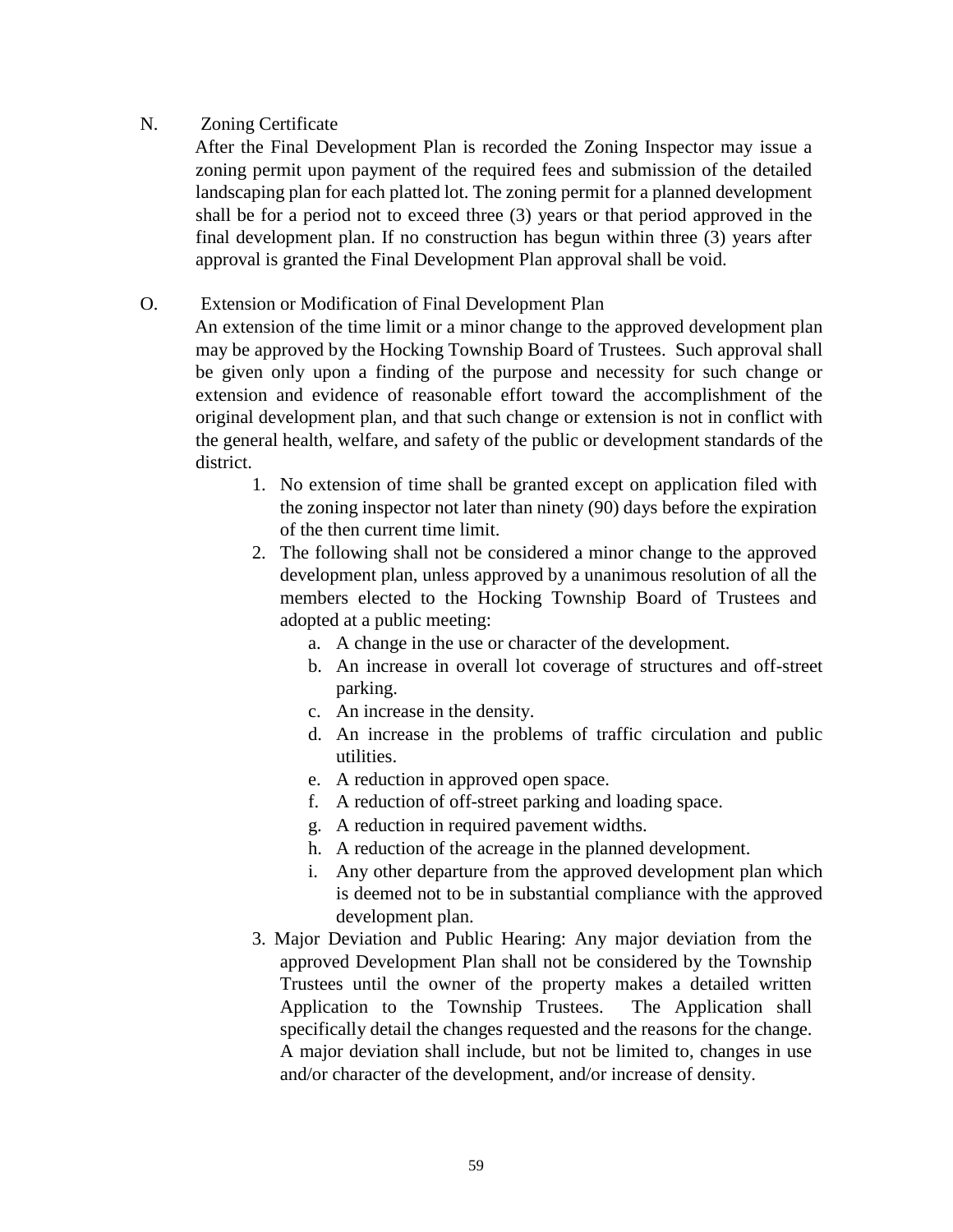Upon receipt of an Application for a major deviation from the approved Development Plan the Township Trustees shall forward the Application to the Township Zoning Commission or Board of Zoning

Appeals pursuant to their respective authorities under the Zoning Resolution. The applicant can amend his/her application at any time prior to the vote of the Commission or Board. The Commission or Board shall make a written recommendation for the approval, modification, or denial of the Application. Upon receipt of the Commission or Board's recommendation the Township Trustees shall hold a public meeting on the Application. The public meeting shall be held within thirty (30) days of receipt of the Commission or Board's recommendation. Notice of the public meeting shall be published once at least ten (10) days before the date of the meeting. Within twenty (20) days of the meeting the Township Trustees shall either approve or disapprove the landowners Application. Approval of the Application shall require a majority vote of the Trustees except that if the recommendation of the Township Zoning Commission or Board of Zoning Appeals is for modification or denial of the Application, then approval of the Application shall require the unanimous vote of the Trustees. An applicant can submit subsequent Applications for major deviations at any time provided there is a reasonable and material amendment to the preceding Application.

The Township Trustees shall not conduct the meetings in a quasijudicial manner and there shall not be the opportunity for hearing and the introduction of evidence. The decision of the Township Trustees shall be final and not appealable.

### P. Enforcement

- 1. The Zoning Inspector shall review, at least once every six (6) months, all zoning permits issued and all construction that has taken place within the development area.
- 2. If the Zoning Inspector shall find that the ratio of construction of residential units, nonresidential structures, open space and/or recreational facilities substantially differs from the approved phasing program, he shall follow the procedures of Article VI in order to suspend further construction until compliance is achieved.
- 3. If the Zoning Inspector shall find that the developer of a planned development has failed to meet the approved development schedule, he shall forward this information to the Township Trustees.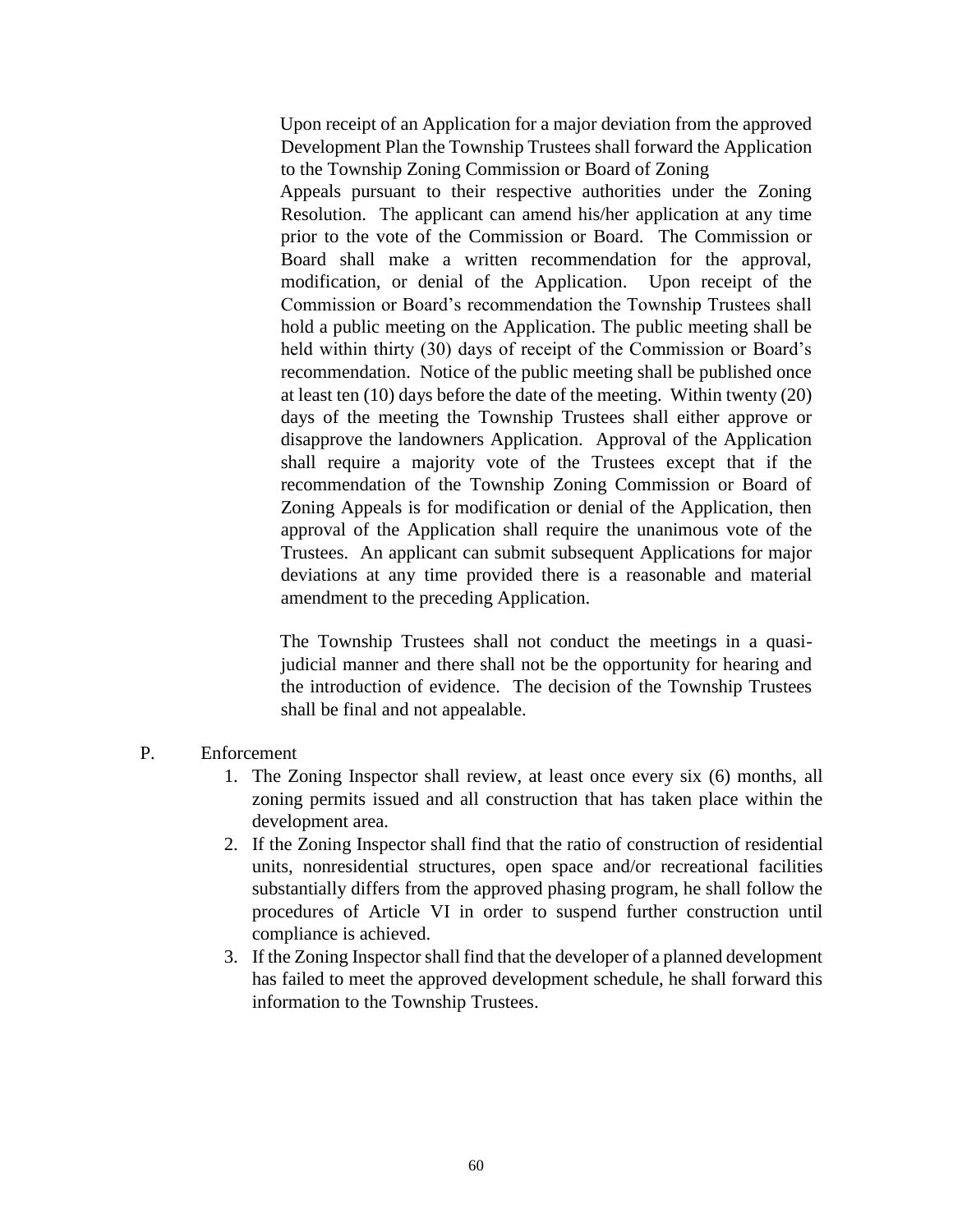## **ARTICLE VIII ZONING DISTRICTS AND ZONING MAPS 8.1 DISTRICTS**

For the purposes of this Zoning Resolution, Hocking Township, Fairfield County, Ohio is divided into the following zoning Districts:

| <b>RR</b> | <b>Rural Residential District</b>         | 9.1                                         |
|-----------|-------------------------------------------|---------------------------------------------|
| MHP       | <b>Manufactured Home Park District</b>    | 9.2                                         |
| $PD-1$    | <b>Planned Residential District</b>       | 9.3                                         |
| NB        | Neighborhood Business District            | 9.4                                         |
| $PD-2$    | <b>Planned Commercial-Office District</b> | 9.5                                         |
| $PD-3$    | <b>Planned Industrial District</b>        | 9.6                                         |
| F-P       | Flood Plain Overlay District 9.7 W-P      | <b>Wellhead Protection Overlay District</b> |
|           | 9.8                                       |                                             |

## **8.2 MAP**

The boundaries of these Districts are hereby established as shown on the Zoning Map of Hocking Township, Fairfield County, Ohio. The Zoning Map and all notations and references and other matters shown hereon, shall be and are hereby made a part of this Zoning Resolution. The Zoning Map shall be and remain on file in the township zoning office.

## **8.3 DISTRICT BOUNDARIES**

Except where referenced and noted on the Zoning Map by a designated line and/or dimensions, the district boundary lines are intended to follow property lines, Lot Lines, centerlines of Streets, Alleys, streams and/or railroads as they existed at the time of passage of this Zoning Resolution. The Zoning Inspector shall interpret the boundary lines from the Zoning Map. If the Zoning Inspector's interpretation of such boundary line is disputed, final interpretive authority shall rest with the Board of Zoning Appeals.

## **8.4 DISTRICT USES**

Regulations pertaining to the Use of land within each District as outlined in Article IX are hereby established, and land Uses are listed as either permitted or Conditional Uses within the Districts. Any unlisted Use shall be prohibited within the applicable District, unless otherwise determined by the Board of Zoning Appeals to be a similar use in accordance with the provisions of Section 6.4 of this Zoning Resolution.

## **8.5 SIMILAR USES**

A. Determination as to whether a Use is similar to Uses permitted by right or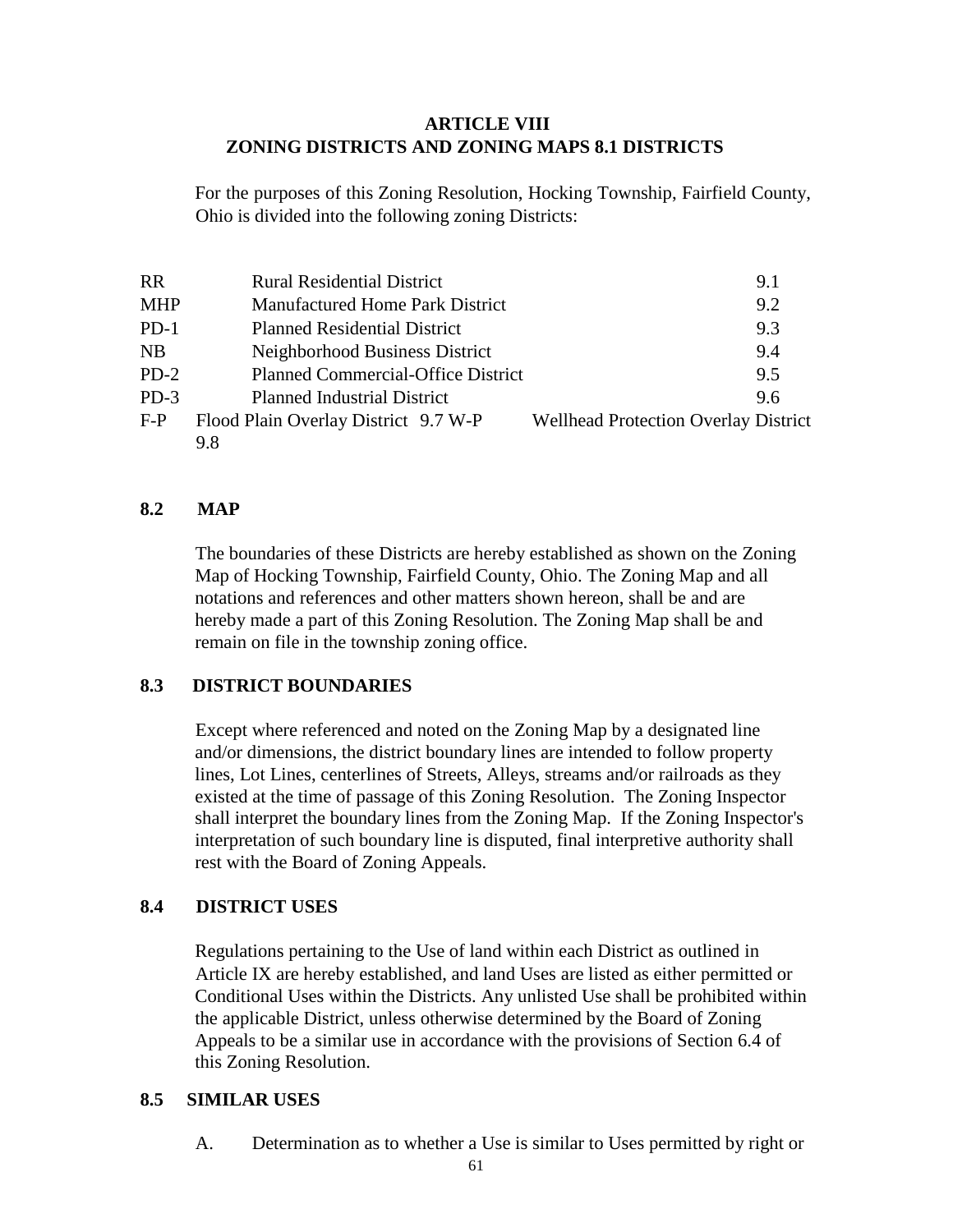Conditional Uses shall be considered as an expansion of Use regulations of the district and not as a Variance applying to a particular situation. Any Use found similar shall thereafter be considered as a permitted or Conditional Use in that District as applicable.

B. Applications for Zoning Permits for Uses not specifically listed in the permitted or Conditional Use classifications of the zoning District, which the applicant feels qualify as a similar Use under the provisions of this section, shall be submitted to the Board of Zoning Appeals.

C. Within sixty (60) days after such submittal, the Board of Zoning Appeals shall determine whether the requested Use is similar to those Uses permitted by right or as a Conditional Use in the specific District. In order to find that a Use is similar, the Board of Zoning Appeals shall find that all of the following conditions exist:

- 1. Such Use is not listed as a permitted or Conditional Use in another District.
- 2. Such Use conforms to basic characteristics of the classification to which it is to be added and is more appropriate to it than to any other classification.
- 3. Such Use creates no danger to health and safety, creates no offensive noise, vibration, dust, heat, smoke, odor, glare, or other objectionable influences, and does not create traffic congestion to an extent greater than normally resulting from Uses listed in the classification to which it is added.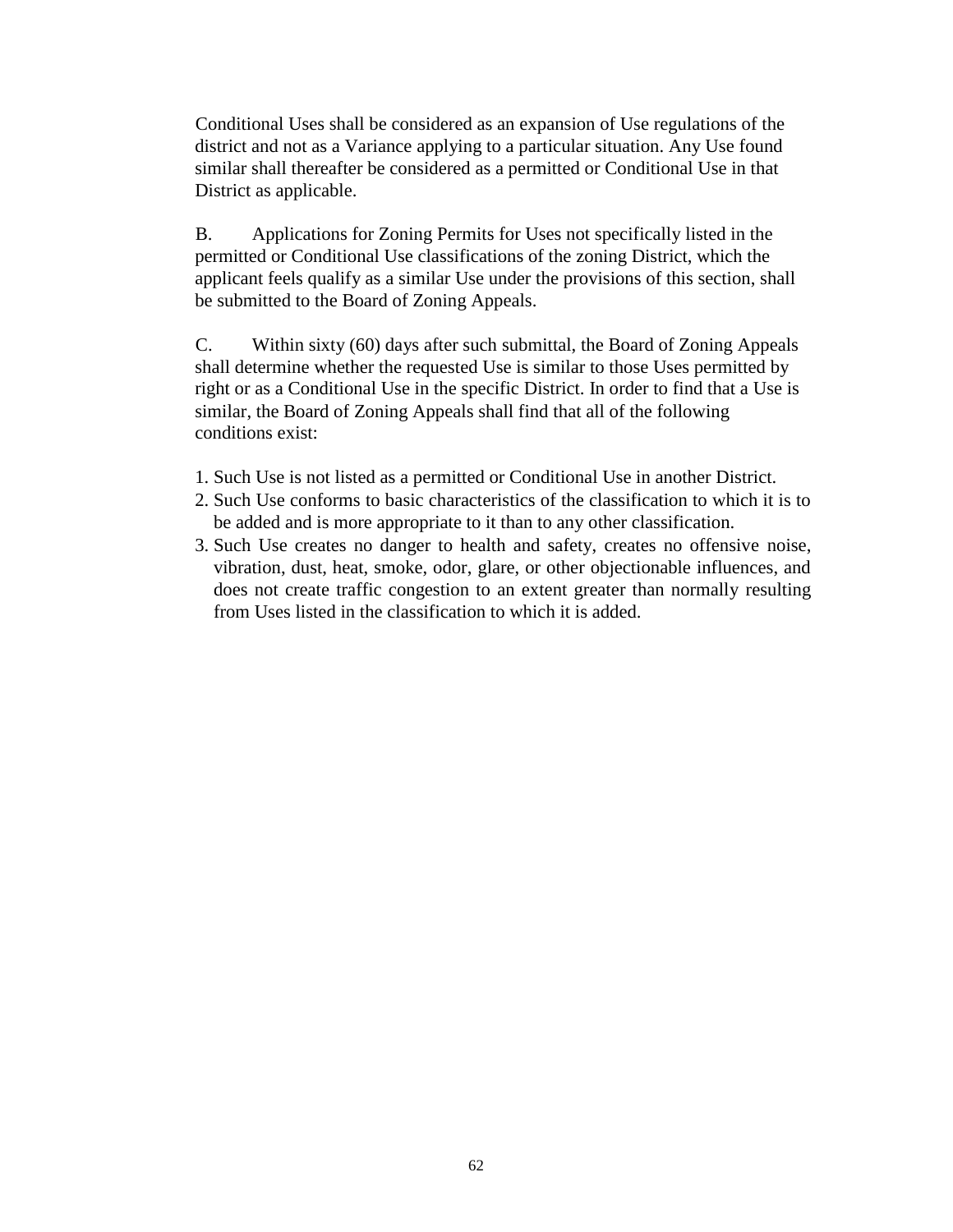# **SECTION IX ZONING DISTRICTS**

## **9.1 RURAL RESIDENTIAL DISTRICT (RR).**

## A. Intent and Purpose

The intent of the Rural Residential District is to recognize the existence of and the demand for residential lots of a relatively spacious nature located within Hocking Township. This district is to be applied primarily to areas not currently served or planned to be served by central sewers and/or water or by other services.

- B. Permitted Principal Uses
	- 1. Single family dwellings on lots of two (2) acres or greater.
	- 2. Residential facilities Type A.
	- 3. Child Day Care Home Type B; provided no person operates or is employed by the child day care home unless the person is a resident of the dwelling unit in which the child day care is operated.
	- 4. Farm Market subject to the provisions of Section 2.4.
	- 5. Forest and wildlife preserves.
	- 6. Projects specifically designed for watershed protection, conservation of soil or water or for flood control.
	- 7. Garage/yard sales, subject to the restrictions in Section 10.36.
	- 8. Individual Wind Energy Conversion Systems, subject to the restrictions in Section 10.37.
- C. Permitted Accessory Uses
	- 1. Accessory structures as regulated by Section 10.13.
	- 2. Accessory storage of recreational vehicles, boats, motor homes, equipment, trailers, and other vehicles other than passenger cars as regulated by Section 10.22.
	- 3. Private swimming pools as regulated by Section 10.20 together with game courts for the use of occupants and their guests.
	- 4. Fences as regulated by Section 10.33.
	- 5. Temporary uses specified in and regulated by Section 10.17.
	- 6. Large or small satellite dish antennas and aerial antennas as regulated by Section 10.32.
	- 7. The keeping of animals and/or fowl as pets or for domestic use.
	- 8. Facilities for the storage, sorting, preliminary processing, or sale of agricultural products, if such products are used in the production of other farm products and if said storage, processing, sorting, or sales is carried as incidental to other farming operation by the owner/ proprietor.
	- 9. Home Occupations as regulated by Section 10.34.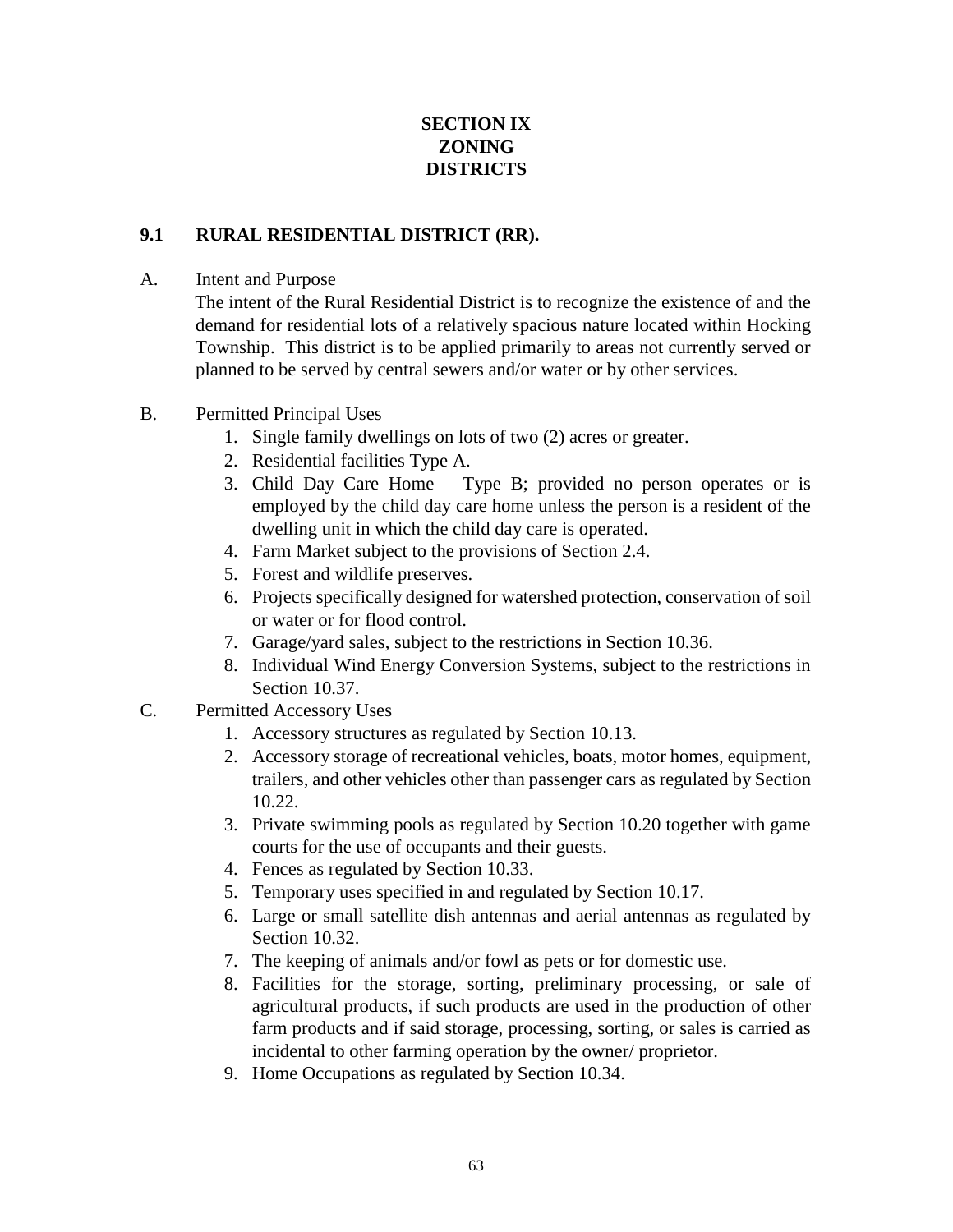- 10. Attached Telecommunication Towers, provided the attached structure does not extend more than twenty (20) feet above the highest point of the structure to which it is attached and complies with all applicable federal regulations.
- 11. Solar Panels as regulated by Section 10.41

#### D. Conditional Uses

All listed conditional uses shall comply with Article 11 of this Resolution.

- 1. Auction Houses.
- 2. Bed & Breakfast.
- 3. Two Family Dwellings.
- 4. Campground.
- 5. Cemeteries.
- 6. Churches, fraternal organizations, and other similar places of public assembly.
- 7. Veterinary Animal Hospital.
- 8. Driving Range.
- 9. Type A Family Day-Care Home.
- 10. Adult Group Homes, Residential Facilities, Type B, and Residential Care Facilities, Types A and B, Nursing homes.
- 11. Mineral Extractions.
- 12. Small Wind Farms.
- 13. Free Standing Telecommunication Towers.
- 14. Public buildings and/or uses which are supported in whole or part by taxes or by special public assessment. Such uses include but are not limited to parks, playgrounds, schools, fire stations, community centers, water treatment, pumping and storage facilities, wastewater treatment and pumping facilities.
- 15. Commercial Recreational Uses including Commercial Swimming Pools, Libraries, Museums, and Art Galleries.
- 16. Agricultural Implement Businesses.
- 17. Rural Residential Businesses, subject to the conditions in Section 11.13. Rural Residential Businesses include sawmills (woodworking such as cabinet making, furniture refinishing, repair or construction); commercial recreation uses, small engine maintenance and repair shop; outdoor sales of products built on-site; professional business and office sales; landscaping services; welding shops; retail sales; and commercial vehicle and equipment storage. Any rural residential business that may be proposed, but not listed above, may be permitted as a conditional use provided it is determined to be a similar use pursuant to the procedures of Section 8.5, a conditional use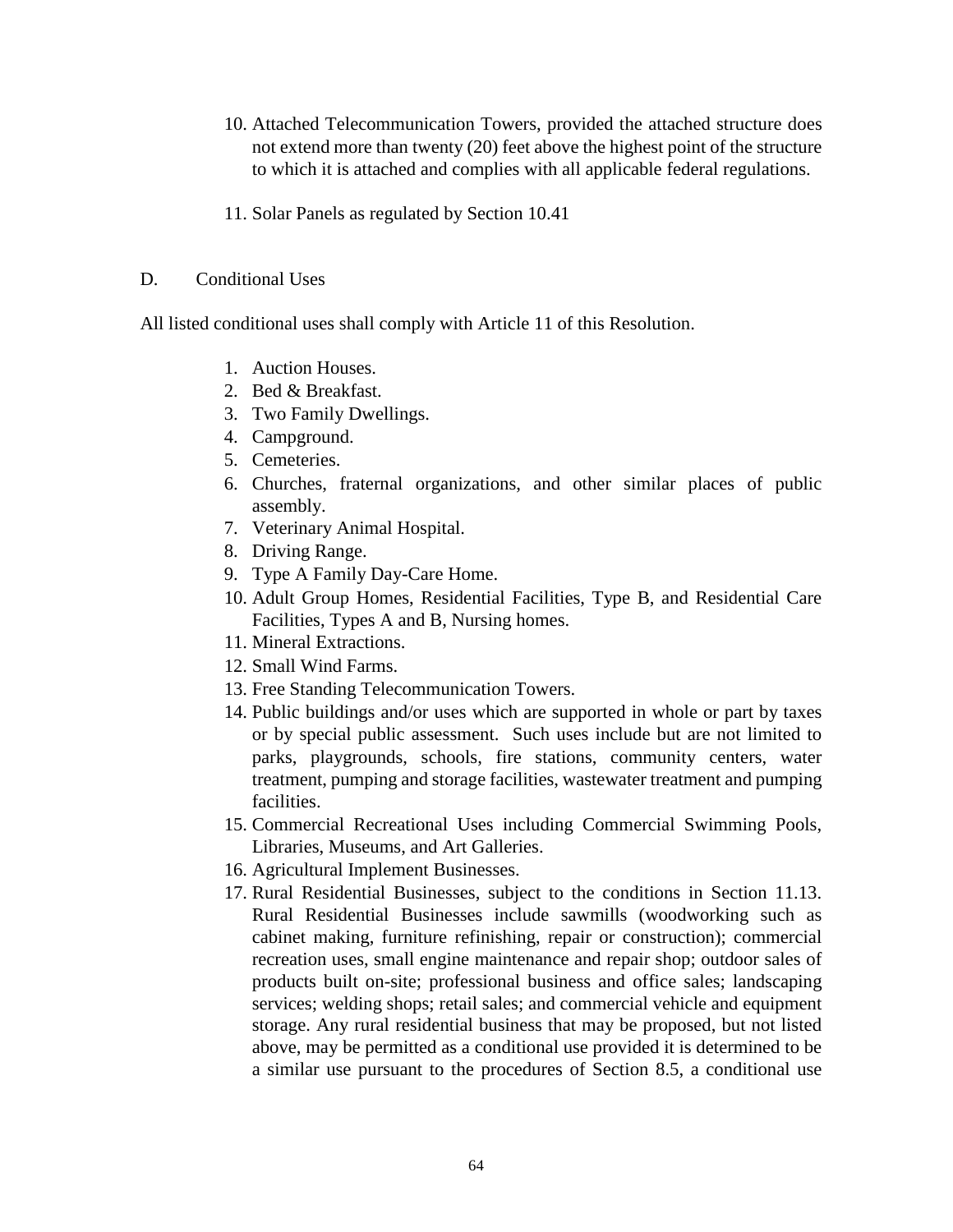permit is issued in accordance with the procedures in Section 7.3 and such use complies with the conditions of Section 11.13.

- E. Signs shall be permitted in the RR District as regulated in Section 10.38.
- F. Dimensional Requirements

Minimum lot area: two (2) acres

Frontage (Width): two hundred (200) feet

Maximum Lot Depth: 5x frontage, on residential lots of less than fifteen (15) acres

Minimum Lot Depth: four hundred thirty-five (435) feet

Floor space requirements: one thousand two hundred (1,200) square feet for

1-3 bedrooms + 150 square feet per each additional bedroom Setback.

Principal Building:

1. Front on County or Township Roads: Fifty (50) feet from the Right of Way.

2. Front on State or Federal Highway: Eighty (80) feet from the Right of Way.

- 3. Side, Minimum: twenty (20) feet
- 4. Rear, Minimum: thirty (30) feet Setback.

## Accessory Building:

- 1. Front on County or Township Roads: Fifty (50) feet from the Right of Way.
- 2. Front on State or Federal Highway: Eighty (80) feet from the Right of Way.
- 3. Side, Minimum: fifteen (15) feet
- 4. Rear, Minimum: fifteen (15) feet

Principal Building Height - Thirty-Five (35) feet

## **9.2 MANUFACTURED HOME PARK DISTRICT (MHP).**

A. Intent.

It is the intent of the MHP, Manufactured Home Park District, to provide an area for planned Manufactured Home Parks in accordance with Ohio Administrative Code [3701](http://codes.ohio.gov/oac/3701) and the Ohio Revised Code Section [3733.](http://codes.ohio.gov/orc/3733)

### B. Principal Permitted Uses.

- 1. Manufactured Homes
- 2. Type B Family Day-Care Home.
- 3. Individual Wind Energy Systems, subject to the standards in Section 10.37.
- C. Accessory Uses.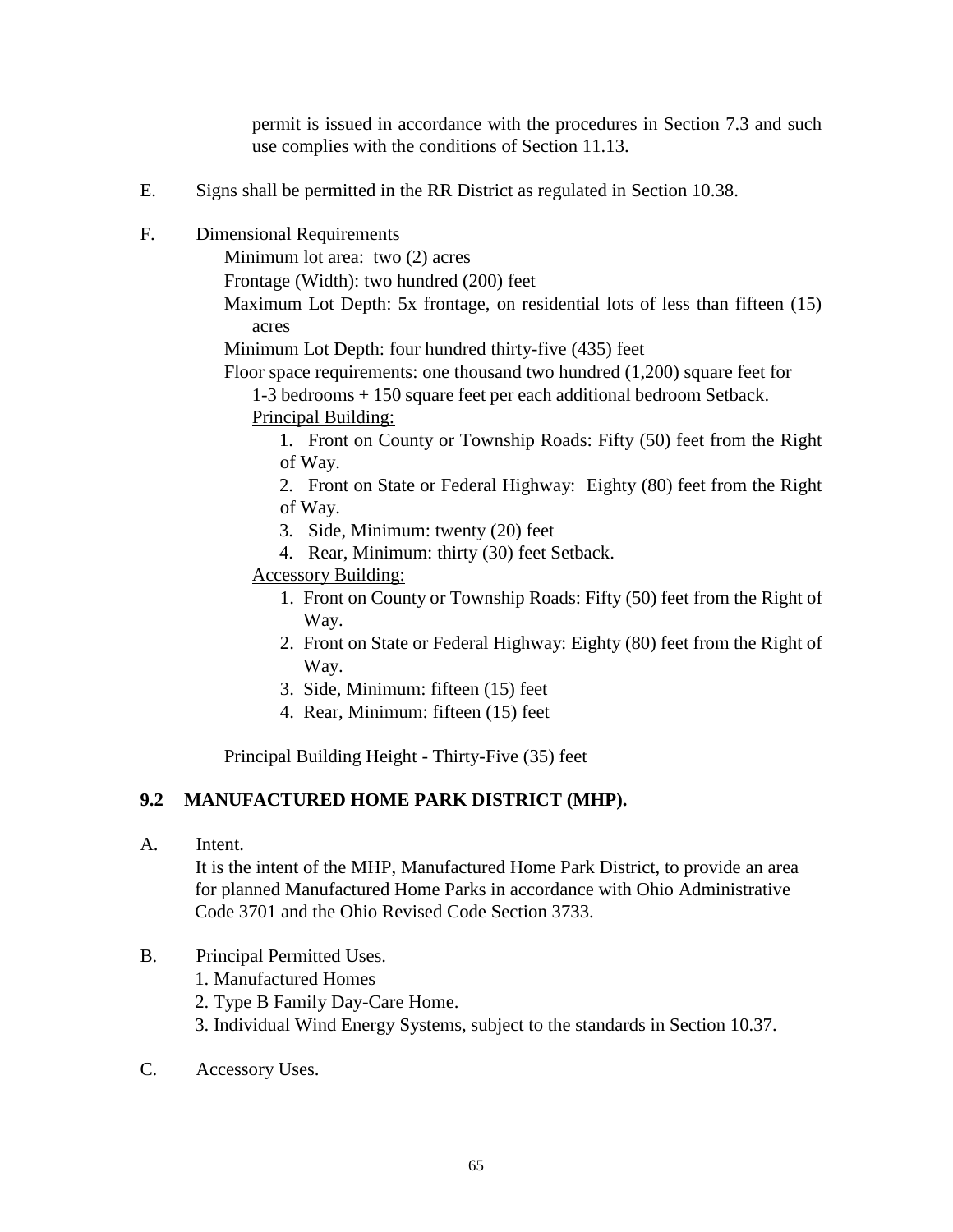Accessory Uses, Buildings, or other Structures customarily incidental to Manufactured Homes, including Home Occupations as regulated by Section 10.34.

D. Approval Procedures.

Manufactured Home Parks shall be developed according to the standards and regulations stated and referenced in Section 9.2(E). The procedure to amend the Official Zoning Map to establish the MHP District shall be that procedure for amendments specified in Section 7.1.

E. The Zoning Commission and Board of Trustees shall review the particular facts and circumstances of each proposed MHP District in terms of the following standards and shall find adequate evidence that such development meets the following standards:

1. The proposed Manufactured Home Park will be adequately served by essential public facilities and services such as highways, Streets, drainage, water, sewage disposal, refuse disposal, schools, law enforcement and fire protection, or that the persons or agencies proposing the establishment of the park shall be able to provide any such services adequately.

2. The vehicular approaches to the proposed Manufactured Home Park will be so designed as not to create traffic interference or congestion on surrounding public streets or roads.

3. The proposed Manufactured Home Park will not result in the damage, destruction, or loss of any natural, scenic, or historic features of major importance.

4. The establishment of the proposed Manufactured Home Park shall not be demonstrably detrimental to the value of the surrounding properties or the character of the adjacent neighborhoods.

5. All Manufactured Home Parks shall have a twenty (20) foot landscape Buffer along all public rights–of–way and adjacent parcels, which shall be planted and maintained with a six (6) foot evergreen hedge or dense planting of evergreen shrubs not less than two (2) feet in height at the time of the planting. No Landscaping materials shall be planted in such a manner that any portion of growth extends beyond the property line. All Landscaping materials shall be installed in accordance with accepted, good construction and planting procedures. The Owner of the property shall be responsible for the continued proper maintenance of any material used to comply with these Buffer requirements.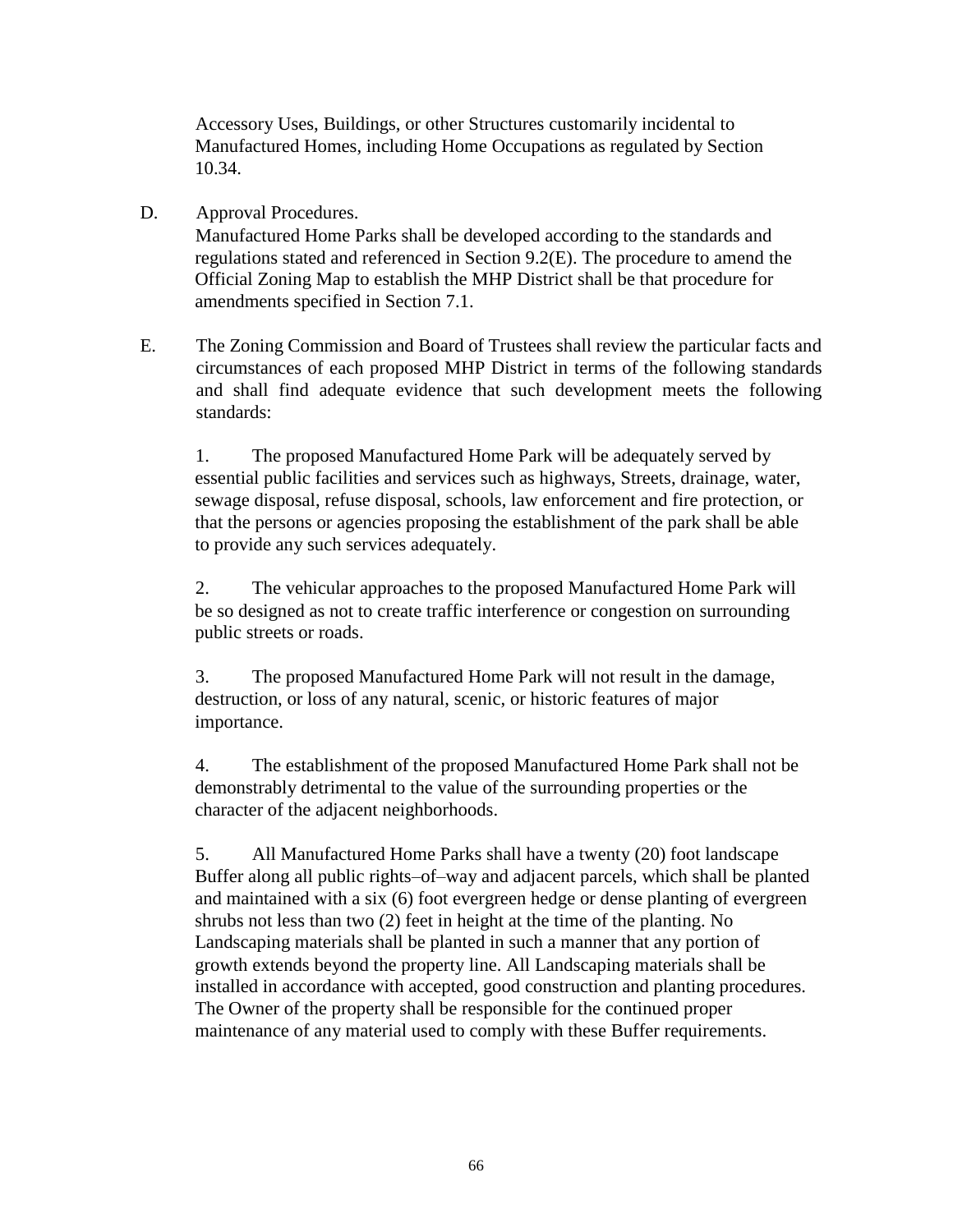6. All Manufactured Home Parks shall comply with all the requirements of the Ohio Administrative Code Chapter [3701 p](http://codes.ohio.gov/oac/3701)romulgated by the Ohio Public Health Council in accordance with Chapter [3733](http://codes.ohio.gov/orc/3733) of the Ohio Revised Code.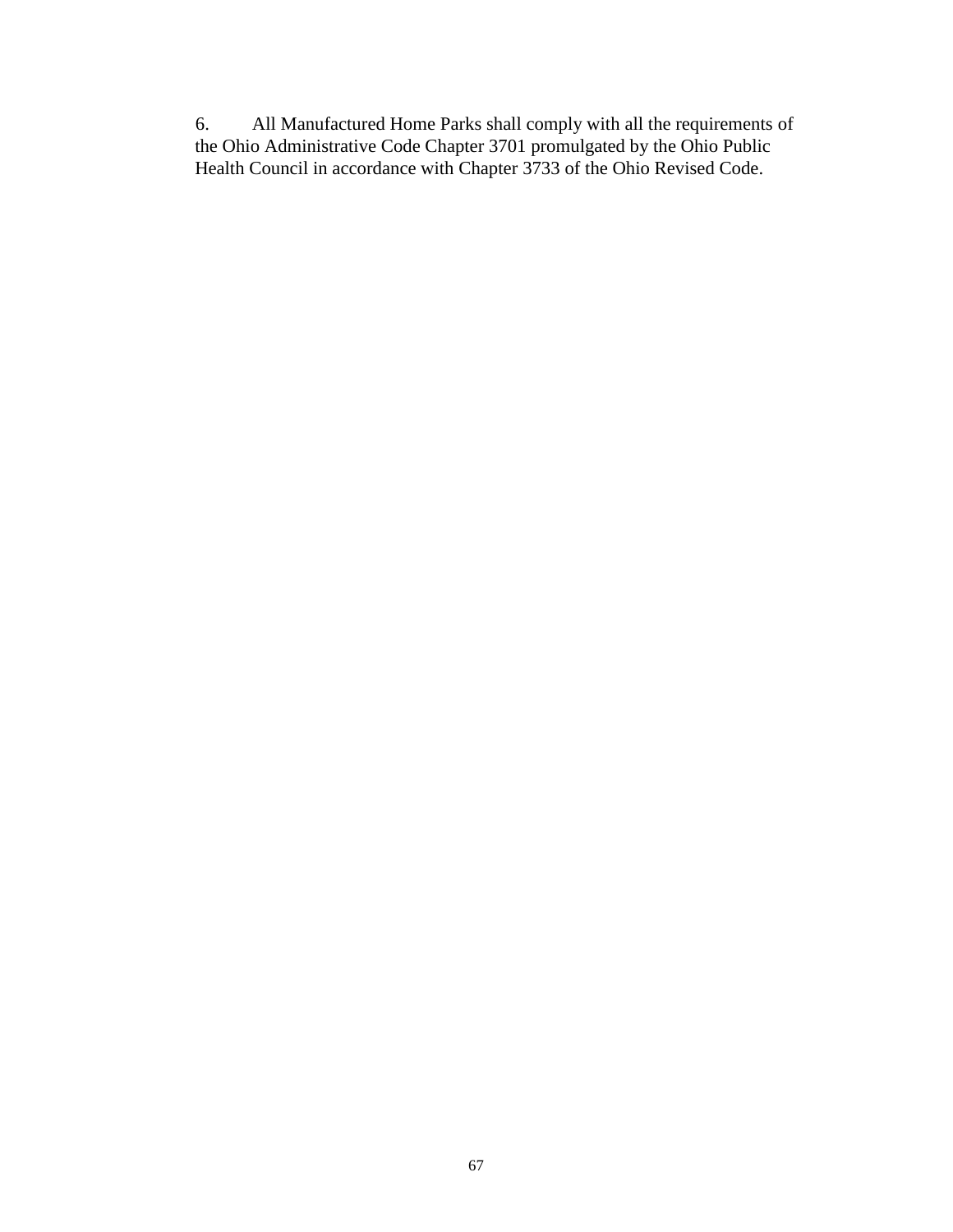## **9.3 PLANNED RESIDENTIAL DISTRICT (PD-1).**

#### A. Intent and Purpose

The Township recognizes that with increased suburbanization and population growth come increased demands for well-organized residential areas that take into account unique natural features, contemporary land use concepts, and a balanced residential environment. The Planned Residential District is intended to promote flexibility of land development for residential purposes while still preserving and enhancing the health, safety, and general welfare of the inhabitants of the Township. Such developments shall be based upon a unified development plan conceived and carried out for the entire site.

- B. General Requirements
	- 1. The provisions of this Section, Sections 7.4 and 10.40 shall apply only to a tract of land containing at least twenty-five (25) acres for which an application is made as provided in Section 7.4.
	- 2. The gross density of land use within a Planned Residential District shall not exceed .5 dwelling units per acre unless Conservation Development Standards are used. If Conservation Development Standards are used, the gross density of the land shall not exceed 1 dwelling units per acre.
	- 3. Single family detached dwelling units shall constitute no less than sixty-five (65) percent of the total dwelling units in a Planned Residential District (PD-1) if Conservation Development Standards are not used.
	- 4. Cluster or common wall Single-family zero lot line, attached twin singles, townhouses, or other innovative forms of residential development shall constitute no more than thirty-five percent (35%) of the total number of dwelling units within a Planned Residential District (PD-1) if Conservation Development Standards are not used.
	- 5. Perimeter requirements shall call for comparable type and value of land use with neighboring districts where feasible.
- C. Permitted Principal Uses
	- 1. Without the use of Conservation Development Standards Within a Planned Residential District, without the use of Conservation Development Standards, the following uses are permitted subject to the area, size, density, and other provisions set forth in this Resolution.
	- a. Single family detached dwellings on lots of two (2) acres or greater.
	- b. Cluster housing and Single-family zero lot line units on portions of the property. The overall density for such portion of the property devoted to cluster housing and related open space shall not exceed the density that would result if those portions of the property were developed for singlefamily detached units in accordance with Section 9.1 (B).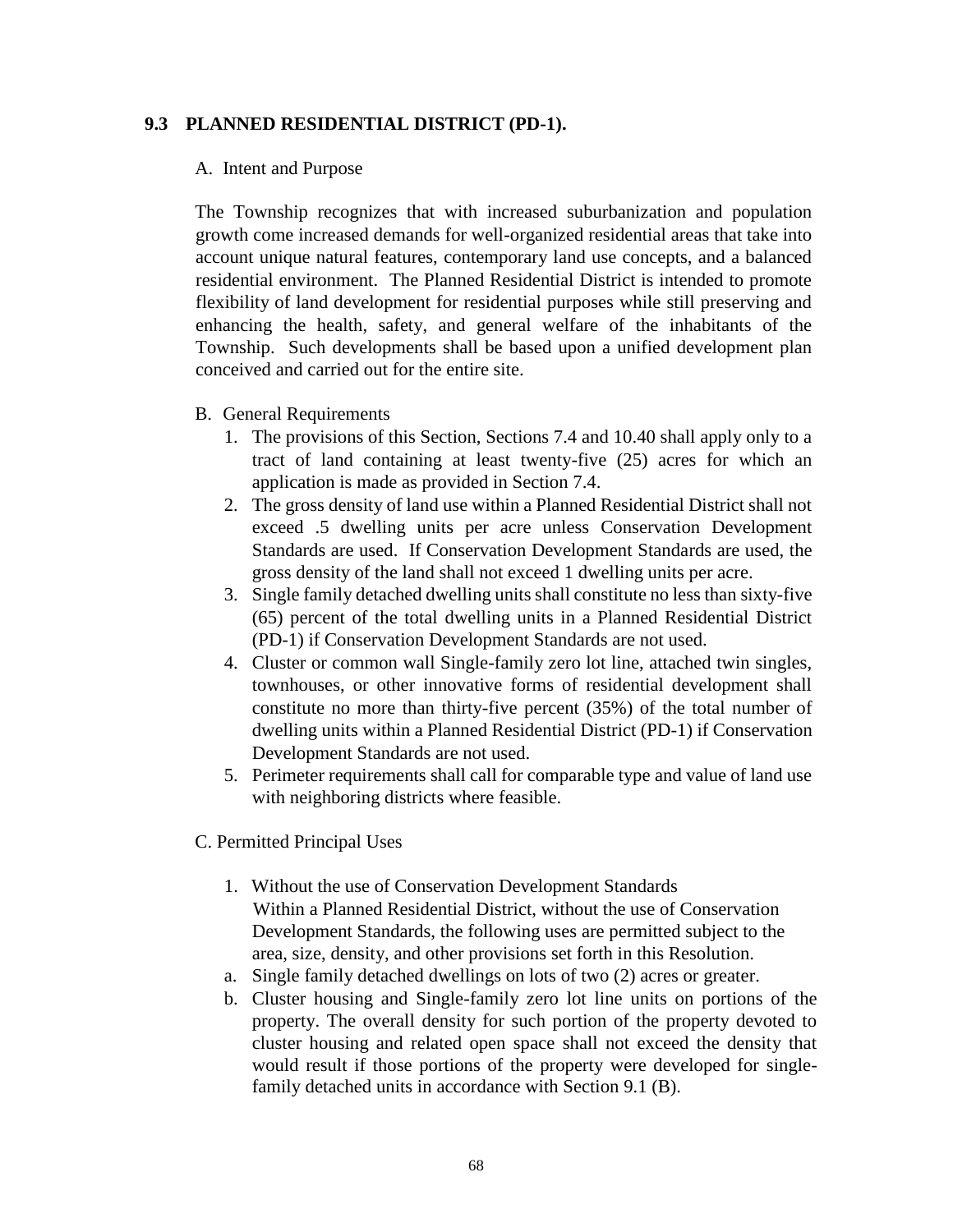- c. Common Wall Single Family Attached Dwelling Units on portions of the property. The overall density for such portion of the property devoted to common wall single family attached dwelling units, as defined in Article III and related open space shall not exceed the density that would result if those portions of the property were developed for single-family detached units in accordance with Section 9.1 (B).
- d. Nonresidential uses of a religious, cultural, educational, or recreational nature or character to the extent they are designed and intended to serve the residents of the Planned Residential District. Said facilities may be designed to serve adjoining neighborhoods or residents if they are located in such proximity to the major thoroughfares as to permit access without burdening residential streets.
- e. Public buildings and/or uses that are supported in whole or part by taxes or by special public assessment. Such uses include but are not limited to parks, playgrounds, libraries, schools, fire stations, community centers, water treatment, pumping and storage facilities, and wastewater treatment and pumping facilities.
- f. Forest and wildlife preserves.
- g. Projects specifically designed for watershed protection, conservation of soil or water or for flood control.
- h. Garage/yard sales, subject to the restrictions in Section 10.36.
- 2. With the use of Conservation Development Standards
	- a. Single family detached dwellings.
	- b. Cluster housing units.
	- c. Common Wall Single Family Attached Dwelling Units.
	- d. Single-family zero lot line, attached twin singles, townhouses, or other innovative forms of residential development.
	- e. Nonresidential uses of a religious, cultural, educational, or recreational nature or character. Said facilities must be located with direct access to a major thoroughfare or arterial street as to permit access without burdening residential streets.
	- f. Public buildings and/or uses which are supported in whole or part by taxes or by special public assessment. Such uses include but are not limited to parks, playgrounds, libraries, schools, fire stations, community centers, water treatment, pumping and storage facilities, and wastewater treatment and pumping facilities.
	- g. Forest and wildlife preserves.
	- h. Projects specifically designed for watershed protection, conservation of soil or water or flood control.
- 3. Permitted Accessory Uses
	- a. Accessory structures as regulated by Section 10.13.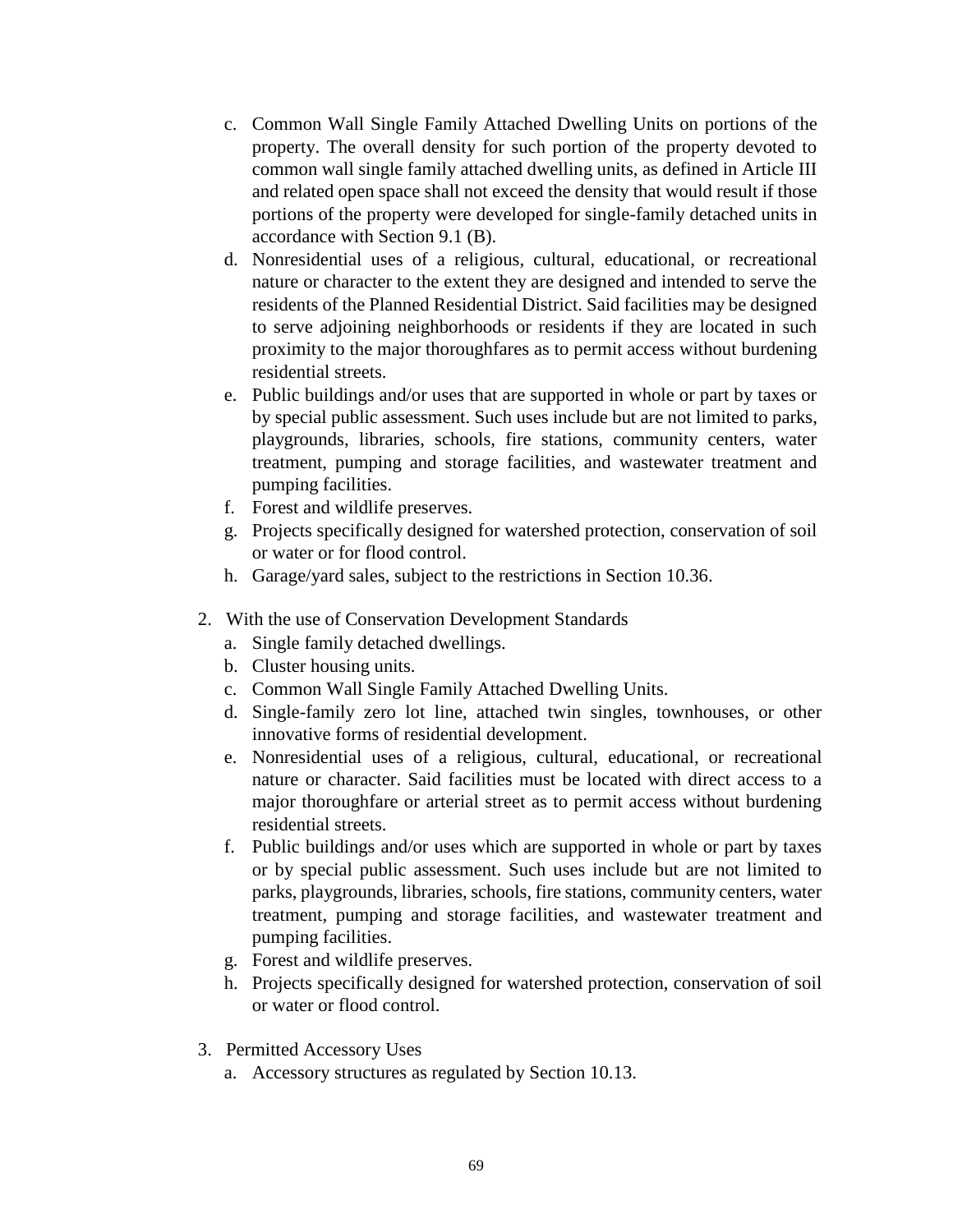- b. Accessory signs as regulated by Section 10.38.
- c. Accessory storage of recreational vehicles, boats, motor homes, equipment, trailers, and other vehicles other than passenger cars as regulated by Section 10.22.
- d. Private swimming pools together with game courts for the use of occupants and their guests as regulated by Section 10.20.
- e. Home occupations conducted by the owner in residence of a permitted dwelling as regulated by Section 10.34.
- f. Parking lots or storage yards for boats and recreational vehicles provided such area is owned or controlled by neighborhood or community associations and use is limited to the residents of the subdivision served.
- g. Temporary uses specified in and regulated by Section 10.17.
- h. Fences as regulated by Section 10.33.
- i. Large and small satellite dish antennas and aerial antennas as regulated by Section 10.32.
- j. Attached Telecommunication Towers, provided the attached structure does not extend more than twenty (20) feet above the highest point of the structure to which it is attached and complies with all applicable federal regulations.
- k. Solar Panels as regulated by Section 10.41.
- D. Dimensional Requirements
- 1. Dimensional Requirements without Conservation Development Standards:
- a. Minimum yard requirements: front, side, and rear yards for single family detached dwellings on lots of ten thousand (10,000) square feet or greater shall be designed so that no residential dwelling is closer than twenty (20) feet to any other residential dwelling. Other permitted uses shall have front, side, and rear yards each of which is at least forty (40) feet. No buildings shall be located closer than fifty (50) feet to any residential district boundary line or thirty (30) feet to any street right of way.
- b. Floor space requirements: each residential dwelling hereafter erected in this district shall have a minimum floor area per dwelling unit as specified in Section 9.1.F.
- c. Minimum yard requirements: Front, side and rear yards for Common Wall and Cluster Housing shall be designed so that no residential building is closer than eleven (11) feet to any other residential building. Other permitted uses shall have front, side, and rear yards each of which is at least forty (40) feet. No buildings shall be located closer than twenty-five (25) feet to any street right of way or fifty (50) feet to any residential district boundary line.
- d. Set-back from Major Thoroughfare and Arterial streets: Buildings within PD1 shall be set-back no less than one hundred fifty (150) feet from the center line of a major thoroughfare or arterial street.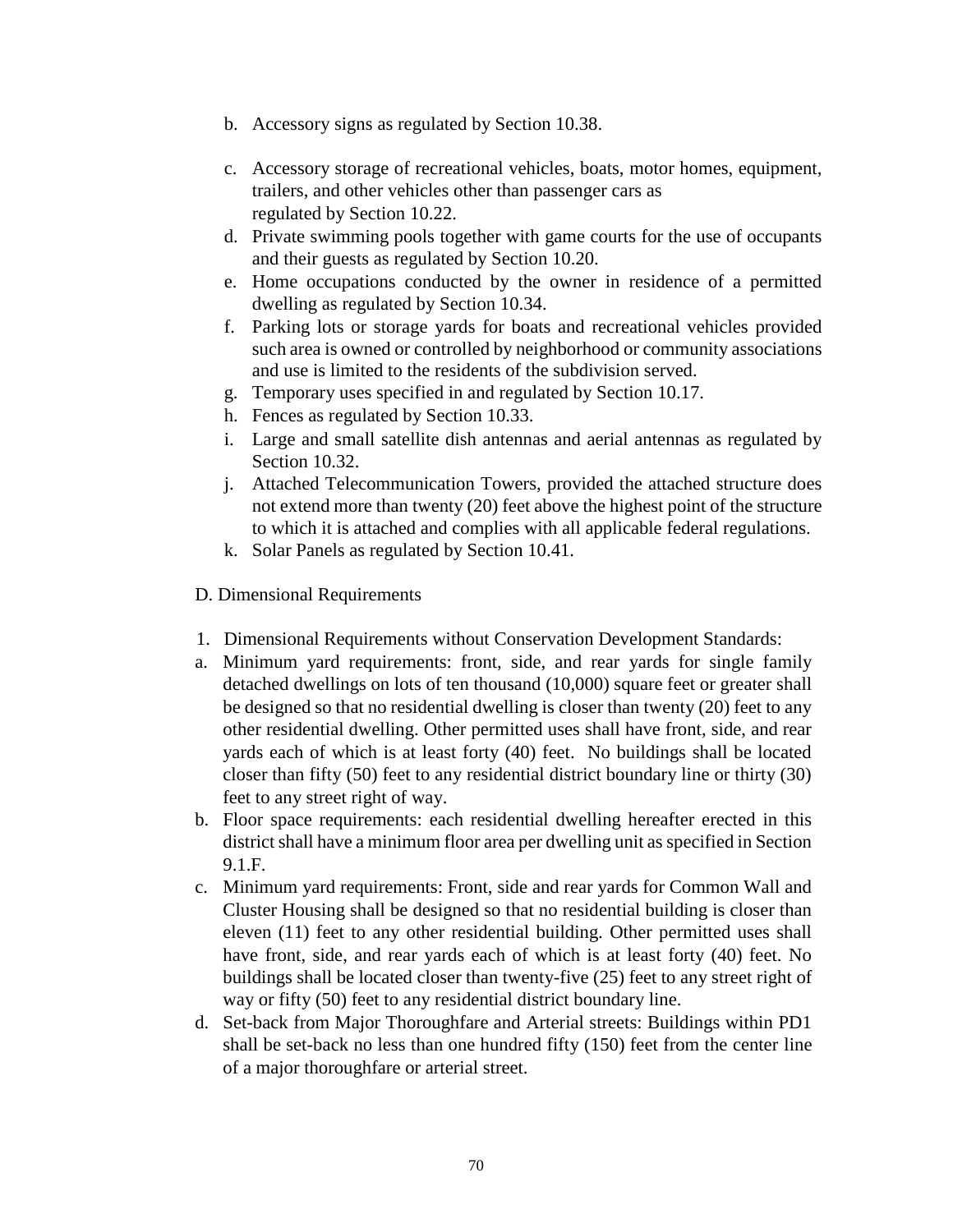- 2. Dimensional Requirements with Conservation Development Standards: The Planning and Zoning Commission may, as a part of the PD-1 with Conservation Development Standards review process, require specific dimensional requirements if in their opinion such requirements are in the best interests of the health and welfare of the general Township.
- a. Minimum yard requirements: Residential, none. Other permitted uses shall have front, side, and rear yards each of which is at least fifty (50) feet. No building shall be located closer than fifty (50) feet to any residential district boundary line. Buildings within developments adjacent to major thoroughfares and arterial streets shall be set-back no less than one hundred fifty (150) feet from the centerline of said major thoroughfare or arterial street.

## **9.4 NEIGHBORHOOD BUSINESS DISTRICT (NB).**

A. Intent and Purpose

It is the intent of the NB Neighborhood Business District to provide areas for business establishments that are pleasant, safe, and convenient to the neighborhood. It is furthermore the intent of this district to create an environment conducive to well-located and designed office building sites to accommodate professional offices, nonprofit organizations, and limited business activities. It is not the intent of this district to include shopping centers or other large scale commercial developments.

- B. Permitted Principal Uses
	- 1. Neighborhood Retail Businesses:
		- a. Florists and gift shops.
		- b. Food sales.
		- c. Convenient stores.
		- d. Drug stores.
		- e. Hardware stores.
		- f. Jewelry stores.
		- g. Clothing stores.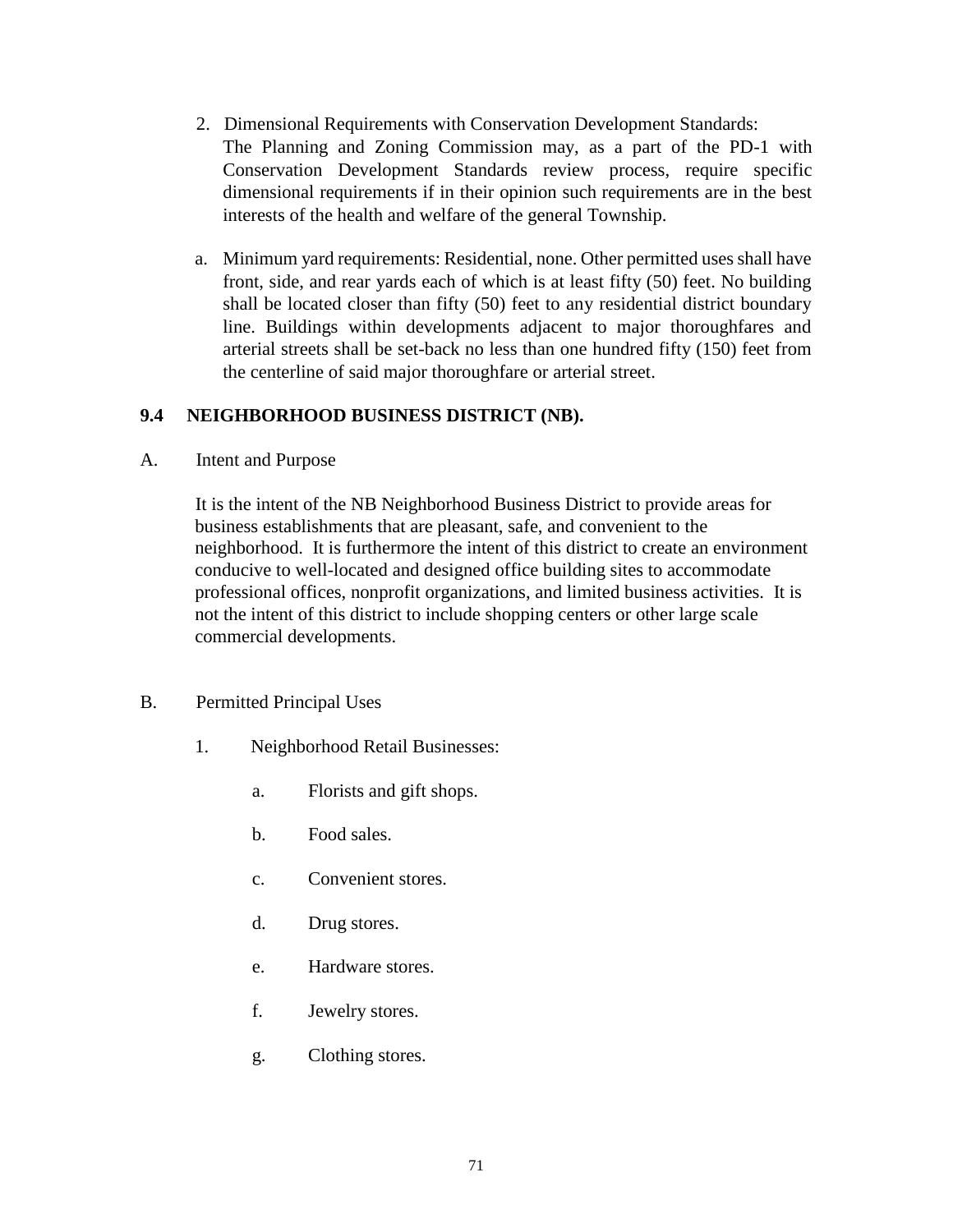- h. Sporting goods stores.
- i. Optical stores.
- j. Furniture, home furnishing, or household goods stores.
- k. Gas station/truck stop.
- l. Auction house.
- 2. Personal Service Businesses:
	- a. barber, beauty shop, salon services.
	- b. dry cleaning and laundry services, without drive-through facilities (Drive through facilities are considered to be an Auto Oriented Business and may be permitted as a conditional uses (see Section 11))
	- c. shoe repair services.
	- d. garment repair/tailoring services.
- 3. Banks, building and loan associations, credit unions, and other similar financial institutions, without drive-through facilities (drive through facilities are considered to be an Auto Oriented Business and may be permitted as a conditional use (see Section 11))
- 4. Business, professional, medical, and dental offices buildings.
- 5. Veterinary animal offices provided all business is conducted entirely within an enclosed building.
- 6. Funeral Homes.
- 7. Restaurants
- 8. Child Day Care Centers.
- 9. Telecommunication Towers.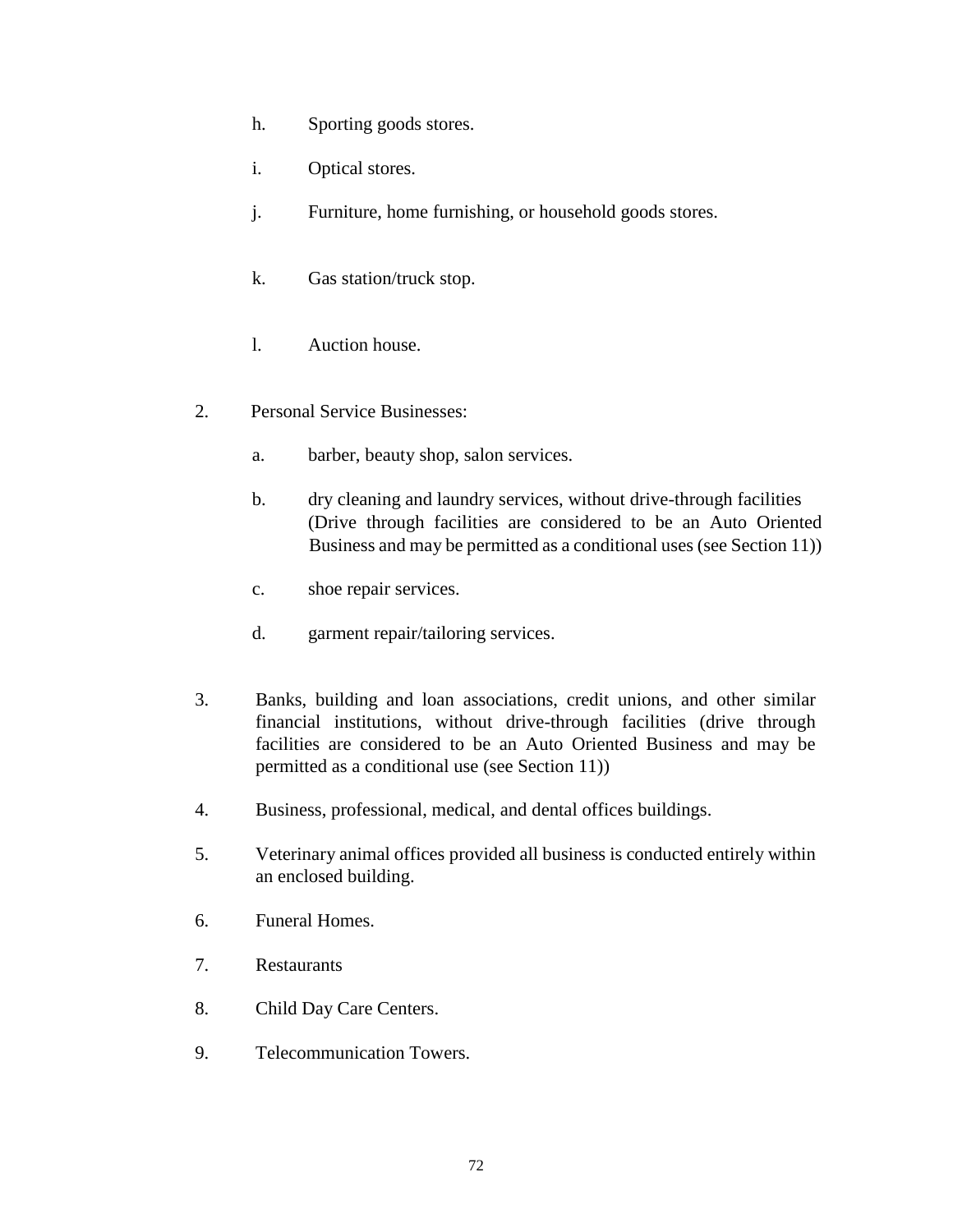- 10. Individual Wind Energy Conversion Systems, subject to the standards in Section 10.37 (Individual Wind Energy Conversion Systems)
- 11. Accessory uses, buildings, or other structures customarily incidental to any aforesaid permitted use. The outdoor storage of junk, unlicensed motor vehicles, semi-trailers, commercial tool sheds, used building materials, used tires, or any other material meeting the definition of junk shall be prohibited, unless otherwise specifically permitted by these regulations in conjunction with a permitted use. Solar Panels may be permitted as an accessory use subject to the regulations in Section 10.41
- 12. Temporary buildings for uses incidental to construction work, subject to the standards in Section 10.17 (Temporary Uses).
- 13. Dwelling units provided said units are located in a building whose principal use is first permitted in the NB District.
- 14. Large and small satellite dish antennas.
- 15. Farm implement sales and services, and storage both new and used.
- 16. Automobile sales and auto rentals as defined in Article III.
- 17. Fences, subject to the standards in Section 10.33 (Fence Requirements).
- C. Conditional Uses.

The following uses may be permitted as conditional uses and are subject to approval by the Hocking Township Board of Zoning Appeals as provided in Section 7.3 (Procedures and Requirements for Approval of Conditional Uses) and Article 11 (Conditional Use Regulations).

- 1. Auto Oriented Businesses as defined in Article III, used independently or in conjunction with a permitted use, and subject to the conditions in Section 11.4.
- 2. Sexually Oriented Business and subject to the conditions in Section 11.14.
- 3. Outdoor Service Facilities used in conjunction with a permitted use and subject to the conditions in Section 11.12.
- 4. Small Wind Farms, subject to the conditions in Section 11.15.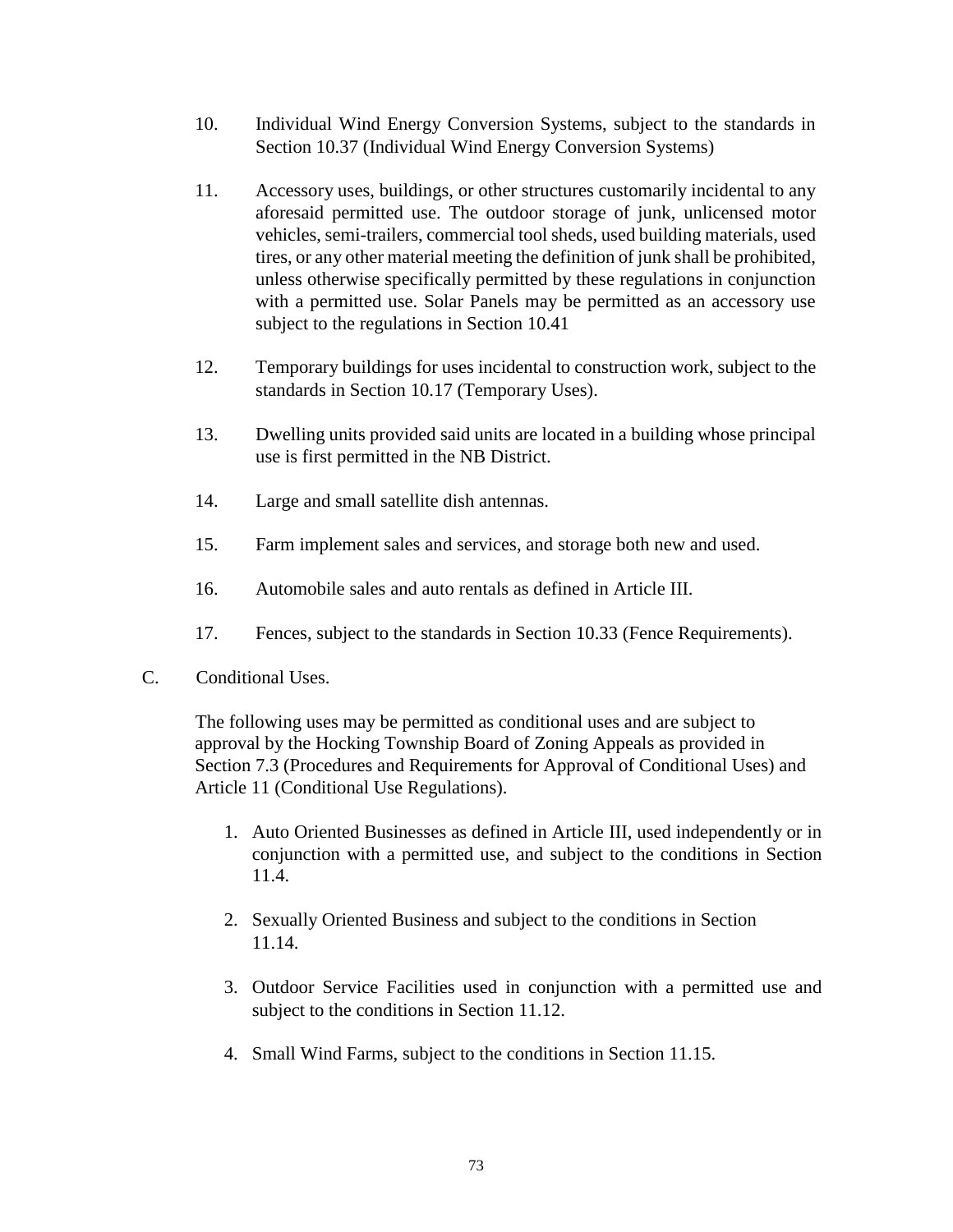## D. Required Standards

No zoning certificate shall be issued for any use in a Neighborhood Business District until the applicant shall have certified to the Zoning Inspector that:

- a) All business shall be of retail or service character.
- b) No manufacturing, processing, packaging, repair, or treatment of goods shall be carried on, except when incidental or accessory to the performance of services or the sale of goods to the public on the premises.
- c) All premises shall be furnished with all-weathered hard surface walks of a material such as bituminous or Portland cement, concrete, wood, tile, terrazzo, or similar material, and, except for parking areas, the grounds shall be planted and landscaped.
- d) Where the property lines separate a business district from a residential district, a visual and mechanical barrier, a minimum of five and one-half (5 ½) feet in height, shall be provided along the common lot line, as regulated by Section 10.19.
- e) No emission of toxic or noxious matter, which is injurious to human health, comfort or enjoyment of life and property or to animal or plant life shall be permitted. Where such emissions could be produced as a result of accident or equipment malfunction, adequate safeguards considered suitable for safe operation in the business involved shall be taken.
- f) The emission of smoke or other air pollutants and dust borne by wind shall be kept to a minimum by appropriate landscaping, paving, or other acceptable means.
- g) There will be no emission of odors or odor causing substances that can be detected without the use of instruments at or beyond the lot lines.
- h) There will be no vibrations that can be detected without the use of instruments at or beyond the lot lines.

Failure to comply with any of the Required Standards by property owners or users shall be considered a zoning violation appropriate for prosecution under the terms of this Resolution.

## E. Dimensional Requirements

In addition to any other provisions of this Resolution, all lands and uses within a Neighborhood Business District shall be developed in strict compliance with the standards hereinafter established:

- 1. Minimum lot area: Two (2) Acres.
- 2. Minimum lot frontage: except as hereinafter set forth all lots or parcels shall have two hundred (200) feet frontage. Lots or parcels having less than the above listed minimum frontage must have a lot width fifty (50) feet forward of the building line which is equal to the minimum lot frontage requirement. In no case shall the parcel have a lot width less than eighty-five (85) feet at the right of way line and the width of eighty-five (85) feet shall not be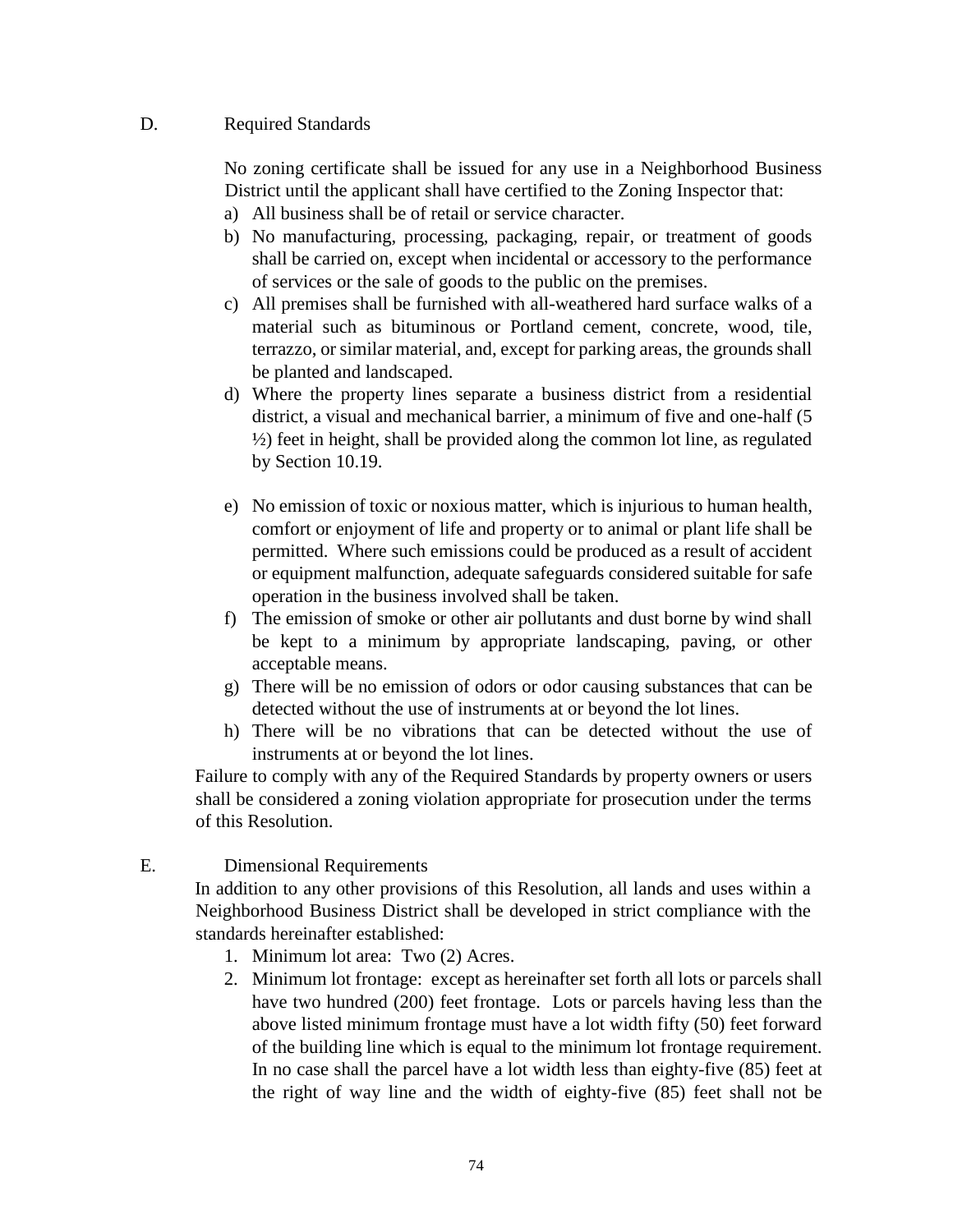decreased at any point forward of the building line of the principal building located on the premises.

- 3. Minimum corner lot frontage: One hundred (100) feet on one (1) street.
- 4. Minimum front yard depth: No building shall be located closer than one hundred (100) feet to any street right-of-way or one hundred and fifty (150) feet to the centerline of a major collector or arterial street.
- 5. Minimum side yard width, each side: No principal building or structure shall be located closer than twenty (20) feet to any side lot line.
- 6. Minimum rear yard depth: No principal building or structure shall be located closer than thirty-five (35) feet to the rear lot line.
- 7. No building shall be located closer than one hundred (100) feet from a residential district boundary line.
- 8. Building height limits: no building in this district shall exceed thirty-five (35) feet in height measured from the finished grade established not closer than fifteen (l5) feet to the exterior wall of the structure. No aerial antenna or tower shall be constructed to a height greater than the distance from the center of the base thereof to the nearest property line less ten (10) feet of said tract.
- 9. Lot coverage: On no lot or parcel in this zoning district shall buildings be constructed which cover more than thirty-five (35) percent of the lot area.

#### F. General Development Requirements

- 1. The maximum square feet of floor area for individual retail and service establishments shall be determined by the ratio of: Building area in square  $f$ eet = lot size in acres x 10,000.
- 2. Parking accommodations and loading areas shall be provided pursuant to a layout plan designed by the applicant showing traffic movement, ingress and egress, traffic control points, the number and size of parking spaces, and service areas. Parking areas shall be adequately lighted. (Also see Section 10.25)
- 3. Provision for storm drainage shall be adequate to protect the public and owners of surrounding lands.
- 4. Trash and litter shall be controlled and stored in container systems which are located and enclosed in a manner to screen them from view. (Also see Section 10.23)
- 5. All service and delivery shall be at the rear of the structures; provided, however, that under hardship conditions provisions may be made for service and delivery at the side of the structures.
- 6. Outdoor storage and display of merchandise on pedestrian areas is prohibited unless a five (5) foot wide strip is left for pedestrian traffic.
- 7. Parking areas shall be no closer to main structures than ten (l0) feet.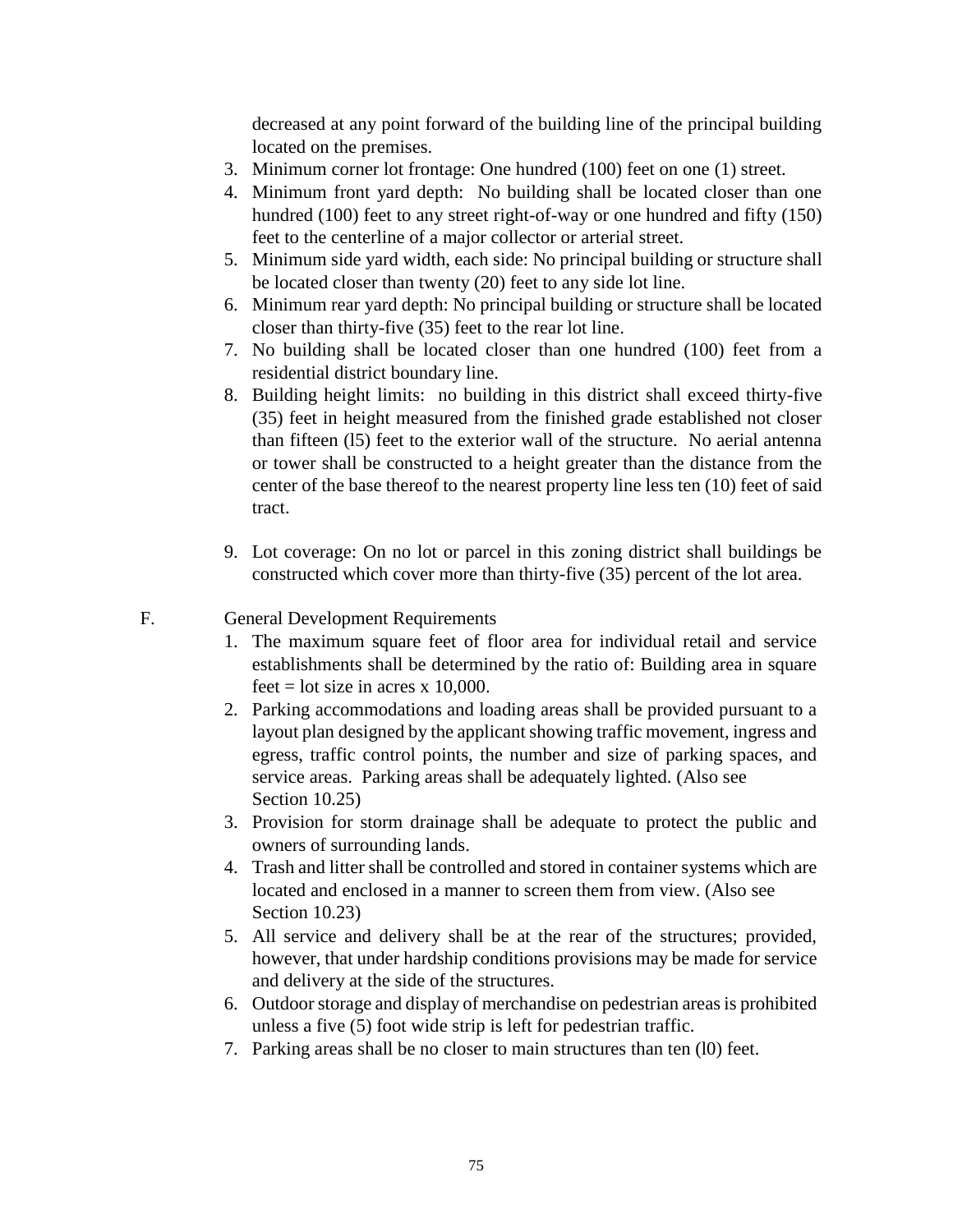8. Pavement areas adjacent to a residential district shall be screened. Such screening shall have a minimum height of five and one- half  $(5 \frac{1}{2})$  feet and a maximum height of eight (8) feet. (Also see Section 10.19)

## **9.5 PLANNED COMMERCIAL-OFFICE DISTRICT (PD-2).**

A. Intent and Purpose

This district is provided in recognition that a mixing of land uses combined with increased densities allows a developer more flexibility in development design and provides more convenience in the location of commercial uses and business services. Provisions of this district are formulated to achieve harmoniously designed structures upon a well-landscaped site, achieving a high degree of pedestrian-vehicular separation, all of which shall be compatible with surrounding land uses.

## B. General Requirements

- 1. The provisions of this Section and Section 7.4 and 10.40 shall apply only to a tract of land containing at least five (5) acres for which an application is made as provided in Sections 7.4 E and 7.4 F.
- 2. Commercial and/or office buildings and shopping center establishments shall be planned as groups having common parking area and common ingress and egress points in order to reduce the number of potential accident locations at intersections with thoroughfares.
	- a. Planned Commercial-Office Districts having less than twenty (20) acres in area shall have direct access to at least one (1) arterial street.
	- b. Planned Commercial-Office Districts of twenty (20) or more acres in area shall have direct access to one (1) arterial street and one (1) collector street and/or two (2) access points on an arterial street.
	- c. There shall be created a minimum green strip of seventy-five (75) feet planted with grass and landscaped with the purpose of providing a year- round combination of shrubs and trees between a residential use area and a Commercial Office development. The Owner of the property shall be responsible for the continued proper maintenance of any material used to comply with these Buffer requirements.
	- 3. All parking and loading areas shall conform to the requirements of Section 10.25.
	- 4. All signs shall conform to the requirements of Section 10.38.
	- 5. Total lot coverage by all buildings in a commercial office planned development shall not exceed sixty (60) percent of the area of the tract provided, however, that underground parking structures, the highest portions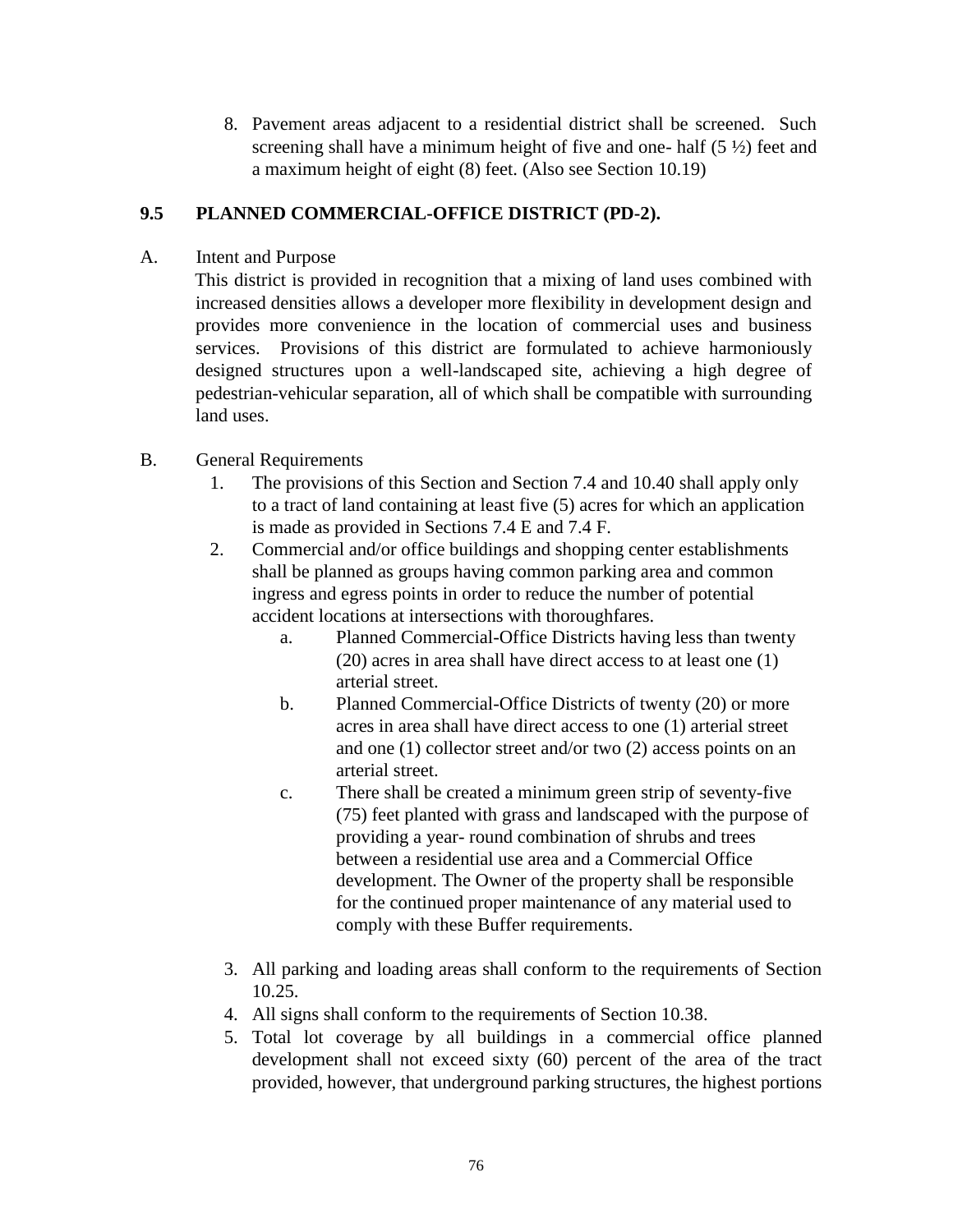of which are not more than thirty (30) inches above the level of the centerline of the nearest adjacent street, shall not be included in computations of lot coverage by buildings.

C. Required Conditions for Businesses

No business shall be approved in a Planned Commercial-Office District until the applicant shall certify as part of the Final Development Plan that:

- 1. The business activity shall be conducted wholly within a completely enclosed building.
- 2. All businesses shall be of retail or service character.
- 3. No manufacturing, processing, packaging, repair, or treatment of goods shall be carried on, except when incidental or accessory to the performance of services or the sale of goods to the public on the premises.
- 4. All premises shall be furnished with all-weathered hard surface walks of a material such as bituminous or Portland cement, concrete, wood, tile, terrazzo, or similar material, and, except for parking areas, the grounds shall be planted and landscaped.
- 5. Where the property lines separate a business district from a residential district, a visual and mechanical barrier, a minimum of five and one-half (5 ½) feet in height, shall be provided along the common lot line (see Section 10.33).
- 6. No emission of toxic or noxious matter, which is injurious to human health, comfort or enjoyment of life and property or to animal or plant life shall be permitted. Where such emissions could be produced as a result of accident or equipment malfunction, adequate safeguards considered suitable for safe operation in the business involved shall be taken.
- 7. The emission of smoke or other air pollutants and dust borne by wind shall be kept to a minimum by appropriate landscaping, paving, or other acceptable means.
- 8. There will be no emission of odors or odor causing substances that can be detected without the use of instruments at or beyond the lot lines.
- 9. There will be no vibrations that can be detected without the use of instruments at or beyond the lot lines.
- D. Permitted Principal Uses
	- 1. Office facilities for the providing of personal service such as insurance agencies, insurance brokers, real estate offices, architects, engineers, law offices, offices of physicians, surgeons, dentists, chiropractors, or podiatrists or other allied medical, dental, or optical fields.
	- 2. Offices of credit agencies, banks, savings and loan associations, personal credit institutions or loan offices. These businesses may be drive through businesses, provided any speakers are located at least one hundred (100) feet from any residential district boundary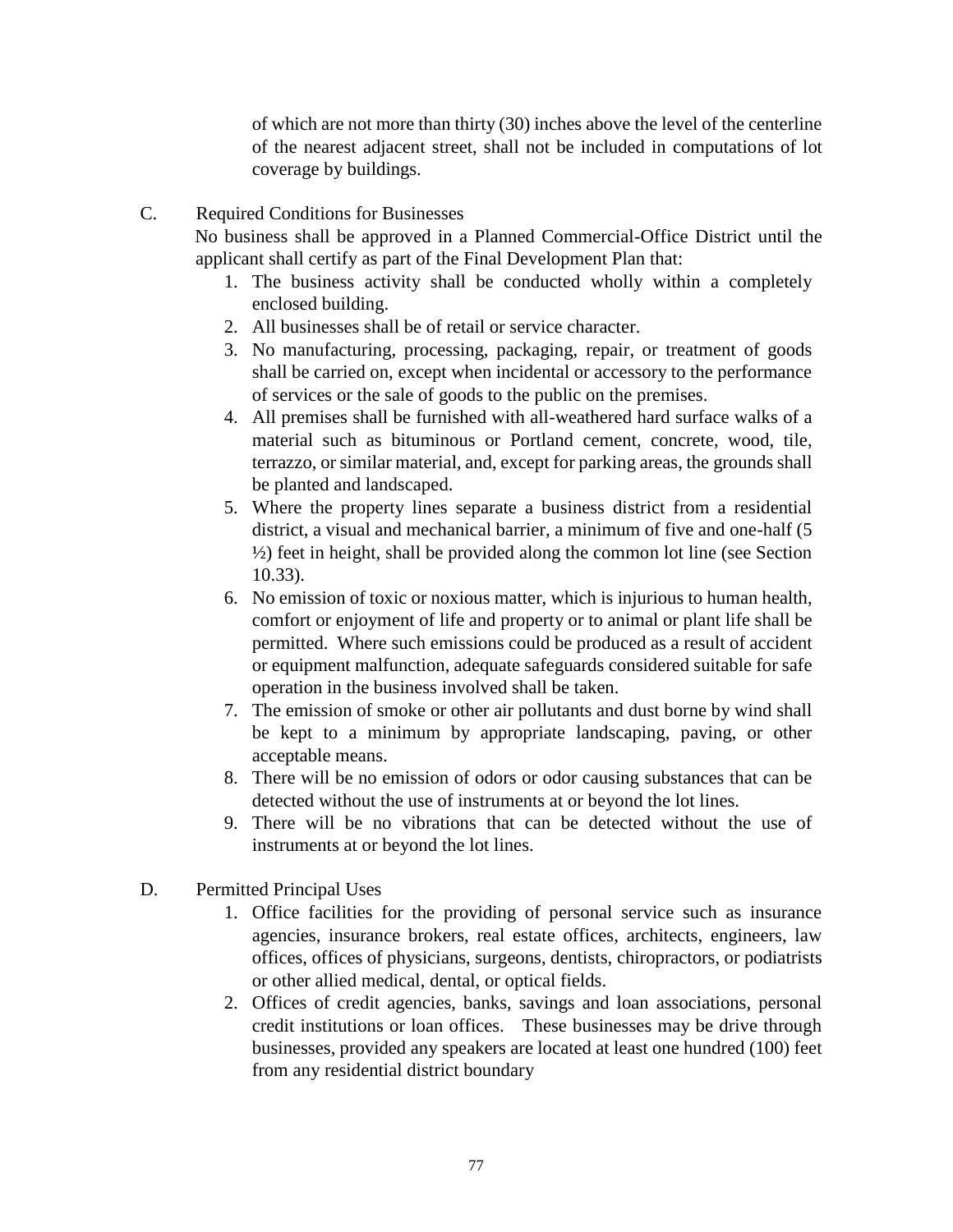- 3. Medical research facilities.
- 4. Research and development laboratories.
- 5. Bake goods shops, retail only.
- 6. Drug stores.
- 7. Grocery and delicatessen stores.
- 8. Hardware stores.
- 9. Variety stores.
- 10. Sporting goods stores.
- 11. Eating establishments. These businesses may have drive thru facilities provided any speakers are located at least two hundred (200) feet from any residential district boundary. Drive through facilities shall be developed in accordance with the standards of Automobile Oriented Businesses found in Article 11 of this Resolution. This distance may be reduced to one hundred (100) feet if the speaker is located on the side of the building opposite the residential boundary.
- 12. Large and Medium Retail Businesses.
- 13. Temporary uses specified in and regulated by Section 10.17.
- E. Permitted Accessory Uses
	- 1. Accessory structures as regulated by Section 10.13.
	- 2. Off-street parking and loading spaces as regulated by Section 10.25.
	- 3. Signs as regulated by Section 10. 38.
	- 4. Fences as regulated by Section 10.33.
	- 5. Large and small satellite dish antennas and aerial antennas as regulated by Section 10.32.
- F. Dimensional Requirements

Minimum yard requirements: front, side, and rear yards shall be designed so that no building is closer than fifty (50) feet to any other building. No buildings shall be located closer than one hundred (100) feet to any district boundary line or one hundred (100) feet from a street right of way.

## **9.6 PLANNED INDUSTRIAL DISTRICT (PD-3)**

A. Purpose

In the creation of the Planned Industrial District, it is the intention and desire of the Hocking Township Board of Trustees to provide those reasonable conditions under which well-planned industrial areas can develop for the greatest benefit of the entire township and so that the health, safety and general welfare of all inhabitants of Hocking Township may be preserved.

B. General Requirements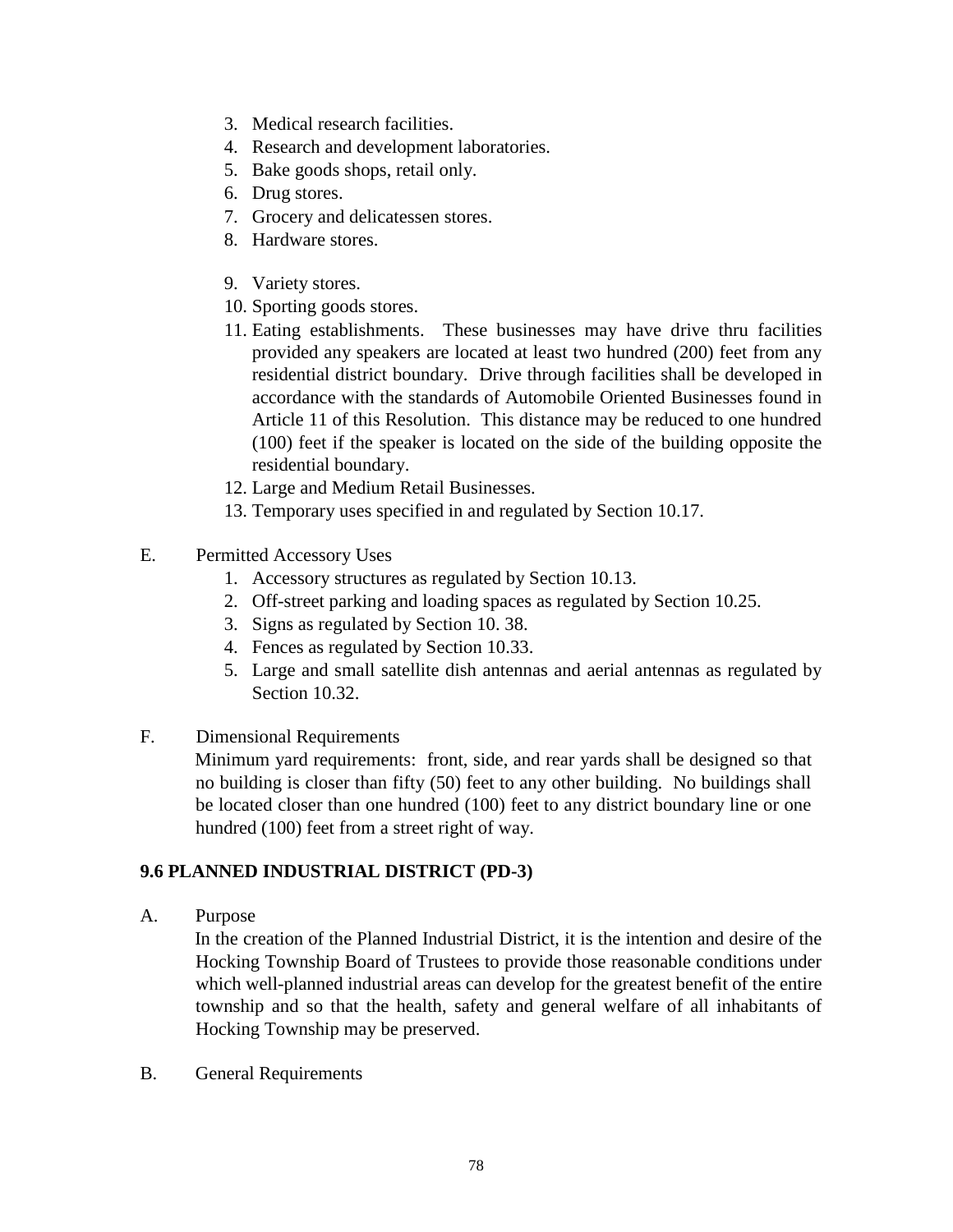The provisions of this Section and Section 7.4 and 10.40 shall apply to any tracts of land proposed to be rezoned to a PD-3 District.

C. Application

The owner of any parcel within the township, regardless of the size, may submit an application for change in the zoning under the provisions of this Article of the Zoning Resolution.

D. Permitted Uses

Within the Planned Industrial District (PD-3) the following uses, developed in strict compliance with the approved development plan and standards, shall be permitted:

- 1. Manufacturing, processing, warehousing, storage, and industrial service activities located and maintained within the limits of the development standards of these Planned Industrial District regulations.
- 2. Construction/demolition debris facilities as regulated by Section 10.39.
- 3. Commercial establishments normally associated with and designed to serve the industrial establishments or their employees and approved as part of the development plan such as financial institutions, restaurants, gasoline service stations, automobile repair establishments, recreation or other personal enrichment facilities provided such establishments or facilities are established primarily for employees of industrial establishments or in conjunction with commercially operated recreation establishments developed as part of the approved plan for the Planned Industrial District.
- 4. Temporary non-residential structures such as construction trailers and temporary buildings of a non-residential character may be used incident to construction work on the premises or on adjacent public projects or during the period while a permanent structure is being constructed. The user of said structure shall obtain a permit for such temporary use, which permit shall be valid for six (6) months and may be renewed at the discretion of the zoning inspector on finding of reasonable progress toward completion of the permanent structure or project. The zoning inspector may require provisions for sanitary waste disposal, solid waste disposal and water supply. The fees for such permit and renewals thereof shall be established by the Hocking Township Board of Trustees. Said temporary structure shall be removed not later than ten (10) days after expiration of said permit, and/or the issuance of the zoning Certificate of Zoning Compliance regarding such permanent structure. In no event shall such temporary structure be utilized for any residential use.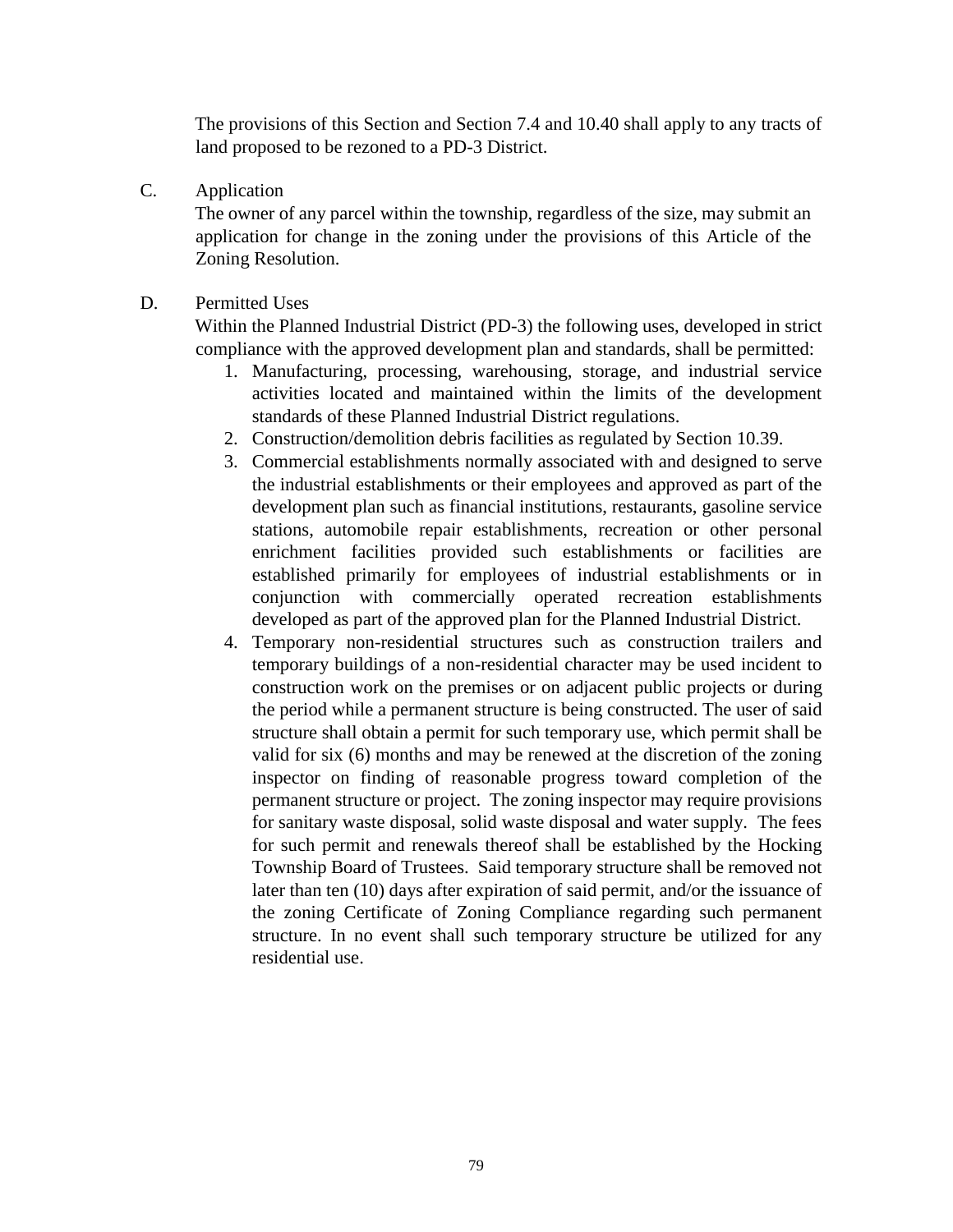## **9.7 Flood Plain Overlay District (F-P).**

#### A. Purpose

This District is hereby established in recognition that certain areas are subject to periodic inundation along natural water courses, which are defined by this Zoning Resolution as Flood Hazard Areas. The purpose of this chapter is to regulate Uses within the Flood Hazard Areas to minimize the risks and damage potential within such areas. It is further the purpose of this overlay District to operate in conjunction with the Fairfield County Special Purpose Flood Damage Prevention Regulations administered by the Fairfield County Regional Planning Commission.

#### B. Establishment of District Boundaries and Applicability

The boundaries of this overlay District shall include those areas identified as Flood Hazard Areas having a one percent or greater chance of flooding in any given year. Such areas will include those designated by FEMA, as supplemented by any other appropriate and technically qualified information, including the U.S. Army Corps of Engineers, Soil Conservation District, and the Ohio Department of Natural Resources. The boundaries of the Flood Hazard Areas are approximately shown on the Hocking Township Zoning Map, which is a part of this Zoning Resolution. Any Use permitted within this overlay District shall comply with the development standards for the underlying District and the Fairfield County Special Purpose Flood Damage Prevention Regulations.

C. Permitted Uses

The following Uses shall be permitted within the Flood Plain Overlay District provided such Use is allowed as a permitted or Conditional Use in the underlying District.

- 1. Agricultural Uses.
- 2. Accessory industrial and commercial Uses such as loading areas, parking areas, airport landing strips.
- 3. Areas associated with residential Uses such as lawns, gardens, Parking Areas, play areas.
- 4. Parks, picnic areas, golf courses, tennis clubs, swimming facilities, country clubs, riding academies, and other similar recreational facilities.
- 5. Strip mining, including sand and gravel extraction, soil and peat moss removal.
- 6. Accessory Structures to a principally permitted or Conditional Use.
- D. Prohibited Uses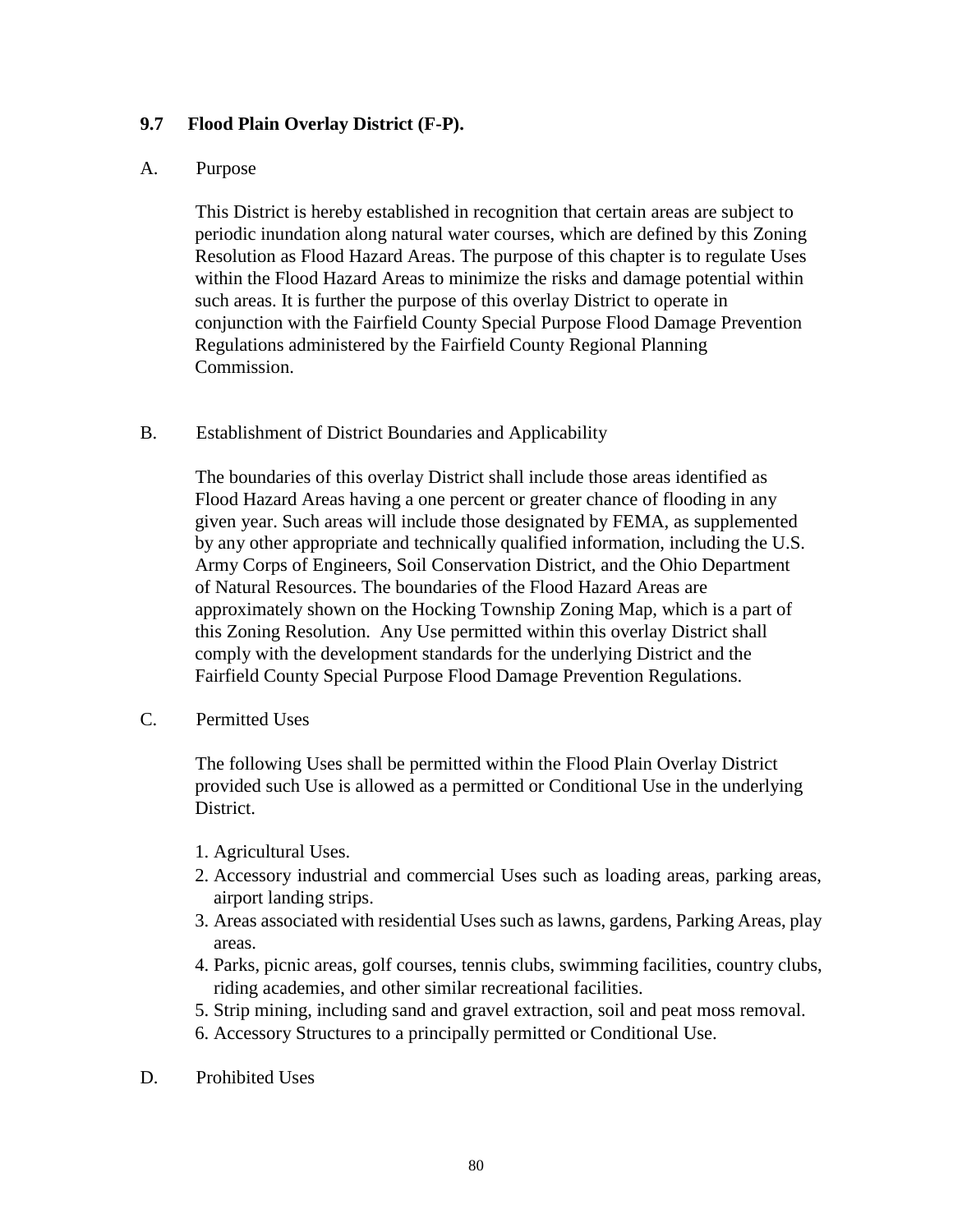The following Uses shall be prohibited within the Flood Plain Overlay District regardless of whether such Use is considered to be a permitted or Conditional Use of the underlying District.

- 1. Structures designed for human habitation.
- 2. On–site septic systems.

#### E. Permit Required

Prior to issuance of a Zoning Permit for a Use within a Flood Hazard Area, evidence of a Flood Building Permit issued by the Fairfield County Regional Planning Commission must be submitted to the Zoning Inspector.

## **9.8 Wellhead Protection Overlay District**

## A. Application

The regulations set forth in this section, duly made and adopted in accordance with the provisions set forth by the Ohio Environmental Protection Agency, by their accordance with the Amendment to the Safe Drinking Water Act of 1986, shall apply to any present and/or future wells and wellfields which comprise the source of the public water supply in Hocking Township.

#### B. Purpose

The purpose of this district is to safeguard the health and safety, and general welfare of the residents, and all those who receive, or will receive, the benefits of the water system by establishing a Wellhead Protection District which includes standards for land use within designated wellhead protection zones.

#### C. Enforcement of the Wellhead Protection District

Any business or facility who wishes to operate within a Wellhead Protection Zone must first contact the Zoning Inspector and follow the proper zoning procedures. A Zoning Permit shall not be issued until the applicable water provider has indicated that such use complies with the Wellhead Protection District. The applicable water provider is hereby appointed as the Zoning Inspector's designee to administer the regulations set forth in the Wellhead Protection District described in this Chapter.

D. Creation of Inner Management Zoning (Zone 1) and Drinking Water Source Protection Area (Zone 2)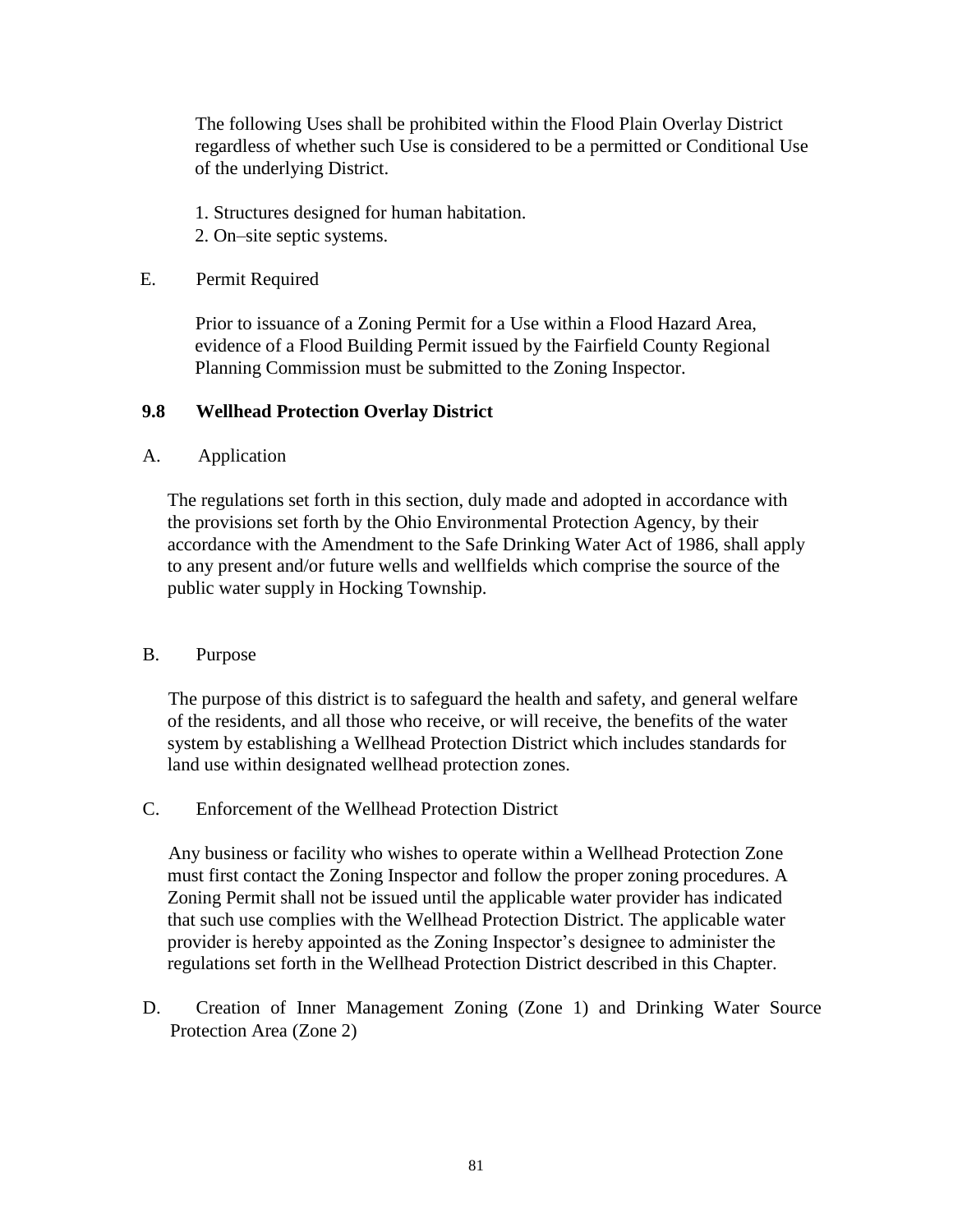- (A) Zone 1 is the area within the one (1) year time-of-travel contour as depicted on the Wellhead Protection Zone Map.
- (B) Zone 2 is the area within the five (5) year time-of-travel contour, and outside the one (1) year time-of-travel contour as depicted on the Wellhead Protection Zone Map.
	- (1) Changes may occur with the increase or decrease of pumping at the water plant. The Wellhead Protection Zone Map may be updated when the wellhead protection areas have changed as determined by scientifically derived models as accepted for use by the Ohio Environmental Protection Agency.
- E. Land Use Within the Inner Management Zone (ZONE 1).

Zone 1 contains the applicable water provider's wellfield, and in order to protect the wellfield, contains the most restrictive land use practices.

- (A) Prohibited Uses. The following uses are prohibited in the Inner Management Zone (Zone 1).
	- (1) Disposal of solid waste.
	- (2) Disposal of hazardous waste.
	- (3) Storage of road salt or other deicing chemicals and the dumping of snow containing deicing chemicals.
	- (4) Animal feed lots.
	- (5) The outside storage of herbicides, pesticides, fertilizers or fungicides.
	- (6) Dry cleaning and commercial laundry establishments.
	- (7) Industrial uses which discharge processed waters onsite.
	- (8) Chemical and bacteriological laboratories.
	- (9) Metal polishing, finishing and plating establishments which includes auto body repair establishments.
	- (10) Commercial wood finishing, preserving, painting and furniture stripping establishments.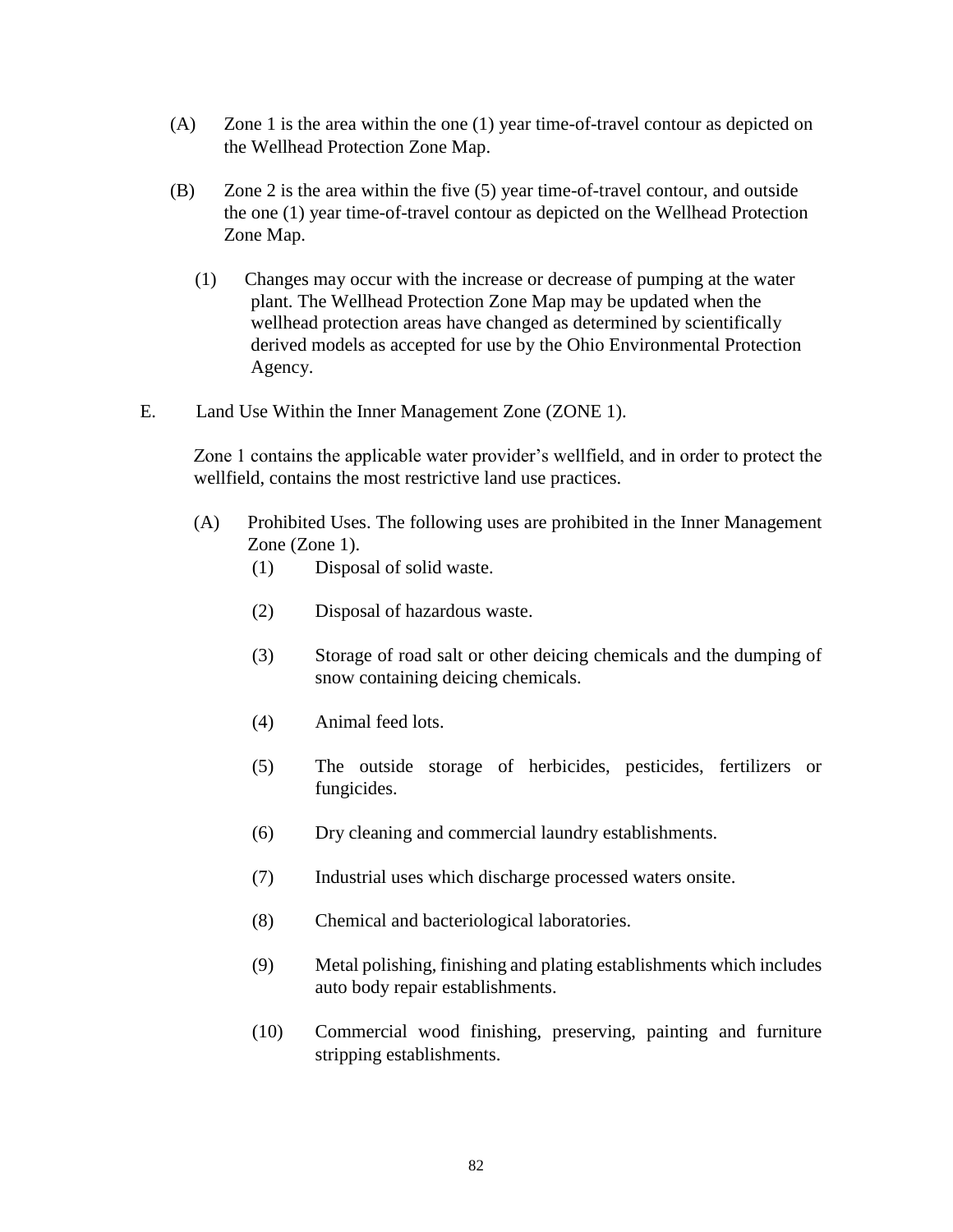- (11) Commercial printing establishments.
- (12) Motor vehicle service and repair shops, junkyards, motor vehicle junkyards, motor vehicle salvage operations, car washes as well as any similar use which might potentially affect groundwater quality. Motor vehicle service and repair establishments include auto body repair and painting, quick lube stations, any establishment which performs mechanical repairs such as transmission, drive train, engine, brakes, or mufflers. These restrictions also apply to commercial/industrial equipment, earth moving equipment, tractors, motorcycles, and airplanes.
- (13) Trucking and bus terminals.
- (14) Machine shops or foundries.
- (15) Leather tanning and finishing.
- (16) Electrical component manufacturing or assembly.
- (17) New installation of underground storage tanks of liquid petroleum and/or chemical products of any kind.
- (18) Storage of liquid petroleum products of any kind in excess of fifteen gallons except for storage in a free-standing container within a building, or fuel for heating of that building. (Fuel tanks of parked vehicles are not included in this section.)
- (19) Storage of petroleum, and/or any other regulated substances in underground storage tanks.
- (20) Any other use which involves, as principal activity, the manufacture, storage, use, transportation, or disposal of toxic or hazardous material.
- (B) Exceptions and Guidelines for Zone 1. Any business, facility, or structure within Zone 1 which is established prior to the date in which effective date of this Resolution shall be identified in this chapter as a nonconforming facility. Nonconforming facilities are allowed to conduct business but are to be regulated by the Hocking Township Zoning Resolution and follow these guidelines.
	- (1) All nonconforming facilities must register with the applicable water provider.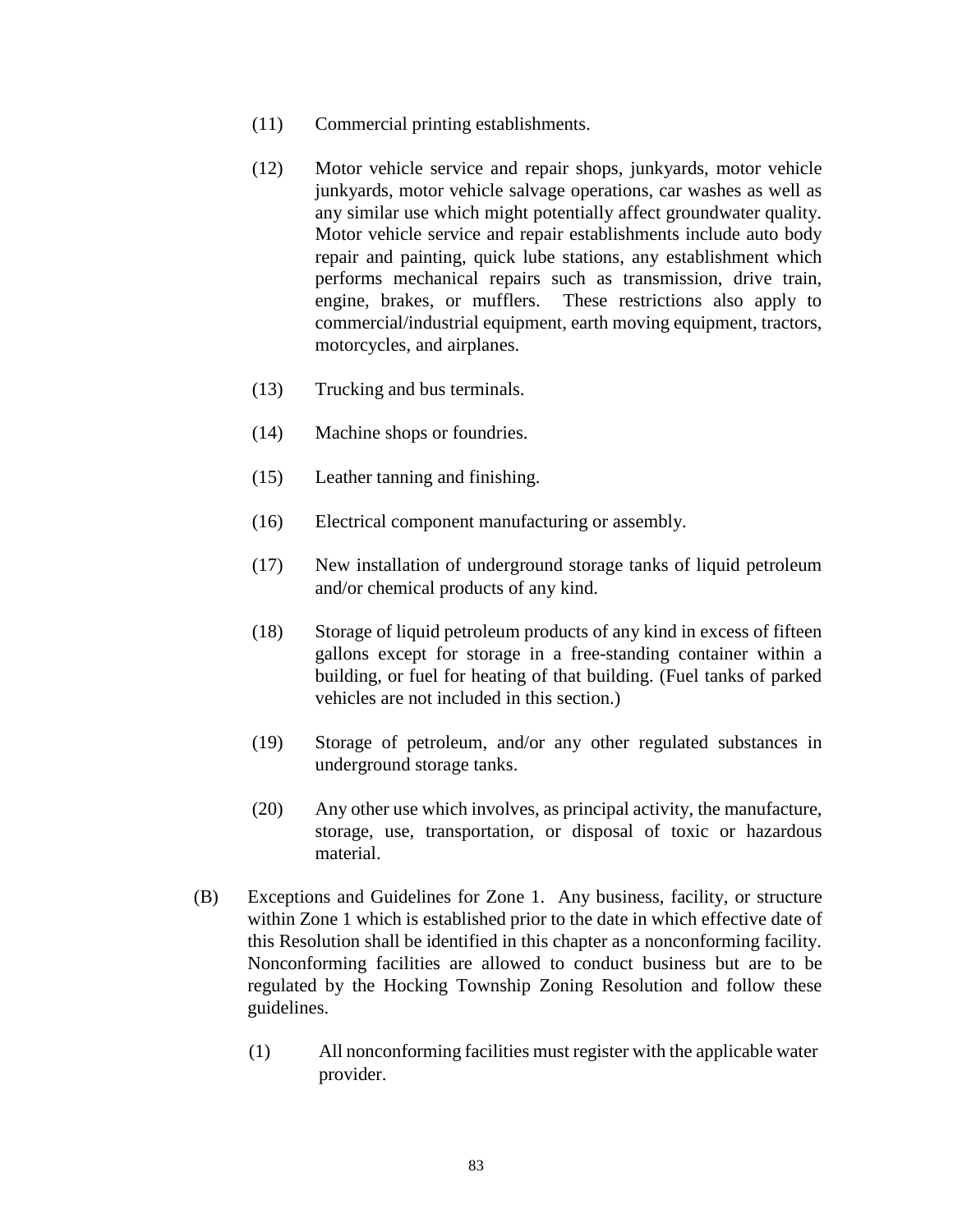(2) The registration shall be submitted by the owner or operator of the facility

on forms provided by the applicable water provider on a bi-annual (every two (2) years) basis, or when the ownership of the facility changes or designated individual change occurs within the two (2) year reporting period, and shall contain at a minimum, the following:

- A. Name of the facility.
- B. Street and mailing address of facility.
- C. The designated individual to contact at the facility.
- D. A complete list of all chemicals, pesticides, fuels, and other regulated substances as defined in Article III of this Resolution to be used or stored on the premises in quantities greater than those associated with normal household use, accompanied by a description of measures proposed to protect such materials from vandalism, corrosion and leakage, and to provide for control of spills. If any chemical, pesticide, fuel, or other regulated substance is added or discontinued during the reporting period, this change is to be made to the registration; and
- E. A complete list of potential toxic or hazardous wastes to be generated, indicating storage and disposal methods; and
- F. For underground storage of regulated substances, the BUSTR Identification number will be provided.
- (3) Monitoring wells shall be established for all industrial and commercial facilities utilizing or storing hazardous or toxic materials, the number,

construction and location of the wells shall be determined by the applicable water provider. Once constructed, the wells shall be analyzed for volatile organic compounds (VOC's) semi- volatile organic compounds (SVOC's) and metals to determine background levels for the location. After initial testing, wells will be analyzed for VOC's and any other compounds detected in the background analysis which may pose a threat to the wellfield. The applicable water provider shall determine the sampling schedule for each site on an individual basis.

(4) When a nonconforming facility closes for a period of time greater than two years, it will lose its nonconforming zoning exception. The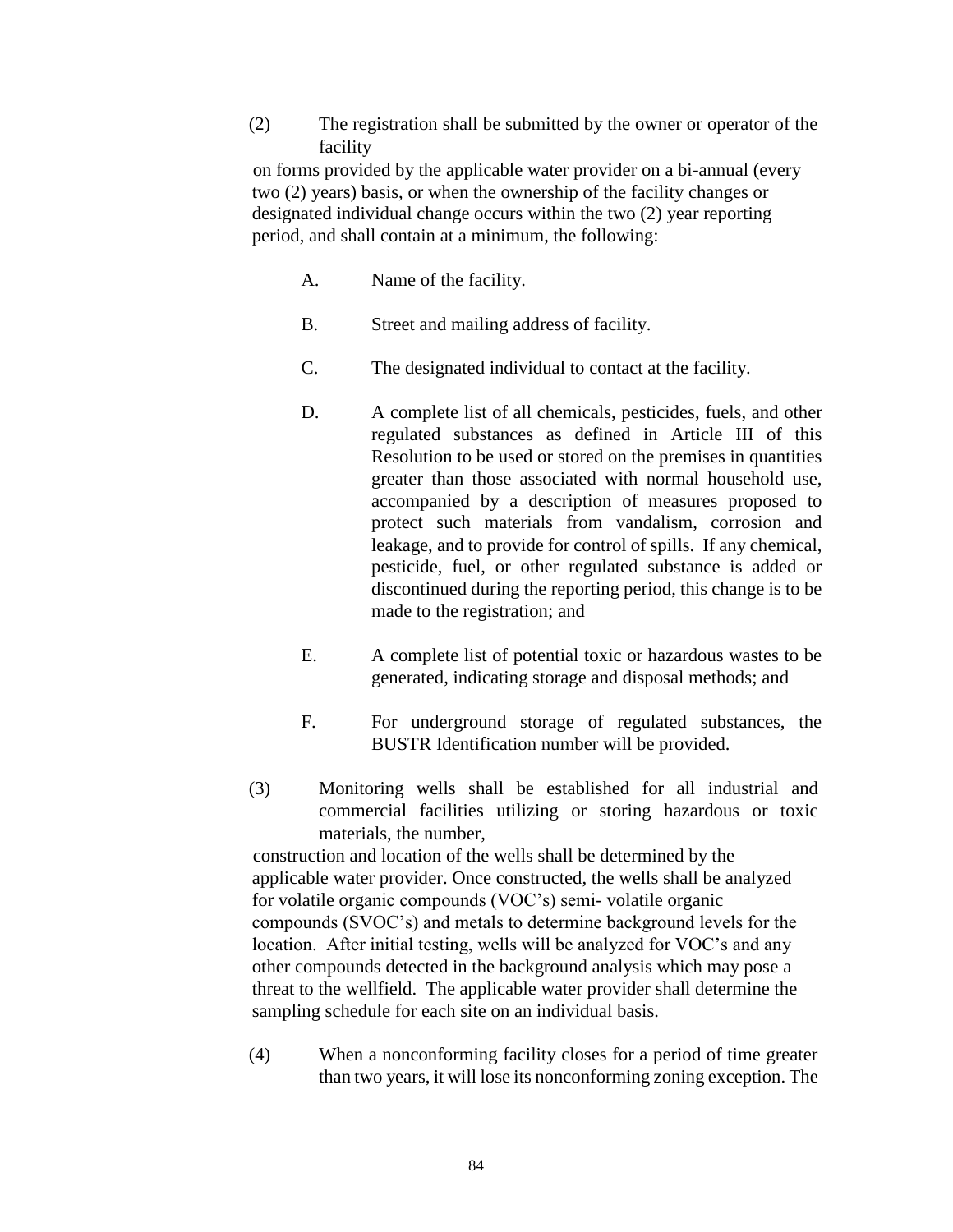same, new, or similar nonconforming facility may not open at the site without approval of the board of zoning appeals.

- (5) If a nonconforming facility or business wishes to upgrade and/or expand its operation, it may be granted a variance by the board of zoning appeals if said facility or business can demonstrate an overall reduction of risk to the aquifer and/or wellfield, through a pollution prevention program instituted by the facility. A variance request shall follow the procedures outlined in Section 9.8 (K) below
- (6) All facilities with USTs:
	- A. Shall have upgraded USTs by (one year from effective date of resolution) in accordance with the Bureau of Underground Storage

Tank Regulations, [OAC 1301:7-9-06;](http://codes.ohio.gov/oac/1301%3A7-9)

B. Shall have monitoring systems installed by (one year from effective date of resolution) in accordance with the Bureau of

Underground Storage Tank Regulations, [OAC](http://codes.ohio.gov/oac/1301%3A7-9) [1301:7-9-07;](http://codes.ohio.gov/oac/1301%3A7-9) and C.

Are still governed by Hocking Township Zoning Resolution.

- (7) All facilities which through the generation, transportation, disposal, or storage of hazardous substances file reports to the EPA under the guidelines of the Resources Conservation and Recovery Act must also present the applicable water provider with a copy of the report.
- (C) Land Uses Allowed in Inner Management Zone (Zone 1).
	- (1) All ordinary and customary uses associated with maintenance and upkeep of buildings and grounds.
	- (2) Necessary public utilities and/or facilities designed so as to prevent contamination of groundwater.
	- (3) Agricultural uses: pasture, light grazing, hay making, gardening, nursery and any activities designed for conservation of soil, water, plants, and wildlife.
	- (4) Industrial or commercial uses which do not handle hazardous or toxic wastes or substances; and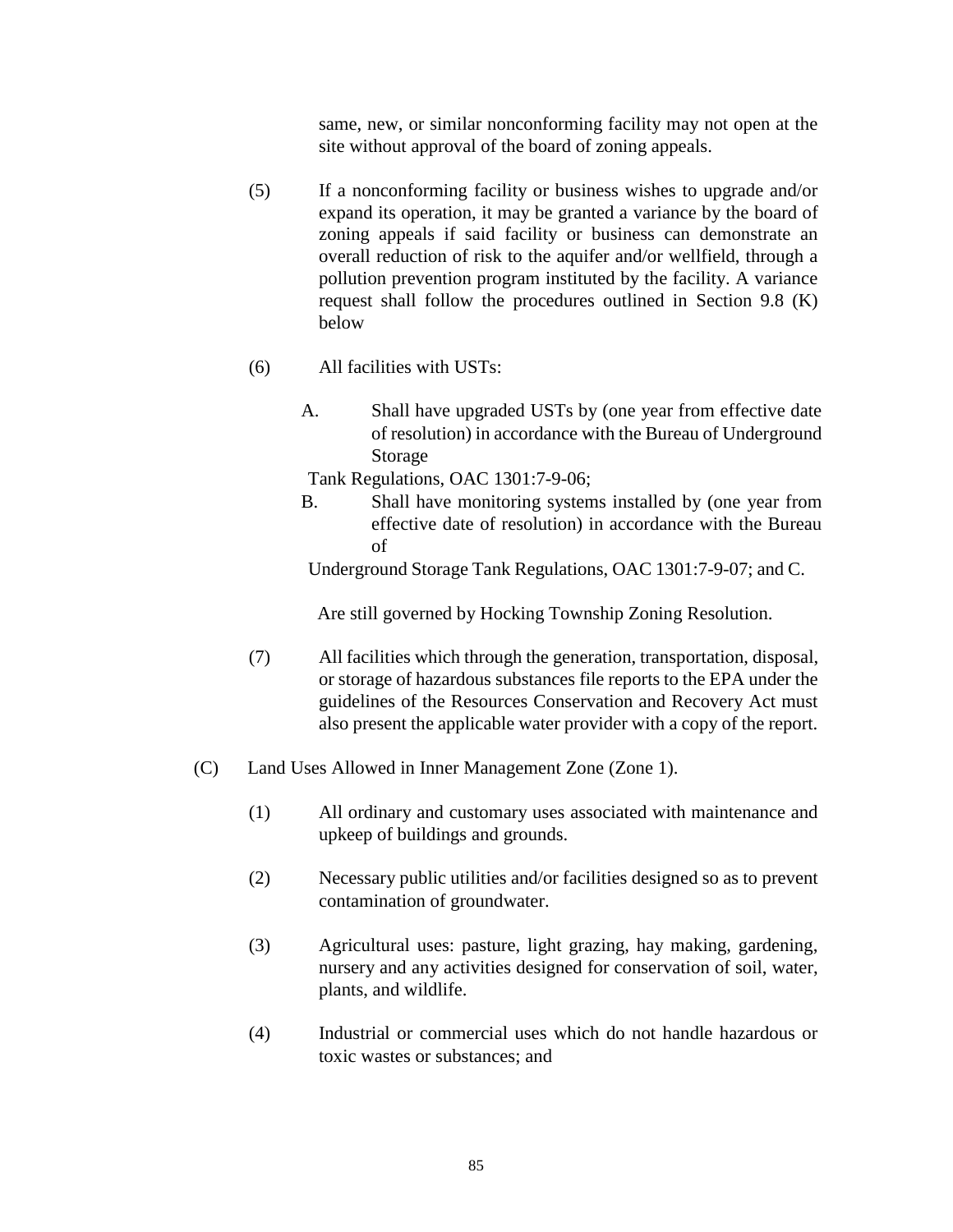- (5) Residential uses.
- F. Land Use Within the Drinking Water Source Protection Area (ZONE 2).

The Drinking Water Source Protection Area (Zone 2) surrounds the Inner Management Zone (Zone 1) and is needed as added protection to the Hocking Township's Wellfields.

- (A) The following uses are prohibited in the Drinking Water Source Protection Area (Zone 2):
	- (1) Disposal of solid waste.
	- (2) Disposal of hazardous waste.
	- (3) The outside storage of herbicide, pesticide fertilizer and fungicide; and
	- (4) Any other use which involves, as principal activity, the manufacturing, storage, use, transportation, or disposal of toxic or hazardous material.
- (B) Regulated Land Uses in Zone 2:
	- (1) All practices, and facilities prohibited in Zone 1 but not prohibited in Zone2 will follow the guidelines of nonconforming facilities located in Zone 1 and Zone 2 described in those sections to include registration with the applicable water provider, and if required by the applicable water provider's installation of monitoring wells.
	- (2) Any petition to install new underground storage tanks for liquid petroleum and/or chemical products of any kind must first be reviewed by applicable water provider to determine its relative position to the wellfield and its potential impact on the aquifer. The length of the review period shall be determined by the applicable water provider.
	- (3) Any facility which closes for more than two years must be reviewed and approved by the board of zoning appeals before it may reopen. If approval is not granted, only practices listed in subsection (d) hereof will be permitted at the location.
	- (4) Any facility or establishment wishing to open a regulated land use must have the approval of the applicable water provider.
- (C) Exemptions and Guidelines for Zone 2. Any business facility or structure within Zone 2, which is established prior to the effective date of this resolution, shall be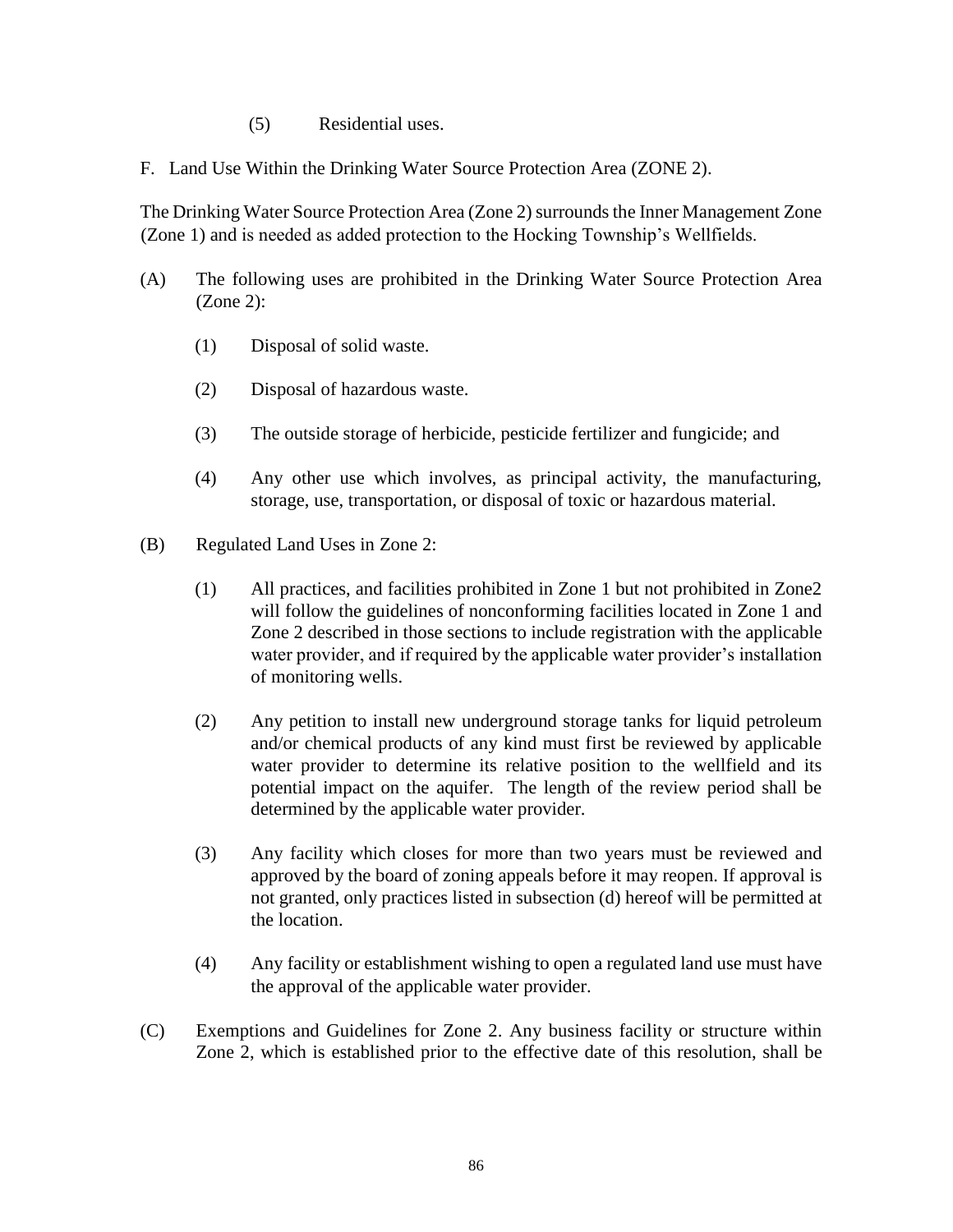identified as nonconforming facilities, and are allowed to continue to conduct business under the following guidelines:

- (1) All nonconforming facilities in Zone 2 shall follow the same guidelines given for nonconforming facilities in Zone 1.
- (D) Allowed Land Uses in Zone 2.
	- (1) All practices allowed in Zone 1 are also allowed within Zone 2.
- G. Record Keeping

A copy of the records pertaining to registration under this chapter shall be retained for not less than seven (7) years and shall be made available for public review by the applicable water provider office upon written request. All such copies of the records shall be transferred to any owner or operator of an establishment that is sold, leased, transferred to, or received by a new owner or operator. The transfer of copies of the records shall in no way eliminate or prevent the necessity of the new owner or operator to register with the applicable water provider office as required by this chapter.

- H. Notice of Violation
- (A) Any person found in violation of any provision of this chapter, any order, requirement, rule or regulation issued under the authority of such sections will be served with a written notice stating the nature of the violation and providing reasonable time for compliance. If the applicable water provider has previously issued a schedule of compliance or issued an order addressing the same type of or a similar violation and the time for compliance has passed, the applicable water provider may dispense with establishing another time period for compliance.
- (B) The notice shall be served in the manner provided by law for the service of civil process. Where the address of the violator is unknown, service may be made upon the owner of the property involved at the mailing address of the owner as shown on the County tax record.

## I. Inspections

Subject to applicable provisions of law, the applicable water provider, or authorized designee bearing proper identification, shall be permitted to enter private property at any reasonable time, with reasonable cause, or with prior notification, for such purposes as inspection, observation, measurement, sampling, and records examination pertaining to the requirements of this chapter to ensure that activities are in accordance with the provisions of this chapter. Upon written request of the entity which is the subject of the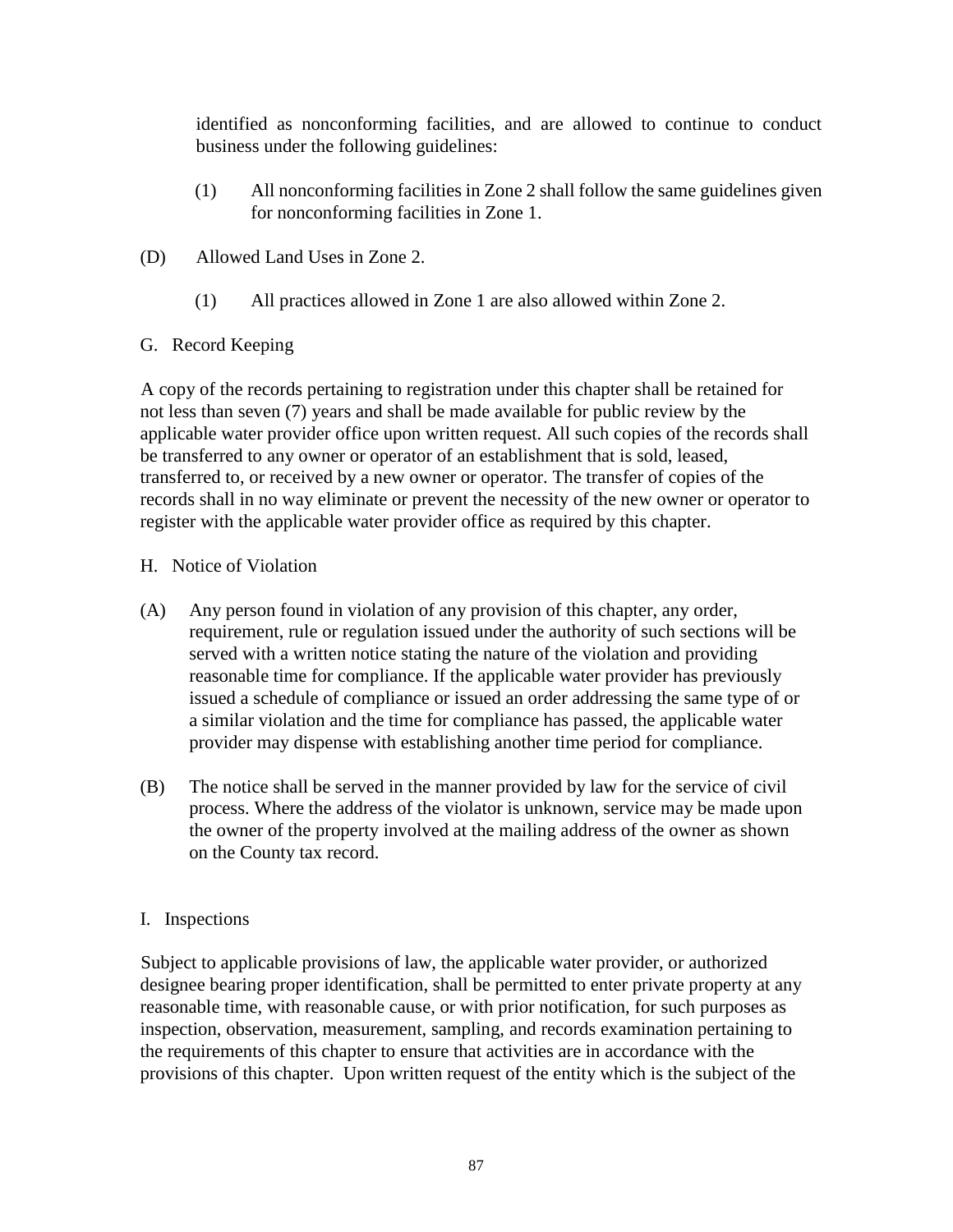inspection and if permitted by the Ohio Public Records Law, information obtained as a result of the inspection shall be maintained as confidential. If the owner or tenant does not consent to the entry of the applicable water provider for the above stated purposes, the applicable water provider may apply to a court of competent jurisdiction for an appropriate warrant or other authority to enter said property.

## J. Penalty

Any person, firm, corporation, or business entity who violates any provision of this chapter beyond the first-time limit for compliance set forth in writing by the applicable water provider shall result in penalties as described in Section 4.9. Each day a violation continues, after notification, shall constitute a separate offense.

## K. Variances and Appeals

(A) Any person aggrieved by any order issued by the applicable water provider under the provisions of the Wellhead Protection Plan may appeal such decision to the board of zoning appeals in accordance with the procedures established in the township zoning resolution in addition to (a) and (b) below:

- (1) Wellhead Protection Appeals Advisory Board Established. The member communities of the Fairfield County consortium Drinking Water Source Protection Team (hereinafter "Protection Team") will establish a Wellhead Protection Appeals Advisory Board (WHPAAB) for the technical review of any variance or appeals request submitted under the Wellhead Protection Plan. The WHPAAB shall consist of representatives from communities in the Protection Team. The WHPAAB shall operate in accordance with the bylaws developed by and for the group.
- (2) WHPAAB Review. Before action on any variance or appeal under this Resolution by the board of zoning appeals, the WHPAAB shall review any variance or appeal request to ensure that the request, if granted, will not present a contamination threat to groundwater. The WHPAAB shall provide a recommendation on the variance or appeal request to the board of zoning appeals. In doing so, they may include with the recommendation of any such alternatives or modifications to the request as necessary to minimize the potential for groundwater contamination. The WHPAAB shall have thirty (30) days from receiving the variance or appeals request to make a recommendation to the board of zoning appeals. This thirty (30) day period shall be inclusive within, not in addition to the allowed time frame for review by the board of zoning appeals.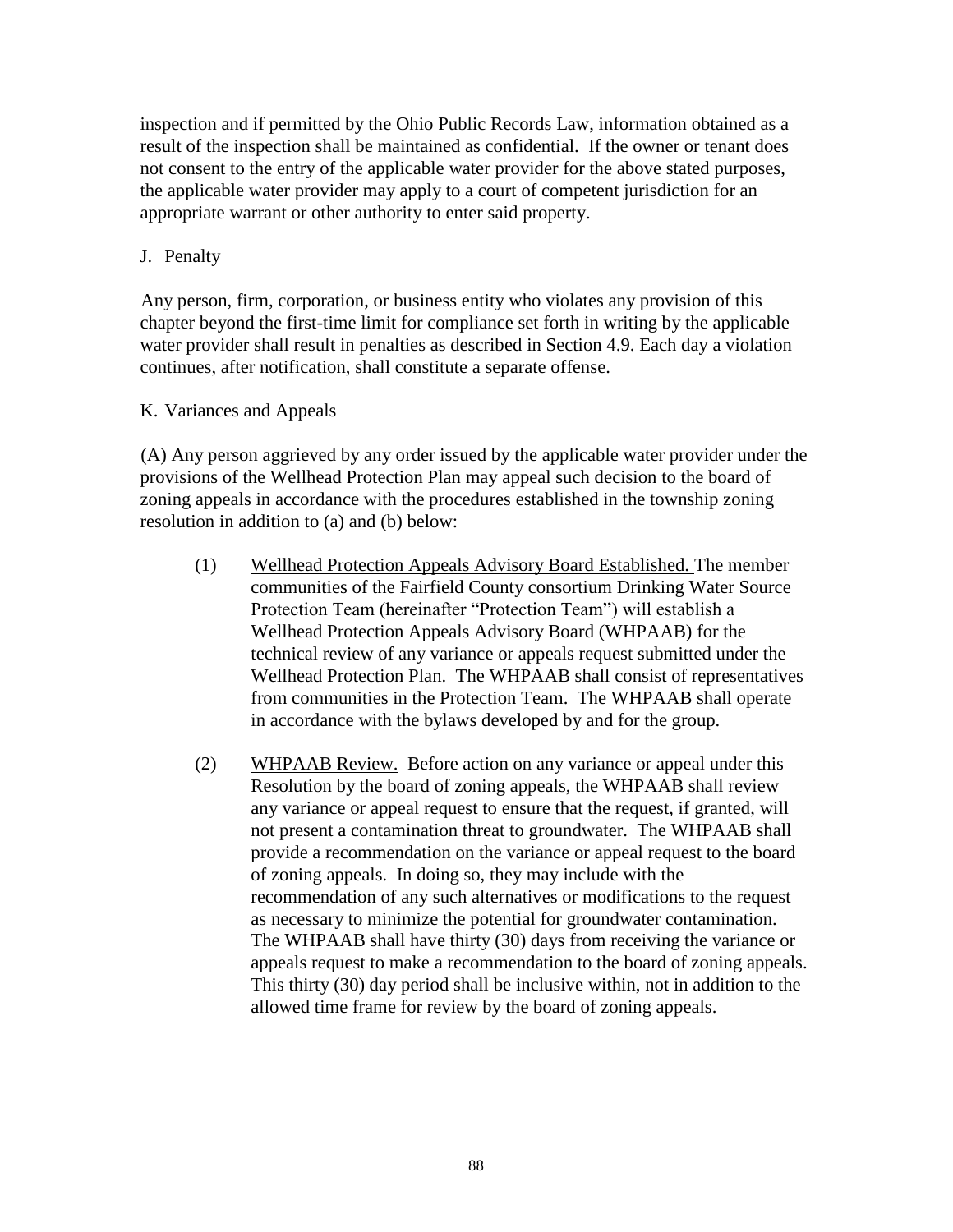## **ARTICLE X GENERAL DEVELOPMENT STANDARDS**

#### **10.1 GENERAL REGULATIONS**

The Following general regulations are applicable to all Zoning Districts within Hocking Township unless otherwise modified by the requirements of a specific Zoning District.

#### **10.2 PRINCIPAL BUILDINGS PER LOT**

This resolution will allow two residential dwellings on a minimum of four (4) acres with prior approval from the Fairfield County Health Department for well and septic must be obtained for each dwelling. After the initial two residential dwellings, all decisions for other multiple dwellings, will be made on a case-by-case basis by the Hocking Township Board of Zoning Appeals through the application process. As with all decisions by the Hocking Township Board of Appeals, stipulations can be listed for each individual application.

#### **10.3 REDUCTION OF AREA OR SPACE**

No lot, yard, parking area, or other space shall be reduced in area of dimension, thus making said area or dimension less than the minimum required by this Resolution and, if said area or dimension is already less than the minimum required by this Resolution, it shall not be further reduced.

## **10.4 CONSTRUCTION IN EASEMENTS AND LOCATION OF EASEMENTS IN PLATTED SUBDIVISIONS**

Easements for installation, operation and maintenance of utilities and drainage facilities are reserved as shown on each plat when recorded. Within these easements, no structure, plantings, or other material shall be placed or permitted to remain, which may damage, or which may interfere with the installation, operation, and maintenance of such utilities or which may change the normal direction of flow of drainage channels in the easements. The easements area of each lot and improvements in it shall be maintained continuously by the owner of the lot, except for those improvements for which a public authority or utility company is responsible. In newly platted subdivisions, all utility easements shall be located adjacent to rear lot lines.

## **10.5 CONVERSION OF DWELLINGS TO MORE UNITS**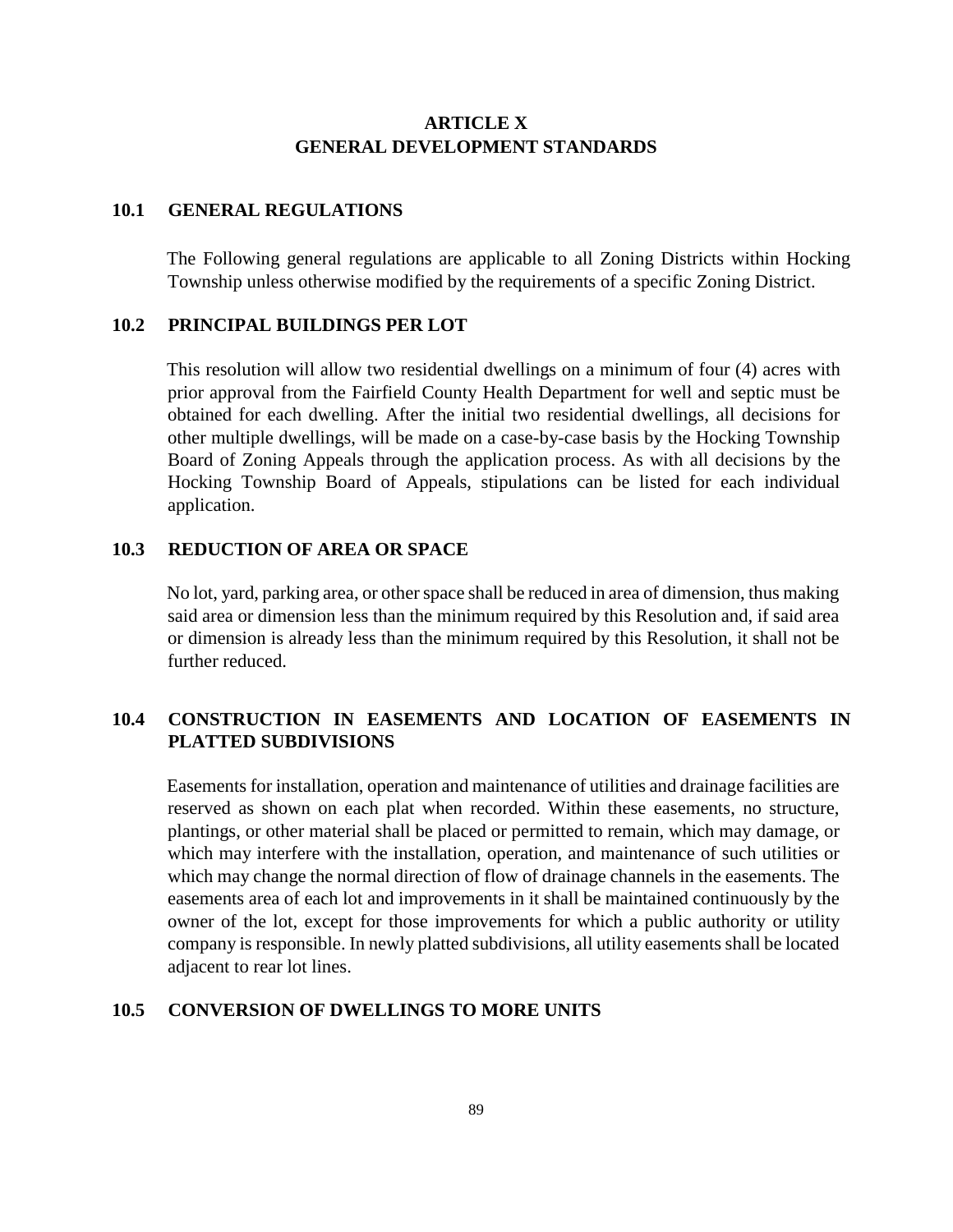A structure may not be converted to accommodate an increased number of dwelling units unless the following requirements are met:

- A. The district is properly zoned for an increase in dwelling units.
- B. The yard dimensions shall meet the yard dimensions required by the Resolution for new comparable structures in such district.
- C. The lot area shall be adequate to accommodate the required off street parking for the converted unit.
- D. The lot area per dwelling unit equals the lot area requirements for new structures in such district.
- E. The floor area per dwelling unit is not reduced to less than that which is required for new construction in such district.
- F. The conversion is in compliance with all other applicable Federal, State, and local codes.

#### **10.6 REGULATIONS PERTAINING TO DIMENSIONAL REQUIREMENTS**

In addition to the dimensional requirements specified in the Articles, the following provisions and modifications apply as specified. In addition to these regulations and the provisions of the Articles, Article VIII contains certain regulations that have to be met.

#### **10.7 YARD REQUIREMENTS FOR MULTI-FAMILY DWELLINGS**

Multi-family dwellings shall be considered as one (1) building for the purposes of determining front, side, and rear yard requirements. The entire group as a unit shall require one (1) front, one (1) rear, and two (2) side yards as specified for dwellings in the appropriate district. Each individual building shall meet all yard requirements for the appropriate district as though it were on an individual lot.

## **10.8 INCREASED FRONT YARD REQUIREMENTS FOR CERTAIN DWELLINGS**

Where at least thirty percent (30%) of the frontage of lots between any two (2) streets is developed with existing or proposed dwellings and is a part of a platted subdivision that has been approved by the county, and recorded by the County Recorder, the front yard shall not be less than the average established front yard setback as determined by the Zoning Inspector even though that required may be less than existing actual front yard setback. In areas that are not platted subdivisions, the Zoning Inspector may require larger front yard setbacks than are required, if the setbacks of adjoining property owners are greater than is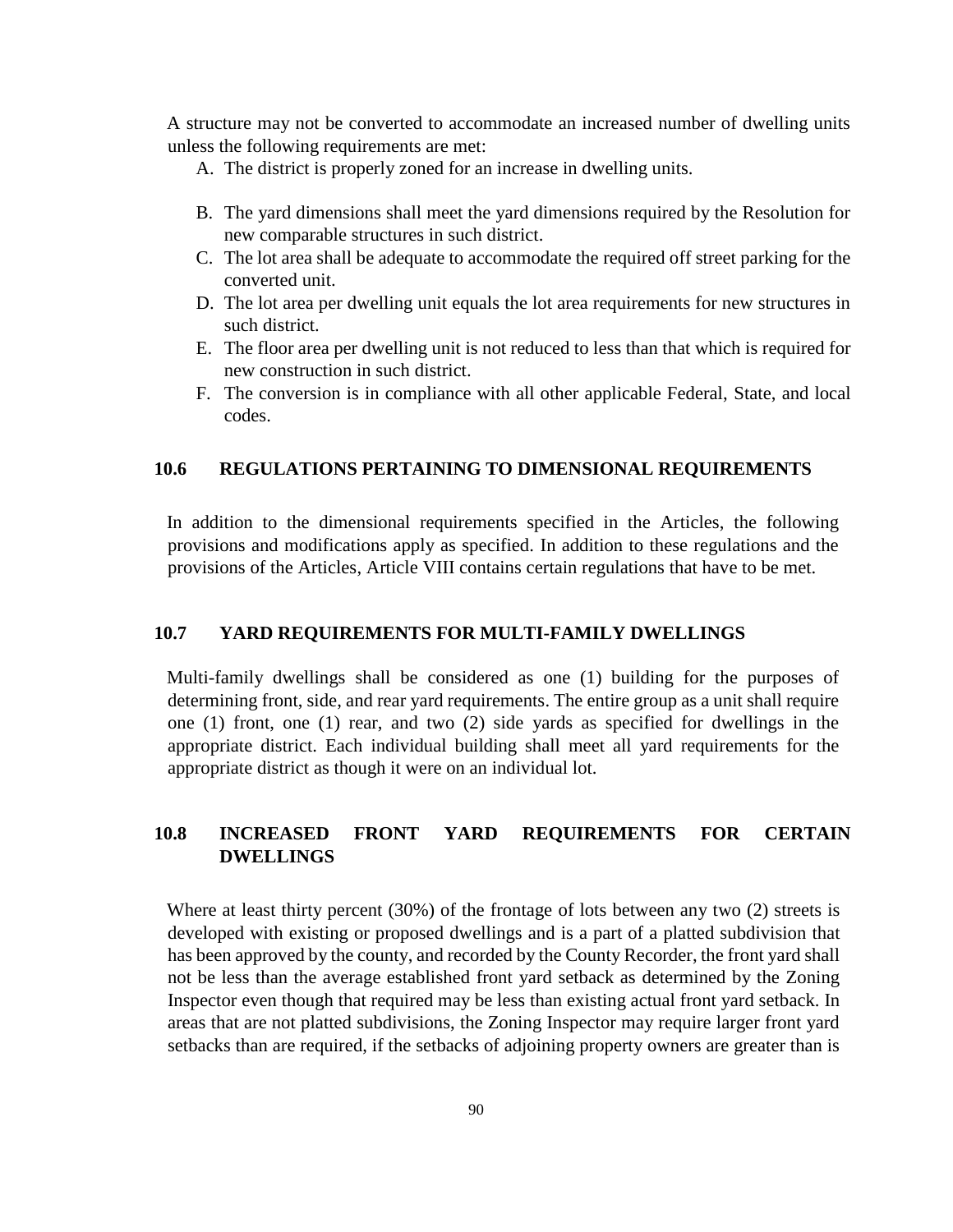required by this Resolution. Any such requirements for a larger setback under the provisions of this section may be appealed to the Board of Zoning Appeals.

## **10.9 YARD REQUIREMENTS FOR CORNER LOTS OR THROUGH LOTS**

On a corner lot or double frontage lot the principal building and all accessory buildings shall be required to meet the front yard requirement of the district from all street right-of way lines.

## **10.10 ARCHITECTURAL PROJECTIONS INTO REQUIRED YARDS**

All architectural projections shall be in accordance with the following provisions:

Chimneys, flues, sills, pilasters, cornices, eaves, gutters, bay windows, balconies, awnings, and other similar architectural features may project into any required yard a maximum of three (3) feet.

No structure may project into a required side yard except in the case of a single nonconforming lot of records in single ownership prior to the effective date of this amendment to the Resolution, which is insufficient width to meet the side yard requirements of this Resolution. The Board of Zoning Appeals may grant a minimum specified variance to permit the construction of a one family residence in such a case, provided that the Fairfield Department of Health first certifies that the area is sufficient to properly install it on lot treatment device.

#### **10.11 VISIBILITY AT INTERSECTIONS**

No structure or vegetation shall be erected, placed, planted, or allowed to grow on any corner lot so as to create a sight impediment within seventy-five (75) feet of the intersecting centerlines of any two or more streets. In addition, no parking shall be allowed within this area. In determining if any sight impediment exists, the Zoning Inspector shall measure the sight distance between the centerlines of such streets at a height of two and one half  $(2 \frac{1}{2})$ feet above the actual grades of the streets, unless unique topographical conditions of the site in question require a greater distance.

#### **10.12 SPECIAL SETBACK REQUIREMENTS IN BUSINESS DISTRICTS**

Notwithstanding the provisions of this Article, the following regulations shall apply in all business districts: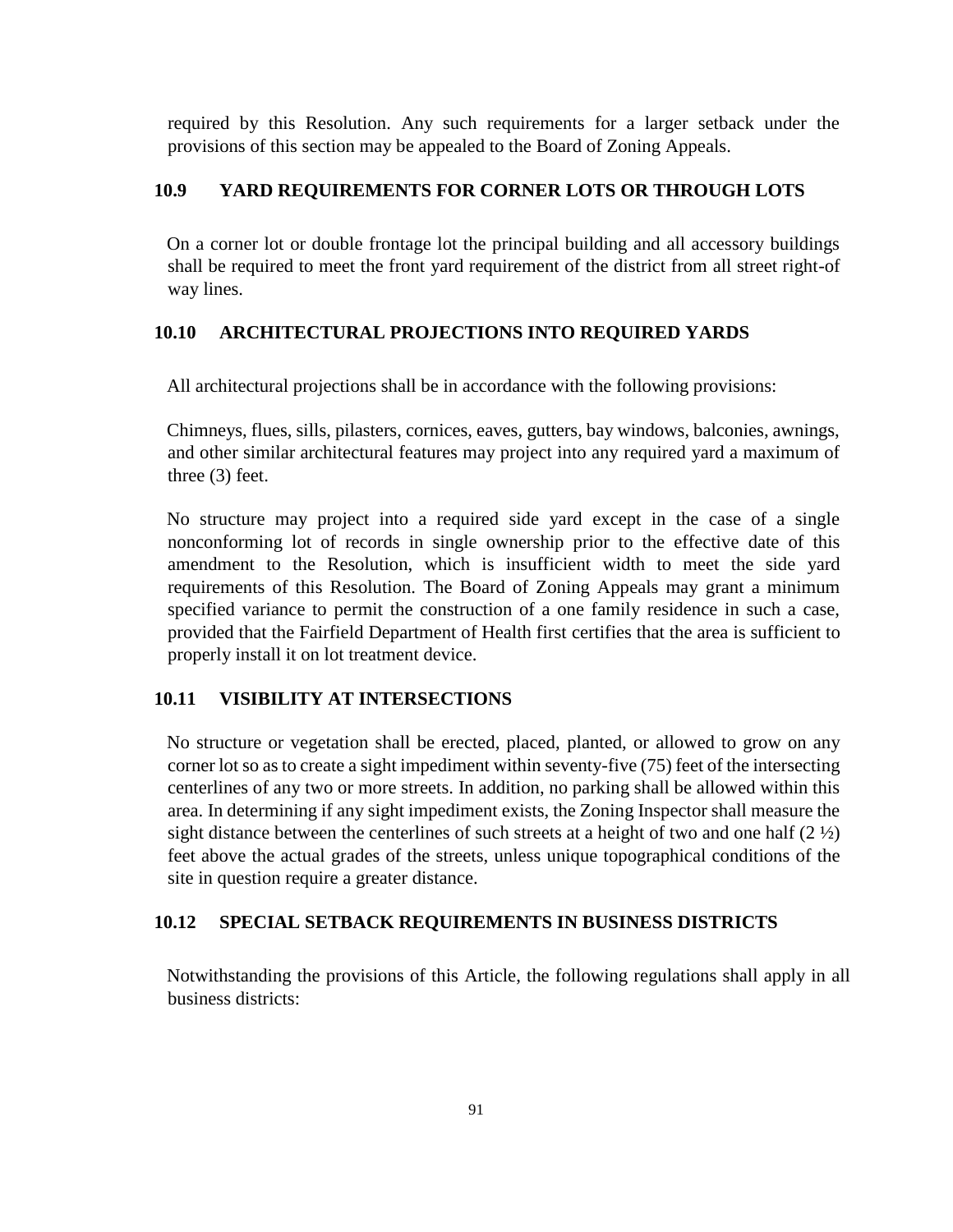- A. Flood lights are permitted on poles not less than fifteen (15) feet above grade and provided that the illumination is directed so that glare does not reflect upon the road and provided they are located at least fifteen (15) feet from the road right-of way.
- B. Driveways and sidewalks may be permitted up to the road right-of-way line provided that no parking shall be permitted closer than fifteen (15) feet from the road right-of-way.
- C. Open canopies and their structural supports, intended to provide protection of customers from the weather may be erected provided they shall be at least fifteen (15) feet from the road right-of-way.
- D. Signs of not over four (4) square feet in area for the direction of traffic only shall be located at least ten (10) feet from the road right-of-way.

Nothing in this section shall be interpreted to modify the requirements of Sections 10.3, 10.10 or 10.11 of this Resolution.

#### **10.13 ACCESSORY STRUCTURES**

Accessory structures shall be subject to the following requirements.

- A. Accessory structures shall not be located directly in front pf the principal structure. All accessory structure will be regulated by Hocking Townships Zoning Resolution guidelines regarding side lot, rear lot, and front lot setback requirements. The accessory structure can be located in front of the principal structure as to create an L-Shape from the principal structure, but not directly in front of the principal structure.
- B. Accessory structures greater than five hundred eighty (580) square feet in floor area shall not be erected in any required yard, other than a rear yard. Such structures shall be no closer than five (5) feet from the rear lot line.
- C. Accessory structures less than five hundred eighty (580) square feet in floor area may encroach a side or rear yard but shall be located no closer than five (5) feet from a side or rear lot line.
- D. The cumulative area of accessory structures shall not exceed the following square footage requirements. However, each residential lot shall be permitted to have a five hundred eighty (580) square foot private garage either attached or detached from the principal structure that shall not count toward the maximum cumulative area of accessory structures. Any non-permanent accessory structure shall count towards the maximum cumulative area of accessory structures: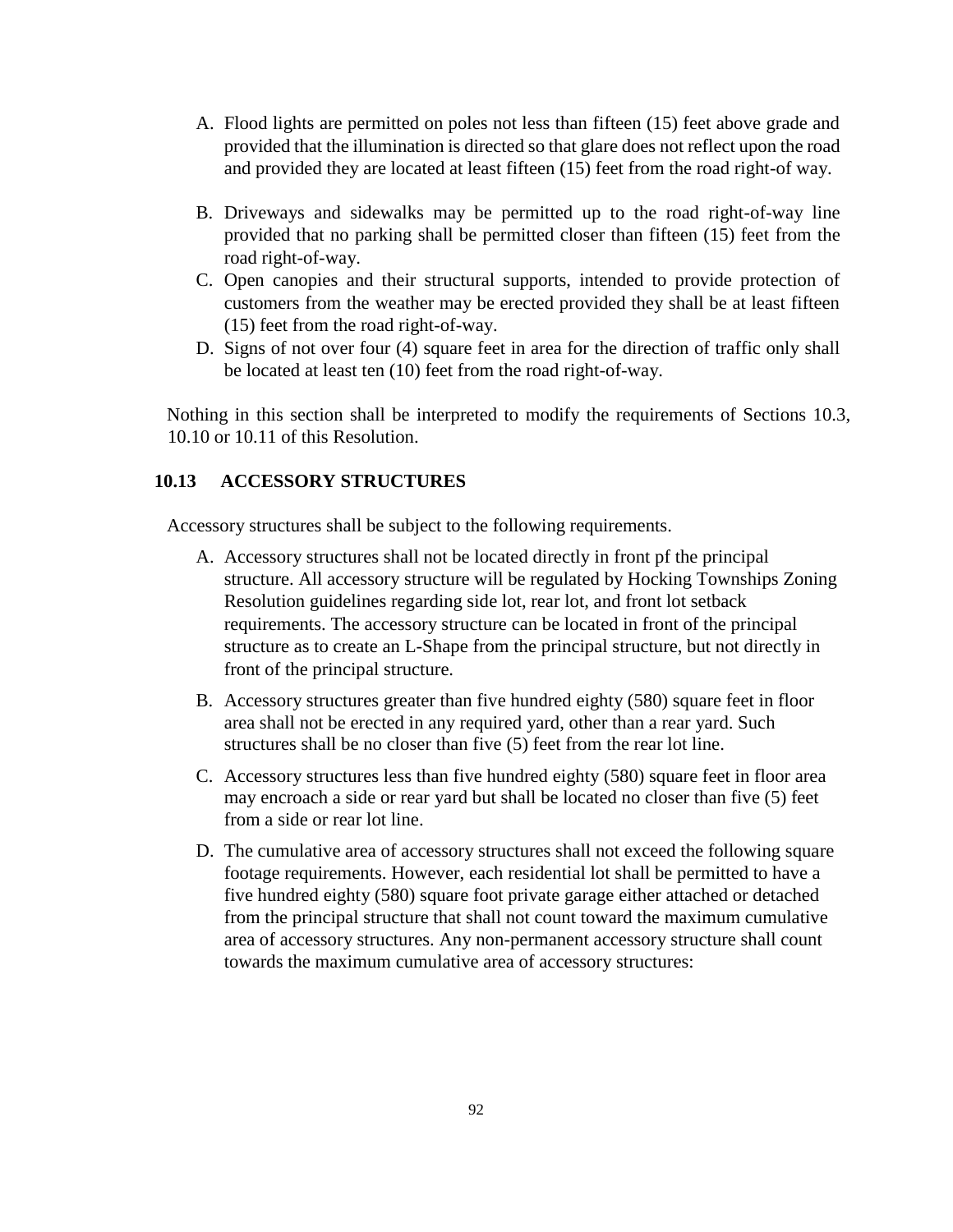Area Requirements for Accessory Structures:

| 2,500  |
|--------|
| 3,800  |
| 5,100  |
| 6,400  |
| 7,700  |
| 9,000  |
| 10,300 |
| 11,600 |
| 12,900 |
| 14,200 |
| 15,500 |
| 16,800 |
| 18,100 |
| 19,400 |
| 20,700 |
| 22,000 |
| 23,300 |
| 24,600 |
| 25,900 |
| 27,200 |
| 28,500 |
| 29,800 |
| 31,100 |
| 32,400 |
|        |

LOT SIZE (ACRES) MAX SOUARE FEET

- E. No accessory structure shall exceed the height of the principal structure nor be located closer than ten (10) feet to the principal structure or other accessory structure on the same lot.
- F. Accessory structures shall not be located in an area designated by the Fairfield Department of Health for the placement of leach fields.
- G. Non-permanent accessory structures less than one hundred (100) square feet in area shall not be required to have a zoning permit.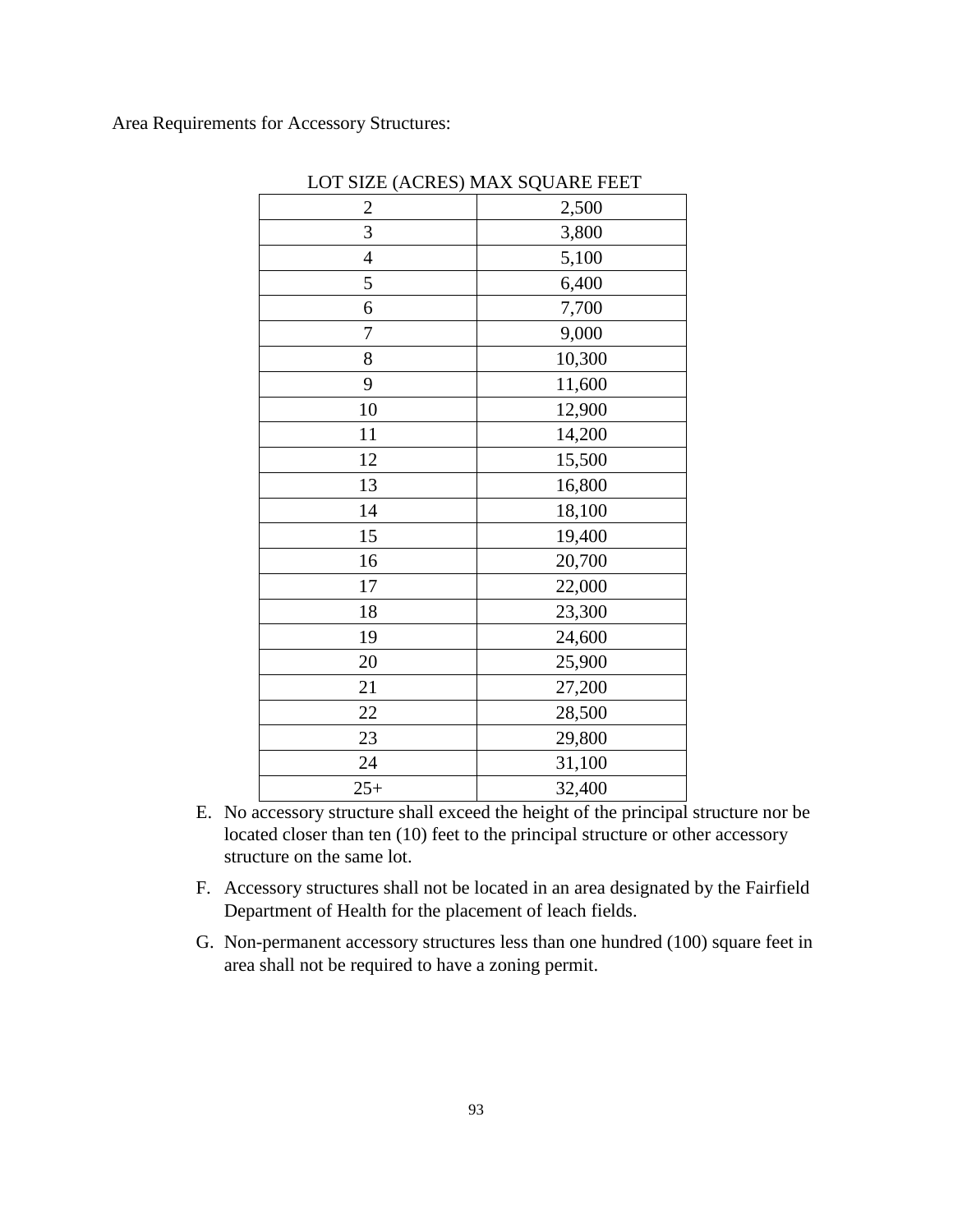#### **10.14 SPECIAL SETBACK REQUIREMENTS FOR BUSINESS DISTRICTS**

Where a business district or use, is adjacent to a Rural Residential or other residential district or use, there shall be a minimum setback of seventy-five (75) feet of all principal and accessory uses from any lot line or district boundary.

#### **10.15 DIRT FLOORS**

No part of any dwelling unit, excepting attached garages, shall be constructed with a dirt or gravel floor. This provision also does not apply to crawl spaces and structures attached to dwelling for storage purposes, but it does apply to basements.

#### **10.16 HEIGHT LIMITS EXCEPTIONS**

The height limitations of this Resolution shall not apply to churches, schools, hospitals, and such public buildings as a library, museum, art gallery, fire station, or a public building of a cultural, recreational or administrative nature; provided that for each two (2) feet by which the height of such building exceeds the maximum height otherwise permitted in the district, it's side and rear yards shall be increased by one half (1/2) foot over the side and rear yards otherwise required in the district. Church spires, belfries, cupolas, and domes, monuments, fire and hose towers, observation towers, chimneys, smokestacks, and flag poles may exceed the height limitations, except where the height of such structures will constitute a hazard to the safe landing and takeoff of aircraft at an established airport.

#### **10.17 TEMPORARY USES**

The following regulations are necessary to govern the operation of certain uses that are non-permanent in nature. Application for a Temporary Zoning Permit, where applicable, shall be made to the Zoning Inspector, containing a graphic description of the property to be utilized and a site plan, a description of the proposed use, and sufficient information to determine yard requirements, setback, sanitary facilities, and parking space for the proposed temporary use. The following uses are deemed to be temporary uses and shall be subject to the specific regulations and time limits that follow and to the regulations of any district in which such use is located:

A. A real estate sales office including a mobile office may be permitted within any district for any new subdivision that has been approved by the Fairfield County Regional Planning Commission under subdivision regulations for Fairfield County. Such office shall contain no living accommodations. The permit shall be valid for six (6) months but may be granted six-month extensions if conditions warrant such renewal. Such office shall be removed upon completion of sales of the lots therein, or upon expiration of the Temporary Zoning Permit, whichever occurs sooner.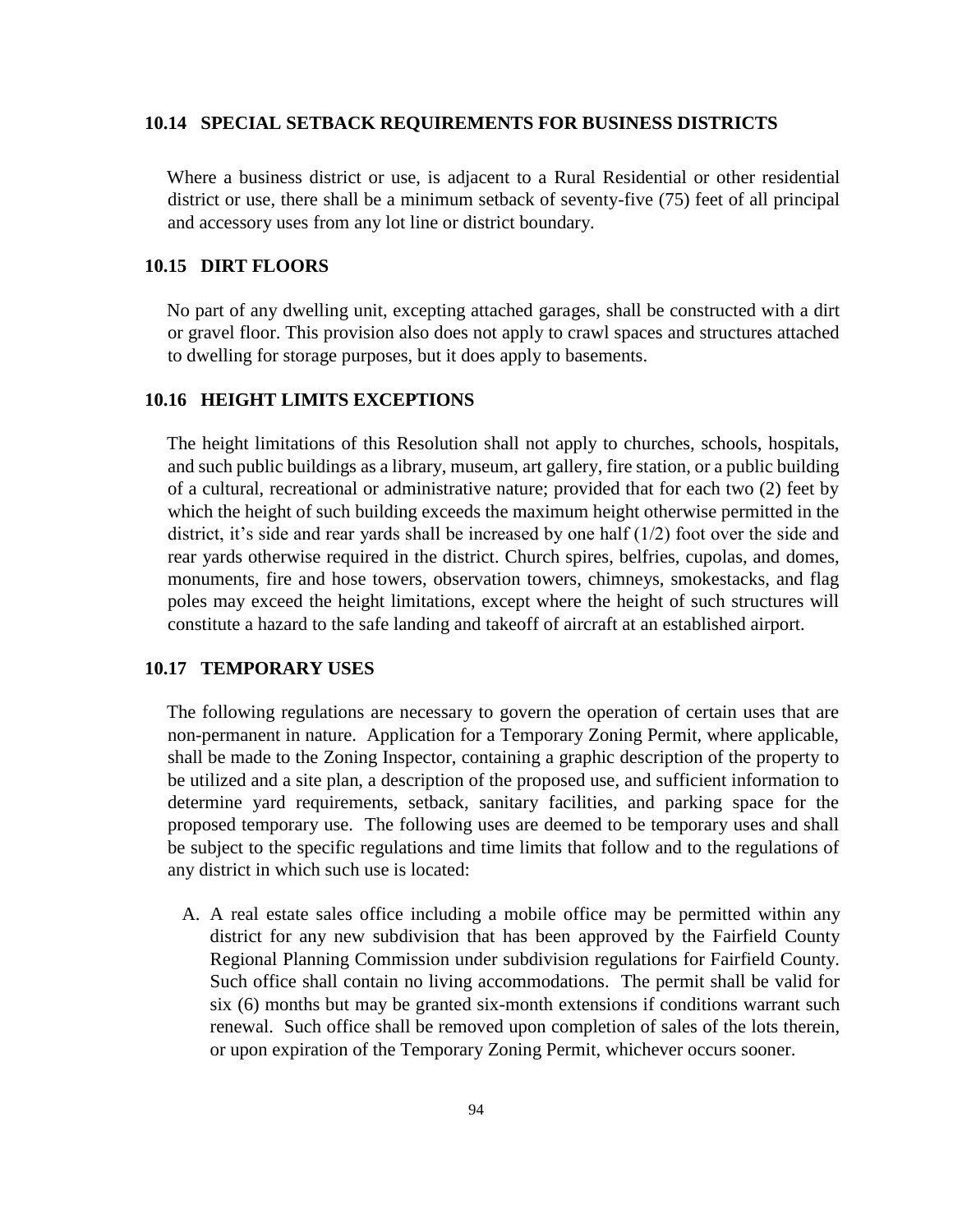- B. Temporary offices including mobile offices for contractors and equipment sheds incidental to construction projects may be permitted within any district. The permit shall not be valid for more than one (1) year but may be renewed for six (6)-month extensions if construction is substantially underway. Such uses shall be removed immediately upon completion of the construction project, or upon expiration of the Temporary Zoning Permit whichever occurs sooner.
- C. The seasonal sale of agricultural produce grown on the premises may be permitted within any district when in compliance with Section [529.21 o](http://codes.ohio.gov/orc/529)f the Ohio Revised Code. Such sales shall not extend for more than five (5) months in any calendar year and all structures or roadside stands shall be removed at the conclusion of the seasonal sale. All such structures must be set back from the roadway pavement a minimum of thirty-five (35) feet and the site shall contain adequate off-street parking area so as not to create a traffic hazard and to provide for safe ingress and egress.

## **10.18 MOUND DWELLINGS**

Mound dwellings or other energy efficient dwellings shall be permitted provided that they shall not later be increased in height. An applicant shall submit plans to the Zoning Inspector, who may require setbacks greater than those required in the articles. A basement house shall not be considered a mound dwelling. Mound dwellings shall have adequate drainage and shall be located on suitable terrain.

#### **10.19 SCREENING**

No buildings or structures shall be erected, altered, or enlarged nor shall land for any nonresidential use on a lot that adjoins or faces any Residential District be used, nor shall any multiple family use be established adjoining any single-family development, until a plan for screening has been submitted, approved by the Zoning Inspector, or the Board of Zoning Appeals in case of Conditional Uses, except in accordance with the following provisions:

- A. Screening shall be provided for one or more of the following purposes:
	- 1. A visual barrier to partially or completely obstruct the view of structures or activities.
	- 2. As an acoustic screen to aid in absorbing or deflecting noise.
	- 3. For the containment of debris and litter.
- B. Screening may be one of the following or a combination of two or more, as determined by the Zoning Inspector.
	- 1. A solid masonry wall.
	- 2. A solidly constructed decorative fence.
	- 3. Louvered fence.
	- 4. Dense evergreen plantings.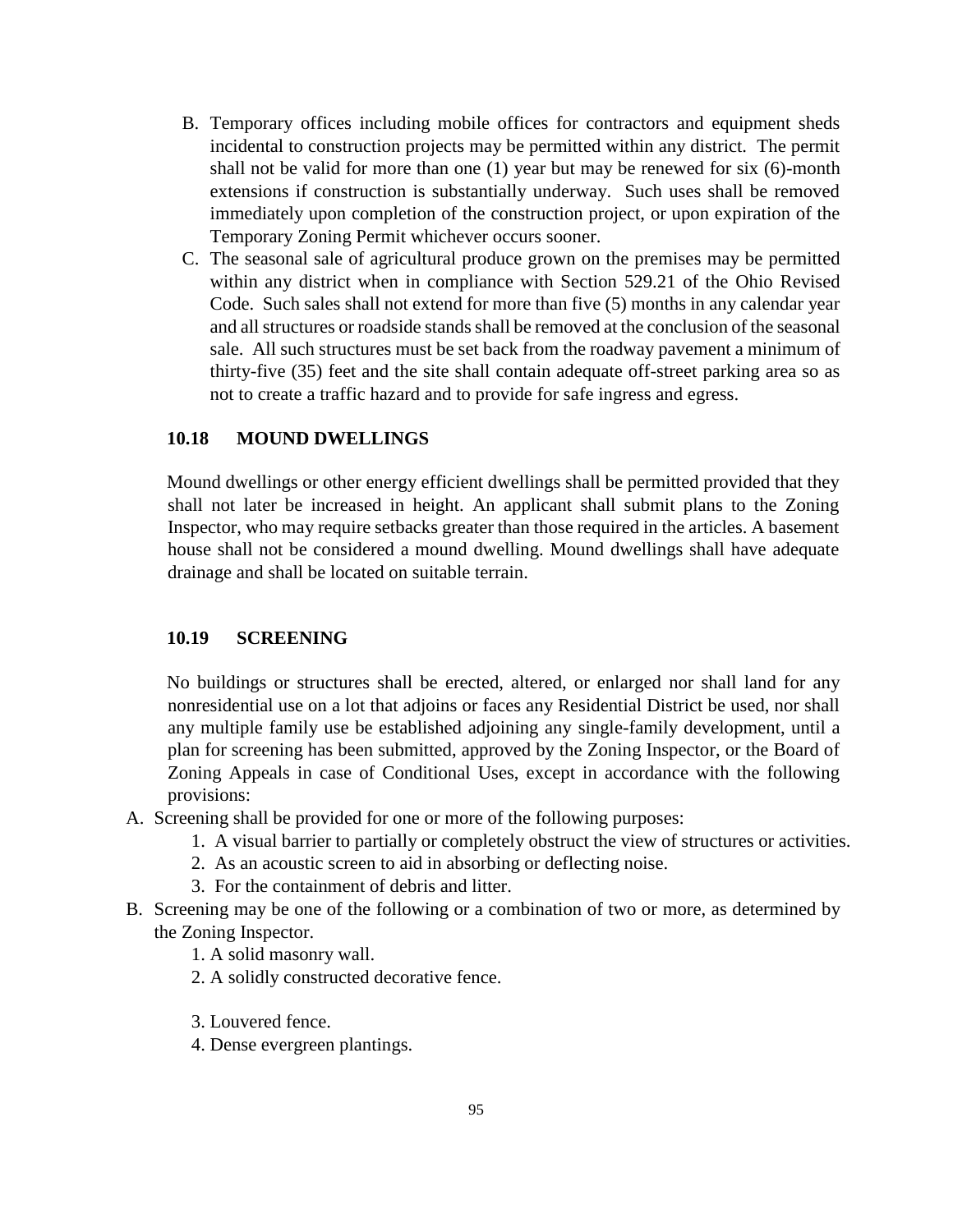5. Landscaped mounding.

- C. Whenever any non-residential use abuts a residential district, a visual screening wall, fence, planting and/or a landscaped mound shall be erected or placed beside such mutual boundary lines, except where the Zoning Inspector has determined that a traffic hazard will be created.
- D. Height of screening shall be in accordance with the following:
	- 1. Visual screening walls, fences, plantings, or mounds shall be a minimum of four (4) feet high, in order to accomplish the desired screening effect, except in required front yards when maximum height shall be not greater than two and one half  $(2 \frac{1}{2})$  feet. The Board of Zoning Appeals may provide for exception to the height of screening in the front yard.
	- 2. Dense evergreen planting with a minimum height of four (4) feet at planting and a mature height of at least five and one half  $(5 \frac{1}{2})$  feet or greater or solidly constructed decorative fence shall be permanently maintained along the mutual boundary of an accessory parking area and adjacent land zoned for residential uses except for the portion of such boundary located within a required front yard.
- E. Screening for purposes of absorbing or deflecting noise which is detectable off of the property shall have a depth of at least fifteen (15) feet of dense planting or a solid masonry wall in combination with decorative plantings.
- F. Whenever required screening is adjacent to parking areas or driveways such screening shall be protected by bumper blocks, post or curbing to avoid damage by vehicles. All screening shall be trimmed, maintained in good condition, and free of advertising or other signs.

#### **10.20 ACCESSORY SWIMMING POOLS FOR SINGLE FAMILY DWELLINGS**

Private accessory swimming pools for single-family dwellings may be permitted in any district, provided the following provisions are met:

- A. The pool is intended solely for the enjoyment of the occupants and guests of the principal use of the property on which it is located.
- B. It may not be located closer than ten (10) feet to any property line and may not encroach upon any required front yard, side yard, or any required on-site wastewater leaching areas.
- C. Protection and safeguards of the pool is strictly between the property owner and their insurance company.

#### **10.21 JUNK**

The accumulation of trash, junk vehicles, vehicle parts, rags, or any other debris defined as junk in the Ohio Revised Code in any district shall be a nuisance per se and shall be prohibited outside of an approved junk yard. The purpose of this section is to promote the health, safety, and welfare of Hocking Township by elimination of environments for breeding of vermin, rodents, insects, and infestations.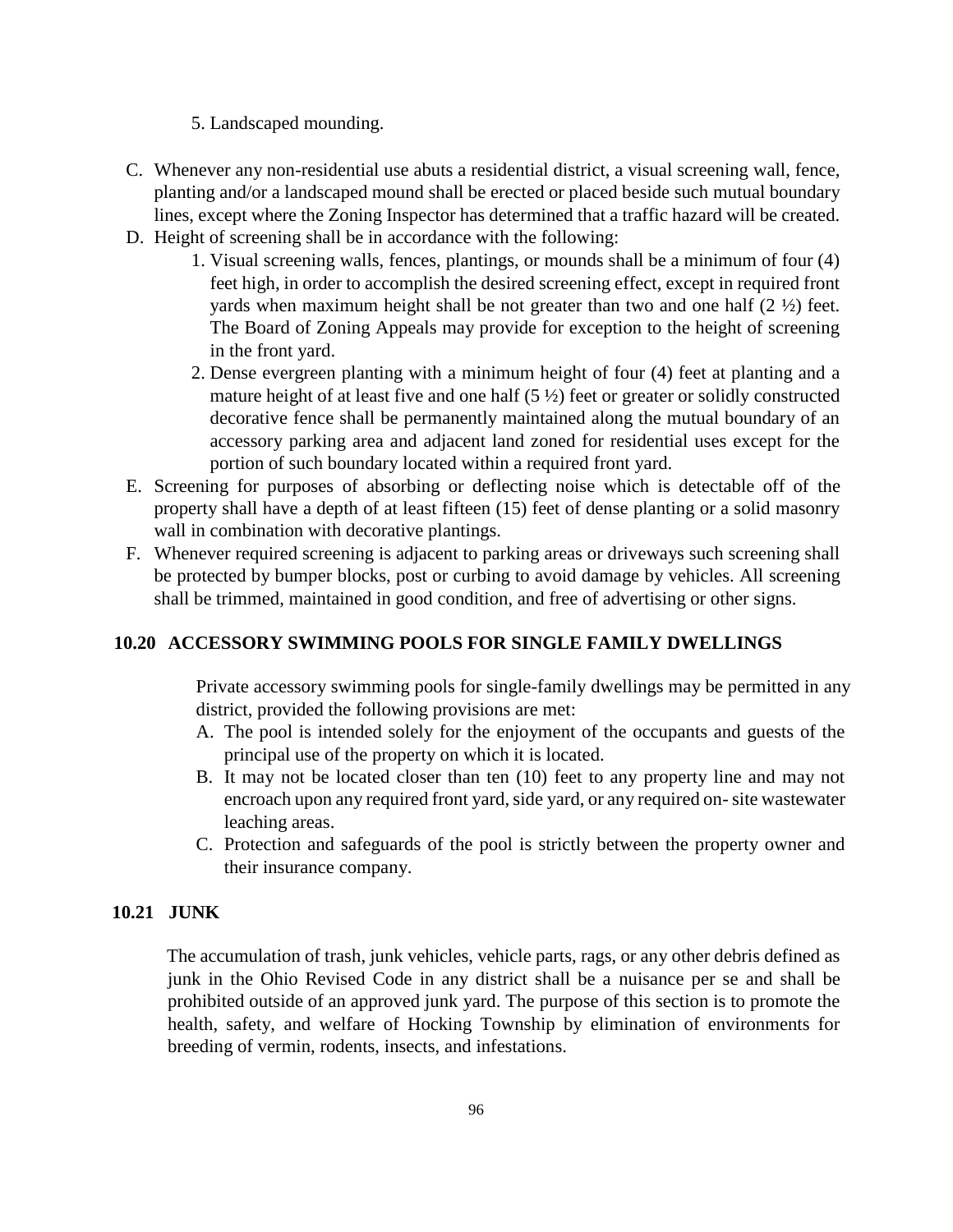A. Tires

Storage of used and/or discarded tires shall be limited to a total of not to exceed four (4).

## **10.22 PARKING AND STORAGE OF MOBILE HOMES AND VEHICLES OTHER THAN PASSENGER CARS.**

The parking and/or storage of mobile homes, recreational vehicles, or other vehicles other than passenger cars upon any lot shall be in accordance with the following provisions:

A. Mobile homes shall not be stored or parked outside of any mobile home park. No living quarters shall be maintained, or any business conducted within any mobile home.

B. The storage of tools, landscaping instruments, household effects, machinery, or machinery parts, empty or filled containers, boxes or bags, trash and similar items in a platted subdivision shall be placed and stored as to be concealed from view.

C. These provisions do not apply to items placed at the road right-of-way line on regular trash collection days for a period of twenty-four (24) hours prior to pick up.

D. No more than two (2) pieces of such equipment, or vehicles, shall be permitted to be stored outside on a parcel containing a single family of two-family dwelling. For this purpose, a boat on a trailer is considered one piece of recreational equipment.

E. Recreational equipment shall not be occupied or used for living, sleeping and/or housekeeping for a period of time exceeding two (2) weeks per calendar year.

#### **10.23 REQUIRED TRASH AREAS**

All commercial, industrial, and multi-family residential uses that provide trash and/or garbage collection areas shall have such areas enclosed on at least three sides by a solid wall or fence one foot above the height of the structure in order to screen the containers if such area is not within an enclosed building or structure. Provisions for adequate vehicular access to and from such area or areas for collection of trash and/or garbage as determined by the Zoning Inspector shall be required. All trash shall be stored in completely enclosed containers as to prevent the dispersal of trash by wind and other conditions.

#### **10.24 OUTDOOR STORAGE AND WASTE DISPOSAL**

All outdoor storage and waste disposal shall be in accordance with the following provisions: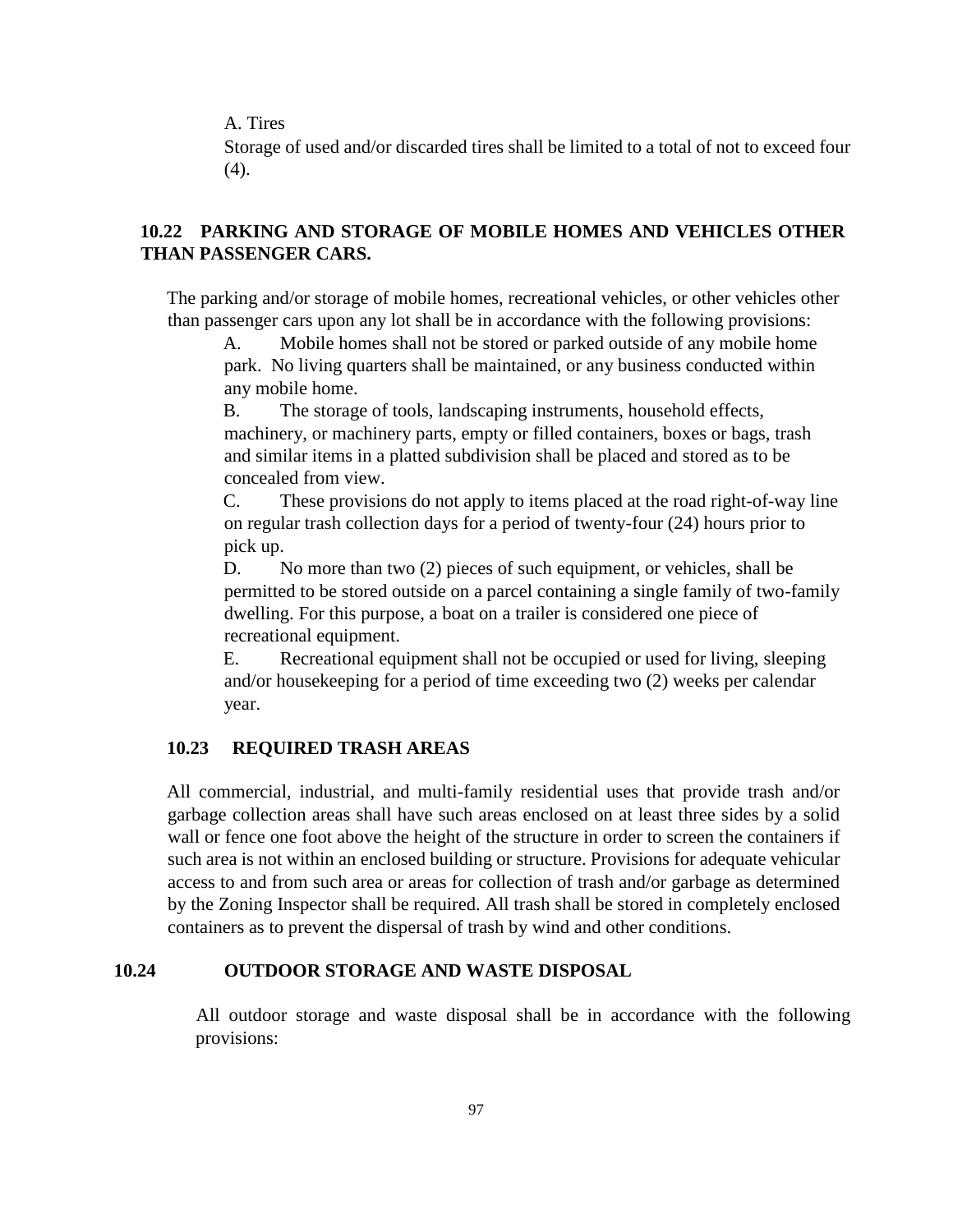- A. Highly flammable or explosive gases shall not be stored in bulk above ground. Fuel products stored for use on farms are excluded from this provision.
- B. The storage of hazardous or toxic materials shall not be permitted without documented approval by the Ohio Environmental Protection Agency.
- C. All outdoor storage areas shall be adequately screened from view from any Residential District by an appropriate wall, fence, or vegetative planting approved by the Zoning Inspector.
- D. Materials or wastes which might cause fumes, dust, which constitute a fire hazard, or which may be edible or attractive to rodents or insects shall be stored outdoors only in closed containers constructed of impervious material.
- E. No materials or wastes shall be deposited upon a lot in such form or manner that they may be dispersed off the lot by wind, flood, or other conditions.

#### **10.25 OFF STREET PARKING REGULATIONS**

Off street parking facilities shall be provided for the use of occupants, employees, and patrons of all uses in compliance with the provisions of this section. Off street loading and vehicle storage areas shall be provided for all commercial and industrial uses. All parking and loading areas for commercial and industrial uses shall be adequately drained and surfaced with a sealed surface pavement or compacted gravel and maintained so that no dust will be produced by continuous use.

#### A. DIMENSIONAL REQUIREMENTS.

The following dimensional requirements apply to parking areas, access ways, and similar features:

- 1. Single family residences shall be served by a driveway not less than ten (10) feet in width. There shall be a culvert not less than twenty (20) feet in length under the driveway.
- 2. Two family residences shall be served by a driveway not less than sixteen (16) feet in width. There shall be a culvert not less than thirty (30) feet in length under the driveway.
- 3. Multifamily residential structures shall be served by a driveway of not less than thirty (30) feet in width. In the case of a multifamily development of more than twenty (20) units, the driveway shall include separate portions for entrance and exit. In all cases the culvert shall extend a minimum of five (5) feet each side of the driveway.

#### B. REQUIRED PARKING SPACES.

The number of parking spaces required shall comply with the numbers specified in this section. In addition, the following guidelines apply to these requirements:

1. When the number of off-street parking spaces required is determined by the floor area of the use it shall mean the gross floor area of the use.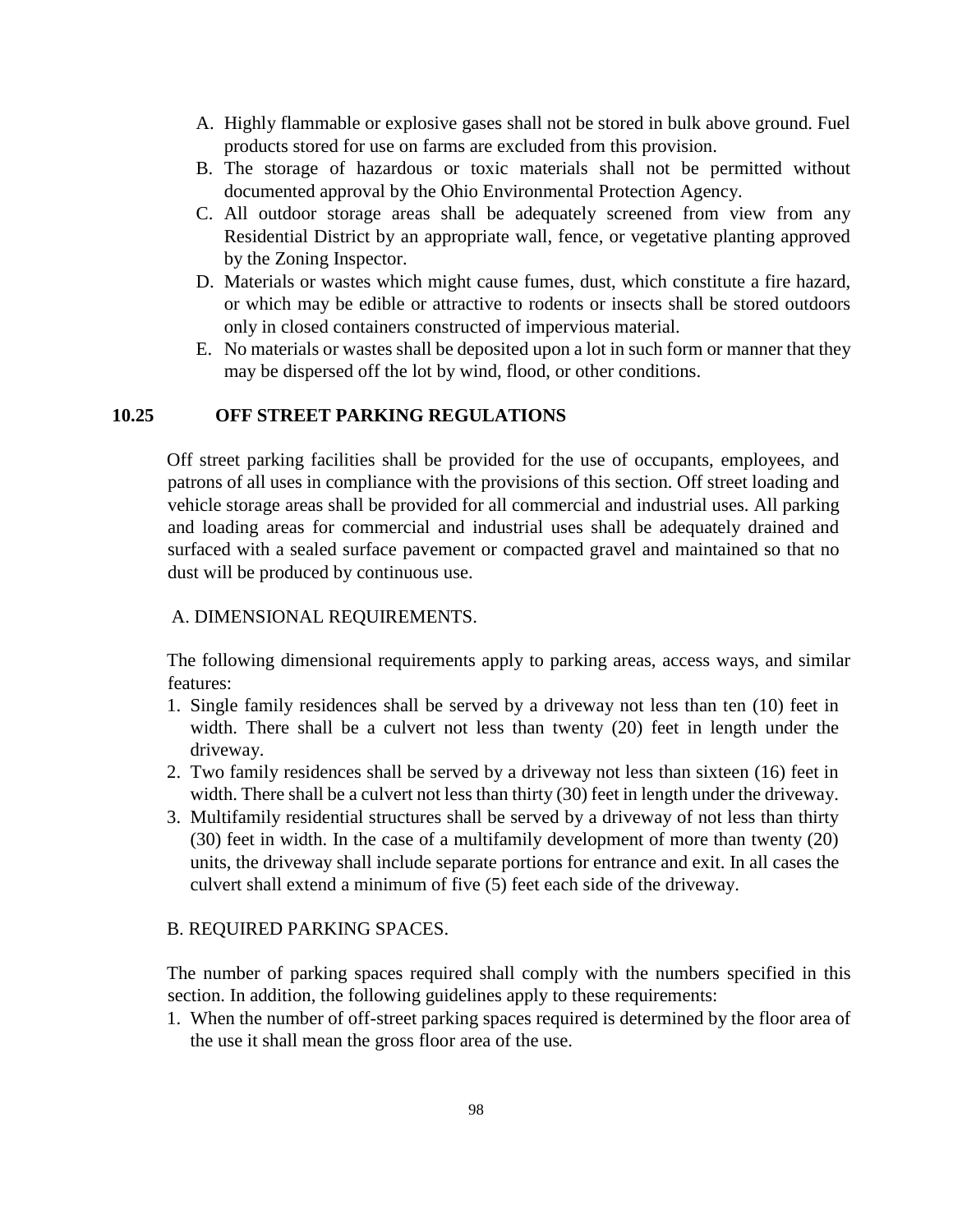- 2. Fractional numbers of spaces shall be increased to the next whole number.
- 3. If a specific use is not provided for in the following list, the substantially similar use provisions of this Resolution shall apply.
- 4. If a parking ratio is not listed for a similar use, the Board of Zoning Appeals determines the number of required parking spaces.
- 5. No parking shall be permitted within any road right-of-way in relation to any of the requirements of this section. In the event that more parking is needed, the Township may require an enlargement of the required parking area where history or experience requires.

#### **USE REQUIRED PARKING SPACE**

| a.                                                                                 | Automobile service station                                                             | 1 for each 2 pumps plus 2 for each         |  |
|------------------------------------------------------------------------------------|----------------------------------------------------------------------------------------|--------------------------------------------|--|
|                                                                                    |                                                                                        | service bay                                |  |
| $\mathbf b$ .                                                                      | Automobile repairs                                                                     | 1 for each 200 sq. ft. of gross floor area |  |
| c.                                                                                 | Assembly Hall, club room, place of                                                     | 1 for each 1,000 sq. ft. of gross floor    |  |
|                                                                                    | amusement or similar place of assembly                                                 | area                                       |  |
|                                                                                    | without fixed seating                                                                  |                                            |  |
| d.                                                                                 | Banks, savings and loans,                                                              | 1 for each 400 sq. ft. of gross floor area |  |
|                                                                                    | business, and administrative                                                           |                                            |  |
|                                                                                    | offices                                                                                |                                            |  |
| e.                                                                                 | Bed and breakfast inns                                                                 | 1 for each guest room                      |  |
| f.                                                                                 | Business and Professional<br>Offices                                                   | not1 for each 200 square feet of office    |  |
|                                                                                    | elsewhere specified                                                                    | space                                      |  |
| g.                                                                                 | Day care centers, children's nurseries, and                                            | 2 for each classroom but not less than 6   |  |
|                                                                                    | pre-schools                                                                            | per center                                 |  |
| h.                                                                                 | Drive-up window service or fast-food                                                   | 1 for each 100 sq. ft. of gross floor      |  |
|                                                                                    | restaurants, with seating,                                                             | space                                      |  |
|                                                                                    | i. Drive-up window service or fast-food                                                | 1 for each 200 sq. ft. of gross floor area |  |
|                                                                                    | restaurants, without seating                                                           |                                            |  |
| $\mathbf{1}$                                                                       | Driving range                                                                          | 1 for each 2 playing locations             |  |
| k.                                                                                 | Dwellings other than multi-family                                                      | 2 for each dwelling unit                   |  |
| 1. Eating and drinking establishments with no1 for each 100 sq. ft. of gross floor |                                                                                        |                                            |  |
|                                                                                    | drive-up window service                                                                | space                                      |  |
| m.                                                                                 | Electronic products store – retail                                                     | 1 for each $500$ sq. ft.                   |  |
| n.                                                                                 | Elementary and middle schools                                                          | 1 for each teacher and staff member,       |  |
|                                                                                    |                                                                                        | plus 1 for each student up to five $(5)$   |  |
|                                                                                    |                                                                                        | percent of the student body                |  |
| 0.                                                                                 | Funeral homes, mortuaries                                                              | 1 for each 150 sq. ft. of gross floor area |  |
|                                                                                    | p. Furniture and appliance stores, household1 for each 400 sq. ft. of gross floor area |                                            |  |
|                                                                                    | equipment or furniture repair shop                                                     |                                            |  |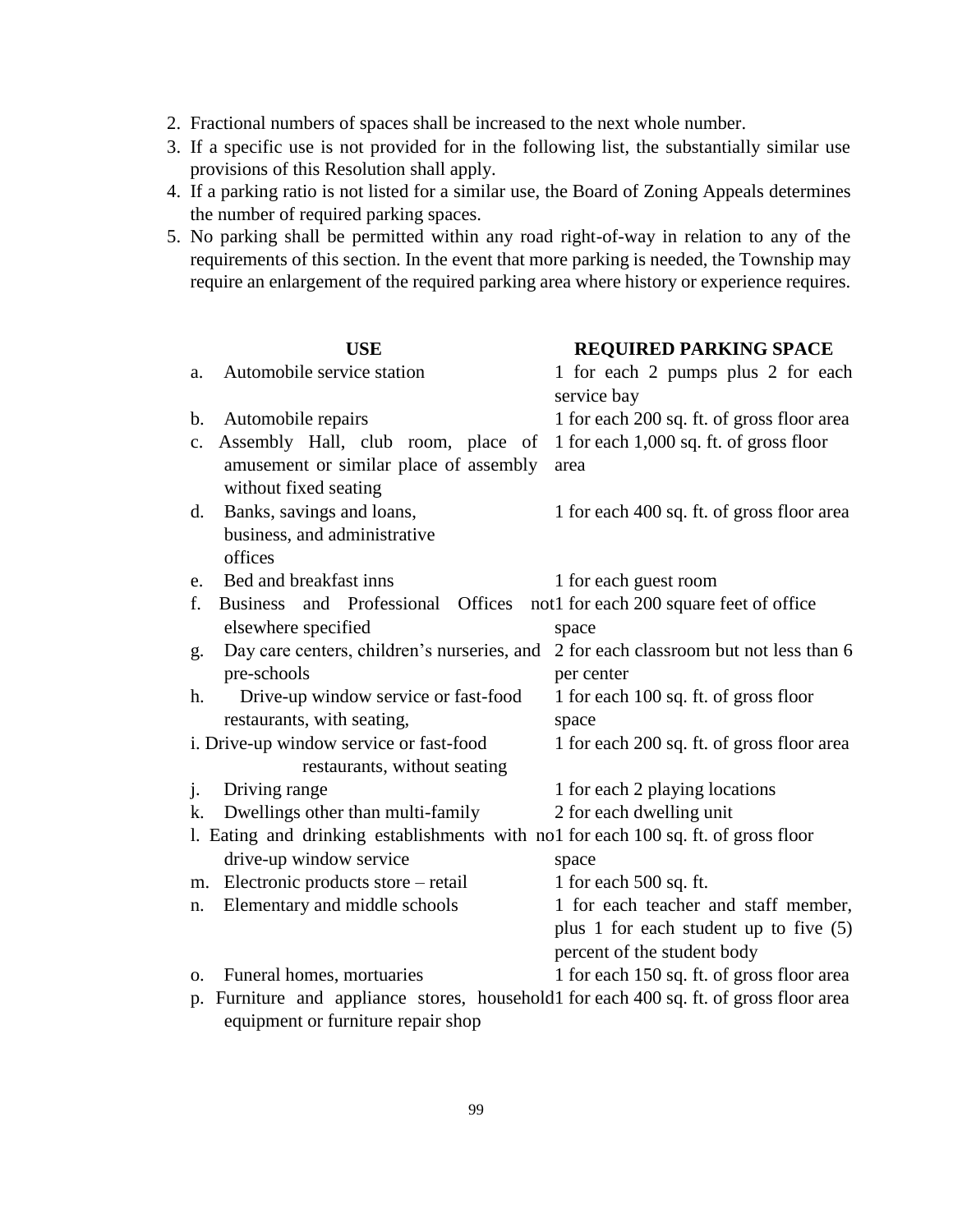| Golf course<br>q.                                                                                             | 74 for each hole plus 1 space for each<br>2 employees on combined work shifts                      |
|---------------------------------------------------------------------------------------------------------------|----------------------------------------------------------------------------------------------------|
| Health care maintenance and emergency<br>r.                                                                   | 1.5 for each treatment room plus one for                                                           |
| services                                                                                                      | every employee on the largest shift                                                                |
| High school<br>S.                                                                                             | 1 for each 2 students                                                                              |
| Hospitals<br>t.                                                                                               | 1 for each bed                                                                                     |
| u. Indoor sales exclusively of motor vehicles,<br>aircraft, watercraft, lumber, plants, and<br>furniture      | 1 for each 1,000 sq. ft. of sales area                                                             |
| Libraries, museums, or art galleries<br>V.                                                                    | 1 for each 500 sq. ft. of gross floor area                                                         |
| Manufacturing,<br>warehousing,<br>w.<br>wholesaling, or similar establishments                                | 1 per 1,000 sq. ft. of gross building area                                                         |
| Medical and dental offices and clinics<br>х.                                                                  | 1 for each 200 sq. ft. of gross floor area                                                         |
| Miniature golf course<br>y.                                                                                   | 2 spaces for each hole plus 1 for each 2<br>employees on combined work shifts                      |
| including<br>hotels<br>(not)<br>Motels<br>and<br>z.                                                           | 1 for each living or sleeping unit plus                                                            |
| restaurant facilities)                                                                                        | space for supplementary uses                                                                       |
| aa. Multi-family residential                                                                                  | 2.0 for each dwelling unit                                                                         |
| bb. Outdoor display and sales                                                                                 | 1 for each 1,000 sq. ft. of display area                                                           |
| cc. Outdoor swimming pool                                                                                     | for each 5-person capacity<br>1<br>(1)<br>person/500 gallons) plus space for<br>supplementary uses |
| dd. Personal services such as barber shop or l space for every chair                                          |                                                                                                    |
| beauty shop                                                                                                   |                                                                                                    |
| ee. Personal and Consumer Services not                                                                        | 1 for each employee plus one for each                                                              |
| elsewhere specified                                                                                           | 400 square feet of office space                                                                    |
| Recreational uses not elsewhere specified<br>ff.                                                              | 1 for each 3 patrons                                                                               |
| gg. Restaurants and bars                                                                                      | 1 for each 100 sq. ft. of gross floor area                                                         |
| hh. Retail sales or services not elsewhere                                                                    | 3 for first 1,000 sq. ft. plus 1 for each                                                          |
| specified                                                                                                     | additional 500 sq. ft. of gross floor area                                                         |
| Sanitariums,<br>ii.<br>convalescent<br>homes,<br>children's homes                                             | 1 for each 2 beds                                                                                  |
| Service-related uses such as printing or 1 for each 2 employees plus 1 for every<br>$\overline{\mathbf{1}}$ . |                                                                                                    |
| plumbing shops                                                                                                | 2 vehicles used for service or delivery                                                            |
| kk. Shopping centers including supermarkets                                                                   | 3 for each 1,000 sq. ft. of gross floor                                                            |
|                                                                                                               | area                                                                                               |
| Video rental store<br>$\mathbf{ll}$ .                                                                         | 1 for each 300 square feet of gross<br>floor area                                                  |
|                                                                                                               |                                                                                                    |

# C. ACCESS LIMITATIONS FOR COMMERCIAL USES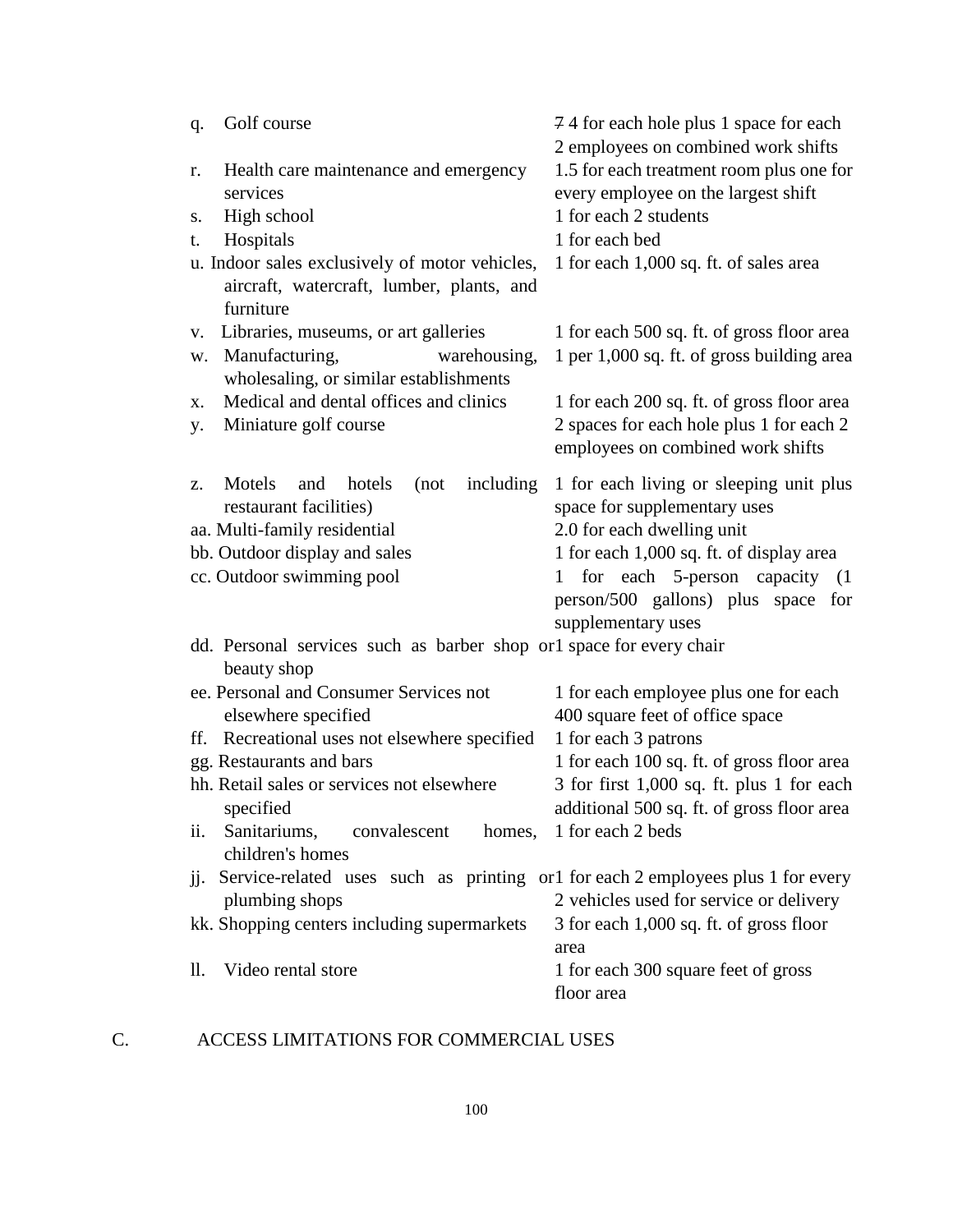For all commercial uses, the number of access points onto the adjoining road should be limited to protect the motoring public. Access points shall be limited in relation to the amount of frontage on a public road as follows:

| <b>FRONTAGE</b> | <b>MAXIMUM NUMBER OF ACCESS</b><br><b>POINTS</b> |
|-----------------|--------------------------------------------------|
| Less than 500   |                                                  |
| 500-1000 ft.    |                                                  |
| Over $1000$ ft  |                                                  |

#### **SECTIONS 10.26-10.31 RESERVED FOR FUTURE USE**

#### **10.32 LARGE SATELLITE DISH ANTENNAS**

The purpose of this section is to minimize the adverse visual effects of telecommunications devices through design and landscaping standards. It protects properties that are adjacent and within the general vicinity from the potential damage of tower failure, falling ice and debris, and interference caused by tower emissions or the structure itself.

- A. Large satellite dish antennas shall be permitted as an accessory use in those zoning districts where they are so specified.
- B. All large satellite dish antennas shall be constructed or erected to the rear of the premises.
- C. No large satellite dish antenna shall be erected within twenty (20) feet from any lot lines.
- D. No large satellite dish antenna shall be linked to receivers which are not located on the same lot or premises.
- E. Landscaping should be provided, or the large satellite dish antenna shall be located so as to effectively screen it from view of adjacent parcels.
- F. The maximum diameter of any large satellite dish antenna shall not exceed twelve (12) feet. The maximum installed height of any large satellite dish antenna shall not exceed fifteen (15) feet above natural grade level or the base of its support structure.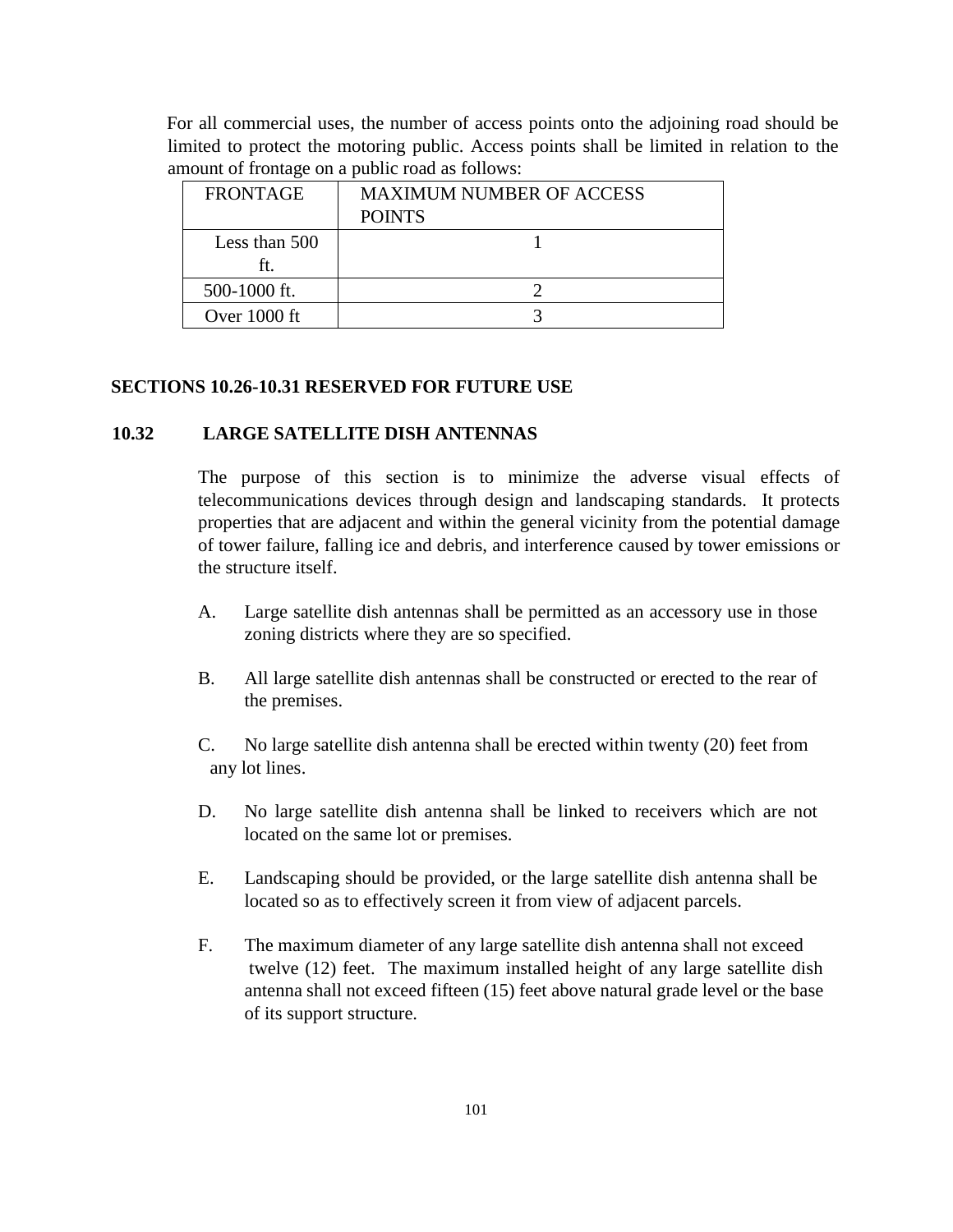- G. Only metal supports of galvanized construction, or equal thereto, shall be permitted.
- H. Only a concrete base or caissons, depending on soil conditions, shall be permitted, unless roof mounted.
- I. The installed satellite dish structure shall be capable of withstanding a wind force of up to eighty-five (85) miles per hour.
- J. Any large satellite dish antenna must be grounded to an eight (8) foot grounding rod.

#### **10.33 FENCES, WALLS, AND VEGETATION**

The location and height of all fences, walls, and vegetation shall be in accordance with the following provisions.

- A. No structure, fill or vegetation shall be erected, placed, planted, or allowed to grow on any corner lot so as to create a sight impediment within seventy-five (75) feet of the intersecting center lines of any two or more streets. In determining if any sight impediment exists, the Zoning Inspector shall measure the sight distance between the center lines of such streets at a height of three feet, nine inches (3'9") above the actual grades of the streets.
- B. Fences and walls shall not be permitted within any right of way.
- C. No fence on residential lots shall exceed eight (8) feet unless approved by the Board of Zoning Appeals and no fence shall exceed thirty (30) inches in height between the street right-of-way line and the building setback line. Supporting members for walls and fences shall be installed on the interior of the lot being fenced. This regulation shall not apply to fences or walls which are designed so that the supporting members are identical in appearance from both sides of the fence or wall. Fences shall be kept in proper repair and maintained so as not to create conditions which endanger the health, comfort, and safety of the public.
- D. On lots of less than one (1) acre, electrified fences that follow the property line or parcel boundary shall be prohibited. Electrical fences shall only be permitted on lots of less than one (1) acre if they are located within the required lot setback.
- E. No accessory structure, wall, fence, or vegetation of any kind may be constructed, placed, planted, or allowed to grow which would visibly obscure, hide, or screen fire hydrants, street address numbering, and other security or emergency service equipment, controls, or components.

## **10.34 HOME OCCUPATIONS**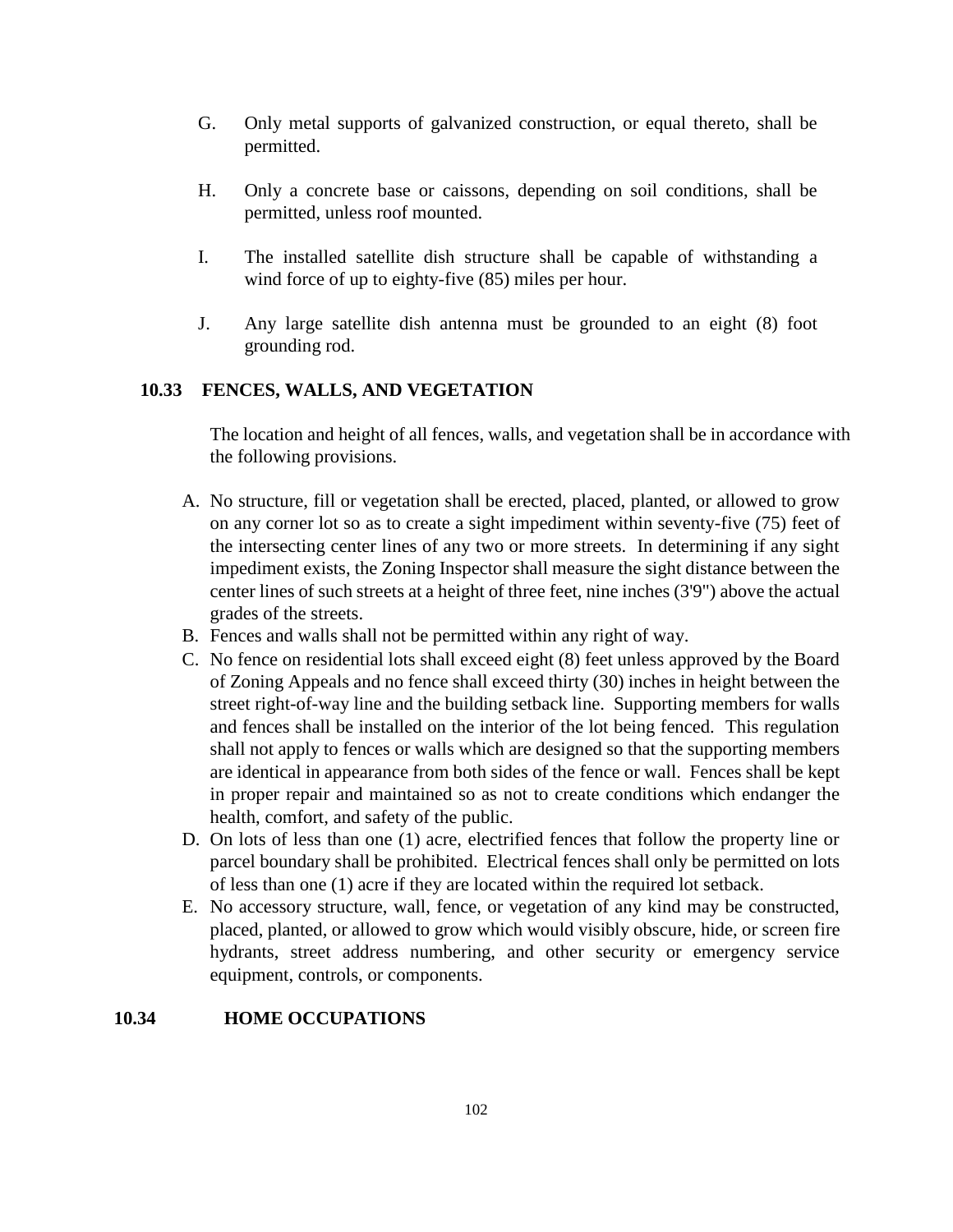- A. The following standards shall govern home occupations as a permitted use within Hocking Township.
	- 1. The owner of the premises must reside in the dwelling unit used for the home occupation.
	- 2. No person or persons, other than the owners of the premises shall operate a home occupation.
	- 3. Not more than one worker exclusive of the owners shall be employed in a home occupation at any one time.
	- 4. All home occupations shall be conducted entirely within the dwelling unit, and the use of the dwelling unit for the home occupation shall be clearly incidental and subordinate to its use for residential purposes by its occupants.
	- 5. Not more than twenty (20) percent or four hundred (400) square feet of the gross floor area, whichever is less, of any dwelling unit shall be used for a home occupation.
	- 6 Home occupations shall not be permitted in any accessory building within any district.
	- 7. There shall be no change in the outside appearance of the building or premises, or other visible evidence of the conduct of such home occupation other than one sign, not exceeding two (2) square feet in area, non- illuminated, and mounted flat against the wall of the building in which the home occupation is located.
	- 8. There shall be no sale on the premises of commodities other than those produced as the result of the home occupation.
	- 9. Equipment or processes shall not be used in such home occupation which create noise, vibrations, glare, fumes, odors, or electrical interference detectable off the lot. No equipment or process shall be used which creates visual, audible or electrical interference in any radio or television receiver or computer terminal off the premises or causes fluctuations in voltage off the premises.
	- 10. There shall be no increased burden placed upon existing public services provided to the residence as a result of a home occupation.
- B. A person may apply for a conditional use permit for a home occupation that does not comply with the requirement of Section 10.34 A. The criteria for the issuance of such a permit for a home occupation are as follows:
	- 1. There shall be no more than two (2) non- residential employees or volunteers to be engaged in the proposed use.
	- 2. Sales of commodities not produced on the premises may be permitted provided that the commodities are specified in the application and are reasonably related to the home occupation.
	- 3. Outside storage related to the home occupation may be permitted if totally screened from adjacent residential lots, provided the application so specifies.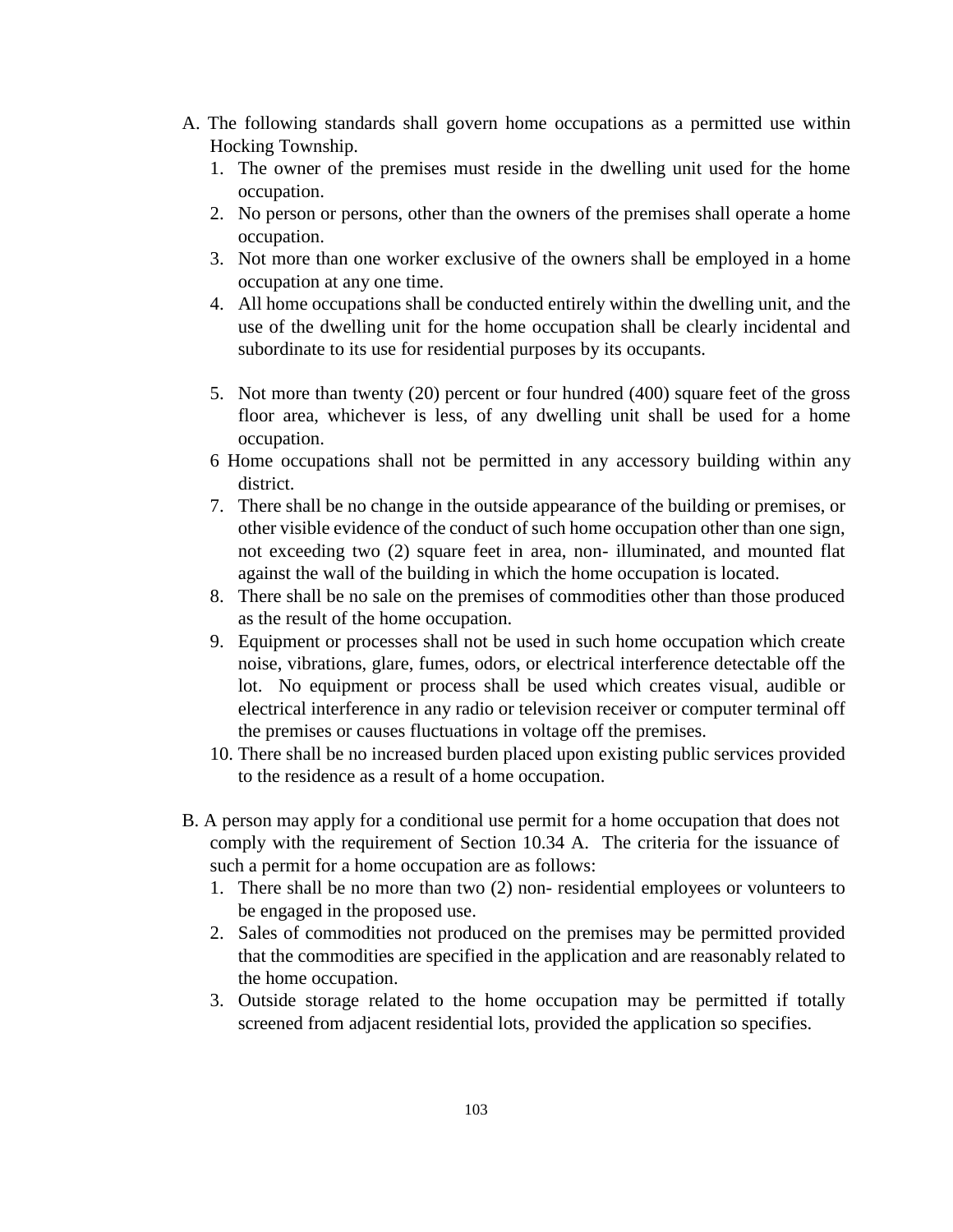- 4. Not more than thirty (30) percent of the gross floor area of any residence shall be devoted to the proposed home occupation.
- 5. The external appearance of the structure in which the use is to be conducted shall not be altered and not more than one sign no larger than two (2) square feet shall be mounted flush to the wall of the structure.
- 6. Minor or moderate alterations in accordance with (specify code) may be permitted to accommodate the proposed use but there shall be no substantial construction or reconstruction.
- 7. No equipment process, materials or chemicals shall be used which create offensive noise, vibration, smoke, dust, odor, heat, glare, x- rays, radiation, or electrical disturbances.
- 8. No more than two (2) additional parking places may be proposed in conjunction with the home occupation, which shall not be located in a required front yard.

### **10.35 OUTDOOR LIGHTING.**

The regulation of outdoor lighting in Hocking Township has been found necessary to prevent misdirected or excessive artificial light caused by inappropriate or misaligned light fixtures that produce glare, light trespass (nuisance light), and/or unnecessary sky glow. The degree to which outdoor night lighting affects property owners or neighborhoods will be examined considering the light source, level of illumination, hours of illumination, and need for illumination in relation to the effects of the lighting on adjacent property owners and the neighborhood.

Applicability: All outdoor light fixtures installed and thereafter maintained within Hocking Township shall comply with the standards set forth in this section. Unless otherwise expressly exempted, lighting installed by Hocking Township shall comply with the standards set forth in this section.

### Design Standards:

1.Where used for security purposes or to illuminate walkways, roadways, and parking lots, only cut-off light fixtures shall be used.

2.Where used for commercial and industrial purposes, all light fixtures shall be equipped with automatic timing devices, which turn off or reduce the lighting during non-operating hours and comply with the following:

- a. Light fixtures used to illuminate flags, statues, or any other objects mounted on a pole, pedestal or platform shall use a narrow cone beam of light.
- b. Other upward directed architectural, landscape or decorative direct light emissions shall have at least 90 percent (90%) of their total distribution pattern within the profile of the illuminated structure.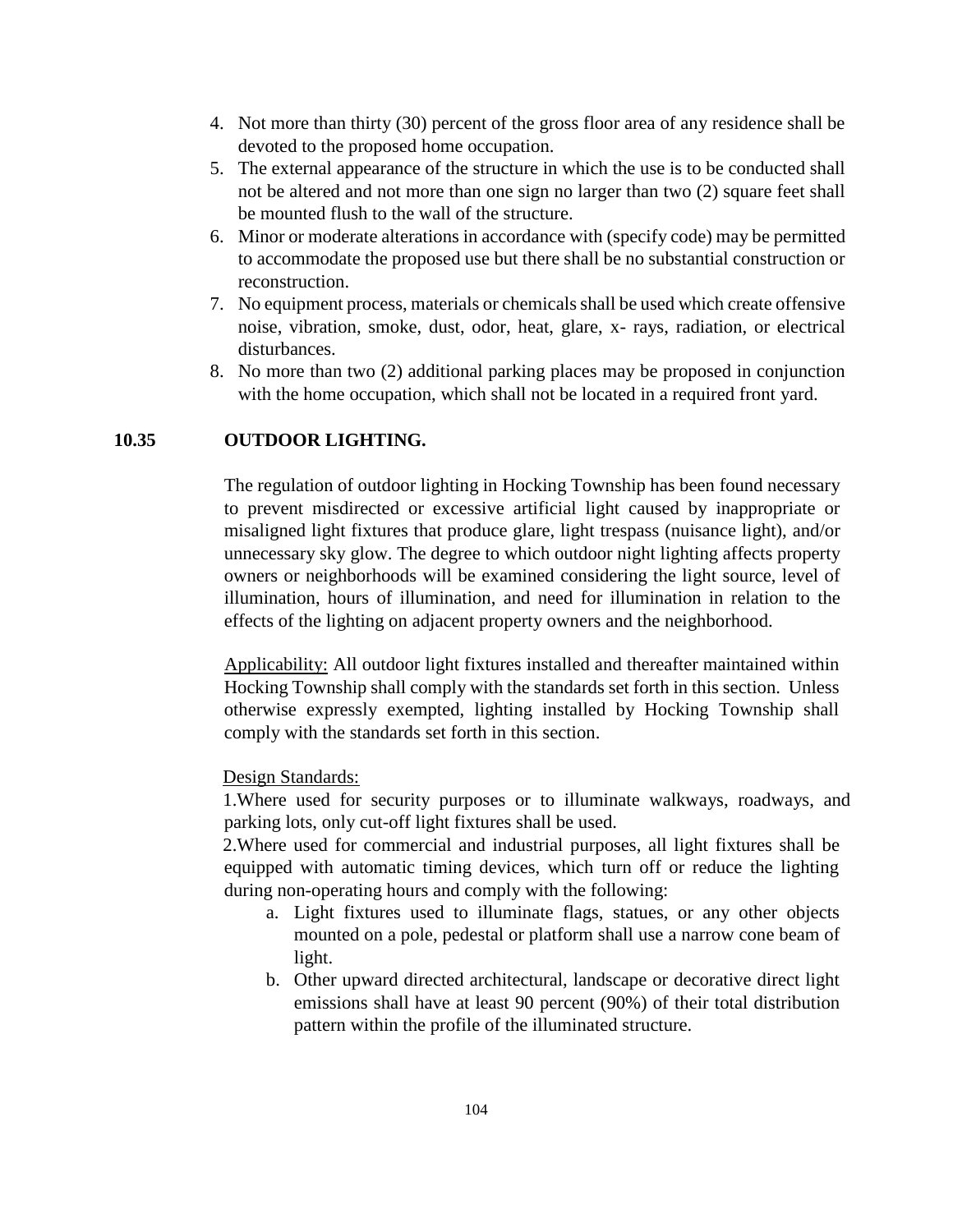- c. Proposed recreational and sports facility lighting shall be submitted to the Township Zoning Inspector for approval prior to installation. Such lighting shall have directional and glare control devices, when necessary to minimize light trespass.
- d. External illuminated signs including commercial billboard, building identification or other similar illuminated signs, shall comply with the following:
	- i. Top mounted light fixtures shall be shielded and are preferred.
	- ii. When top mounted light fixtures are not feasible, illumination from other positioned light fixtures shall be restricted to the sign area. Visors or other directional control devices shall be used to keep spill lighting to a minimum.
	- iii. Lighting glare shall not be seen by oncoming motorists.
- e. All other outdoor light shall use shielded light fixtures.
- f. The term "shielded light fixture" as used herein shall be defined as complying with one of the following definitions:
	- i. A fixture for which the entire light source (Lamp-Light Bulb) is not visible when viewed at ninety (90) degrees to the vertical, along a line parallel with the ground at the height of the fixture.
	- ii. A light fixture that complies with the IESNA definition of Cut-off.
	- iii. A light fixture for which the illumination from the light source is controlled by a prismatic refractor in such a way that the bare lamp (light bulb) cannot be viewed directly by an observer from any angle.

In the case of a complaint, it is the responsibility of the installer to provide proof, including published test data, to the Township Zoning Inspector that the proposed luminare(s) (light fixtures) comply with one of the above definitions.

- 3) No flickering or flashing lights shall be permitted, except for temporary holiday decorations, which may be in use only during a period from Thanksgiving Day until January 6.
- 4) All pole and canopy lights shall have flat lenses. Drop lenses will not be acceptable.

Lighting Levels: The following chart contains minimum, average and maximum horizontal or vertical illumination levels, as indicated, for the outdoor facilities shown. The minimum and maximum values shall be at any point on the lighted surface and all values shall be maintained.

| Area/Activity | Illumination in Foot-candles |  |  |
|---------------|------------------------------|--|--|
|               | Minimum   Average   Maximum  |  |  |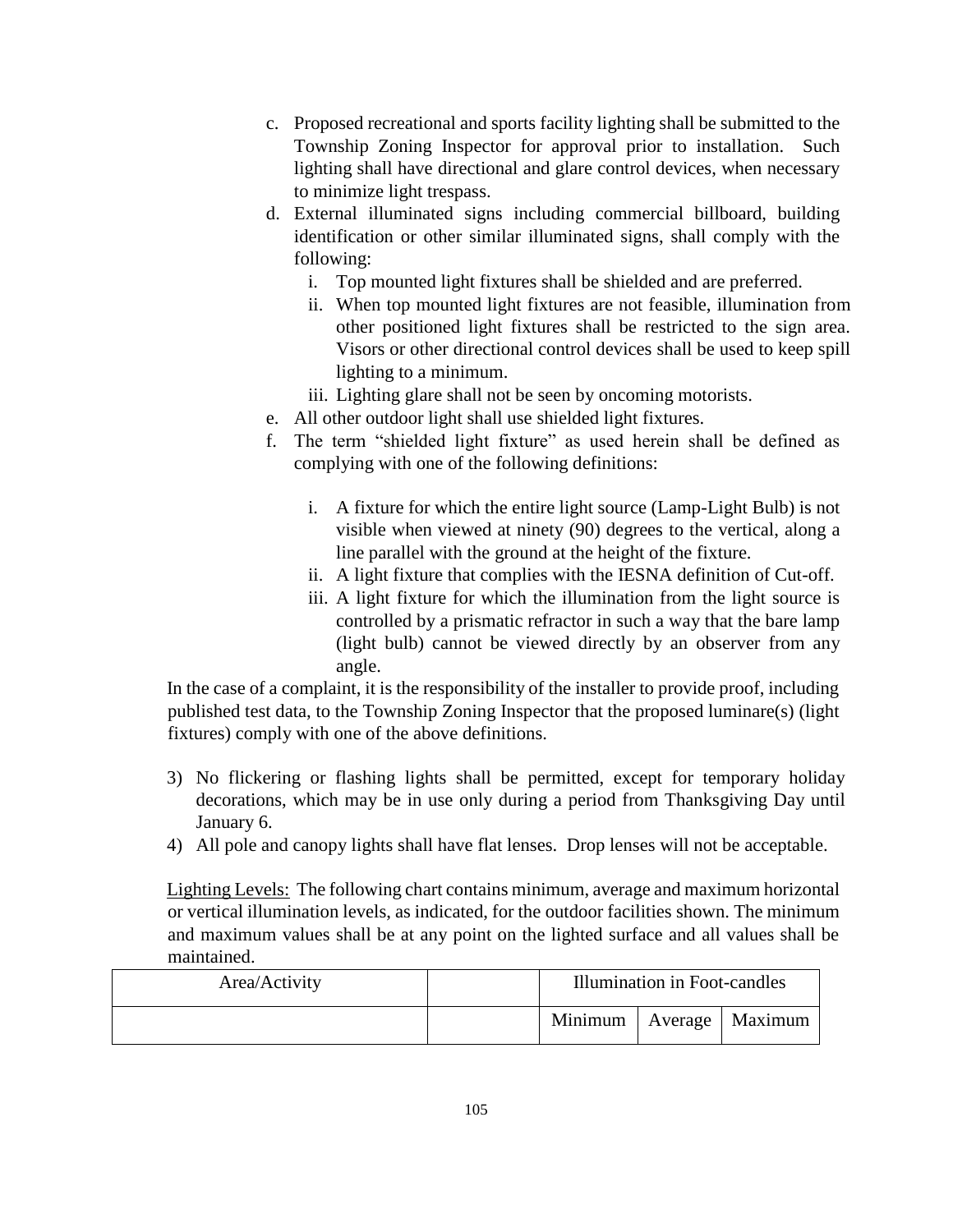| Building surrounds (non-residential)                                                                            | (Horizontal)  | 0.20                                                | 1.00  | 2.00  |
|-----------------------------------------------------------------------------------------------------------------|---------------|-----------------------------------------------------|-------|-------|
|                                                                                                                 | (Vertical)    | 0.45                                                | 2.25  | 4.50  |
|                                                                                                                 |               |                                                     |       |       |
|                                                                                                                 |               |                                                     |       |       |
| Bikeways & Walkways along roadside:                                                                             |               |                                                     |       |       |
| <b>Commercial Areas:</b>                                                                                        | (Horizontal)  | 0.20                                                | 1.00  | 2.00  |
|                                                                                                                 | (Vertical)*   | 0.45                                                | 2.25  | 4.50  |
| <b>Intermediate Areas:</b>                                                                                      | (Horizontal)  | 0.12                                                | 0.60  | 1.20  |
|                                                                                                                 | $(Vertical)*$ | 0.25                                                | 1.10  | 2.50  |
| <b>Residential Areas:</b>                                                                                       | (Horizontal)  | 0.02                                                | 0.20  | 0.40  |
|                                                                                                                 | (Vertical)*   | 0.10                                                | 0.50  | 1.00  |
|                                                                                                                 |               |                                                     |       |       |
| Bikeways & Walkways distant from                                                                                |               |                                                     |       |       |
| roadside:                                                                                                       |               |                                                     |       |       |
| And stairways                                                                                                   | (Horizontal)  | 0.10                                                | 0.50  | 1.00  |
|                                                                                                                 | $(Vertical)*$ | 0.10                                                | 0.50  | 1.00  |
|                                                                                                                 |               |                                                     |       |       |
| Loading and unloading platforms:                                                                                | (Horizontal)  | 5.00                                                | 10.00 | 20.00 |
|                                                                                                                 |               |                                                     |       |       |
| Parking Areas<br>$\sqrt{2}$ and $\sqrt{2}$ and $\sqrt{2}$ and $\sqrt{2}$ and $\sqrt{2}$ and $\sqrt{2}$<br>11.11 | (Horizontal)  | 1.25<br>$\sqrt{2}$ $\sqrt{2}$ $\sqrt{2}$ $\sqrt{1}$ | 4.00  | 8.00  |

\*For pedestrian identification at a distance. Values at six (6) feet above the pavement or walkway.

Reference Source: Illuminating Engineering Society of North America (IESNA), Lighting Handbook (2000, and as revised)

Light Trespass (Nuisance Light): All light fixtures, except street lighting, shall be designed, installed, and maintained to prevent light trespass, as specified below: 1. The amount of illumination at the eye of a viewer on contiguous residential

 Property, when viewing an offending light source, shall not exceed 0.1-foot candles from that source.

Height Standards of Lighting:

Light fixtures in residential uses shall be mounted no higher than thirty (30) feet. Light fixtures in non-residential uses shall be mounted no higher than thirty (30) feet.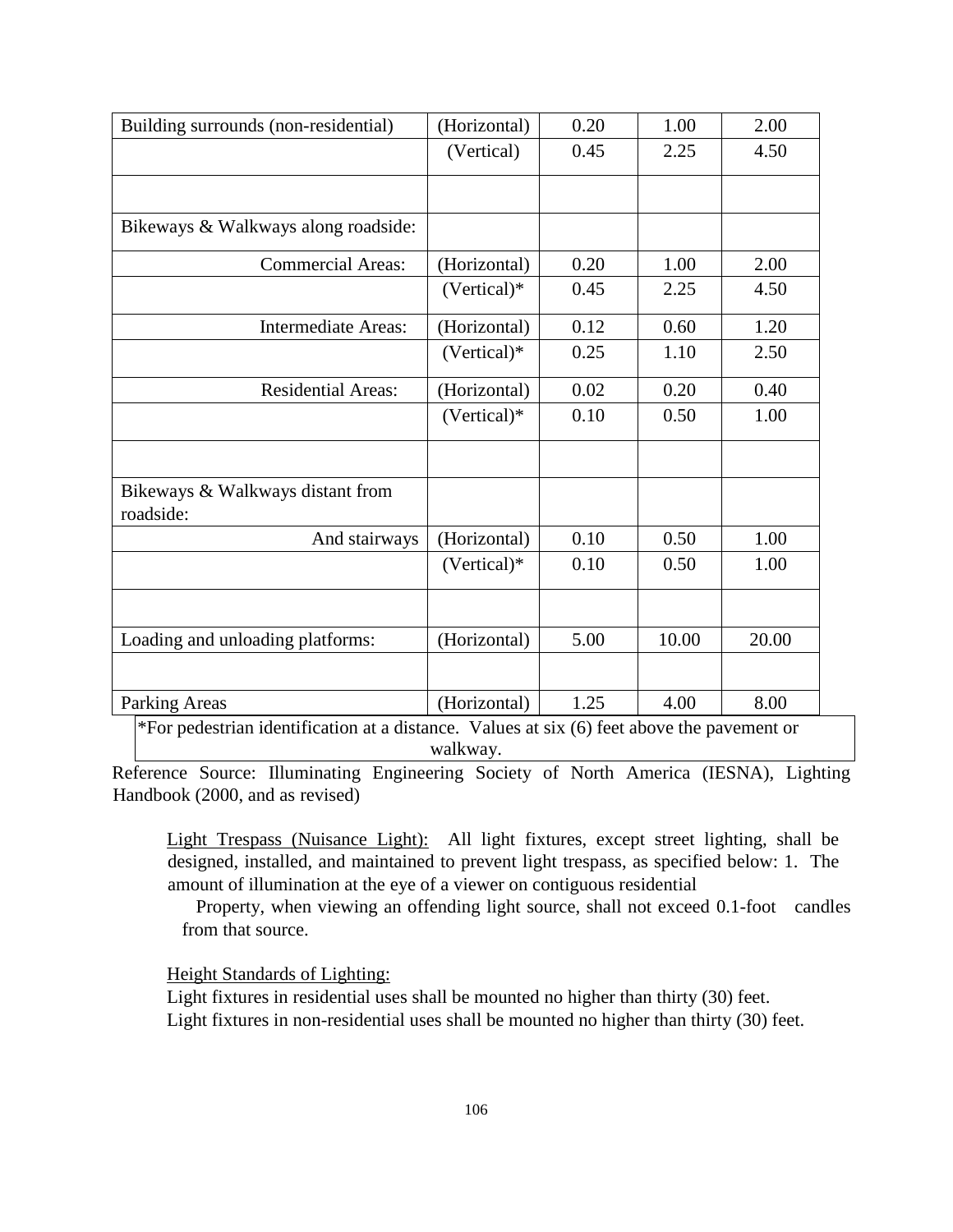### **10.36 GARAGE/YARD SALES**

Garage sales and other temporary sales shall be permitted, provided the sales are conducted during daytime hours only and all signs are removed immediately upon cessation of the sale. Such sale activated on any single premises shall not be conducted for a total of more than four (4) times in any calendar year. All items displayed for sale on a lot shall be located outside the public or private road right of way. Within twentyfour (24) hours from said sale, all items that were on sale must be removed from outside display.

### **10.37 INDIVIDUAL WIND ENERGY CONVERSION SYSTEMS**

Hocking Township recognizes the importance of clean, sustainable, and renewable energy sources. To that end, Hocking Township permits the Use of Individual Wind Energy Conversion Systems under the following regulations to ensure the safety and welfare of all township residents is met. Individual Wind Energy Conversion Systems shall comply with the following standards:

### A. Maximum Height

The tower height of an Individual Wind Energy Conversion System shall not exceed one hundred (100) feet.

### B. Setback Requirements

An Individual Wind Energy Conversion System shall be located in such a manner where its tower will have a "clear fall zone" from all neighboring property lines, Structures, as well as any inhabited Structures. An Individual Wind Energy Conversion System will need to be erected and placed in such a manner that if its tower were to fall, whatever direction the fall occurs would be contained solely on the property where the system is located and would not strike any Structures, including a Principal Building or any inhabited Structures.

### C. Maintenance

Individual Wind Energy Conversion Systems must be maintained in good working order. Individual Wind Energy Conversion Systems that become inoperable for more than twenty-four (24) months must be removed by the Owner within thirty (30) days of the issuance of a zoning violation. Removal includes the removal of all apparatuses, supports, and other hardware associated with the existing Individual Wind Energy Conversion System.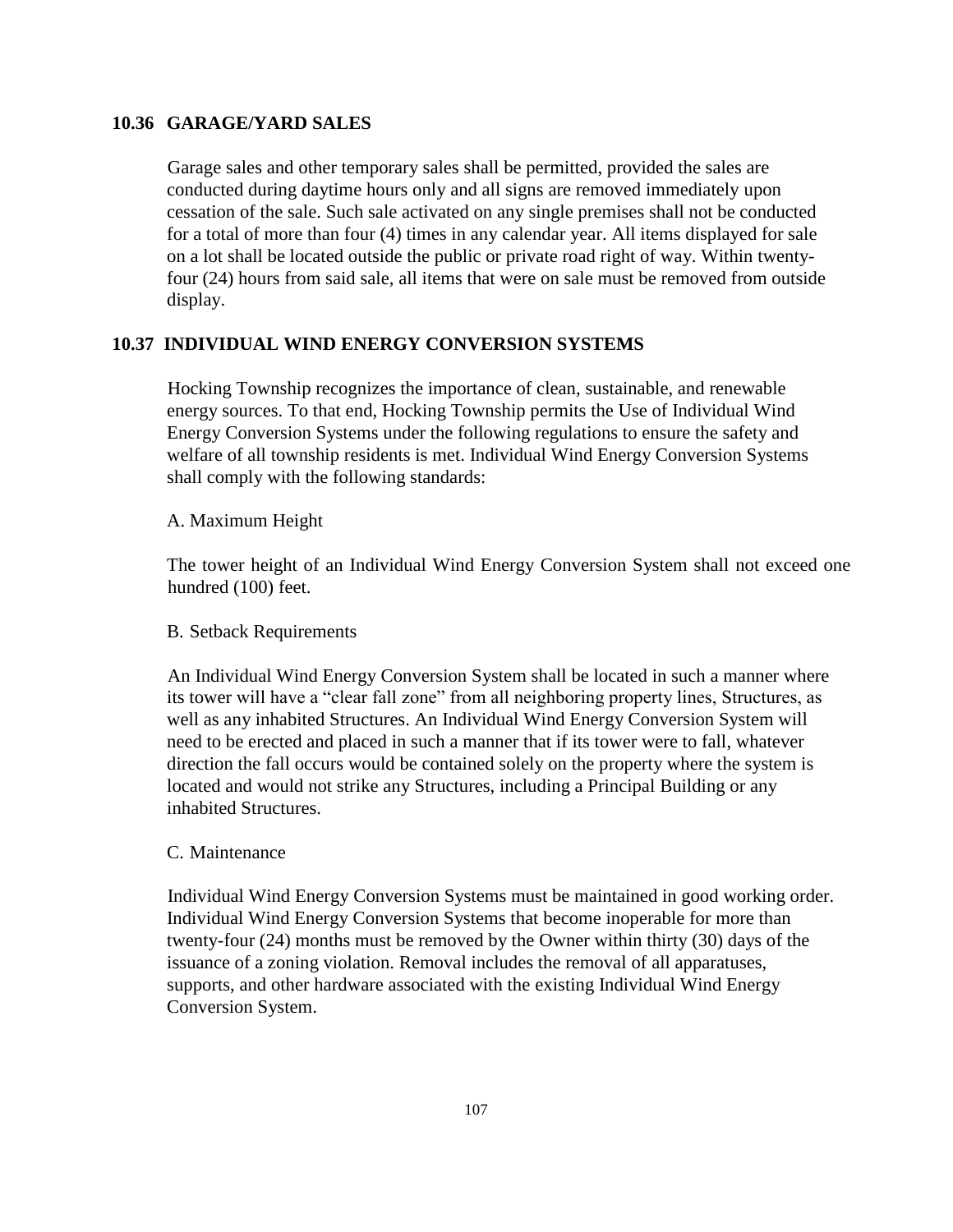### D. Decibel Levels

Individual Wind Energy Conversion Systems shall operate within a decibel range of fifty (50) to seventy (70) decibels. This information shall be obtained from the manufacturer of the residential wind turbine and all decibel readings, if necessary, shall be taken from the nearest neighboring property line.

E. Wiring and electrical apparatuses

All wires and electrical apparatuses associated with the operation of an Individual Wind Energy Conversion System shall be located underground.

F. Anti-Climb Devices

All towers within an Individual Wind Energy Conversion System must be designed to be unclimbable or protected by anti-climbing devices.

### G. Permit Required

No Person shall construct or install an Individual Wind Energy Conversion System without having received an approved Zoning Permit from the Zoning Inspector (unless otherwise exempted by state or federal laws). In addition to the general submittal requirements for a Zoning Permit listed in Section 4.3, an engineering report that shows the following must be submitted:

- 1. The number and height of each tower within the Individual Wind Energy Conversion System.
- 2. The total size and depth of the concrete mounting pad for each tower, as well as soil and bedrock data.
- 3. A list or depiction of all safety measures that will be on the unit including anti-climb devices, grounding devices, and lightening protection.
- 4. Data specifying the kilowatt size and generating capacity of each tower.
- 5. The maximum decibel level of the Individual Wind Energy Conversion System. This information must be obtained from the manufacturer of the tower(s).
- 6. A site drawing showing the location of the tower(s) to existing Structures on the property, roads, and other public rights-of-way and neighboring property.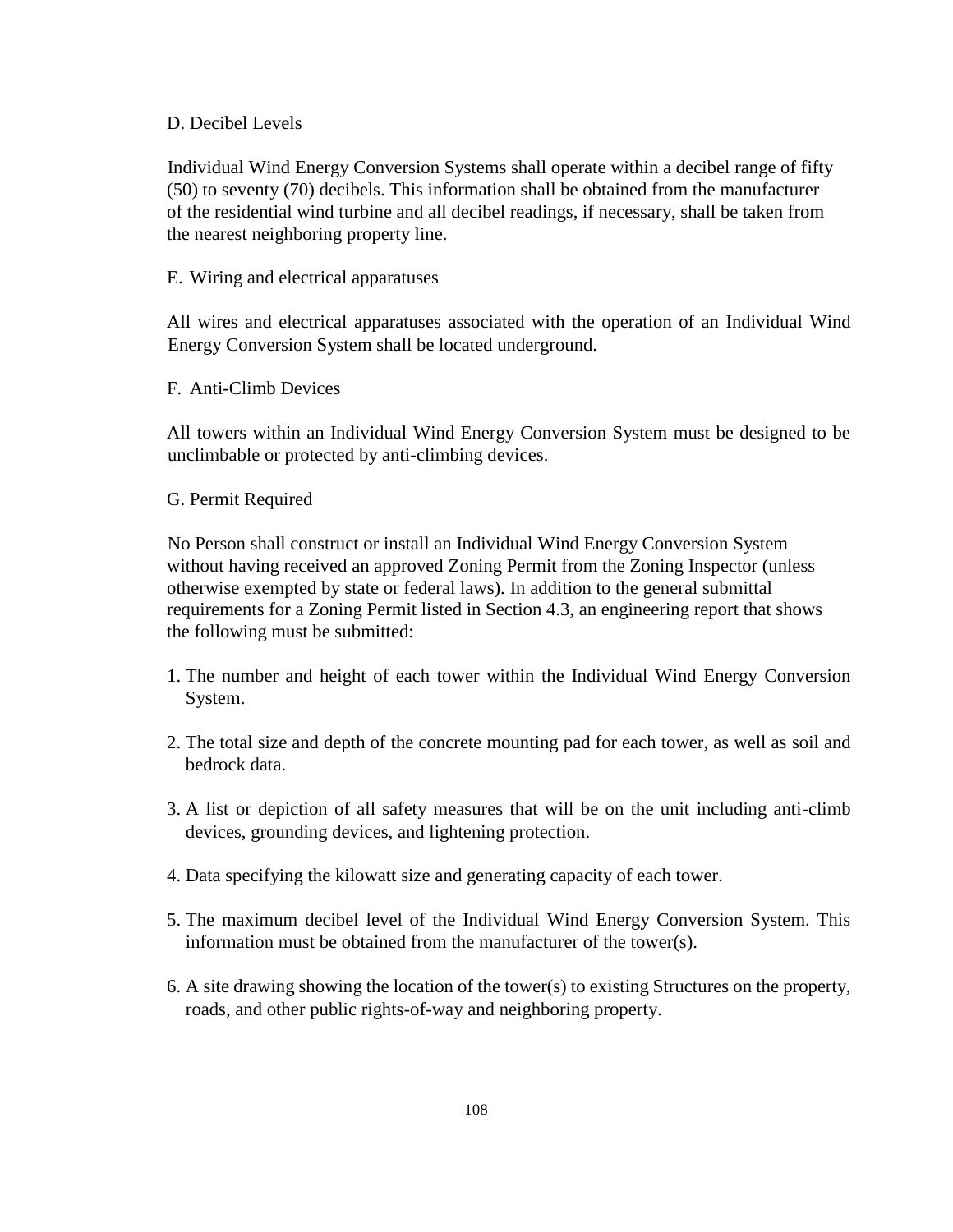- 7. Evidence of a "clear fall zone" with manufacturer's recommendation must be attached to the engineering report.
- 8. A maintenance schedule as well as a dismantling plan that outlines how the Individual wind energy system will be dismantled.

### **10.38 SIGNS**

### A. General Sign Regulations

All Signs shall comply with the following general regulations and the size, height, and Setback standards for the applicable District.

- 1. Sign lighting shall comply with the requirements of Section 10.35.
- 2. Signs shall not be erected within nor project into any public right of way unless otherwise specified.
- 3. Signs shall not prevent free ingress to or free egress from any door, window, or fire escape.
- 4. Signs shall not obstruct free and clear visibility at any intersection.
- 5. Signs shall not be located or designed so as to interfere with, obstruct the view of, or be confused with any authorized traffic control sign, signal, or device.
- 6. Signs shall not make use of rotating, fluctuating, blinking, flashing, or intermittent lights.
- 7. Signs shall not be erected or located upon any property or building without the consent of the owner(s) or an authorized representative.
- 8. All lighting, indirect or internal, shall consist of constant illumination, which is uniform in intensity. All lighting shall be properly directed so as to not create a nuisance to surrounding properties because of glare.
- 9. Wall signs shall not extend above the junction of any roof and wall.
- 10. The date each temporary sign is first displayed and the time period for which the temporary sign will be displayed shall be legibly marked on the sign.
- 11. Temporary Signs are permitted in all Districts provided such Signs are less than thirtytwo (32) square feet in area and four (4) feet in height, provided such Signs are not displayed for more than sixty (60) calendar days within any one hundred eighty (180) day period. Such Signs must also be located at least six (6) feet from the rightof-way line. Temporary Signs that are seven (7) square feet in area or less and three (3) feet in height or less shall not be subject to the sixty (60) day time limit.
- 12. Permanent Signs identifying a residential development shall be limited to Wall Signs only, with placement on walls entrance columns or similar landscape features used to denote the entrance to the development. There shall be no more than one residential development identification Sign per development entrance. Each Sign shall not exceed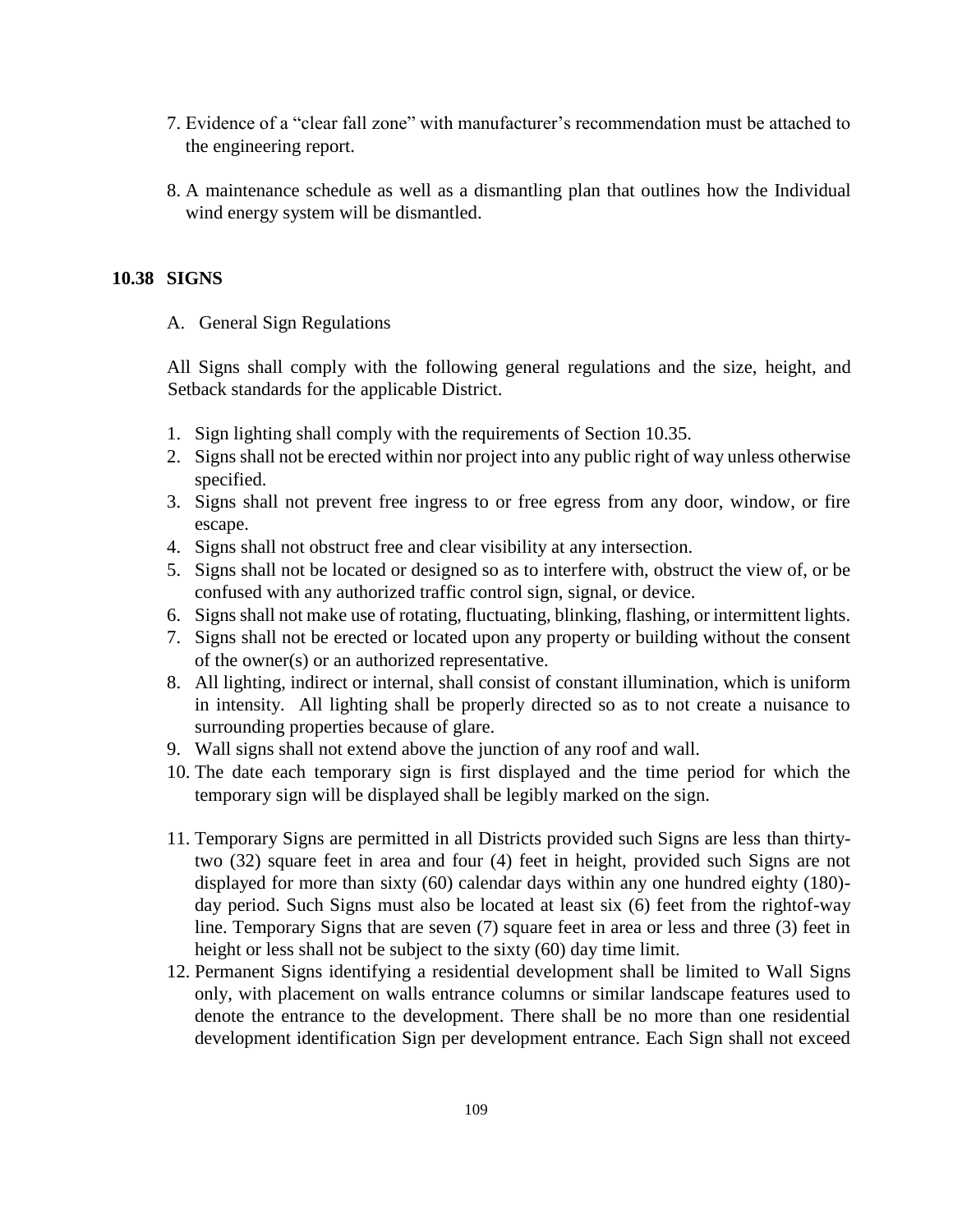six (6) feet in height and twenty (20) square feet in area. Each Sign shall be Setback a minimum of fifteen (15) feet from the right–of– way.

- 13. Construction All Signs and parts thereof, including any electrical wiring, shall be erected, constructed, and maintained so as to not constitute a safety hazard.
- B. Prohibited Signs
	- 1. Message centers, flashing signs, moving signs, and the animation of signs are prohibited.
	- 2. Outdoor advertising displays and/or billboards are prohibited except for those advertising devices regulated by Section [519.20 of](http://codes.ohio.gov/orc/519) the Ohio Revised Code.
	- 3. Signs mounted upon the roof of any building or structure are prohibited.
	- 4. The use of building walls for display of advertising is prohibited.
	- 5. "A" frame signs are prohibited.
	- 6. Air activated attraction devices are prohibited.
	- 7. Signs or advertising erected and maintained on trees or painted or drawn upon rocks or other natural features are prohibited.
	- 8. Signs painted directly upon the roof of any building or structure is prohibited.
	- 9. Projecting signs are prohibited.
- C. Size, Height, and Setback Requirements.

All Signs shall comply with the size, height and Setback requirements for the district in which the Sign is located. These requirements are listed in the following table:

| District   | Permitted Types |               |          | Max. Sign Area     | Min.      |
|------------|-----------------|---------------|----------|--------------------|-----------|
|            |                 |               |          | (Sq. Ft.) for each | Setback   |
|            |                 |               | Max.     | permitted Sign     | from      |
|            |                 | Max. $#$ of   | Sign     |                    | R.O.W     |
|            |                 | <b>Signs</b>  | Height*  |                    | (Monument |
|            |                 | Per Lot       | (Ft.)    |                    | Signs)    |
| <b>RR</b>  | Wall            |               | 8        | 2                  | N/A       |
| <b>MHP</b> | Wall            |               | 8        | $\overline{2}$     | N/A       |
| NB         | Wall or Ground  | No more than  | 35 feet  | 1 square foot per  | 20        |
|            |                 | 1 Ground      | (Wall)   | 1 lineal foot of   |           |
|            |                 | Sign and 1    | 8 feet   | width of the       |           |
|            |                 | Wall Sign per | (Ground) | building face or   |           |
|            |                 | business      |          | part thereof, not  |           |
|            |                 |               |          | to exceed 80       |           |
|            |                 |               |          | square feet.       |           |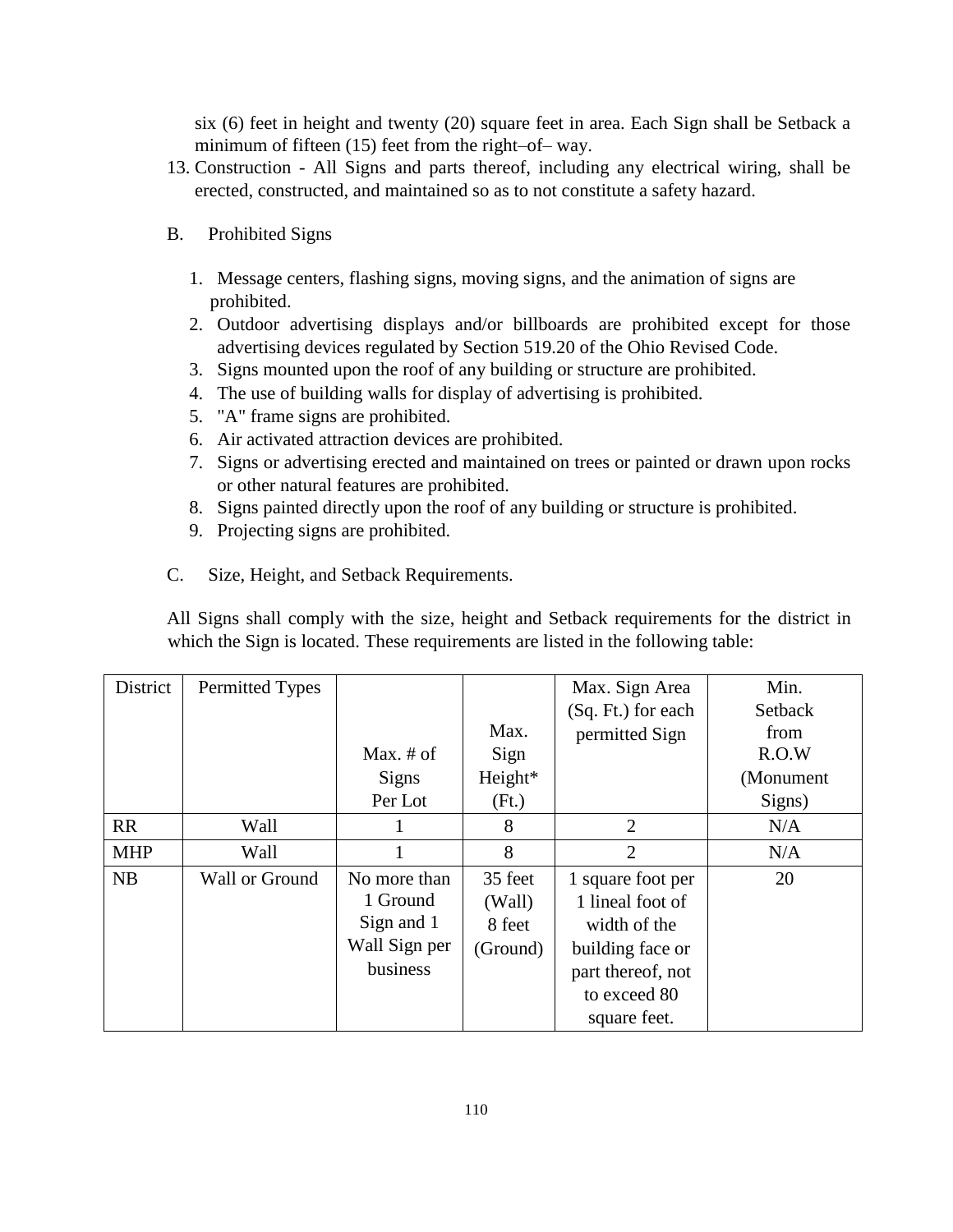| $PD-1$ | Per Approved Development Plan |
|--------|-------------------------------|
| $PD-2$ | Per Approved Development Plan |
| $PD-3$ | Per Approved Development Plan |

D. Outdoor Advertising Signs (Billboards)

Outdoor advertising signs (Billboards) shall be permitted only in the NB Districts and land used for agricultural purposes in addition to any signs permitted in Section 9.5. All outdoor advertising signs (Billboards) shall comply with the following requirements:

- 1. The maximum height of an outdoor advertising sign shall be thirty (35) feet.
- 2. All outdoor advertising signs shall be Setback a minimum one hundred (100) feet from any right-of-way and shall otherwise comply with the Setback requirements for the district in which such sign is located.
- 3. The maximum sign area for each face of an outdoor advertising sign shall be three hundred sixty (360) square feet.
- 4. No outdoor advertising sign shall be located within five hundred (500) feet of any residentially zoned district and must have one thousand (1,000) feet between billboards.
- E. Measurement of Signs

For purposes of this Zoning Resolution, the measurement of Sign area shall comply with the following standards:

1. Sign area shall include the face of all the display area of the Sign not including bracing, framing and structural supports of the Sign, unless such support members are made part of the message or face of the design.

2. Where a Sign has two or more display faces, the area of all faces of the Sign shall be included in determining the area of the Sign, unless otherwise noted. For spherical Signs, the sphere shall be bisected by an imaginary line through the center of the sphere, and the surface area of the half sphere shall be counted as the Sign face. For cubical Signs, the area of all display faces shall be included in determining the area of the Sign.

3. The area of the letters, numbers or emblems mounted on a Building wall or wall extension shall be computed by enclosing such Sign with the smallest single continuous perimeter consisting of rectangular or series of rectangles around the letters, number, or emblems, and determining the area.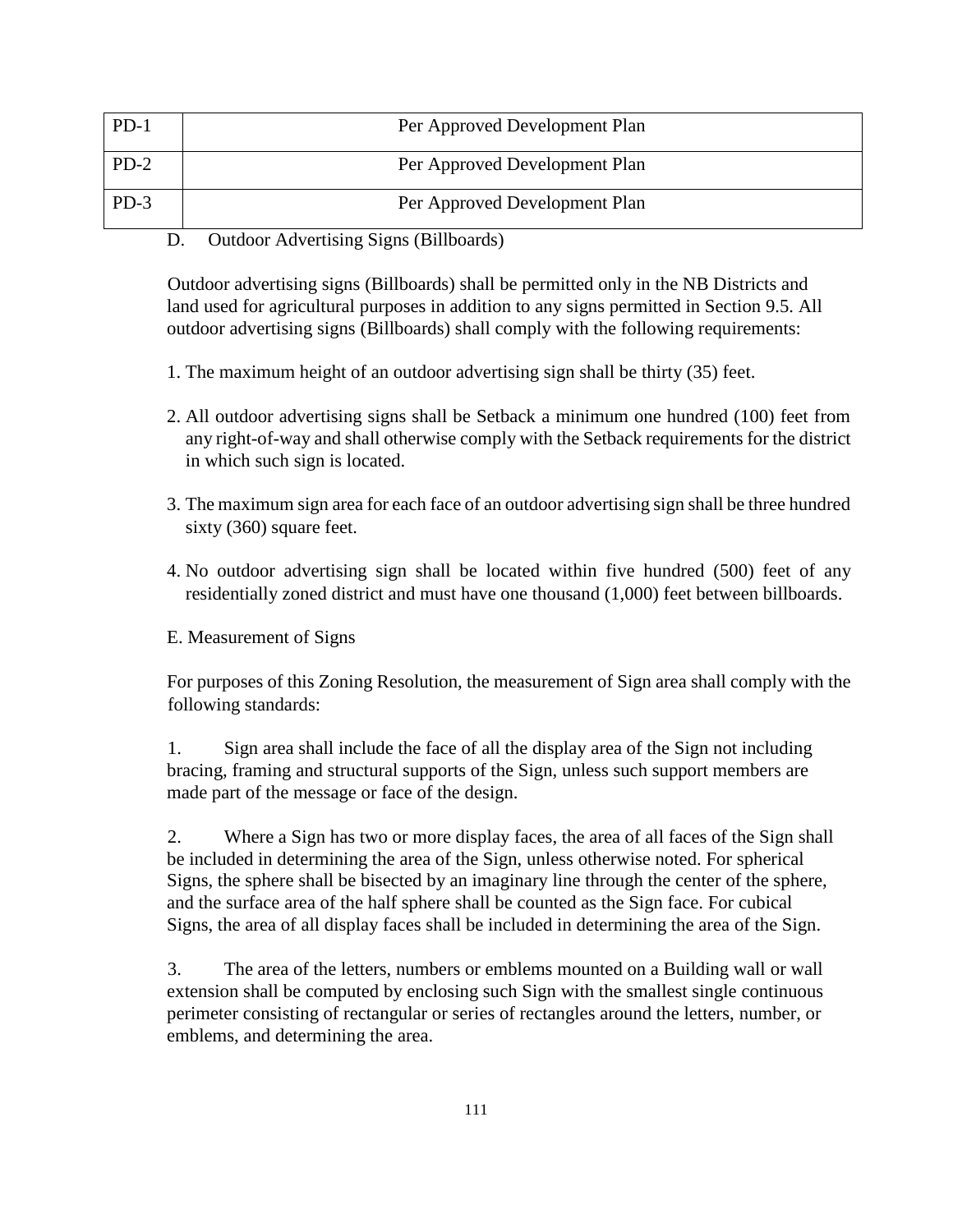4. The height of a Wall Sign is measured from the established grade line to the top of the sign. The height of a Ground Sign is measured from the established grade line to the highest point of the sign or its frame/support and cannot be artificially increased by the use of mounding.

### F. Sign Lighting Standards

- 1. Sign Lighting shall be consistent, understated, and properly disguised. One of the following methods of lighting may be employed:
	- a. A white, steady, stationary light of reasonable intensity directed from above solely at the sign and/or otherwise prevented from beaming directly onto adjacent properties or rights-of-way.
	- b. A white interior light or reasonable intensity with primary and secondary images lit or silhouetted on an opaque background. The background must be opaque. No additional background lighting or illuminated borders or outlines shall be permitted.
- 2. The level of illumination emitted or reflected from a sign shall not be of an intensity sufficient to constitute a demonstrable hazard to vehicular traffic on any right-of way or parking lot from which the sign can be viewed.

### **10.39 CONSTRUCTION/DEMOLITION DEBRIS FACILITIES**

- 1. Such facilities shall be located on a minimum of twenty (20) acres and shall be setback a minimum of five hundred (500) feet from an occupied dwelling as defined in ORC [3714.03, u](http://codes.ohio.gov/orc/3714)nless written permission is given by the owner of the dwelling and is presented to the zoning inspector. The setback requirements of the applicable zoning district shall otherwise apply.
- 2. The area of use shall be completely enclosed by a chain link fence (minimum of six (6) feet in height). An earthen mound at least six (6) feet in height with a maximum side slope of 3:1 shall be provided on the inside of the fence. Landscaping shall be provided on the earthen mound and shall include hardy evergreen shrubbery and shall be placed in a manner that creates a visual buffer from the adjacent parcels. The Owner of the property shall be responsible for the continued proper maintenance of any material used to comply with these buffer requirements.
- 3. Truck routes shall be established for movement in and out of the development in such a way that it will minimize the wear on public streets and prevent hazards and damage to other properties in the community.
- 4. Copies of all applicable licenses and/or permits required by the State of Ohio shall be provided to the Zoning Inspector.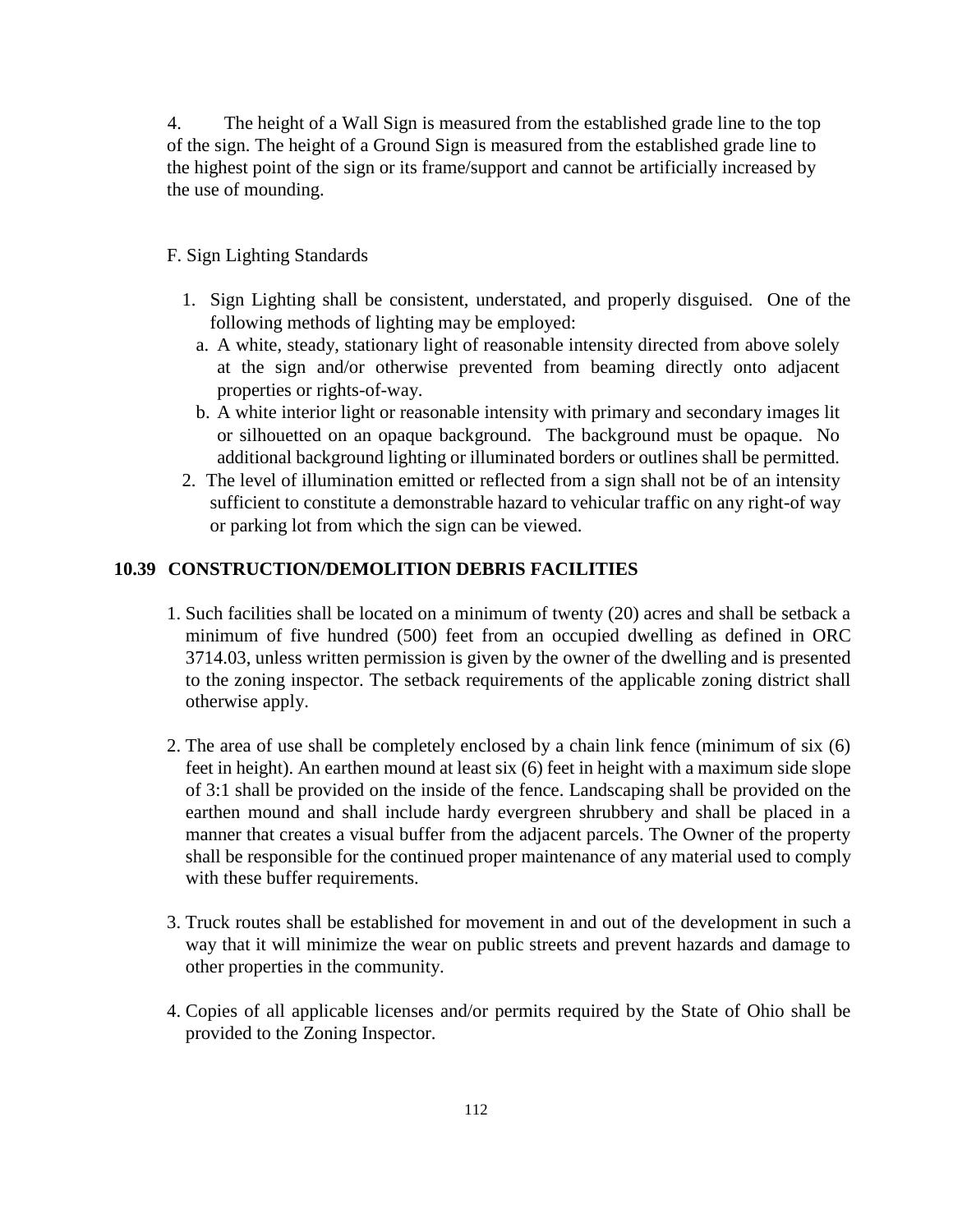- 5. The site shall be located so as to minimize the potential effect of winds carrying objectionable odors to adjacent residential areas.
- 6. The owner or operator shall employ every reasonable means of reducing the encroachment of dust upon surrounding properties.
- 7. There shall be no burning of refuse, garbage, or other waste material.

#### **10.40 PLANNED UNIT DEVELOPMENTS**

#### A. General Regulations

All planned unit developments shall comply with the following general regulations and the standards for the applicable planned unit district.

#### 1. Utilities

Planned developments shall have an adequate source of potable water. All water lines constructed within a planned development shall be at the financial responsibility of the owner or developer.

The owner or developer of a planned development shall be financially responsible for the extension of the existing network of sanitary sewage lines to serve the planned development area. No commencement of work shall be permitted on buildings within any segment of a planned unit development until after the extension of sanitary sewer lines has been completed.

The following utility equipment shall be provided, constructed, and installed underground within a planned development: gas lines, sanitary and storm sewer lines, water lines, electrical lines, telephone lines, and cable television lines. All utility systems shall be located and designed in such a manner and method as to preserve the natural features of the land such as streams, rock outcropping, topsoil, trees, and shrubs and the same shall be incorporated into and with the landscaping of said lands. The Owner of the property shall be responsible for the continued proper maintenance of any material used to comply with these buffer requirements.

Easements across lots or centered on rear or side lot lines shall be provided for utilities where necessary and shall be of adequate width to facilitate the proposed usage.

#### 2. Storm Water Management

Due to the size and nature of Planned Developments and the fact that several types of developments may be exempt from platting requirements, all site plans must have a storm water management plan, approved by the zoning commission or designee, with the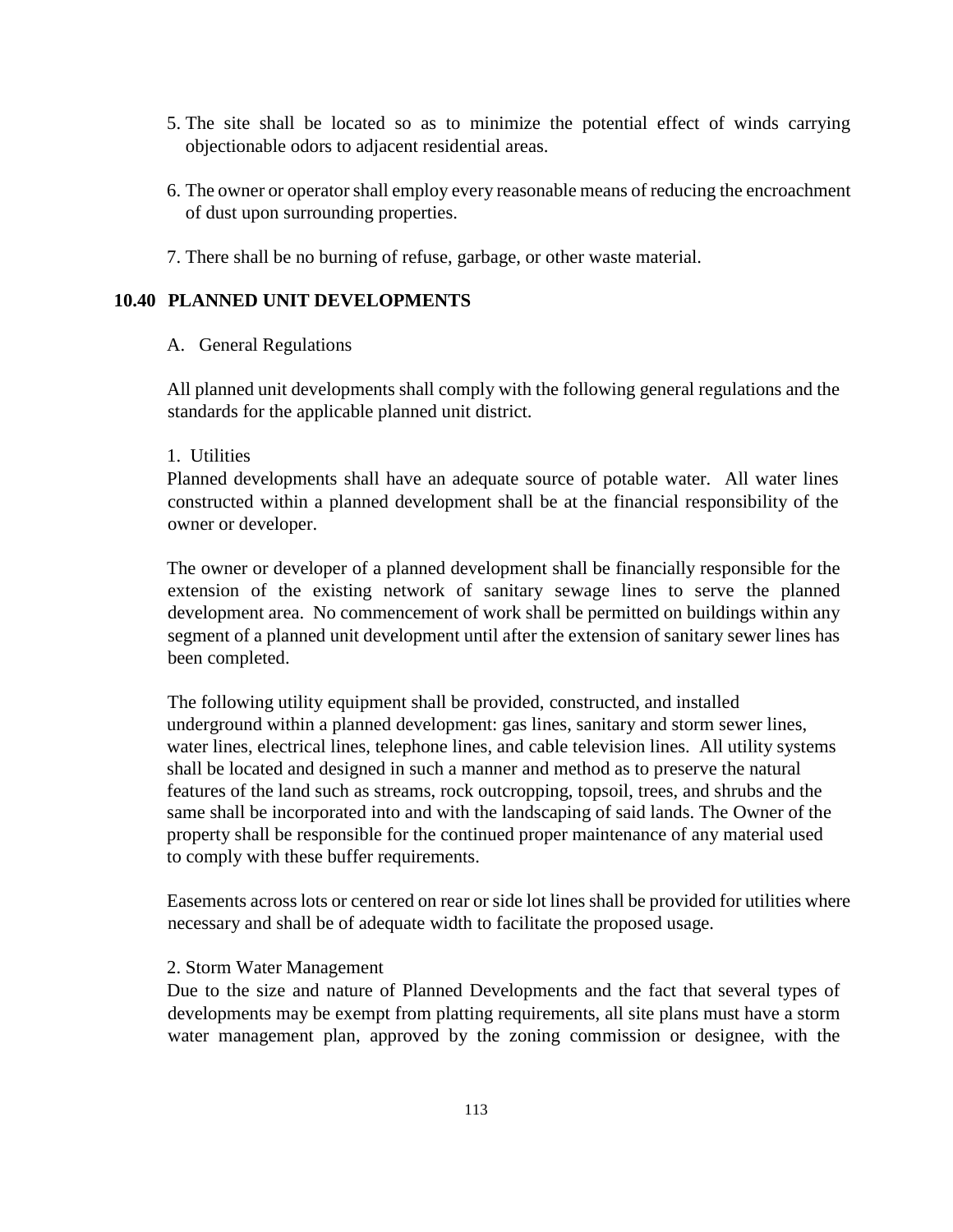improvements constructed before a zoning certificate will be issued for construction of buildings.

### 3. Height Requirements

No principal building in the PD-1 or PD-2 district shall exceed thirty-five (35) feet in height and no principal building in the PD-3 district shall exceed fifty (50) feet in height.

### 4. Signs

All signs within a planned development shall be in accordance with Section 10.38.

### 5. Open Spaces

- a. At least fifteen percent (15%) of the gross acreage within a "PD-1" planned development, as set forth in Section 7.4 A, shall be reserved as open space, as defined in Article III. In computing the amount of open space, road rights-of-way of all types, paved vehicular areas including parking areas and driveways shall be excluded. The open area may be, but is not required to be, open to all residents or users of the planned development.
- b. Within a PD-3 development, the ground area occupied by all the buildings and structures shall not exceed in the aggregate forty-five percent (45%) of the total area of the lot or tract. The ground area occupied by all the buildings, structures, driveways, traffic circulation areas, parking areas and sidewalks shall not exceed in the aggregate seventy-five percent (75%) of the total area of the lot or tract.

The following items are a part of the computation of the open space:

Scenic easements, utility easements, front yards-driveways excluded, side yards, rear yards, lakes or ponds, golf course and/or private and public open space and including up to twenty-five percent (25%) of land area included within bounded stanchions but located between guy-wiring and stanchions attached to a communications tower if said guywires and stanchions are located so as to leave said percent open to the sky. All land area located between guy-wiring and stanchions and included in an open space computation shall be landscaped so as to screen the base of the tower and all related structures and shall not be used for active or passive recreation facilities of any kind.

### 6. Common Open Spaces

- a. Common Open Space Requirements if Conservation Development Standards Are Not Used:
	- 1) A minimum of fifteen percent (15%) of the gross acreage within a residential planned development shall be required to be common open space, as defined in Article III, available to all residents or users of the planned development.
	- 2) The location, shape, size, and character of common open space shall be suitable for the planned development in relation to the location, number and types of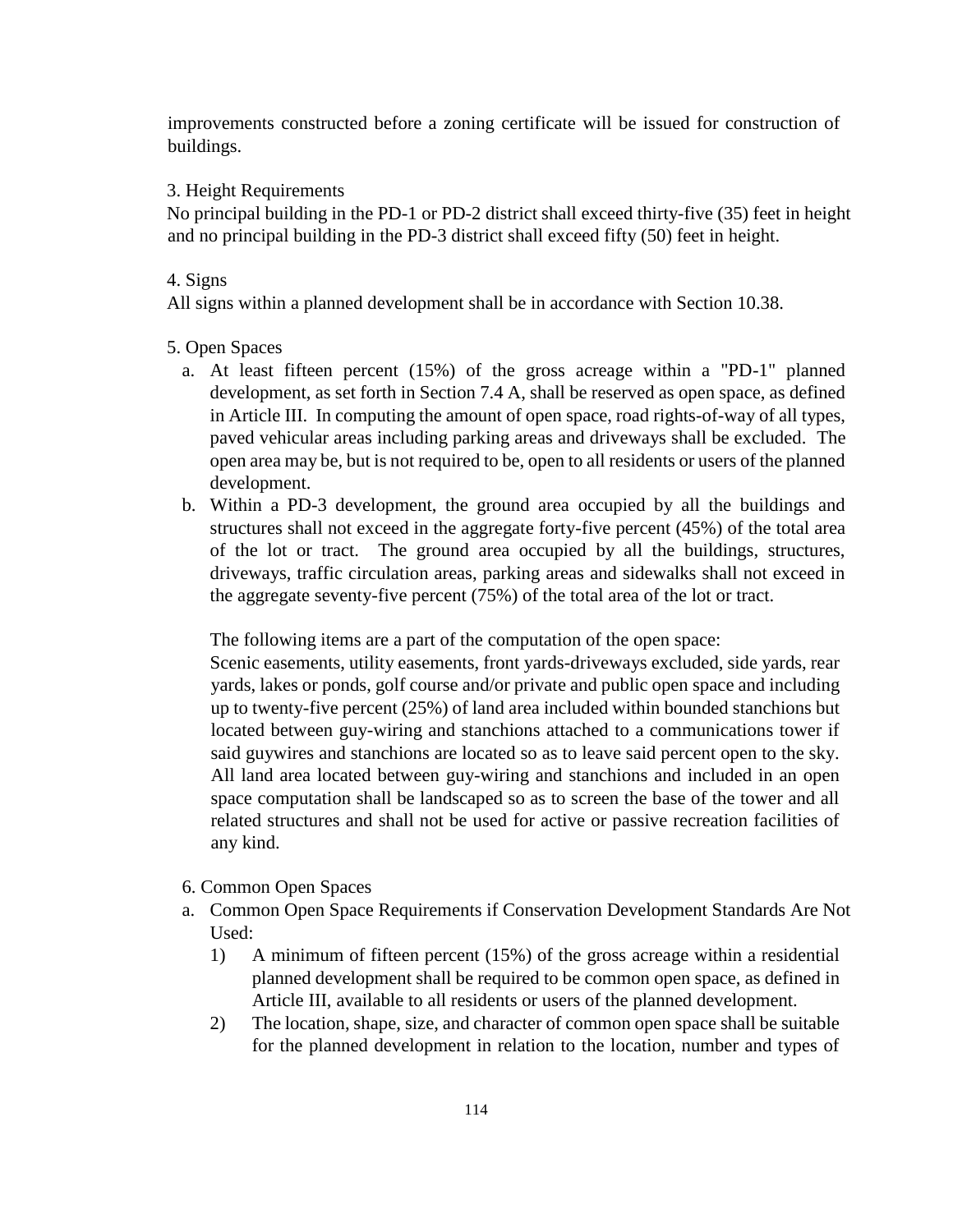buildings it is intended to serve. In any case, it shall be highly accessible to all residents or users of the planned development. Entry features, detention and retention basins shall not be included in the area required for common open space.

- 3) The common open space shall be used for amenity or recreational purposes. Any uses and/or buildings authorized for the common open space must be appropriate to the scale and character of the planned development in relation to its size, density, expected population, topography, and the type of dwellings.
- 4) The common open space may be suitably improved for its intended use, but common open space containing natural features worthy of preservation such as slopes over twelve percent (12%), and wooded areas may be left unimproved. The buildings, structures, and improvements which are permitted in the common open space must be appropriate to the uses which are authorized for the common open space and must conserve and enhance the amenities of the common open space with regard to its topography and unimproved condition.
- b. Common Open Space Requirements if Conservation Development Standards Are Used:
	- 1) Conservation Developments requires that no less than fifty percent (50%) of the total gross area of the area being developed be set-a-side as common open space. Open space land may, at the discretion of the Township Trustees, be dedicated as public park land or public institutional use; or placed within other protected land classification systems which will assure that such land will remain in a natural state prohibiting further development, and the establishment of appropriate standards safeguarding the sites special assets as identified by the Zoning Commission.
	- 2) The location, shape, size, and character of common open space shall be suitable for the planned development in relation to the location, number and

types of buildings it is intended to serve. In any case, it shall be highly accessible to all residents or users of the planned development. Entry features, detention and retention basins shall not be included in the area required for common open space.

- 3) The common open space shall be used for amenity or recreational purposes. Any uses and/or buildings authorized for the common open space must be appropriate to the scale and character of the planned development in relation to its size, density, expected population, topography, and the type of dwellings.
- 4) The common open space may be suitably improved for its intended use, but common open space containing natural features worthy of preservation such as slopes over twelve percent (12%) and wooded areas may be left unimproved. The buildings, structures, and improvements that are permitted in the common open space must be appropriate to the uses which are authorized for the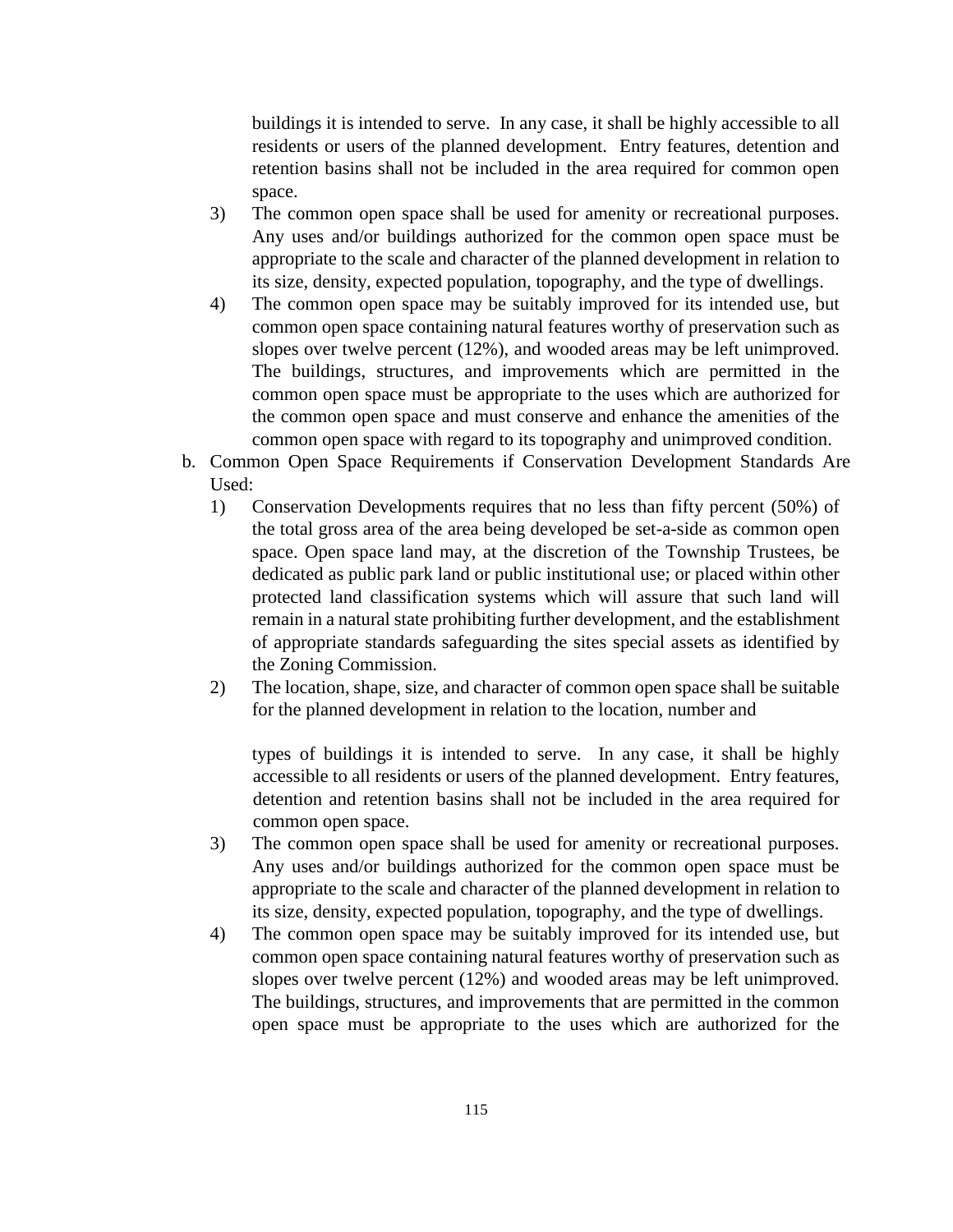common open space and must conserve and enhance the amenities of the common open space with regard to its topography and unimproved condition.

### 7. Ownership of Common Open Space

Different ownership and management options apply to the permanently protected common open space created through the development process. The common open space shall remain undivided and may be owned and managed by a homeowner's association, the township, or a recognized land trust or conservation district (conservancy). A public land dedication, not exceeding ten percent (10%) of the total parcel size, may be required by the township to facilitate trail or pathway connections. A narrative describing ownership, use and maintenance responsibilities shall be submitted for all common and public improvements, utilities, and open spaces.

a. Ownership Standards. Common open space within the development shall be owned, administered, and maintained by any of the following methods, either individually or in combination, and subject to approval by the township.

- 1) Offer of Dedication. The township shall have the first offer of dedication of undivided common open space in the event said land is to be conveyed. Dedication shall take the form of a fee simple ownership. The township may, but not be required to accept undivided common open space provided: 1) such land is accessible to all the residents of the township; 2) there is no cost of acquisition other than incidental costs related to the transfer of ownership; 3) the township agrees to maintain such lands. Where the township accepts dedication of common open space that contains improvements, the township may require the posting of financial security to ensure structural integrity of improvements for a term not to exceed eighteen (18) months.
- 2) Homeowners Association. The undivided common open space and associated facilities may be held in common ownership by a homeowner's association. The association shall be formed and operated under the following provisions:
	- a. The developer shall provide a description of the association, including its bylaws and methods for maintaining the common open space.
	- b. The association shall be organized by the developer and shall be operated by the developer, before the sale of any lots within the development.
	- c. Membership in the association is mandatory for all purchasers of homes therein and their successors. The conditions and timing of transferring control of the association from developer to homeowners shall be identified.
	- d. The association shall be responsible for maintenance of insurance and taxes on the undivided common open space, enforceable by liens placed by the township on the association. The association may establish rules to ensure proper maintenance of property, including monetary liens on the homes and home sites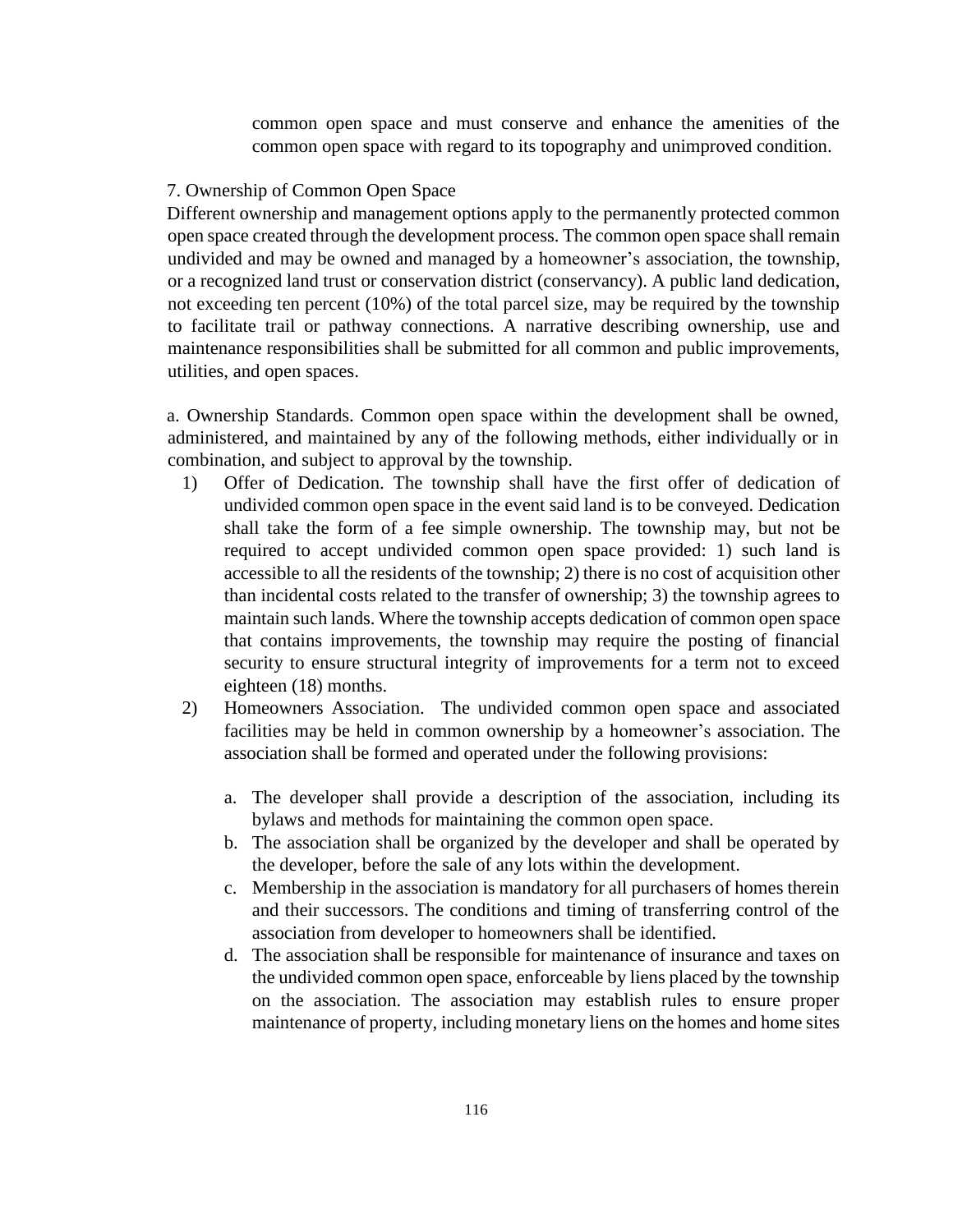of its members who fail to pay their association dues in a timely manner. Such liens may impose a penalty of interest charges.

- e. The members of the association shall share equitably the costs of maintaining and developing, where appropriate, such undivided common open space. Shares shall be defined within the association bylaws.
- f. In the event of transfer, within the methods here permitted, of undivided common open space land by the homeowner's association, or the assumption of maintenance of undivided common open space land by the township, notice of such pending action shall be given to all property owners within the development.
- g. The association shall provide for adequate staff to administer common facilities and property and continually maintain the undivided common open space.
- h. The homeowner's association may lease common open space lands to any other qualified person, or corporation, for operation and maintenance of common open space lands, but such a lease agreement shall provide:
	- i) That the residents of the development shall at all times have access to the common open space lands contained therein (except croplands during the growing season);
	- ii) That the undivided common open space shall be maintained for purposes set forth in this Section; and,
	- iii) That the operation of common open space facilities may be for the benefit of the residents only or may be open to all residents of the township, at the election of the developer and/or homeowners association. In cases where public trails or paths are provided as linkage between developments or as a continuous link of common open space within the township, all residents of the township shall have access to such identified paths/walkways.
- i. The lease shall be subject to the approval of the homeowners' association board and any transfer or assignment of the lease shall be further subject to the approval of the board. Lease agreements shall be recorded with the Fairfield County Recorder's office and notification shall be provided to the township trustees within thirty (30) days of action by the board.
- 3) Condominiums. The undivided common open space and associated facilities may be controlled through the use of condominium agreements, approved by the Township Trustees. Such agreements shall be in conformance with all applicable laws and regulations. All undivided common open space land shall be held as a "common element".
- 4) Dedication of Easements. The township may, but shall not be required to, accept easements for public use of any portion or portions of undivided common open space land, title of which is to remain in ownership by condominium or homeowners' association, provided:
	- a. Such land is accessible to township residents.
	- b. There is no cost of acquisition other than incidental transfer of ownership costs.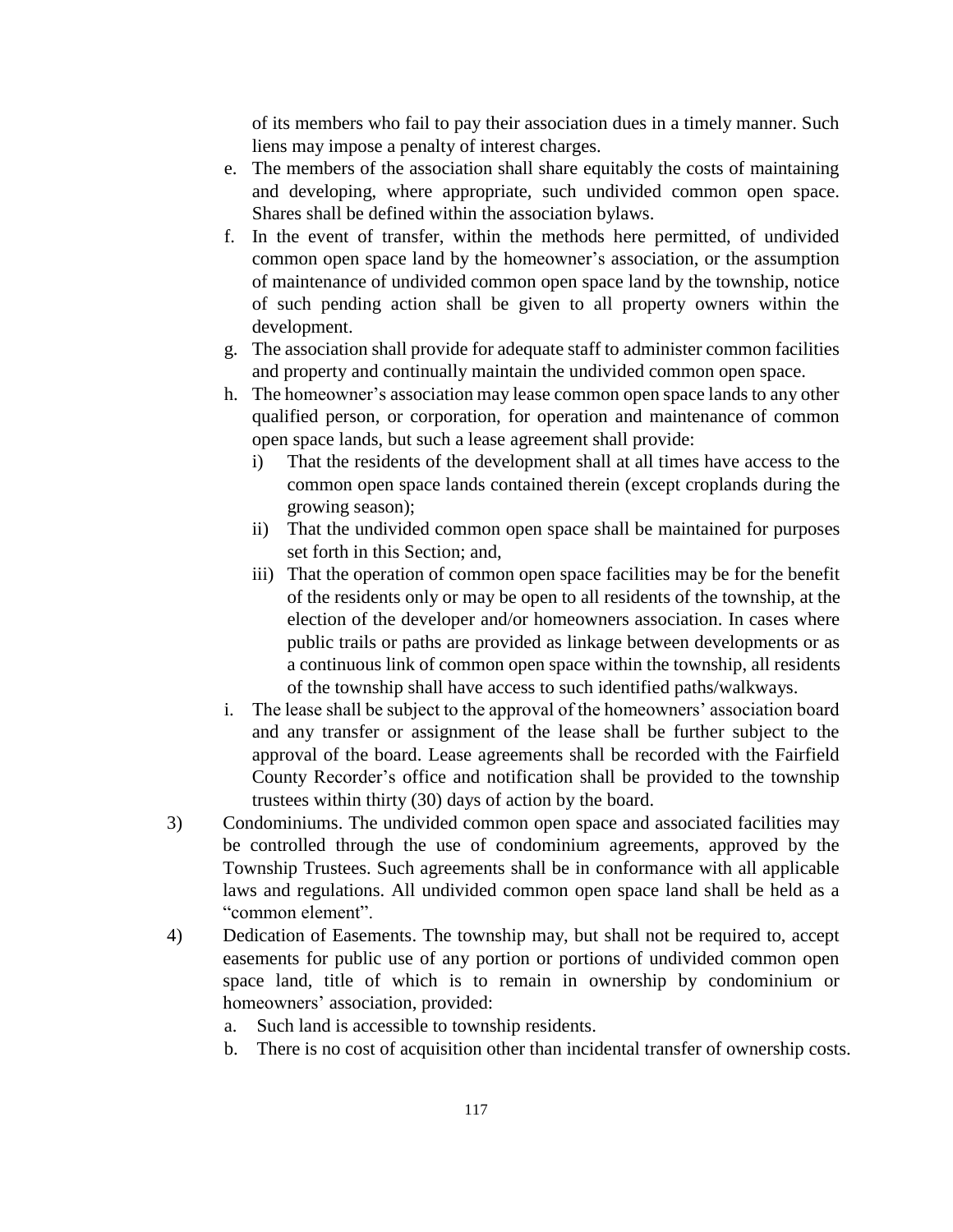- c. A satisfactory maintenance agreement is reached between the developer, association, and the township.
- 5) Transfer of Easements to a Private Conservation Organization. With the permission of the township, an owner may transfer easements to a private, nonprofit organization, among whose purposes it is to conserve open space and/or natural resources, provided that:
	- a. The organization is acceptable to the township and is a bona fide conservation organization with perpetual existence.
	- b. The conveyance contains appropriate provisions for the proper reverter or retransfer in the event that organization becomes unwilling or unable to continue carrying out its function; and,
	- c. A maintenance agreement acceptable to the township trustees is entered into by the developer and the organization.
	- 8. Off-Site Common Open Spaces
	- a. In Lieu of the common open spaces required in Section 10.40 (A)(6), above, the Zoning Commission or Township Trustees, as the case may be, may accept, as part of an approved final development plan, common open space consisting of an offsite unified tract of land which is suitably located and of adequate type and size to accommodate recreational facility sites, parks, and other similar types of public uses.
	- b. The proposed off-site common open space shall be conveyed to a public authority that will agree to maintain the off-site common open space and any building structures or improvements that have been placed on it. All land conveyed to a public authority must meet the requirements of the appropriate public authority as to size, shape, location, character and the method, conditions, and timing of the transfer. Public utility or other similar easements and right of way for watercourses or other similar channels are not acceptable for off-site common open space dedication unless such land or right of way is usable as a trail or other similar purpose and approved by the public authority to which land is to be transferred.
	- c. The off-site common open space shall be used for recreational purposes, open space, park, school site, or other similar type of public use. Any uses and/or buildings authorized for the off- site common open space must be appropriate in relation to the location, size, shape, and topography of the tract.

The off-site common open space may be suitably improved for its intended use, but off-site common open space containing natural features worthy of preservation such as slopes over twelve percent (12%) and wooded areas may be left unimproved. The buildings, structures, and improvements which are permitted in the off-site common open space must be appropriate to the uses which are authorized for the off-site common open space and must conserve and enhance the amenities of the off-site common open space with regard to its topography and unimproved condition.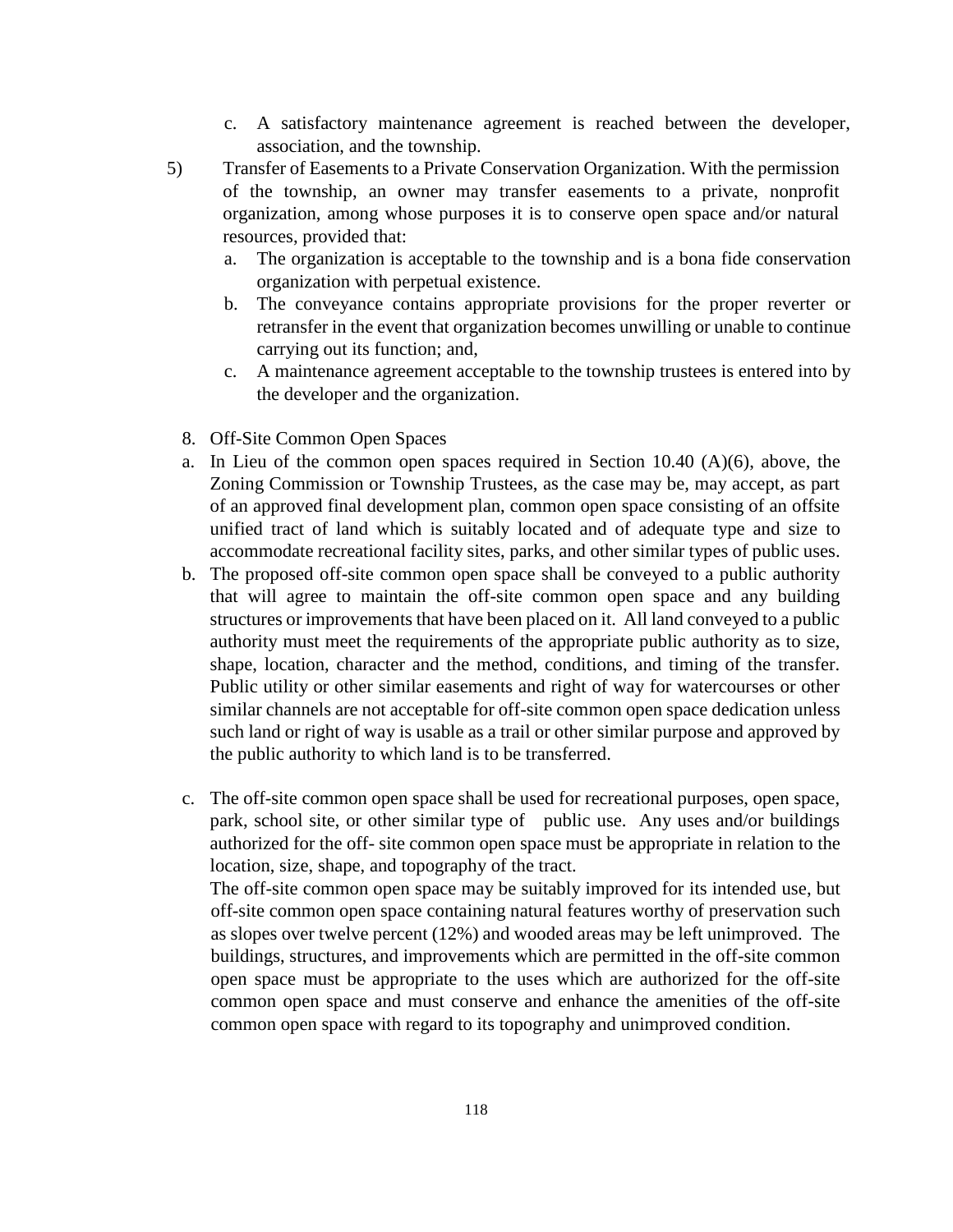- d. The minimum size of the proposed off-site common open space shall be the greater of fifteen percent (15%) of the gross acreage of the planned development or five (5) acres.
- e. Off-site common open space shall only be considered upon request of the applicant and upon a determination that common open space within the development is insufficient, inappropriate, and impractical for the proposed uses and purposes and that the off-site common open space is reasonably accessible to all residents and users of the planned development. In all cases, the benefits of a proposed off-site common open space shall outweigh the benefits of providing common open space within the planned development. Factors used in evaluating the adequacy and appropriateness of the proposed off-site common open space include:
	- 1) The location, size, shape, and topography of the tract.
	- 2) The intended use of the tract and the existing and proposed amenities, improvements, and facilities.
	- 3) The access to and location of the tract in relation to the planned development.
	- 4) The method and degree of integration of the tract with the planned development.
	- 5) The character of the Zoning District in which the tract is located, the uses permissible within the district and the compatibility of the proposed uses with adjoining development and uses.
	- 6) The availability and adequacy of essential public facilities and services.

#### 9. Maintenance of Open Space

The ultimate owner of the open space shall be responsible for raising all monies required for operations, maintenance, or physical improvements to the open space through annual dues, special assessments, etc. The owner shall be authorized under its bylaws to place liens on the property of residents who fall delinquent in payment of such dues, assessments, etc.

In the event that the organization established to own and maintain common open space shall at any time after establishment of the planned development fail to maintain the common open space in reasonable order and condition in accordance with the Final Development Plan, the Township Trustees may serve written notice upon such organization or upon the residents of the planned development setting forth the manner in which the organization has failed to maintain the common open space in reasonable condition. The notice shall include a demand that such deficiencies of maintenance be cured within thirty (30) days thereof and shall state the date and place of a hearing thereon which shall be held within fourteen (14) days of the notice. At such hearing the Township Trustees may modify the terms of the original notice as to the deficiencies and may give an extension of time within which they shall be cured. If the deficiencies set forth in the original notice or in the modifications thereof shall not be cured within said thirty (30) days or any extension thereof, the Township Trustees, in order to preserve the taxable values of the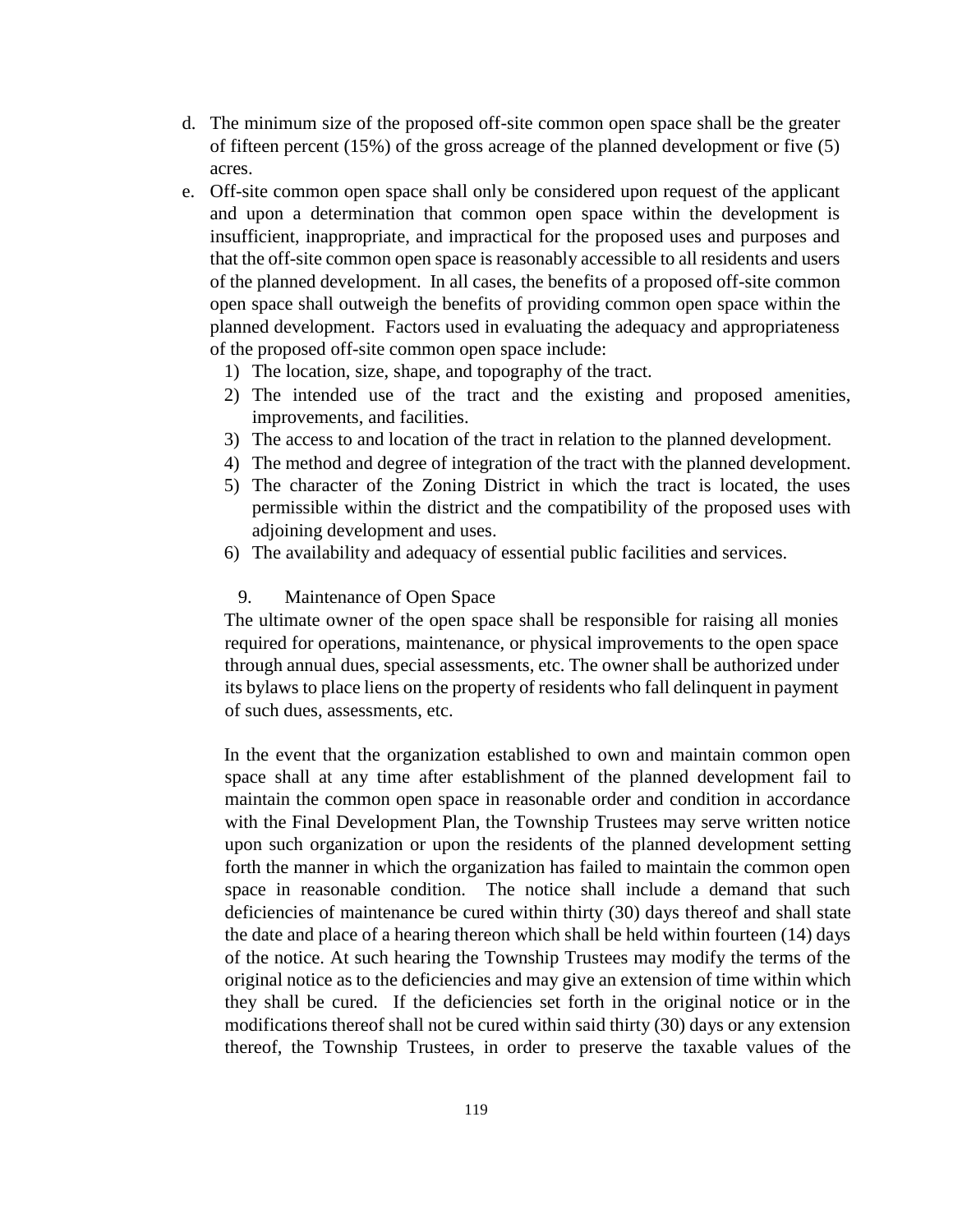properties within the planned development and to prevent the common open space from becoming a public nuisance, may enter upon said common open space and maintain the same for a period of one (1) year. Said entry and maintenance shall not vest in the public any rights to use the common open space. Before the expiration of said year, the Township Trustees shall, upon its initiative or upon the request of the organization thereto-fore responsible for the maintenance of the common open space, call a public hearing upon notice to such organization, or to the residents of the planned development, to be held by the Township Trustees, at which hearing such organization or the residents of the planned development shall show cause why such maintenance by the Township Trustees shall not, at the election of the Township Trustees, continue for a succeeding year. If the Township Trustees shall determine such organization is ready and able to maintain said common open space in reasonable condition, the Township Trustees shall cease to maintain said common open space at the end of said year. If the Township Trustees shall determine such organization is not ready and able to maintain said common open space in a reasonable condition, the Township Trustees may, in its discretion, continue to maintain said common open space during the next succeeding year and subject to a similar hearing and determination, in each year thereafter. The decision of the Township Trustees in any such case shall constitute a final administrative decision subject to review as provided by law.

The cost of such maintenance by the Township Trustees shall be assessed against the properties within the planned development that have a right of enjoyment of the common open space and shall become a tax lien on said properties. The Township Trustees, at the time of entering upon said common open space for the purpose of maintenance, shall file a notice of such lien in the office of the Fairfield County Recorder, upon the properties affected by such lien within the planned development.

### 10. Contiguity of Land

All land within a proposed planned development shall be contiguous and shall not be divided into parts by any state or federal limited access highway or by any railroad right of way.

### 11. Parking and Loading Areas

- a. The overnight parking of automobiles and other vehicles on private or public streets within a planned development is prohibited.
- b. All automobile parking lots shall be screened from adjoining streets by the planting of shrubbery or the construction of a decorative fence or a combination of the two. The owner of the property shall be responsible for the continued proper maintenance of any material used to comply with these buffer requirements.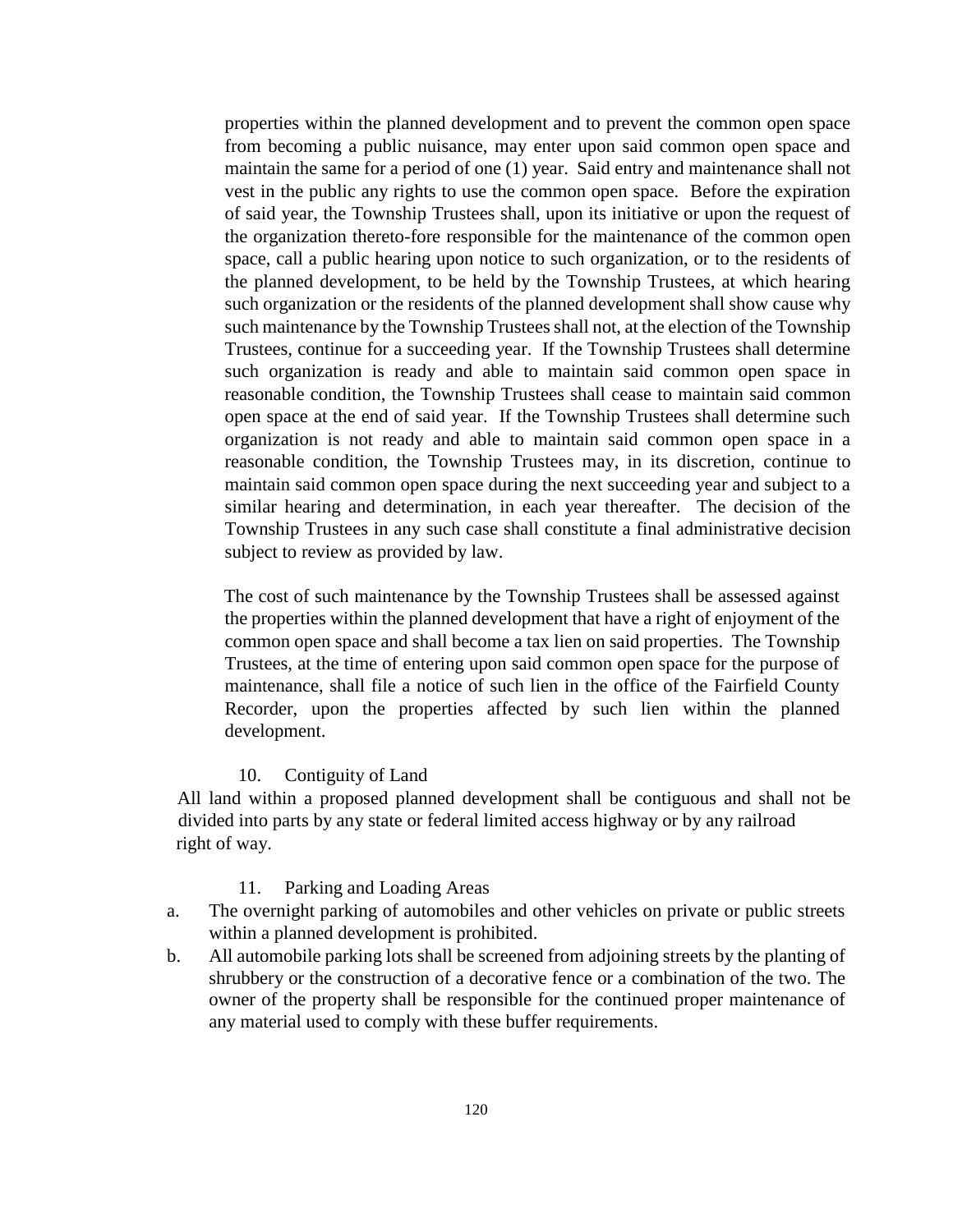- c. No parking lot shall be closer than seventy-five (75) feet from the street right of way in a Planned Residential District. No parking lot shall be closer than twenty-five (25) feet from the street right of way in a Planned Commercial-Office District or a Planned Industrial District, unless the parking lot is contiguous to a residential district, in which case seventy-five (75) feet from the street right of way shall be the closest distance of the parking lot to the right of way.
- d. Parking spaces and loading areas shall be provided in accordance with Section 10.25.

# 12. Streets

All streets including private streets shall conform to specifications as set forth in the Fairfield County Subdivision Regulations.

# 13. Walkways

All residential developments where the average lot frontage is less than ninety (90) feet shall be provided with concrete sidewalks on both sides of the street throughout the development. All other walkways shall be constructed of a suitable, dust free, hard surface material. Mulch or other similar surfaces may be permitted for walking trails in areas the Zoning Commission feels are appropriate.

- 14. Trees
- a. The clearing of land shall be kept to a minimum to help preserve the existing natural conditions.
- b. No land shall be cleared of trees more than fifteen (15) feet from the foundation of a proposed building. An exception to this requirement shall be granted in the case of those trees that should be removed due to malformation, disease, safety hazards, or to the general benefit of surrounding trees. The foregoing shall be considered as a guideline for preservation of the natural environment.
- c. No trees shall be cleared further than five (5) feet from curbs of a parking lot. The foregoing shall be considered as a guideline for preservation of the natural environment.

# 15. Landscaping

All yards, front, side, and rear shall be landscaped, and all nonresidential use areas shall be landscaped. The developer shall submit a conceptual landscaping plan to be reviewed as part of the development plan. A detailed landscaping plan for each platted lot shall be submitted to the zoning inspector to be reviewed for conformance with the approved conceptual plan before a zoning permit is issued.

# 16. Fire and Explosion Hazards

All activities, including storage, involving flammable, explosive or hazardous materials shall include the provision of adequate safety devices against the hazard of spill, fire and/or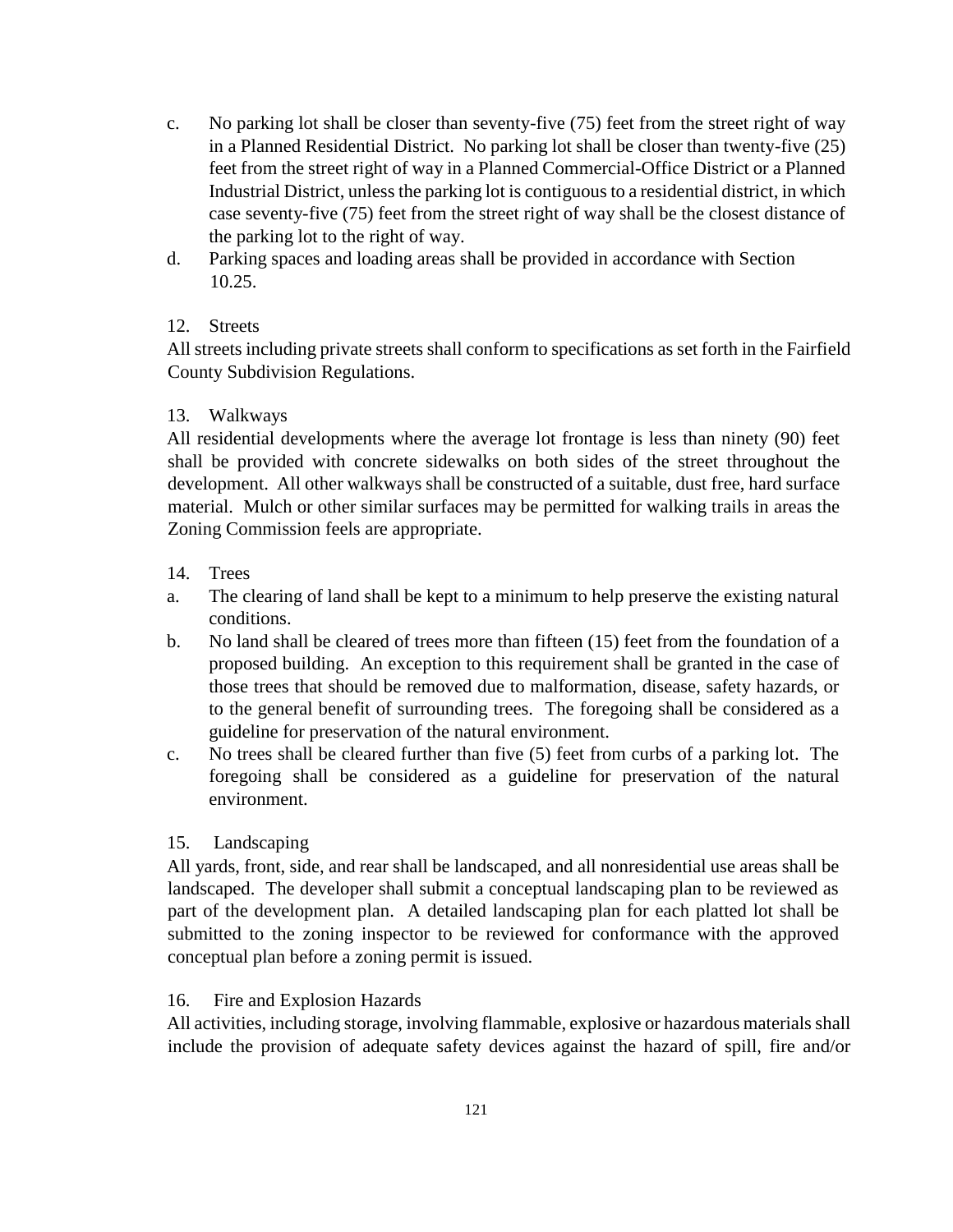explosion. All standards enforced by the Occupational Safety and Health Administration shall be adhered to. Burning of waste materials in open fire is prohibited, as enforced by the Ohio Environmental Protection Agency.

### 17. Air Pollution

No emission of air pollutants shall be permitted which violate the Clean Air Act Amendments of 1977 or later amendments as enforced by the Ohio Environmental Protection Agency.

### 18. Glare, Heat and Exterior Light

Any operation producing intense light or heat, such as high temperature processing, combustion, welding, or other, shall be performed within an enclosed building and not be visible beyond any lot line bounding the property whereon the use is conducted.

### 19. Dust and Erosion

Dust or silt shall be minimized through landscaping or paving in such a manner as to prevent their transfer by wind or water to points off the lot in objectionable quantities.

### 20. Liquid or Solid Wastes

No discharge at any point into any public sewer, private sewage disposal system, or stream, or into the ground, of any materials of such nature or temperature as can contaminate any water supply or interfere with bacterial processes in sewage treatment, shall be permitted. The standards of the Ohio Environmental Protection Agency shall apply.

### 21. Vibrations and Noise

No uses shall be located, and no equipment shall be installed in such a way as to produce intense, earth shaking vibrations which are discernable without instruments at or beyond the property line of the subject premises. Noise standards of the Environmental Protection Agency shall be adhered to.

### 22. Odors

No use shall be operated so as to produce the continuous, frequent, or repetitive emission of odors or odor causing substances in such concentrations as to be readily perceptible at any point at or beyond the lot line of the property on which the use is located. The applicable standards of the Environmental Protection Agency shall be adhered to.

### 23. Setbacks

The physical relationships of the structures or use areas and their minimum yard spaces shall be developed in strict compliance with the development plan.

### 24. Building Dimensions

Buildings may contain such area of floor space as is approved in the development plan.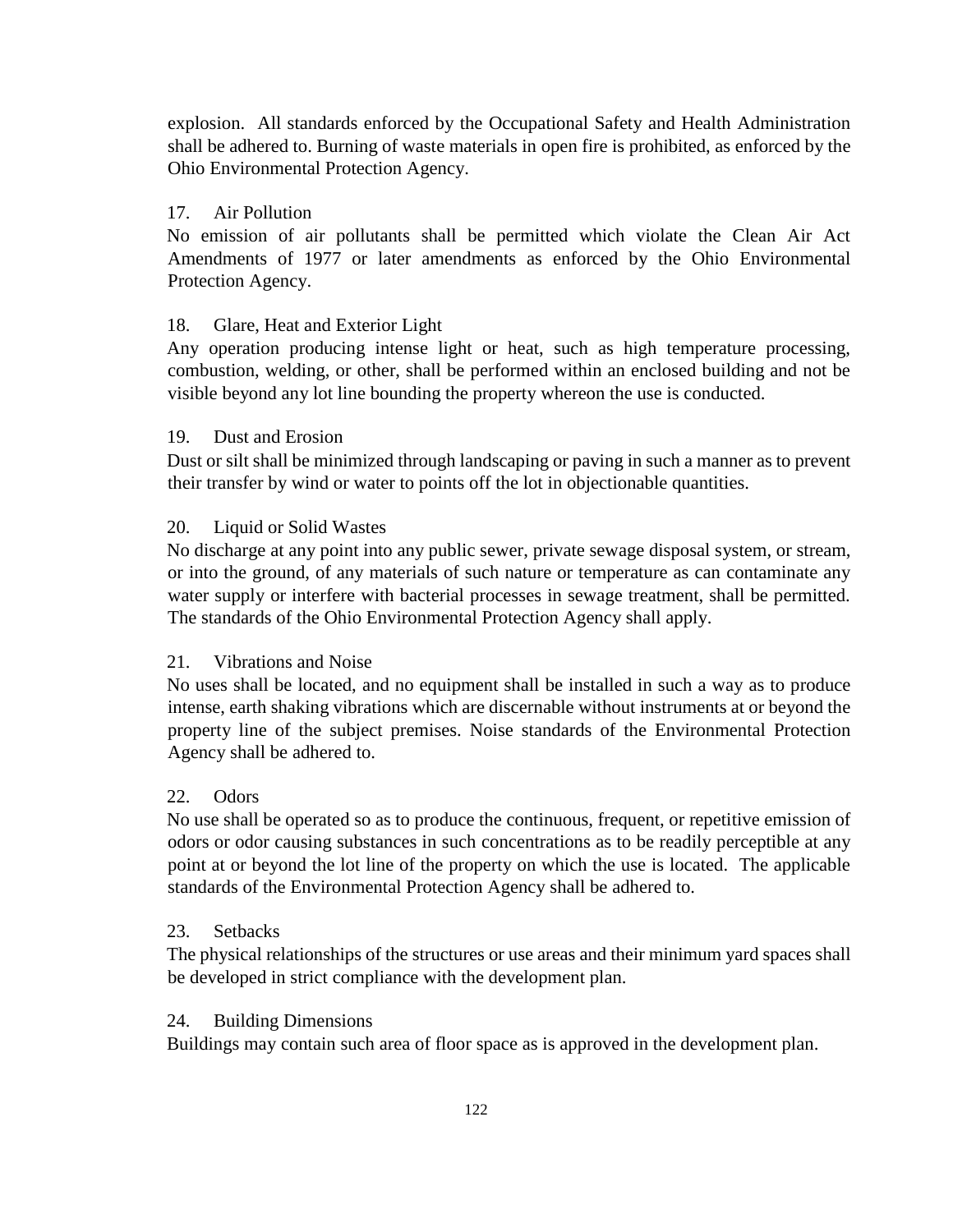#### 25. Site Development

To the maximum extent possible, all natural drainage courses, vegetation, and contours in excess of six percent (6%) shall be maintained.

The Zoning Commission and/or the Hocking Township Board of Trustees may impose special additional conditions relating to the development with regard to type and extent of public improvements to be installed; landscaping, development, improvement, and maintenance of common open space; and any other pertinent development characteristics.

#### 10.41 SOLAR PANELS

- A. Solar panels, as defined in Article III, are a permitted accessory use, subject to the following requirements:
- 1.Ground-mounted solar panels shall be located in the side or rear yard only in accordance with the setbacks established for all accessory uses and shall not exceed twelve (12) feet in height.
- 2.Roof-mounted solar panels on the principal building shall be installed on the plane of the roof material (flush mounted) or made part of the roof design (e.g., utilizing capping or framing compatible with the color of the roof or structure), but shall not extend more than eight inches from the roof surface. Accessory buildings shall not exceed the height requirements established for all accessory buildings.
- 3.All solar panel installations shall comply with all applicable building, plumbing, and electrical codes.
- 4.There is no limit on the number of solar modules or arrays installed on each property, except for the following:

a) Solar energy commercial operations are prohibited.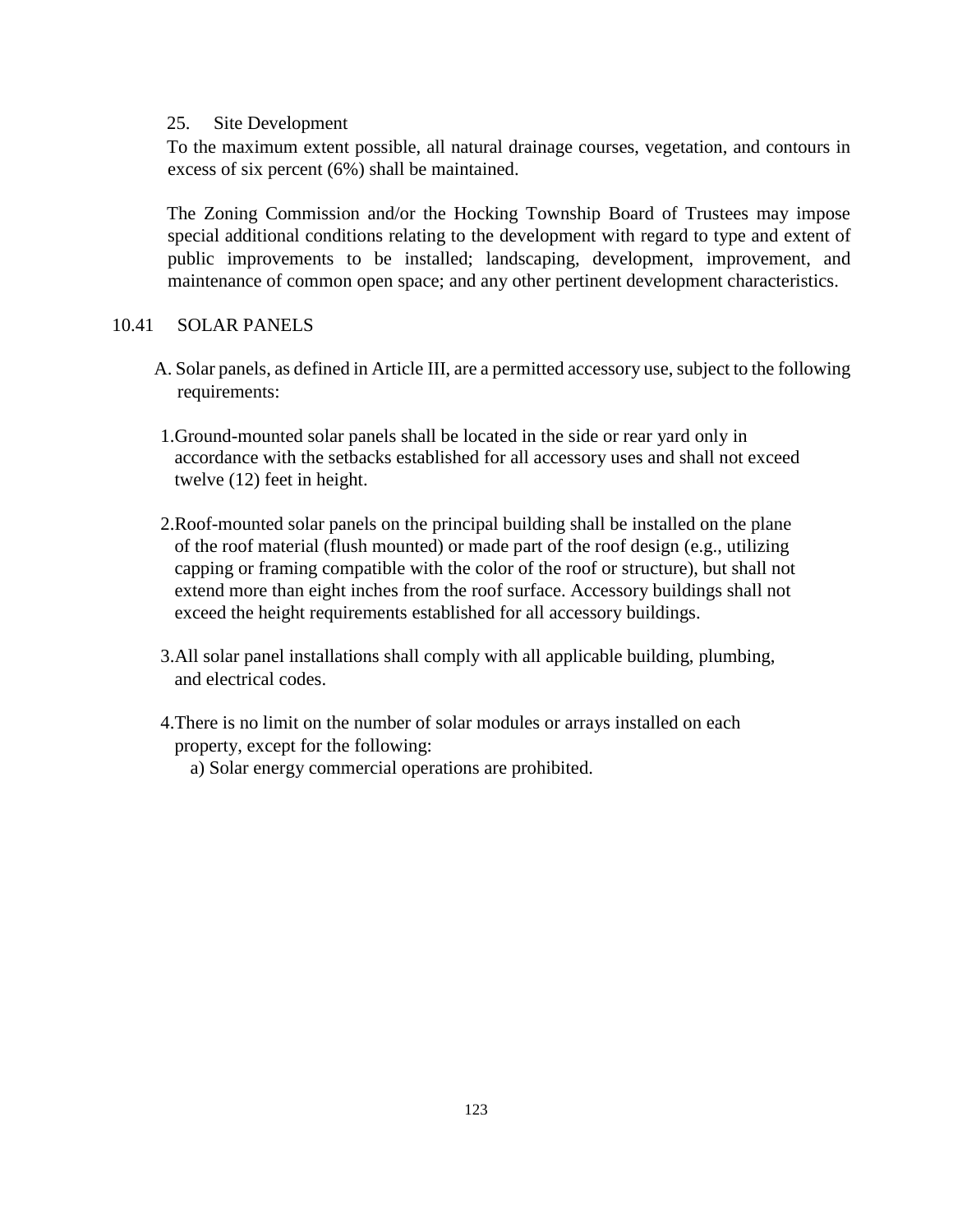# **ARTICLE XI CONDITIONAL USE REQUIREMENTS**

# **11.1 ADULT GROUP HOMES, RESIDENTIAL FACILITIES – TYPE B, NURSING HOMES, RESIDENTIAL CARE FACILITIES – TYPES A AND B, AND HOMES FOR THE AGING (RR DISTRICT**)

A. The proposed use must be located on a minimum of two (2) acres.

- B. The proposed facility is located no closer than twenty (20) feet from a side lot line and no closer than forty (40) feet from a rear lot line.
- C. A front setback equal to the distance of the adjacent right-of-way is provided and is measured from the centerline of the right-of-way.
- D. Adequate ingress/egress has been provided for the facility and the proposed facility will generate no traffic unreasonably greater in volume or different in nature than would otherwise normally occur in the district in which the use is proposed.
- E. The proposed architecture is compatible with the surrounding neighborhood.
- F. The proposed signage complies with the sign regulations for the applicable district.

### **11.2 AGRICULTURAL IMPLEMENT BUSINESSES (RR DISTRICT)**

A. All buildings and structures shall have a minimum setback of one hundred (100) feet from any residential district boundary. Any outdoor activities shall be located a minimum of two hundred (200) feet from any residential property line.

B. A site plan shall be submitted as part of the conditional use application to demonstrate that adequate ingress/egress will be provided and that the sufficient onsite circulation patterns are proposed.

C. Lighting shall not constitute a nuisance and shall in no way impair safe movement of traffic on any street or highway. All parking lot light fixtures shall be of the cut-off type to reduce light from shining directly onto adjacent properties. The Board of Zoning Appeals shall ensure no lighting will create a nuisance to adjoining residential uses and/or impair safe movement of traffic on any street or highway.

## **11.3 AUCTION HOUSES (RR DISTRICT)**

A. No auction house shall be located closer than five hundred (500) feet from any existing residential structure owned by anyone other than the owner of the auction house.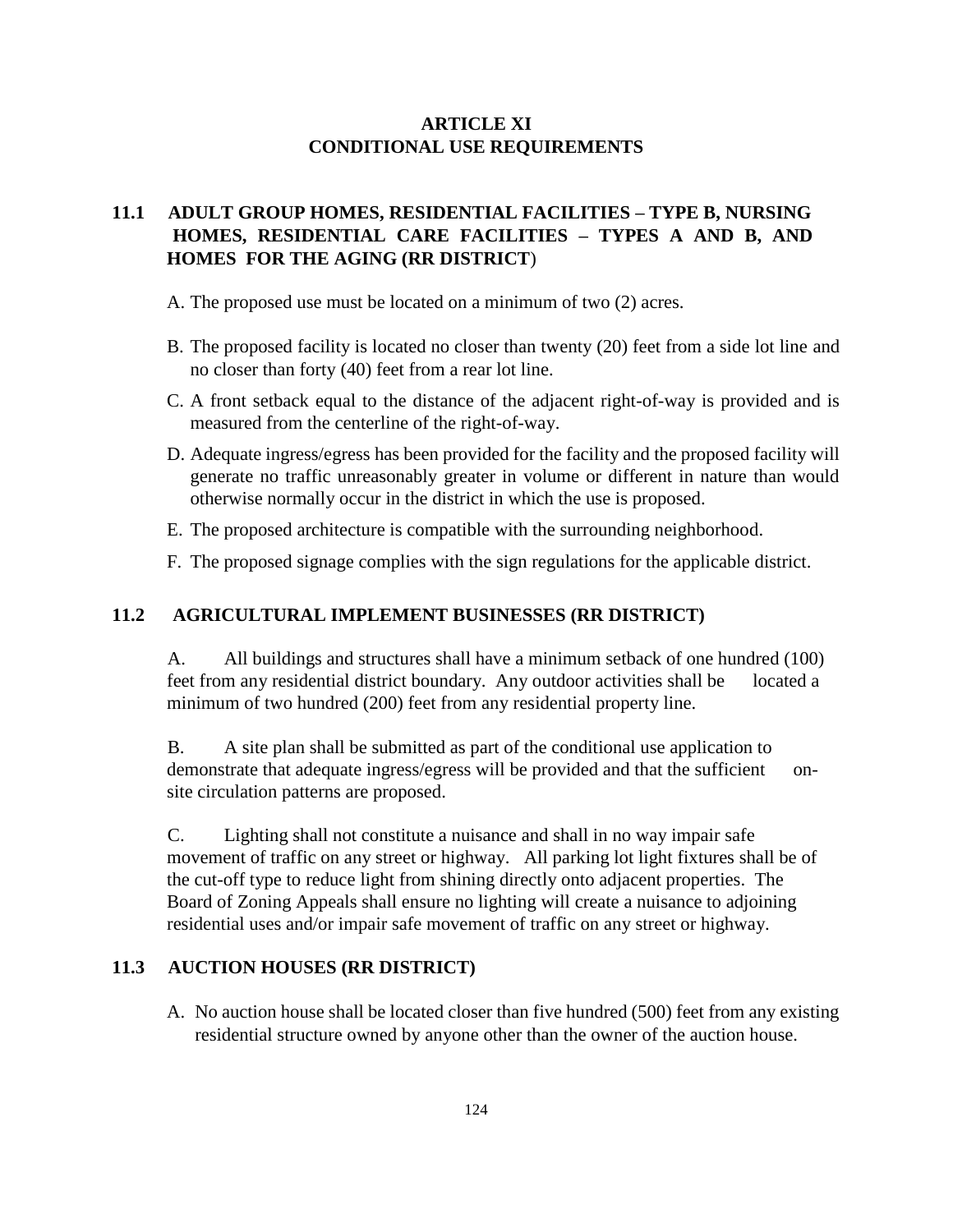- B. The use shall be located so that access to the road is not impeded in such a way to create a safety problem because of hills, curves, or other physical characteristics.
- C. All storage of sale items except for farm equipment and motor vehicles shall be enclosed
- D. No noise shall create a nuisance.
- E. No out of door auctioneering shall be conducted after dark.
- F. The Board of Zoning Appeals may require appropriate screening of storage of farm equipment and motor vehicles areas from adjacent property and from the roadway.
- G. Proposed signs shall be reviewed and approved by the Board of Zoning Appeals, and their size may be more restrictive than the district regulations to preserve the agricultural character of the area. Flashing signs are prohibited.
- H. The grounds shall be kept neat and clean with all discarded merchandise kept screened from view and be removed from the premises weekly.
- I. Adequate parking shall be required and shall, at a minimum, be calculated by providing four parking spaces for every one hundred (100) sq. ft. of area where patrons may sit or stand while an auction is in progress. Parking shall be outside of the road right of way. If experience shows that additional parking is needed the Board of Zoning Appeal may require such additional parking.

### **11.4 AUTOMOBILE ORIENTED BUSINESSES (NB DISTRICT)**

A. The proposed Use shall have direct access to a public road that is sufficient for handling the amount of traffic generated by the proposed Use. The Board of Zoning Appeals may require a traffic study to ensure the surrounding road network can handle the traffic generated from the proposed Use.

B. The proposed ingress/egress access shall be designed to have sufficient width and turning radii to accommodate the type of Use proposed and shall be located in accordance with appropriate access management principles. The Board of Zoning Appeals may require the proposed site plan to be reviewed by Hocking Township's designee to ensure adequate access is proposed.

C. The proposed Use shall include proper on-site circulation within the site, including appropriate stacking areas.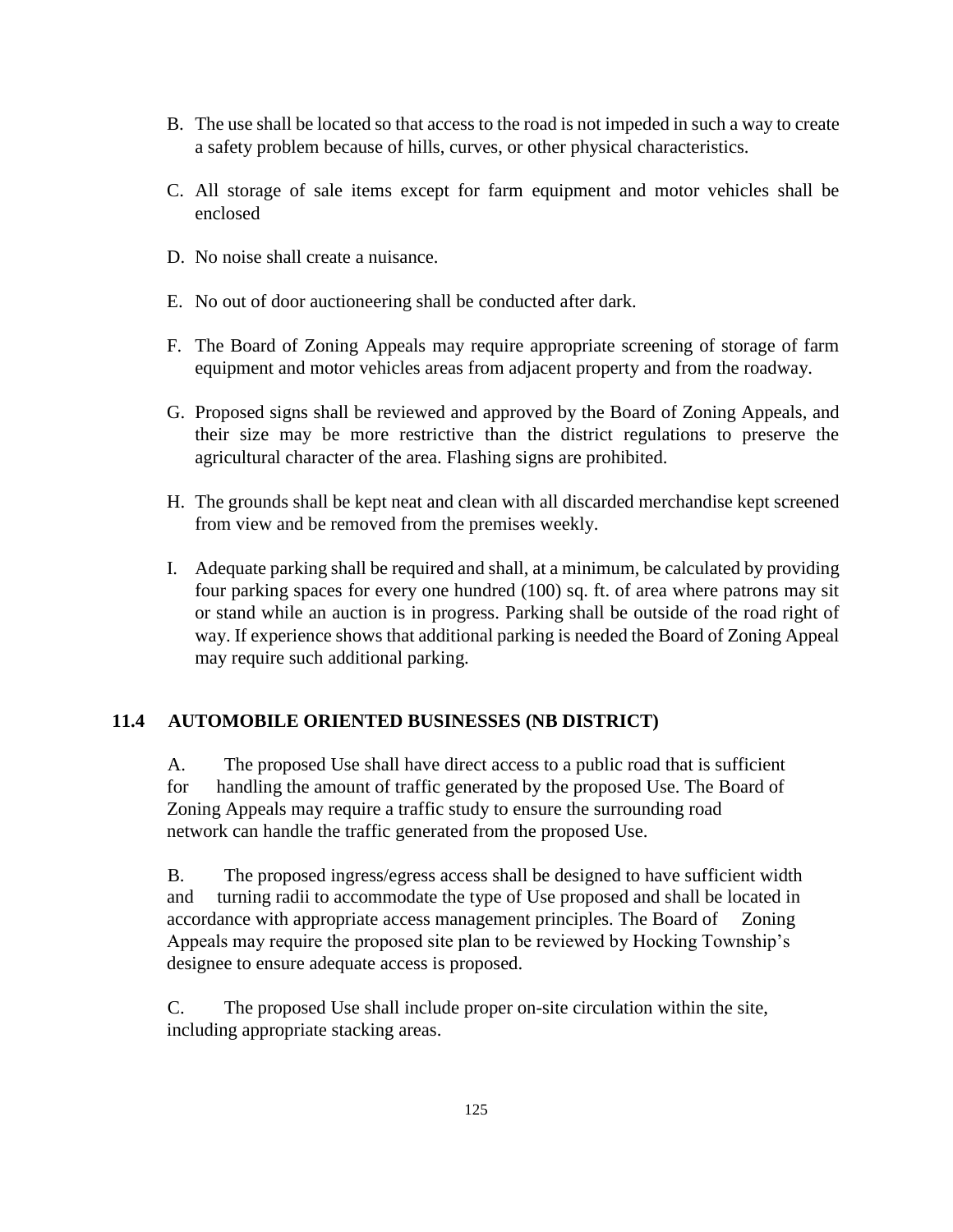D. Stacking spaces for fuel pumps, service bays, and drive-through facilities shall be provided to prevent encroachment of vehicles into Parking Areas and/or adjacent road networks. Each stacking space shall be nine (9) feet wide and twentytwo (22) feet deep. The Board of Zoning Appeals may require additional stacking areas when needed to ensure proper onsite circulation.

- 1. There shall be at least one (1) stacking space for each fuel pump.
- 2. There shall be at least one (1) stacking space for each automotive maintenance facility and/or automotive repair facility service bay.
- 3. Each drive-through facility shall have a minimum of three (3) stacking spaces between any ordering area and pick-up window(s), in addition to at least three (3) stacking spaces behind the ordering area.
- E. Sufficient landscaping around the entire perimeter of the site shall be provided to reduce the noise and visual impacts typically associated with automobileoriented Uses. The landscaping shall include hardy evergreen shrubbery and shall be placed in a manner that creates a visual Buffer from the adjacent parcels. The Owner of the property shall be responsible for the continued proper maintenance of any material used to comply with these buffer requirements.
- F. Any other conditions that the Board of Zoning Appeals considers to be appropriate to ensure the proposal includes adequate circulation, access points and buffering from adjacent Uses.

G.Fuel pump islands shall be located at least eighty (80) feet from the centerline of the road in any district where gasoline service stations are permitted, provided that all service areas shall not be permitted closer than one hundred (100) feet from the centerline of the road. All service areas and fuel pump islands must be at least one hundred (100) feet away from all adjacent properties.

### **11.5 BED AND BREAKFAST (RR DISTRICT)**

- A. Are operated totally within the principal dwelling and not within a garage or accessory building
- B. Shall contain no additional, separate kitchen facilities for guests.
- C. Shall provide one (1) off-street parking space for every guest room in addition to the off-street parking otherwise required for the principal structure as provided in each district.
- D. Shall permit access to the guest room only through the principal structure.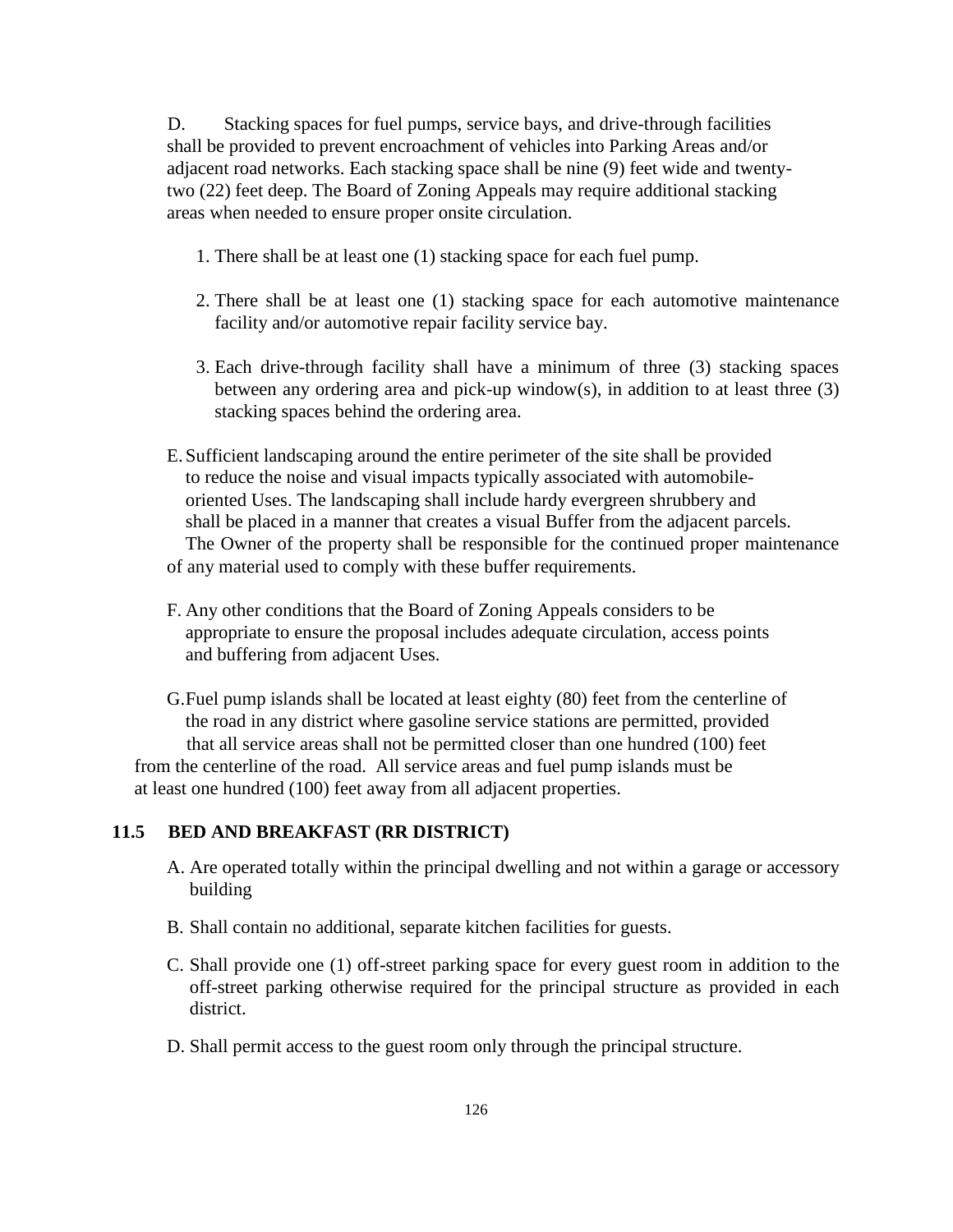# **11.6 CAMPGROUNDS (RR DISTRICT)**

- A. The minimum total area of the campground shall be twenty (20) acres. The maximum density of the park or campground shall be established by the Board of Zoning Appeals, but in no case shall the overall density exceed ten (10) campsites per acre.
- B. The thoroughfare upon which the Park or campground is located shall be of adequate width and base to accommodate the type of traffic generated by such park or campground. No entrance or exit from the campground shall require movement of traffic through a residential district.
- C. Each campsite shall be provided with a minimum of one adequately sized parking space for the type of vehicle intended to use the site. In order to guarantee stability, the parking pad shall be composed of concrete, gravel, or other material approved by the Board of Zoning Appeals.
- D. All sites and all off street parking spaces shall be located a minimum of twenty feet from any side or rear property line, and the minimum front yard setback from any public street. The minimum side or rear setbacks shall be three hundred feet when adjacent to any residential district.
- E. The Board of Zoning Appeals may require fencing, walls, landscaping, earth mounds, or other suitable efforts where it is determined that buffering or screening is necessary.
- F. The campground shall provide water supply and wastewater disposal facilities that meet the needs of the intended clientele, either independent recreational vehicles or dependent campers and primitive campsites. At a minimum, a service building with showers and toilets shall be required where not provided separately. All water supply, wastewater disposal, and refuse disposal facilities shall be located and designed subject to the approval of all state and local health departments.
- G. No recreational vehicle shall be used as a permanent place of residence or business. Continuous occupancy for longer than any ninety (90) day period within any twelve (12) month period shall be deemed permanent occupancy.
- H. All recreational vehicles shall be stored on approved campsites.

### **11.7 CEMETERIES (RR DISTRICT)**

- A. The site shall have direct access to a road that the Board of Zoning Appeals determines is adequate to serve the size of facility proposed.
- B. Any new cemetery shall be located on a site containing not less than forty (40) acres.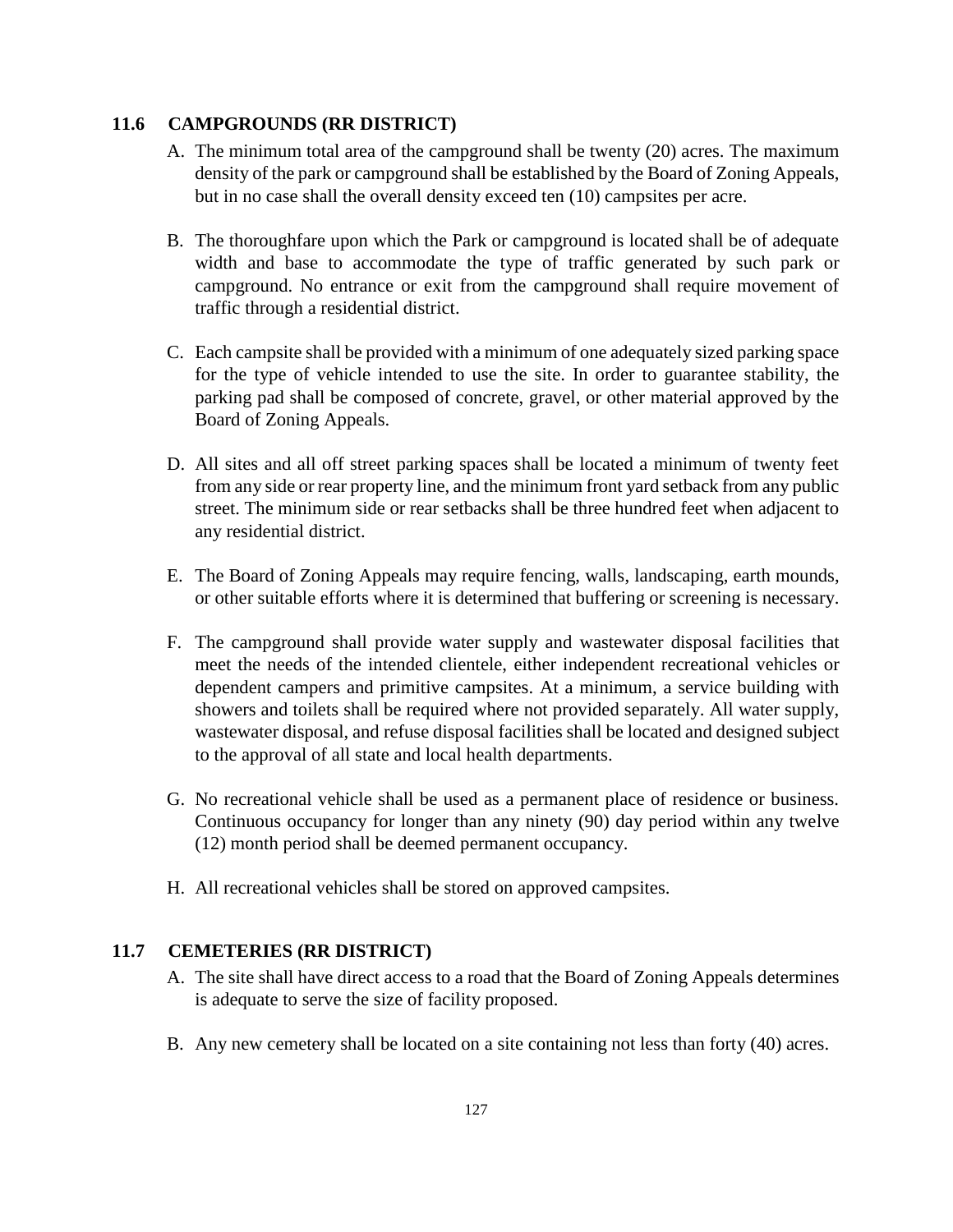- C. All buildings, including but not limited to mausoleums and maintenance buildings, shall not be located within three hundred (300) feet of any property line.
- D. All graves or burial lots shall be set back not less than one hundred (100) feet from any property line.
- E. All required yards should be landscaped and maintained in good order in accordance with state and local regulations.
- F. A plan for perpetual care of the grounds shall be required.

# **11.8 CHURCHES, SCHOOLS, PARKS, COMMERCIAL RECREATIONAL USES INCLUDING COMMUNITY SWIMMING POOLS, LIBRARIES, MUSEUMS, AND ART GALLERIES, AND OTHER SIMILAR PUBLIC BUILDINGS (RR DISTRICT)**

- A. Sufficient lot area shall be provided to accommodate the proposed use, associated buildings, and parking.
- B. The proposed ingress/egress shall be designed to have sufficient width and turning radii to accommodate the proposed use and shall be located in accordance with appropriate access management principals. The Board of Zoning Appeals shall require the proposed site plan to be reviewed by Hocking Township's designee to ensure adequate access is proposed.
- C. All buildings and structures shall be setback a minimum of fifty (50) feet from the front and rear lot lines and twenty-five (25) feet from the side lot lines. Except, however, that all buildings and structures shall be setback a minimum one hundred (100) feet from any lot line abutting a RR district.
- D. Any outdoor activities, including music, loudspeakers, or other sound-emitting devices that are not located within a fully enclosed building shall be located a minimum of two hundred (200) feet from any lot line abutting a RR district.
- E. Sufficient evidence shall be provided that all off-street parking spaces have been provided in accordance with Section 10.25 (Off-Street Parking Requirements) and that any on-street parking will be prohibited.
- F. Lighting shall not constitute a nuisance and shall in no way impair safe movement of traffic on any street or highway. All parking lot light fixtures shall be of the cut-off type to reduce light from shining directly onto adjacent properties. Up lighting may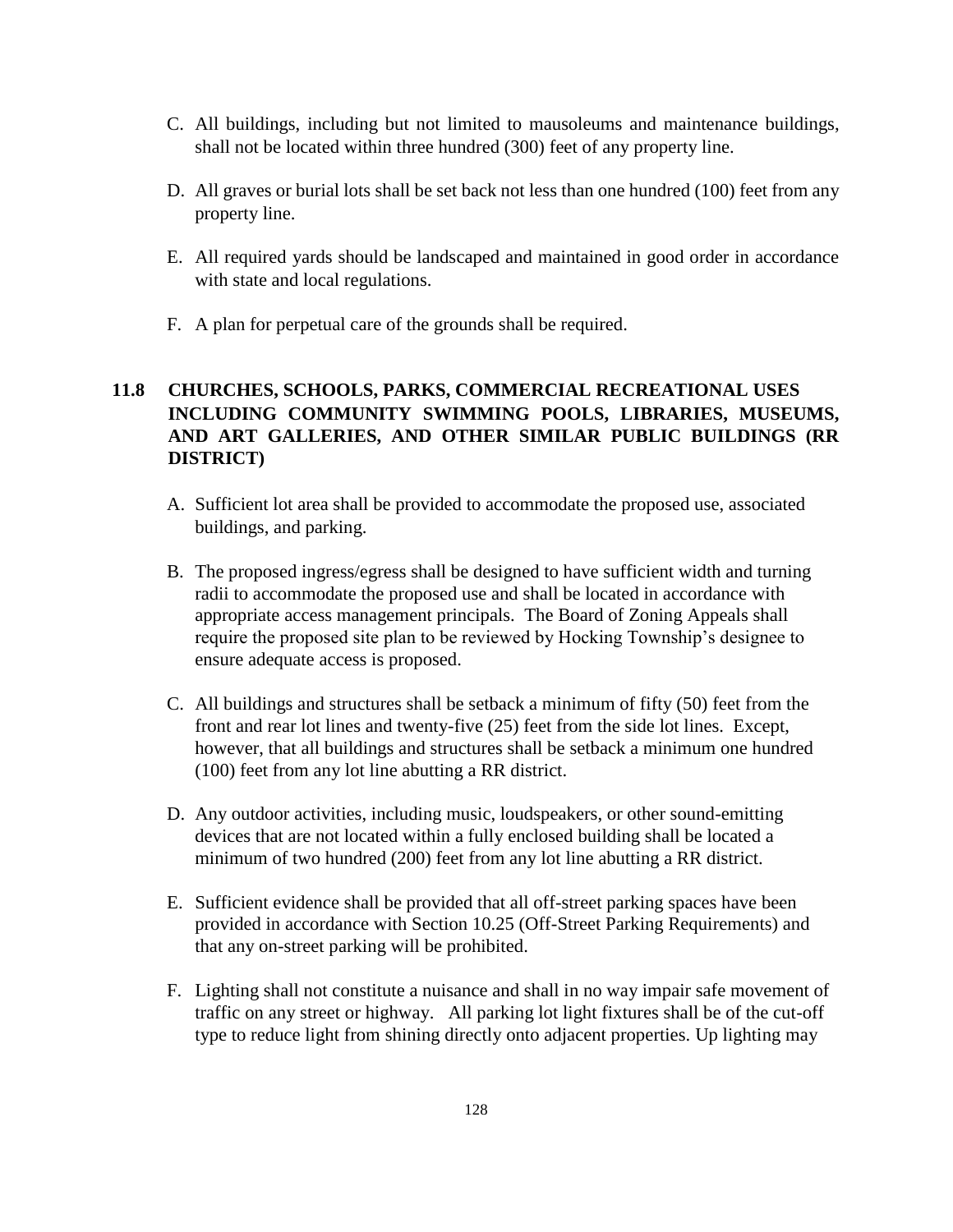be used to illuminate architectural features, but such lighting shall be screened with landscaping. The Board of Zoning Appeals shall ensure no lighting will create a nuisance to adjoining residential uses and/or impair safe movement of traffic on any street or highway.

- G. Any proposed commercial swimming pool, its associated accessory structures and the entire area used by swimmers shall be so walled or fenced as to prevent uncontrolled access by children from the street or adjacent properties. The fence or wall shall not be less than six (6) feet in height and maintained in good condition with a gate and lock. The area surrounding the enclosure, except for the parking spaces, shall be suitably landscaped with grass, hardy shrubs, and trees and shall be maintained in good condition.
- H. All facilities shall meet any applicable Local, County, and/or State of Ohio health, building, electrical, or any other applicable codes.
- I. Copies of all applicable licenses and/or permits required by the applicable governing agency for any necessary on-site water and septic system shall be provided to the Zoning Inspector.
- J. Any other conditions that the Board of Zoning Appeals considers to be appropriate to ensure the proposal includes adequate circulation, and access points that will reduce any traffic impacts such uses may have on the adjacent residential road network.

# **11.9 DRIVING RANGE (RR DISTRICT)**

- A. Outdoor music shall be prohibited.
- B. Lighting shall be arranged so that it does not affect adjoining property.
- C. No part of the facility shall be located closer than one hundred (100) feet to any residential district or existing residential structure.
- D. The facility shall conform to all parking, landscaping  $\&$  buffering and sign requirements outlined in the applicable sections of this code. The Owner of the property shall be responsible for the continued proper maintenance of any material used to comply with these buffer requirements.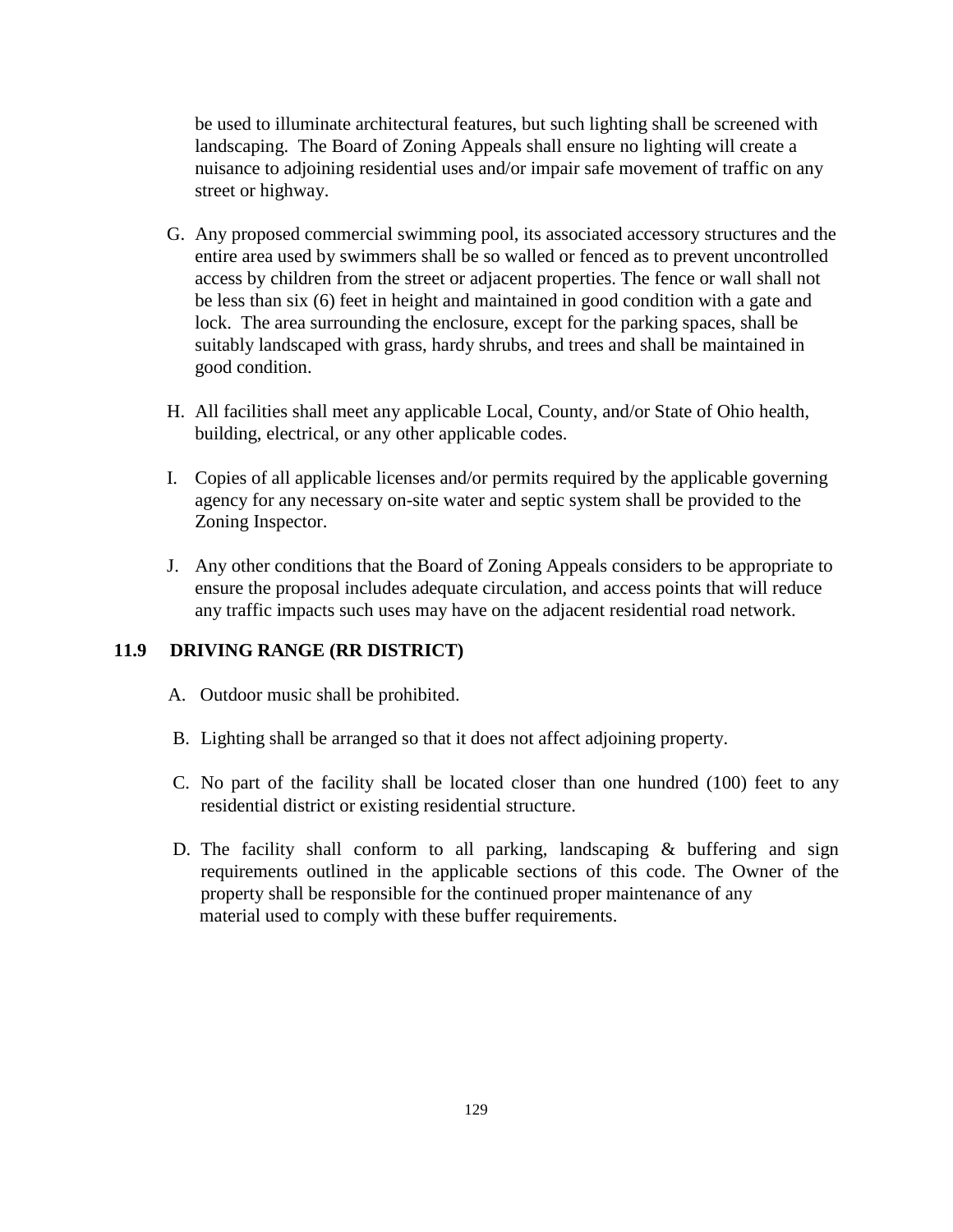# **11.10 FREE STANDING TELECOMMUNICATION TOWERS (RR DISTRICT)**

- A. The minimum lot area shall comply with the minimum lot area for the applicable zoning district.
- B. The minimum setback shall be a 1:1.1 ratio (for every foot in tower height there shall be 1.1 feet of distance from the tower base to the nearest lot line). No new residential structures shall be permitted within this setback area.
- C. The maximum height of the telecommunication tower shall be two hundred (200) feet from the existing grade to the highest point of the tower.
- D. All towers shall be of a non-corrosive monopole design, as opposed to a lattice design, and shall be non-contrasting gray or similar color. A galvanized steel finish will also be permitted. Alternative tower designs that camouflage the tower and/or antenna, such as manmade trees, may also be permitted as approved by the Board of Zoning Appeals.
- E. The applicant shall demonstrate that the proposed tower is the least aesthetically intrusive facility for the neighborhood and function. Guy wires and lattice designs shall not be permitted. Towers shall be a non-contrasting gray or similar color or a galvanized steel finish unless these color requirements conflict with any FAA or FCC regulation. In such cases, the tower shall comply with those color requirements. Alternative tower designs that camouflage the tower and/or antenna, such as man-made trees, may also be permitted as approved by the Board of Zoning Appeals.
- F. A six (6)-foot fence shall fully enclose the tower. Gates shall be locked at all times When unattended by an agent of the telecommunication provider.
- G. A landscaped buffer of not less than fifteen (15) feet in depth shall be placed between the fence surrounding the tower and any adjacent public right-of-way and any adjacent properties. The fifteen (15)-foot buffer shall consist of hardy evergreen shrubbery, not less than six (6) feet in height, and of a density to obstruct the view. The Board of Zoning Appeals may require additional landscaping upon review of an individual application. All required landscaping shall be continuously maintained and promptly restored, if necessary.
- H. No lighting shall be permitted, except as required by federal regulations.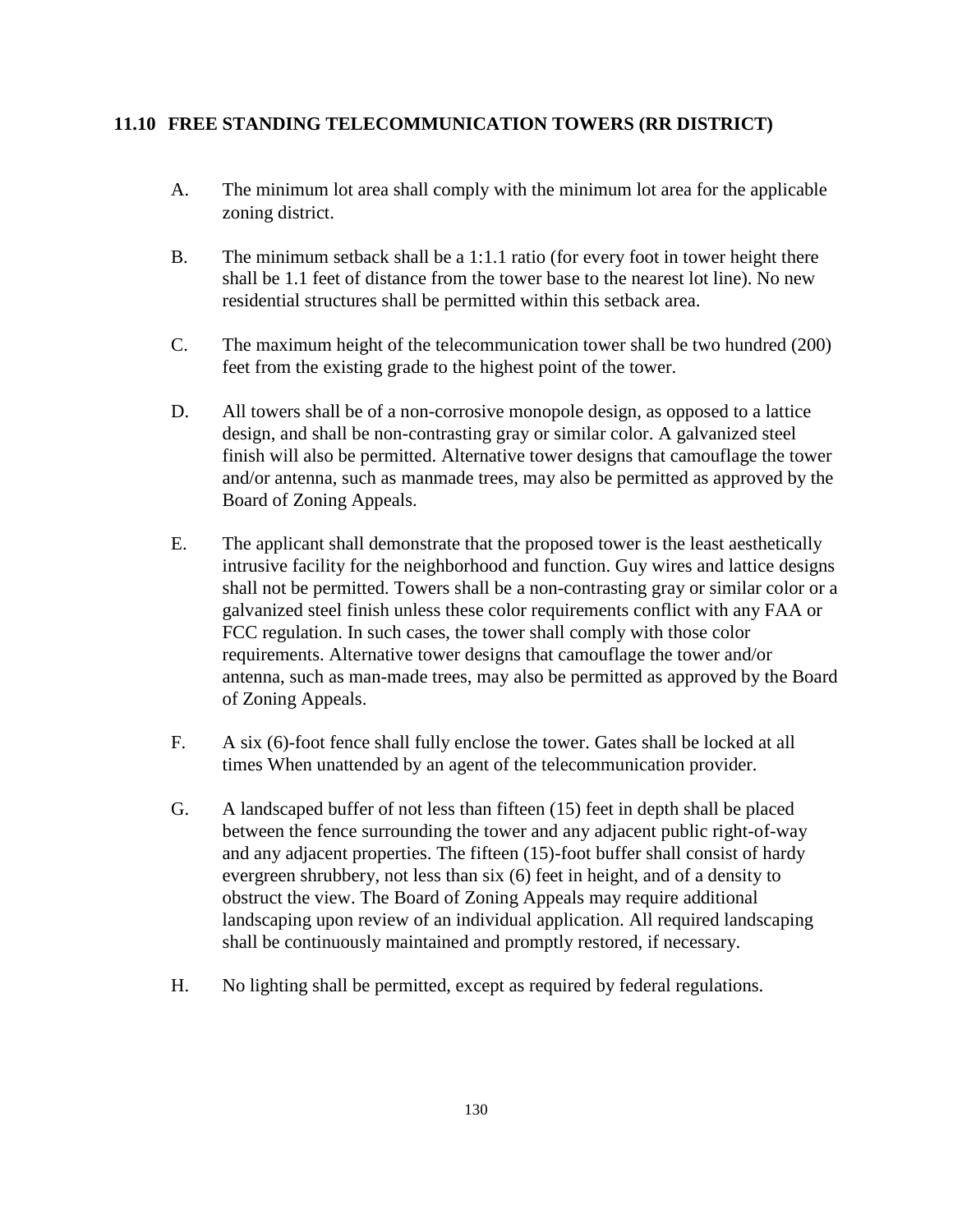- I. One (1) point of access from a public road to the free-standing telecommunications tower shall be provided. The Board of Zoning Appeals may require review by the township fire department to ensure the proposed drive is suitable for emergency access. The use of existing access points is preferred.
- J. The tower shall be designed and certified by a professional engineer to be structurally sound and, at a minimum, in conformance with the Ohio Basic Building Code.
- K. The tower shall be removed within one hundred eighty (180) days after the use of the tower is discontinued. Abandonment of the tower after use is discontinued shall constitute a zoning violation.
- L. The applicant shall provide a signed statement indicating that the applicant agrees to allow for the potential co-location of other antenna to the extent possible. M. Any other conditions as warranted by the Board of Zoning Appeals.
- N. Exemptions

In the event, a Telecommunication Tower is proposed within a residential District, the Telecommunication Tower may be exempt from all Telecommunication Tower regulations and may be considered to be a permitted Use, if criteria listed in 1 and 2 below have been met:

1. The telecommunication provider provides each of the following by certified mail:

a. Written notice to each Owner of property, as shown on the County Auditor's then current tax list, whose land is contiguous to or directly across a Street or roadway from the property on which the Telecommunication Tower is proposed to be constructed, stating all the following in clear and concise language:

i. The Person's intent to construct the tower.

ii. A description of the property sufficient to identify the proposed location. iii. That, no later than fifteen days after the date of mailing of the notice, any such property Owner may give written notice to the Board of Trustees requesting that the telecommunication regulations of the Zoning Resolution apply to the proposed location of the tower.

b. Written notice to the Board of Trustees of the information specified in  $11.10(N)(1)(a)$  (i) and (ii). The notice to the Board of Trustees shall also include verification that the person has complied with the Section  $11.10(N)(1)(a)$  of the Hocking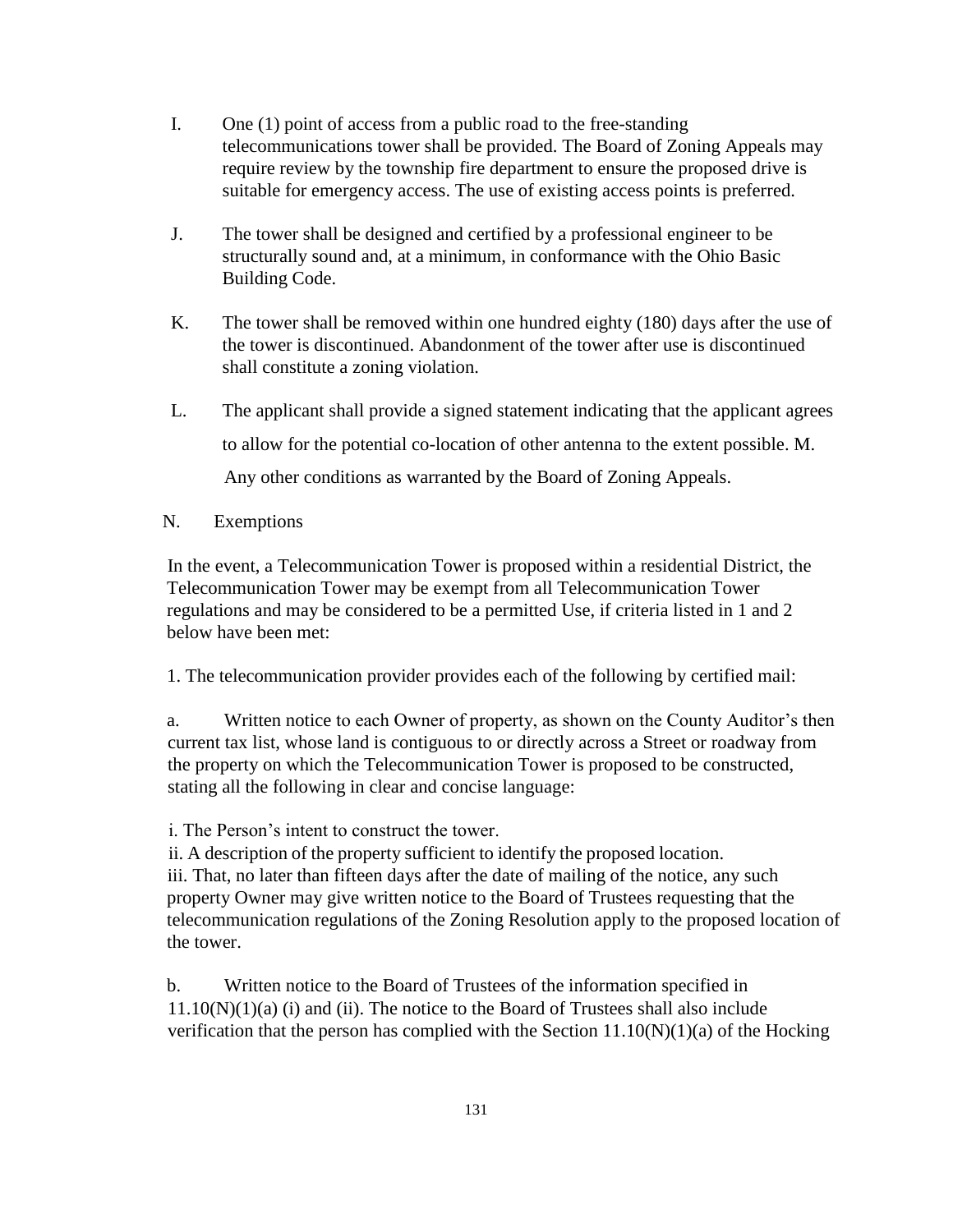Township Zoning Resolution. Within fifteen (15) days of a telecommunications provider mailing the notices, a Township Trustee may object to the proposed location of the telecommunications tower.

2. If the Board of Trustees does not receive any notice from a notified property Owner nor any objection from a Township Trustee is provided within fifteen (15) days of a provider mailing the notices, then the proposed Telecommunication Tower is exempt from all telecommunication regulations within the Zoning Resolution.

### **11.11 MINERAL EXTRACTION (RR DISTRICT)**

- A. The Board of Zoning Appeals may permit a Mineral Extraction in any District where it is listed as a Conditional Use, upon submission of satisfactory proof that such operations will not be detrimental to the neighborhood or surrounding properties provided the following conditions and the general conditions of Section 7.3(C) are guaranteed by the applicant.
- B. Per ORC [519.141\(B\)\(1\),](http://codes.ohio.gov/orc/519) prior to submitting a Conditional Use application for a proposed Surface Mining application, the applicant shall send written notice to the county engineer of the applicant's intent to apply for a Conditional Use Zoning Permit. C. Submission of Additional Information.

Two (2) copies of the following information shall be submitted with the application required in Section 7.3(B).

- 1. Name of the Owner or Owners of the land from which removal is to be made.
- 2. Name of the applicant making request for such permit.
- 3. Name of the Person or corporation to be conducting the actual operations.
- 4. Location, description, and size of area from which the removal is to be made.
- 5. Location of the processing plant to be used and any accessory or kindred operations that may be utilized in connection with the operation of the processing plant by the processor or any other firm, person, or corporation. The processing plant shall be located as to minimize the problems of dust, dirt, and noise, in so far as reasonably possible.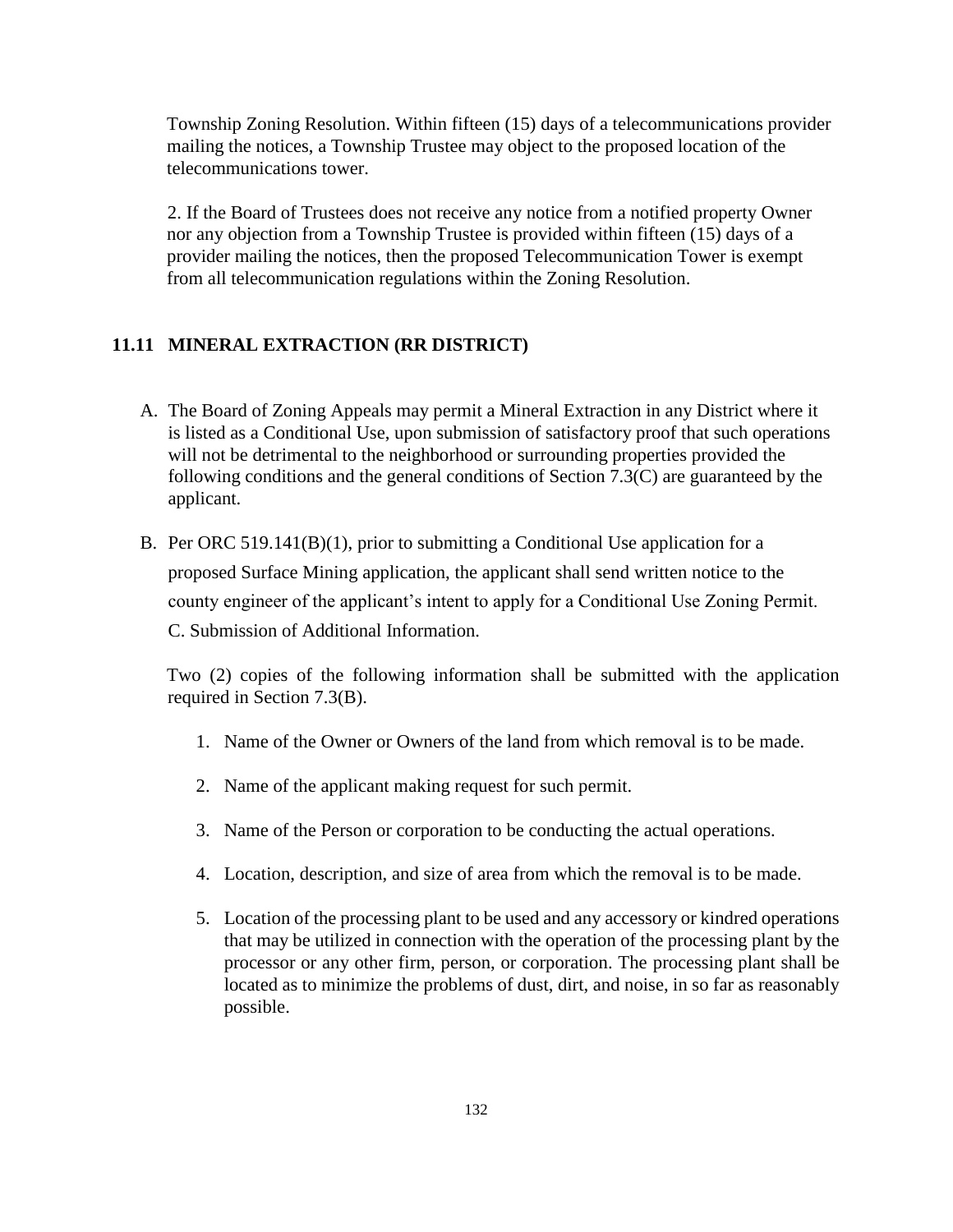- 6. Type of resources or materials to be removed.
- 7. Proposed method of removal and whether or not blasting or other use of explosives will be required.
- 8. General description of the equipment to be used.
- 9. Method of rehabilitation and reclamation of the area to be excavated, including a grading plan showing existing contours in the area to be excavated and the proposed future contours showing topography of the area after completion. Such plans shall include the surrounding area within five hundred (500) feet of the property boundary line, drawn to an appropriate scale with the contour lines at intervals of five (5) feet or less.
- 10. The identification of specific roads to be used as the primary means of ingress to and egress from the proposed activity. For proposed Surface Mining activities, the roads utilized for such purposes shall be identified in accordance with ORC [519.141\(B\).](http://codes.ohio.gov/orc/519)
- D. Development Standards

1. All equipment used in these operations shall be constructed, maintained, and operated in such a manner as to eliminate so far as practicable noise, vibration, or dust, which would injure or annoy Persons living in the vicinity. Access ways or roads within the premises shall be maintained in a dust free condition through surfacing or such other treatment as may be specified by the Board of Zoning Appeals.

2. No Mineral Extraction shall be carried on, nor any stockpile or equipment shall be placed closer than fifty (50) feet to any property line, or such greater distance as specified by the Board of Zoning Appeals, where such is deemed necessary for the protection of adjacent property, especially when such Use is located adjacent to a residential District. However, the above specified fifty (50) foot Setback may be reduced by the written consent of the Owner or Owners of abutting property, but in any such event, adequate lateral support shall be provided for said abutting property.

3. In the event that the site of the Mineral Extraction is adjacent to the right ofway of any Public Street or road, no part of such operation shall take

 place closer than fifty (50) feet to the nearest line of such right-of-way, except as may otherwise be provided for by the Ohio Revised Code.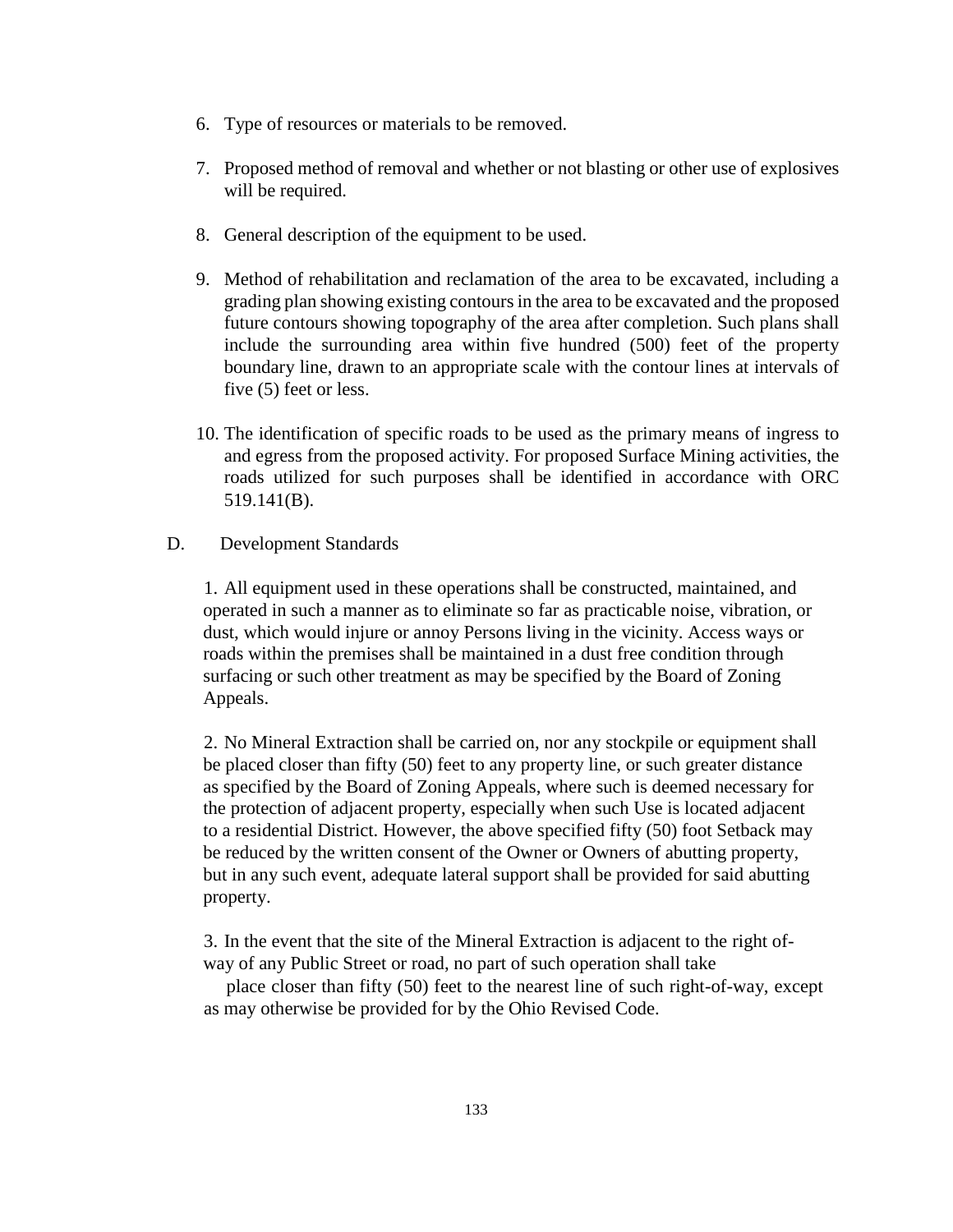4. Any excavated area adjacent to a right-of-way of any Public Street or road shall be back filled for a distance of one hundred fifty (150) feet from the right-ofway.

5. Fencing or other suitable barrier shall be erected and maintained around the entire site or portions thereof where, in the opinion of the Board of Zoning Appeals such fencing or barrier is necessary for the protection of the public safety and shall be of a type specified by the Board of Zoning Appeals.

6. Mineral Extractions shall not be carried out closer than fifty (50) feet to any adjoining property line unless the written consent of such adjoining property(s) has first been obtained.

### E. Rehabilitation Requirements.

 All depleted areas shall, within a reasonable length of time as determined by the Board of Zoning Appeals, be reclaimed and rehabilitated. A rehabilitation plan, that complies with the requirements of the following subsections, shall be submitted:

1. All Mineral Extractions shall be made either to a water producing depth plus five (5) feet below the water mark, or shall be graded and backfilled with non-toxious, non-combustible, and non-flammable solids to assure:

a. That the excavated area shall not collect and permit to remain therein, stagnant water; or

b. That the graded or back-filled surface will create a gently rolling topography to minimize Erosion by wind and rain and substantially conform with the contours of the surrounding area.

- 2. The banks of all sand and gravel excavations in a water producing excavation, and to the pit bottom in a dry operation, shall be sloped to the water line on the pit bottom, at a slope which will not be less than three (3) feet horizontal to one (1) foot vertical and said banks shall be restored with vegetation in a manner set forth in subsection (E)(3) below.
- 3. Vegetation shall be restored by the spreading of sufficient soil and by appropriate seeding of grasses or planting of shrubs and trees in all parts of said mining area where the same is not submerged under water.
- 4. Proper drainage shall be provided for the excavated area.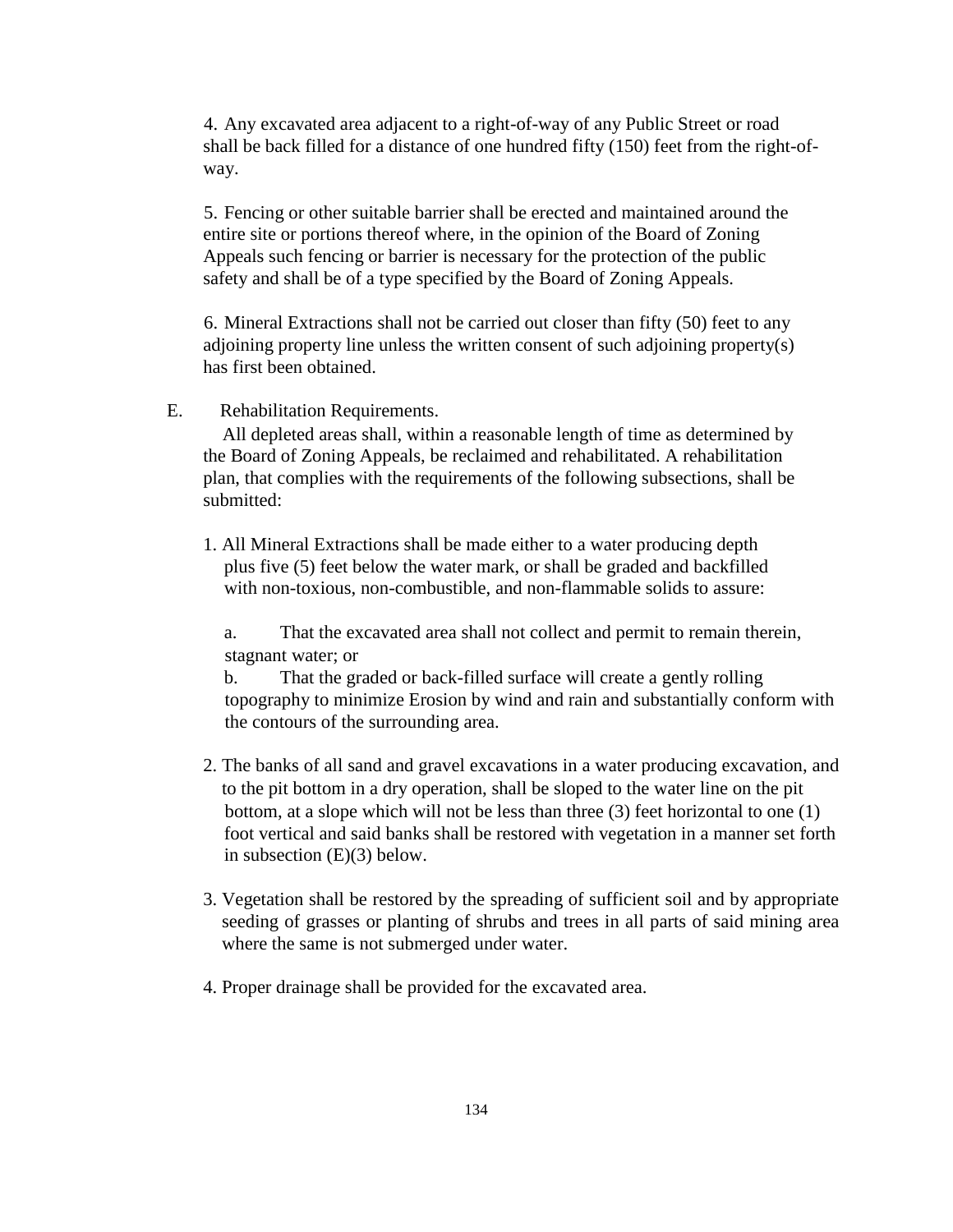- 5. All equipment and Structures shall be removed from the depleted area within six (6) months of the completion of operations therefrom.
- 6. The Board of Zoning Appeals may impose such other reasonable conditions and restrictions as it may deem necessary for the protection of the public.
- F. Due to the inherent difficulties in reclaiming and rehabilitation areas where stone has been quarried, the Board of Zoning Appeals is hereby empowered, in the issuance of a Conditional Use Permit for the quarrying operations, to impose such reasonable standards for reclamation as may be necessary to protect the public interest without restricting the operations of the Owner.

### **11.12 OUTDOOR SERVICE FACILITY (NB DISTRICT)**

A. All outdoor service facilities shall be located a minimum of fifty (50) feet from any residential district boundary.

B Sufficient landscaping around the perimeter of the site shall be provided to reduce the noise and visual impacts typically associated with Outdoor Service Facilities. The landscaping shall include hardy evergreen shrubbery and shall be placed in a manner that creates a visual buffer from the adjacent parcels. The Owner of the property shall be responsible for the continued proper maintenance of any material used to comply with these buffer requirements.

C. Any other conditions that the Zoning Appeals Board considers to be appropriate to ensure the intent of this section is met.

#### **11.13 RURAL RESIDENTIAL BUSINESSES (RR DISTRICT)**

- A. Intent. The intent of this section is to provide for limited business activity in conjunction with a permitted use within the R-R District. Such activities are typically commercial in nature and are more intense than those uses permitted as home occupations. Such uses are listed in Section 9.1D17 and are hereby referred to as Rural Residential Business(es). The intent of the conditional use process is to ensure this limited business activity will be compatible with the surrounding residential area and to ensure the future enjoyment of nearby residential properties is considered during the development of a Rural Residential Business.
- B. Applicability. These standards shall apply when a Rural Residential Business (as listed in Section 9.1D17 and do not meet the definition and standards for a home occupation) is proposed within the R-R District.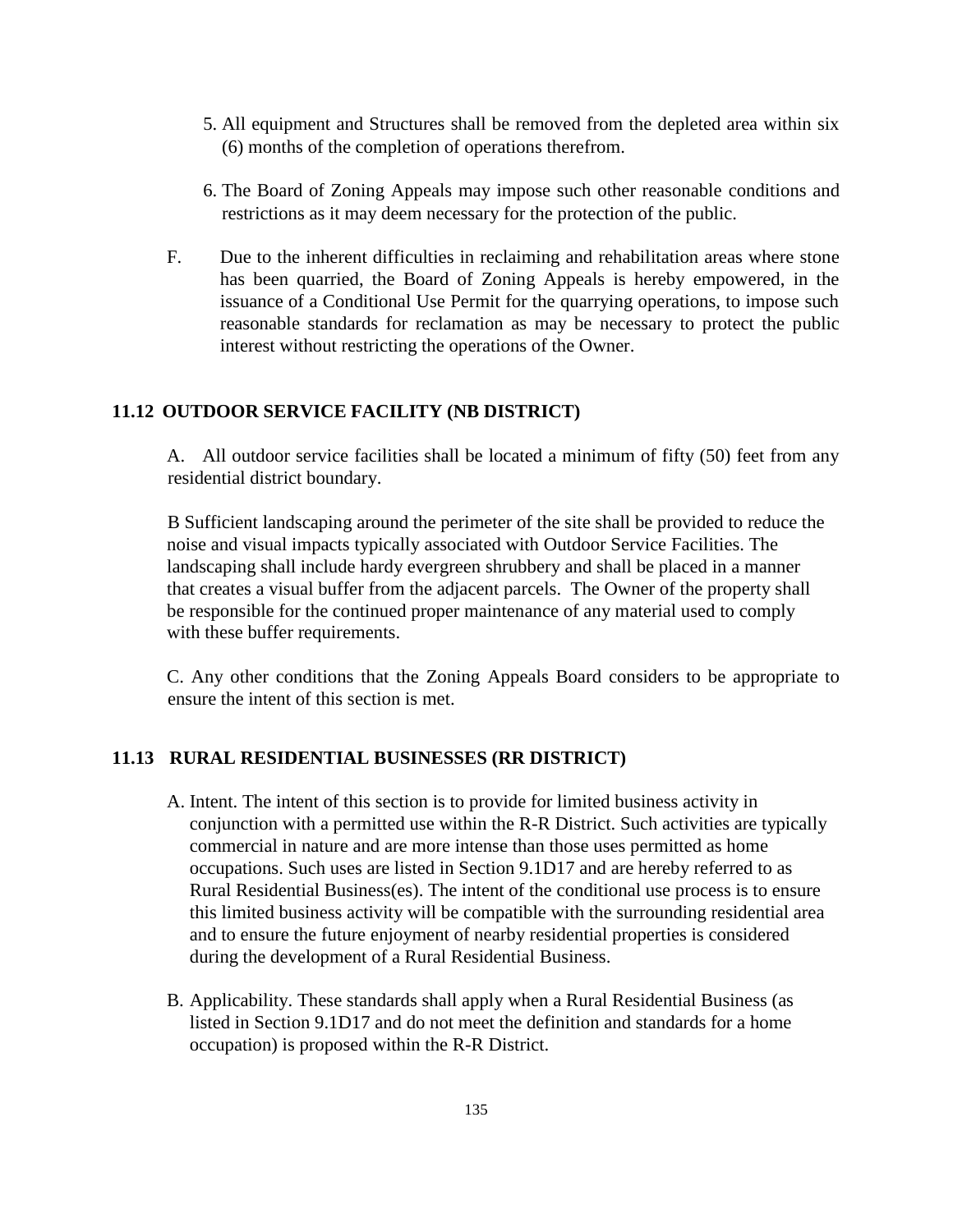- C. Conditions. The Board of Zoning Appeals shall issue a conditional use permit for a proposed Rural Residential Business, if such use is listed as a Rural Residential Business in Section 9.1D17 and complies with all of the conditions listed below in addition to the general conditions listed in Section 7.3.
- 1. The proposed Rural Residential Business Use shall be operated by a resident of the property and such use shall be clearly subordinate and incidental to the use of the premise for residential purposes.
- 2. The proposed Rural Residential Business is conducted in conjunction with and to the rear or side of the principally permitted use.
- 3. The number of employees will be determined by the Board of Zoning Appeals based on the usage and needs for the business.
- 4. All parking for the proposed Rural Residential Business shall be to the rear of the lot or principally permitted use.
- 5. The proposed Rural Residential Business may be conducted within an accessory structure on the same lot as the principally permitted use.
- 6. Any outdoor activities shall be located a minimum of two hundred (200) feet from a property line.
- 7. No proposed Rural Residential Business shall be used or occupied in such a manner so as to create any dangerous, injurious, noxious, otherwise objectionable impact on any adjacent land. Such impacts shall include those related to noise, vibration, odor, dust, heat, exterior light and glare, or storm water runoff.
- 8. Outdoor storage and display of material and equipment incidental to the Rural Residential Business shall be permitted provided effective screening from all adjoining properties within a residential district. A wall or fence that is a minimum of six (6) feet in height, earthen mounds, or a ten (10)-foot wide strip of land planted and well maintained by the property owner with an evergreen hedge or dense plantings of hardy evergreen shrubs not less than four (4) feet in height at the time of planting may be utilized for screening purposes. The Owner of the property shall be responsible for the continued proper maintenance of any material used to comply with these buffer requirements.
- 9. Signs shall be limited to a four (4) square foot wall or freestanding sign that is a minimum of ten (10) feet from the right-of-way line. A wall sign shall be limited to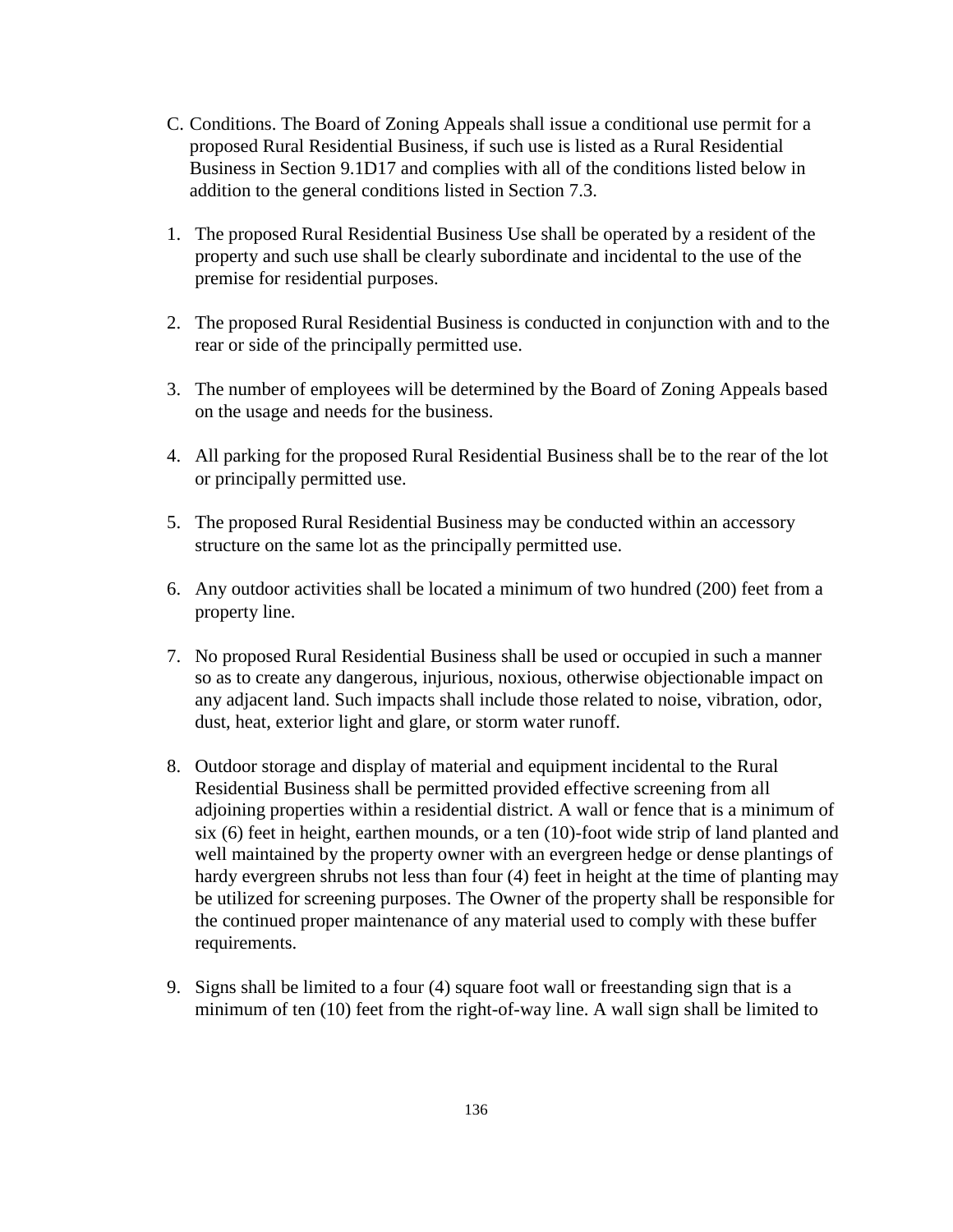twenty (20) feet in height and a free-standing sign shall be limited to six (6) feet in height.

- 10. Evidence shall be provided to the Board of Zoning Appeals that any traffic generated from the proposed Rural Residential Business will not be greater in volume than normal for a residential neighborhood.
- 11. The Board of Zoning Appeals may place limits on the hours of operation to ensure the residential character of the neighborhood is not impaired by the proposed Rural Residential Business.

### **11.14 SEXUALLY ORIENTED BUSINESS (NB DISTRICT)**

 The Board of Zoning Appeals shall issue a conditional use permit only if it finds in each particular instant that:

- A. The proposed sexually oriented business is located more than one thousand (1,000) feet from:
	- 1. A church
	- 2. A public or private elementary or secondary school
	- 3. Boundary of a residential district as established by the Board of Township **Trustees**
	- 4. Public Park adjacent to a residential district as established by the Board of Township Trustees
	- 5. The lot line of a lot devoted to residential use
	- 6. From an already existing sexually oriented business or one that has received a conditional use permit.
	- 7. From any structure that contains a residence
- B. The proposed use meets all other requirements of this zoning ordinance

### **11.15SMALL WIND FARMS (NB & RR DISTRICT)**

- A. In no case shall any tower within a Small Wind Farm be located closer than 1.1times the tower height to any residential Structure, public road/right-of-way, third party transmission lines, or adjacent property lines. New residential Structures shall not be permitted within this Setback area.
- B. Small Wind Farms shall conform to applicable industry standards, including those of the American National Standards Institute (ANSI). Applicants shall submit certificates of design compliance that equipment manufacturers have obtained from Underwriters Laboratories (UL), Det Norske Vertas (DNV), Germanischer Lloyd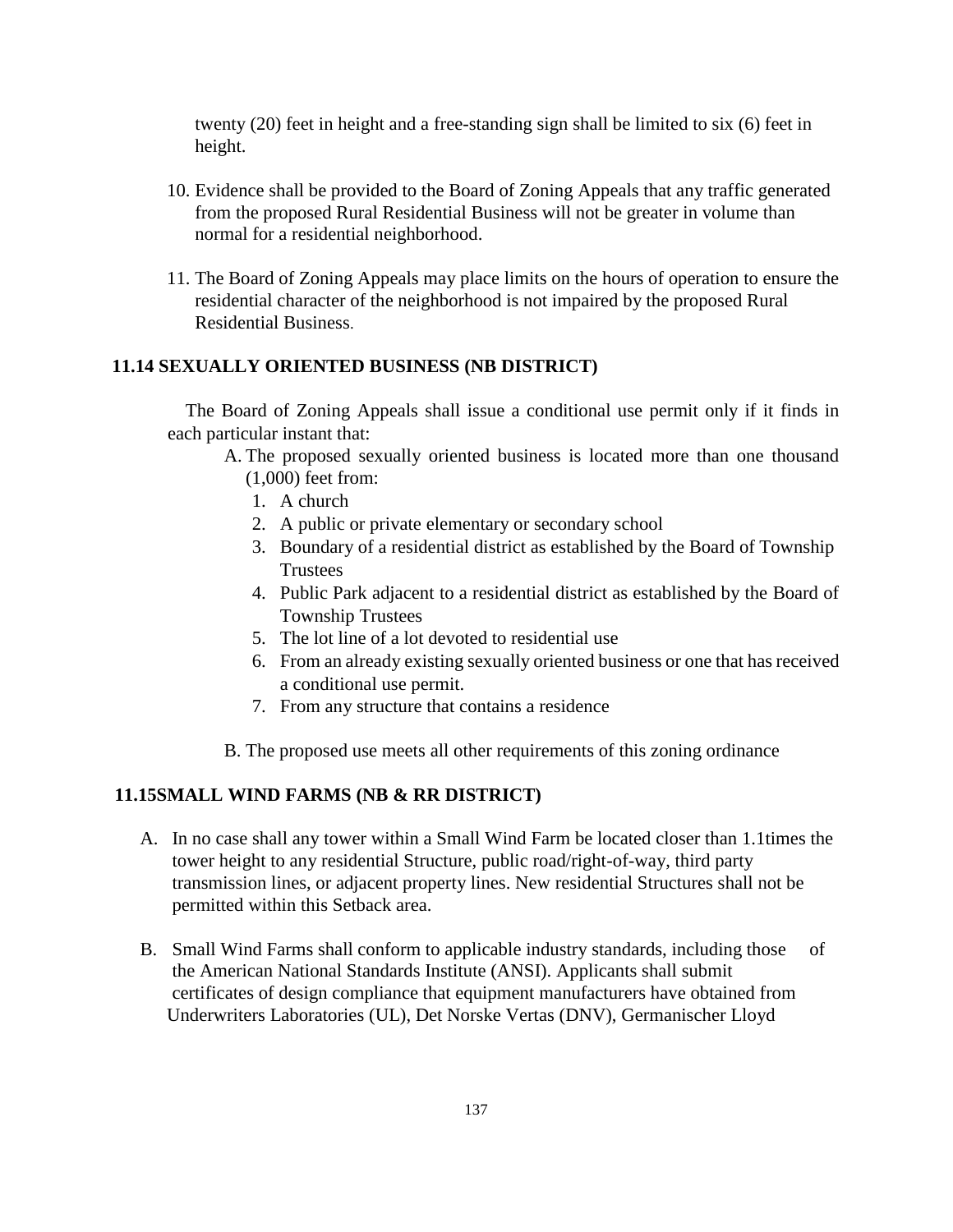Wind Energie (GL), or an equivalent third party. Once a Conditional Use permit is granted per the requirements of this Section, a Licensed Ohio Professional Engineer shall certify, as part of the Zoning Permit application, that the foundation and tower design of the Small Wind Farm, including substation, transformer, underground cabling, or parts thereof and the access road, is within the accepted professional standards, given local soil and climate conditions.

- C. All Small Wind Farm shall be equipped with a redundant braking system. This includes both aerodynamic over speed controls (including variable pitch, tip, and other similar systems and mechanical brakes). Mechanical brakes shall be operated in a fail-safe mode. Stall regulations shall not be considered a sufficient braking system for over speed protection. The applicant shall provide sufficient information to ensure the Board of Zoning Appeals that this requirement will be met.
- D. All electrical components of the Small Wind Farm shall conform to applicable local, state, and national codes, and relevant national and international standards (ANSI).
- E. Towers and blades shall be a non-contrasting gray or similar color or a galvanized steel finish unless these color requirements conflict with any FAA regulation. In such cases, the tower shall comply with those color requirements.
- F. All towers within a Small Wind Farm be un-climbable by design or protected by anticlimbing devices.
- G. No signage shall be permitted within any portion of a Small Wind Farm except for a Sign, not to exceed six (6) square feet, containing emergency contact information and no trespassing language.
- H. One point of access from a public road to the Small Wind Farm shall be provided.
- I. The Board of Zoning Appeals may require review by the Township fire department to ensure the proposed drive is suitable for emergency access. The use of existing access points is preferred.
- J. The applicant shall be responsible for obtaining all required approvals/permits for transporting on a public road the towers, blades, substation parts, and or equipment for construction, operation, or maintenance of the Small Wind Farm.
- K. The applicant shall demonstrate that the noise levels associated with the Small Wind Farm will not be disruptive to any adjacent residential areas.
- L. No lighting shall be permitted, except as required by Federal regulations.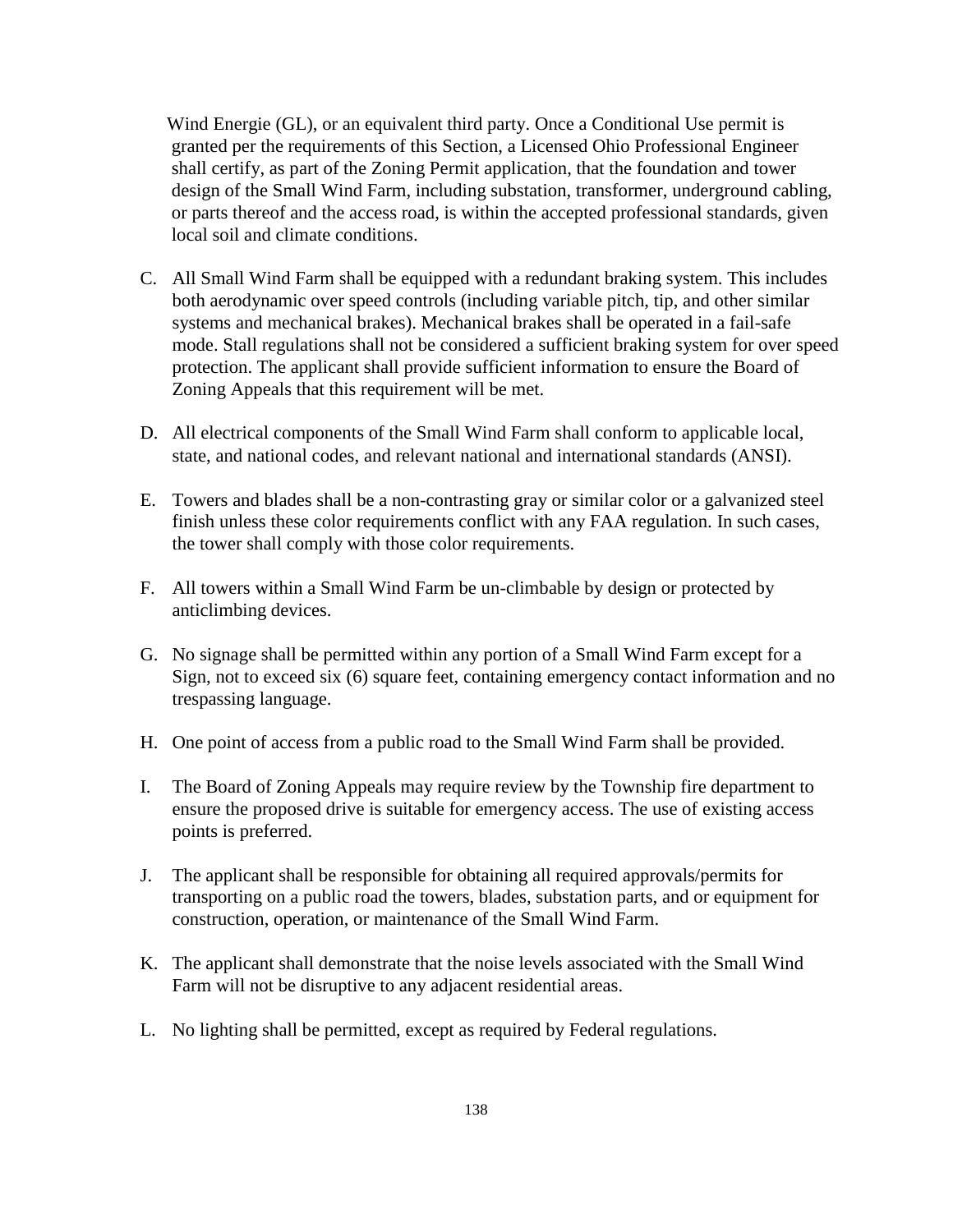- M. The applicant shall provide the applicable microwave transmission providers and local emergency service providers/911 operators copies of the project summary and site plan as set for in this Section. To the extent that the above providers demonstrate a likelihood of interference with its communications resulting from the Small Wind Farm, the applicant shall take reasonable measures to mitigate such anticipated interference. If, after construction of the Small Wind Farm, the Owner or operator receives a written complaint related to the above-mentioned interference, the Owner shall take reasonable steps to respond to the complaint or shall be in violation of said Conditional Use permit, which shall be punishable per Section 4.9.
- N. The Owner or operator of the Small Wind Farm shall be required to submit an annual notice of operation on or before January  $31<sup>st</sup>$  of each year. In the event that the Small Wind Farm is no longer being operated or utilized (unless due to documented maintenance or electrical grid issues and written notice has been provided to the township), the Small Wind Farm shall be removed within one hundred and eighty (180) days after the Use has been discontinued. In addition to removing all towers within the system, the Owner/operator shall restore the site to its original condition prior to the location of such system on said property. Any foundation associated with a Small Wind Farm shall be removed from the site to a depth which is at least forty-eight (48) inches below restored ground level and the site restored to its original state including the planting of any grasses or cover crops. All transmission equipment, Buildings and fences shall also be removed.
- O. Submittal Requirements

The following information must be submitted with the Conditional Use application (in addition to the items required in Section 7.3(B)).

1. A Small Wind Farm project summary including to the extent available the following items:

a. A general description of the project, including its approximate name plate generating capacity; the potential equipment manufacturer(s) type(s) of the Small Wind Farm, the number of towers within the proposed Small Wind Farm, and the name plat generating capacity of each tower, and the maximum height proposed for each tower.

b. A description of the applicant, owner, and operator, including their respective business Structures.

2. The name(s), address(es), and phone number(s) of the applicant(s), Owner and operator, and all property Owner(s), if known.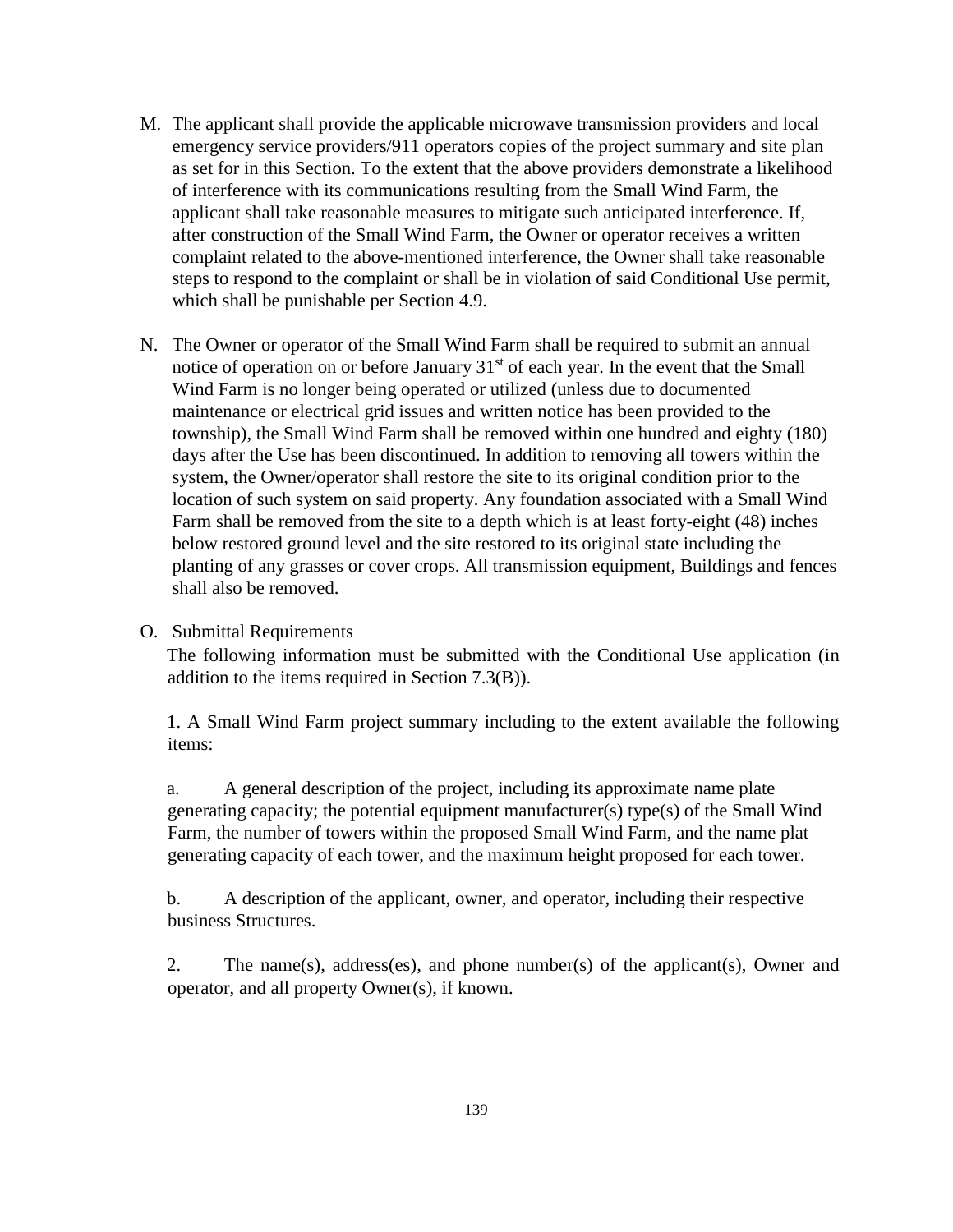3. The site plan required in Section 7.3(B)(5) shall also include: guy lines and anchor bases (if any), primary Structure(s), property lines (including identification of adjoining properties), set back lines, public access roads and turnout locations, substation(s), ancillary equipment, third party transmission lines, and layout of all Structures within the geographical boundaries of any Setback.

4. All required studies, reports, certifications, and approval demonstrating compliance with the provisions of this Zoning Resolution.

# **11.16 TWO FAMILY DWELLING (RR DISTRICT)**

- A. Each unit of a two-family dwelling shall comply with the minimum living area requirement for single-family units in the R-R district.
- B. No accessory building shall be used as a separate dwelling site.

# **11.17 TYPE A FAMILY DAY-CARE HOMES AND CHILD DAY CARE CENTERS (RR DISTRICT)**

- A. Parking and circulation shall be designed to reduce congestion, promote safety, and reduce the impact on the residential character of the area. The site layout shall provide for the separation of ingress and egress vehicles during high volume periods and shall provide safe drop-off point(s) for children that will not impede other traffic.
- B. All outdoor play areas shall be fully enclosed by a minimum four (4) foot tall fence, shall be located to the rear of the Principal Building, and shall be screened from adjacent parcels by the use of hardy evergreen shrubs. The fence shall not exceed six (6) feet in height. The Owner of the property shall be responsible for the continued proper maintenance of any material used to comply with these buffer requirements.
- C. Lighting shall comply with the Outdoor Lighting Regulations in Section 10.35.

## **11.18 VETERINARY ANIMAL HOSPITALS (RR DISTRICT)**

- A. All buildings shall be on solid permanent foundations.
- B. Outdoor pens are prohibited.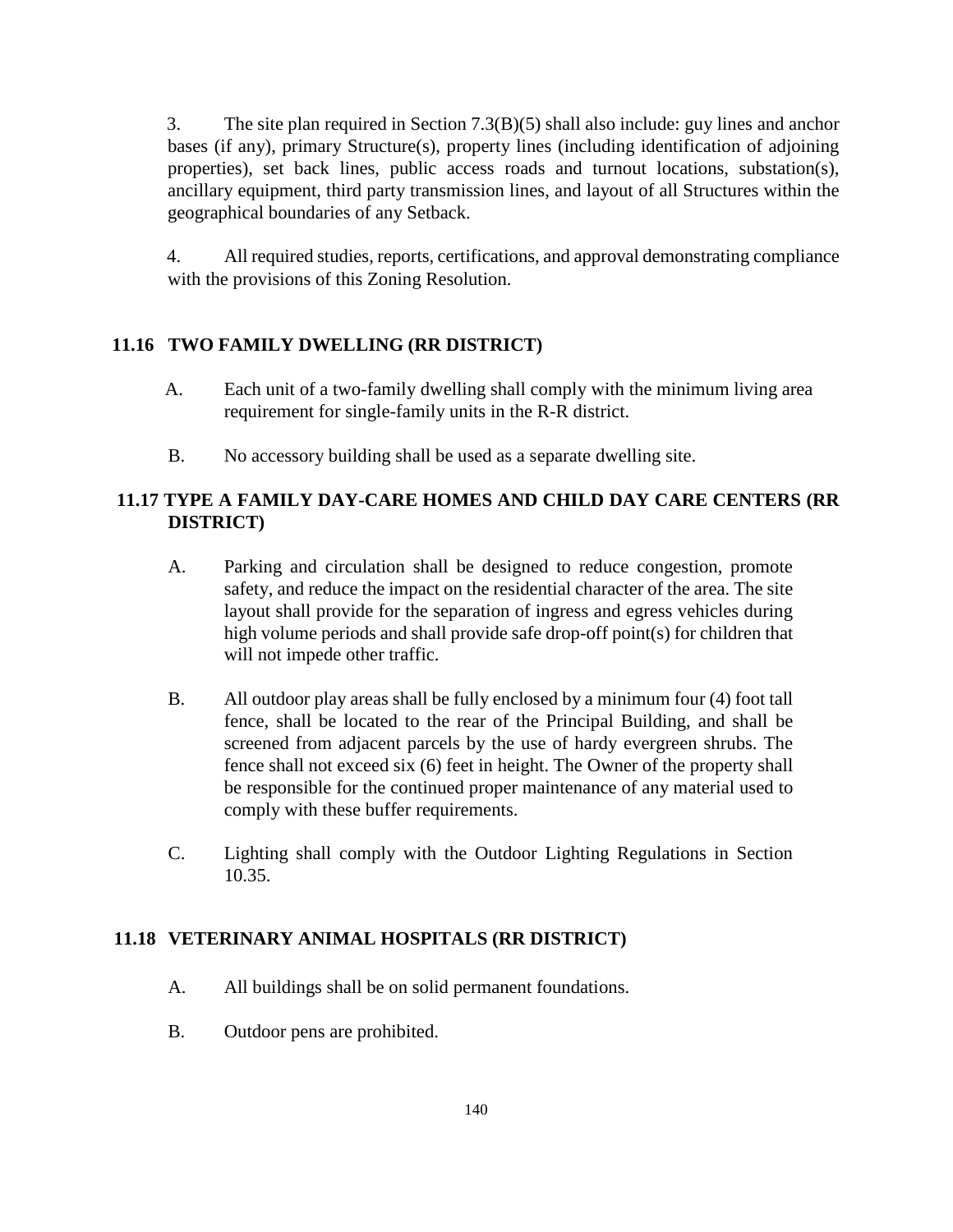- A. Outdoor exercise runs shall be enclosed by a solid wall or fence unless it adjoins an industrial district.
- B. The incineration of refuse or offal shall be prohibited.
- C. Sanitation practices shall be adequate to assure that odors shall not be noticeable off the lot considering various land conditions. In no case shall odors or noise create a nuisance for adjacent land uses.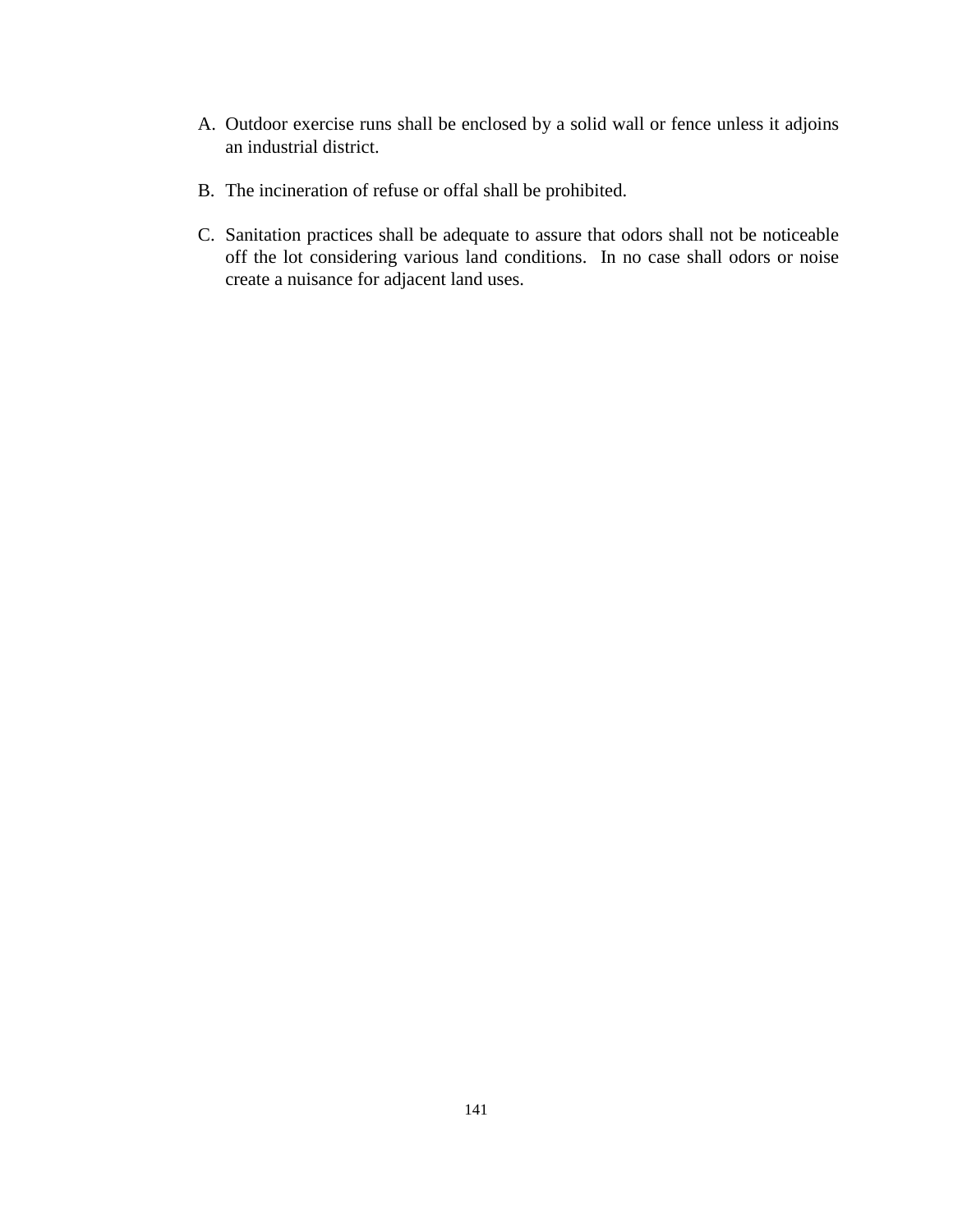## **ARTICLE XII NON-CONFORMING USES**

### **12.1 INTENT**

The purpose of this Article is to provide for the continuation of uses that do not conform to the existing zoning, but which were in operation prior to the enactment of this Zoning Resolution or amendments thereto.

## **12.2 GRACE PERIOD**

Any property purchased or acquired prior to the adoption of this Zoning Resolution, (a) upon which existed a Nonconforming Use at the time the property was purchased or acquired and (b) upon which the work of the changing or remodeling or construction of such Nonconforming Use(s) has been legally commenced prior to at the time of adoption of this Zoning Resolution, may in accordance with the provisions of this Zoning Resolution be used for the Nonconforming Use for which such changing, remodeling, or construction was undertaken provided that the work of changing, remodeling, or construction that was in process prior to or at the time of adoption of this Zoning Resolution is completed within two (2) years of the date of adoption of this Zoning Resolution or amendment thereto making said Nonconforming Use**.**

### **12.3 SINGLE NON-CONFORMING LOTS OF RECORD**

In any district in which single-family dwellings are permitted, a single-family dwelling may be erected on any single lot of record at the effective date of adoption of this amendment, notwithstanding limitations imposed by other provisions of this Resolution. Such lot must be in separate ownership and not of continuous frontage with other lots in the same ownership. This provision shall apply even though such lot fails to meet the requirements for area or width, or both, that are generally applicable in the district. Yard dimensions and requirements other than those applying to area or width, or both, of the lot shall conform to the regulations for the district in which such lot is located. Variance of yard requirements from the required standards shall be obtained only through action of the Board of Zoning Appeals.

# **12.4 EXPANSION, SUBSTITUTION, AND MODIFICATIONS OF NON-CONFORMING USES.**

Except as specifically provided in Sections 12.6 and 12.10, no non-conforming use, except when required to do so by law, shall be enlarged, extended, reconstructed, or structurally altered.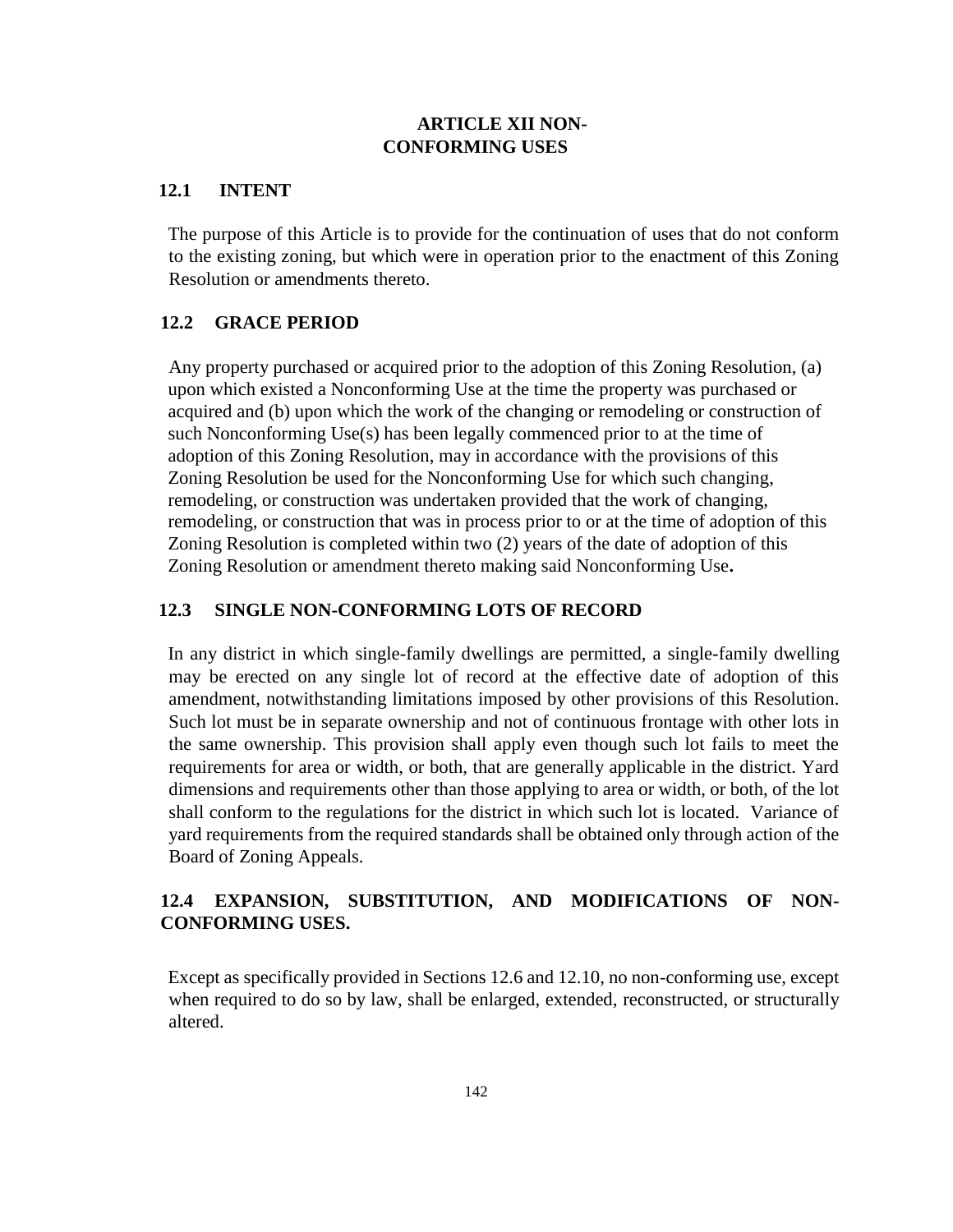#### **12.5 SUBSTITUTION OF NON-CONFORMING USES**

If no structural alterations are made, any non-conforming use may upon appeal to the Board of Zoning Appeals, be changed to another non-conforming use provided that the Board shall find that the proposed use is equally appropriate or more appropriate to the district than the existing non-conforming use. In permitting such change, the Board may require appropriate conditions and safeguards in accord with other provisions of this Resolution, which if violated are punishable under Section 10.9 of this Resolution.

#### **12.6 EXPANSION OF NON-CONFORMING BUILDINGS**

The Board of Zoning Appeals may permit a building containing a non-conforming use to be enlarged to an extent not exceeding twenty five percent (25%) of the ground floor area of the existing building or buildings devoted to a non-conforming use at the time of enactment of this Resolution or at a time of its amendment making a use non-conforming. The Board shall not authorize any enlargement which would result in a violation of the provisions of this Resolution with respect to any adjoining premises, or which would occupy ground space-required for meeting the yard or other requirements of this Resolution.

#### **12.7 EXPANSION OF NON-CONFORMING USES OF LAND**

The Board may authorize the expansion of non-conforming uses of open space upon the land in ownership at the effective date of this Resolution or the date of any amendments making such use non-conforming, provided that such extension is necessary and incidental to the existing properties, involves no structure or buildings, and meets all dimensional requirements.

#### **12.8 MOVEMENT OF NON-CONFORMING BUILDINGS**

No non-conforming buildings or structure shall be moved in whole or in part to any other location unless such building or structure and the yard and other open spaces provided are made to conform to all of the regulations of the district in which such building or structure is to be located.

## **12.9 EXPANSION OF RESIDENTIAL STRUCTURES IN NON –RESIDENTIAL DISTRICTS**

Any residential structure which is non-conforming due to the fact of its being in a district that prohibits residences may be enlarged, extended, reconstructed, or structurally altered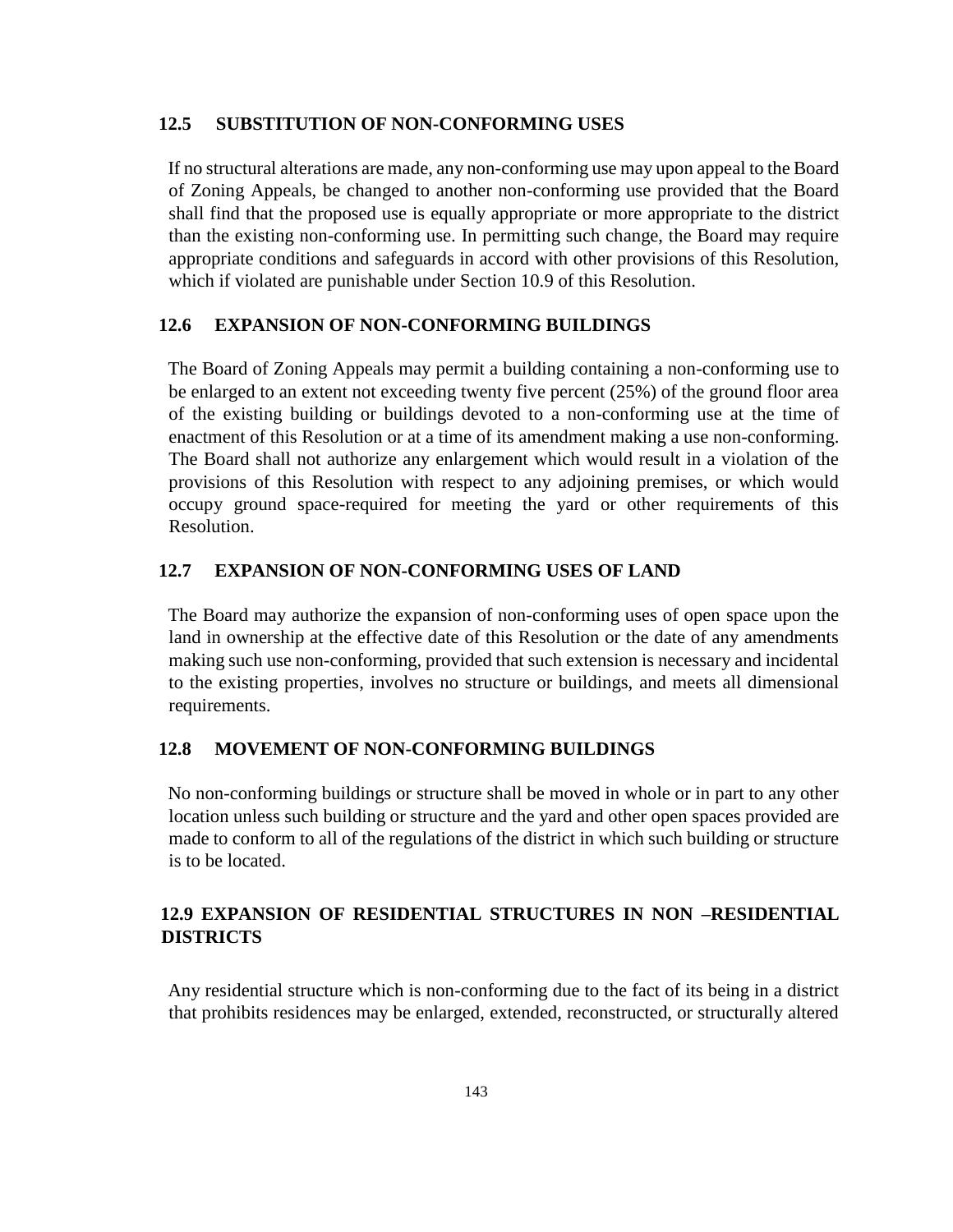provided it meets with the requirements of an appropriate residential district determined by the Board of Zoning Appeals.

## **12.10 REPAIRS AND MAINTENANCE**

On any non-conforming structure or portion of a structure containing a non-conforming use, work may be done on ordinary repairs, or on repair or replacement of non-bearing walls, fixtures, wiring, or plumbing, provided that the cubic content existing when it became non-conforming shall not be increased. Nothing in this section shall be deemed to prevent any strengthening or restoring to a safe condition of any building or part thereof declared to be unsafe by any official charged with protecting the public safety, upon order of such official.

### **12.11 DAMAGED NON-CONFORMING BUILDINGS AND STRUCTURES**

Any non-conforming structure that is damaged or deteriorated more than fifty percent (50%) of its current fair market value at the time of damage may not be reconstructed and used as before the damage occurred. For the purpose of this section a structure shall be considered as deteriorated when the Zoning Inspector determines that at least fifty percent (50%) of the main structural members have collapsed. In such instances new construction shall conform to all dimensional requirements as required by this Resolution. If the damage is fifty percent (50%) or less of its current fair market value, it may be reconstructed to conform with previous dimensional characteristics and the previous use may be permitted if such reconstruction begins within thirty (30) days and is completed within one year. The ninety (90) day provision may be extended by the Board of Zoning Appeals only where evidence is submitted that the applicant is awaiting an insurance settlement, or that construction cannot begin because of a severe weather condition or that the damage was the result of a natural disaster experienced in the Township that makes it difficult for the owner to obtain contractor assistance. In the case of a damaged structure, the owner shall also have debris removed within thirty (30) days except as provided above.

# **12.12 USES UNDER CONDITIONAL USE PROVISIONS NOT NON-CONFORMING USES**

Any use that is permitted as a conditional use in a district under the terms of this Resolution shall not be deemed a nonconforming use in such district but shall without further action be considered a conforming use.